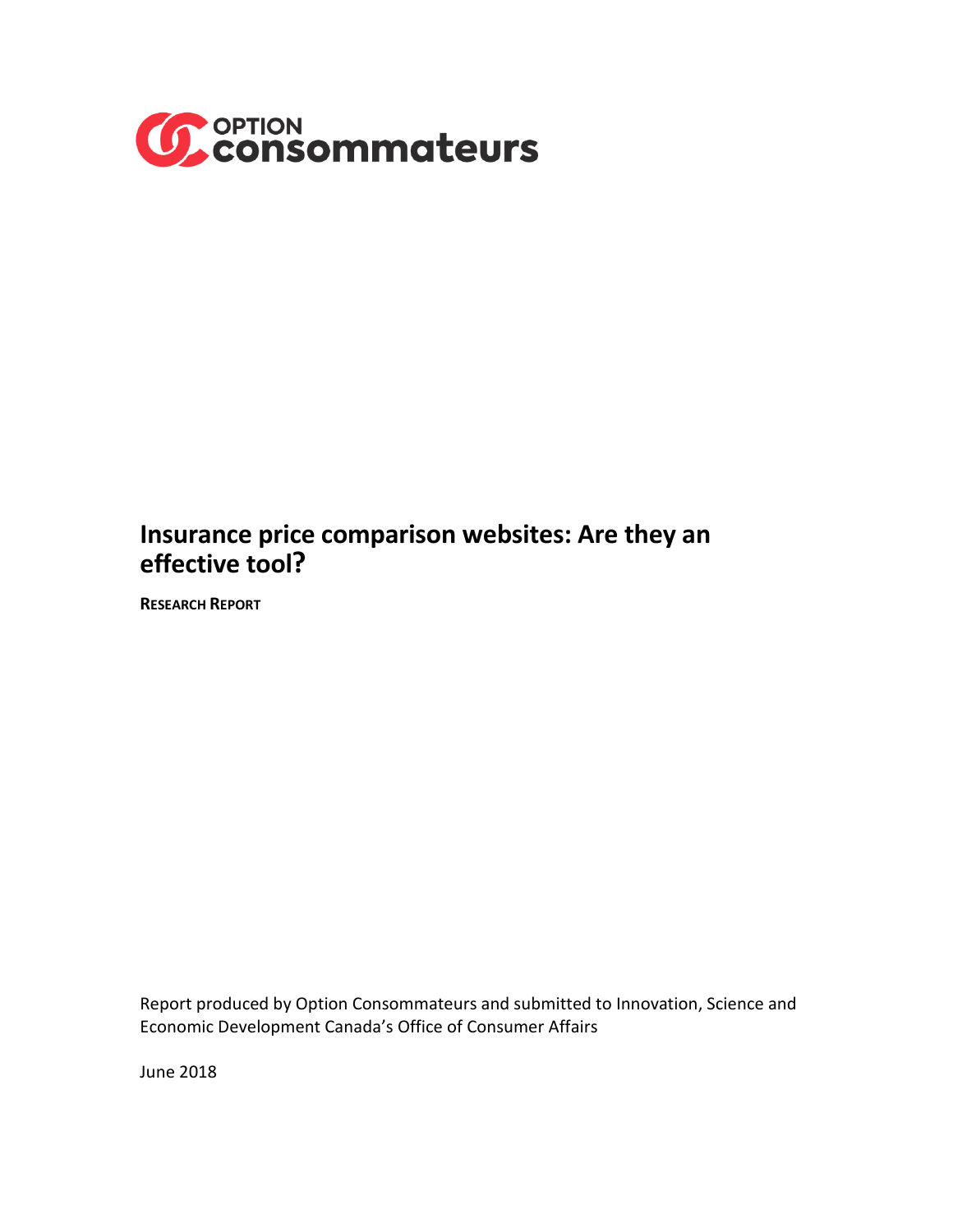Option consommateurs received funding under Innovation, Science and Economic Development Canada's Contributions Program for Non-Profit Consumer and Voluntary Organizations. The opinions expressed in this report are not necessarily those of Innovation, Science and Economic Development Canada or the Government of Canada.

Reproduction of this report, in whole or in part, is permitted provided that the source is acknowledged. Reproduction or any reference to its content for advertising or commercial purposes, however, are strictly prohibited.

Legal Deposit Bibliothèque nationale du Québec National Library of Canada ISBN 978-2-89716-058-6

Option consommateurs 50, Ste-Catherine Street West, Suite 440 Montreal, (Québec) H2X 3V4 Tel.: 514 598-7288

e-mail: [info@option-consommateurs.org](mailto:info@option-consommateurs.org) Website: [www.option-consommateurs.org](http://www.option-consommateurs.org/)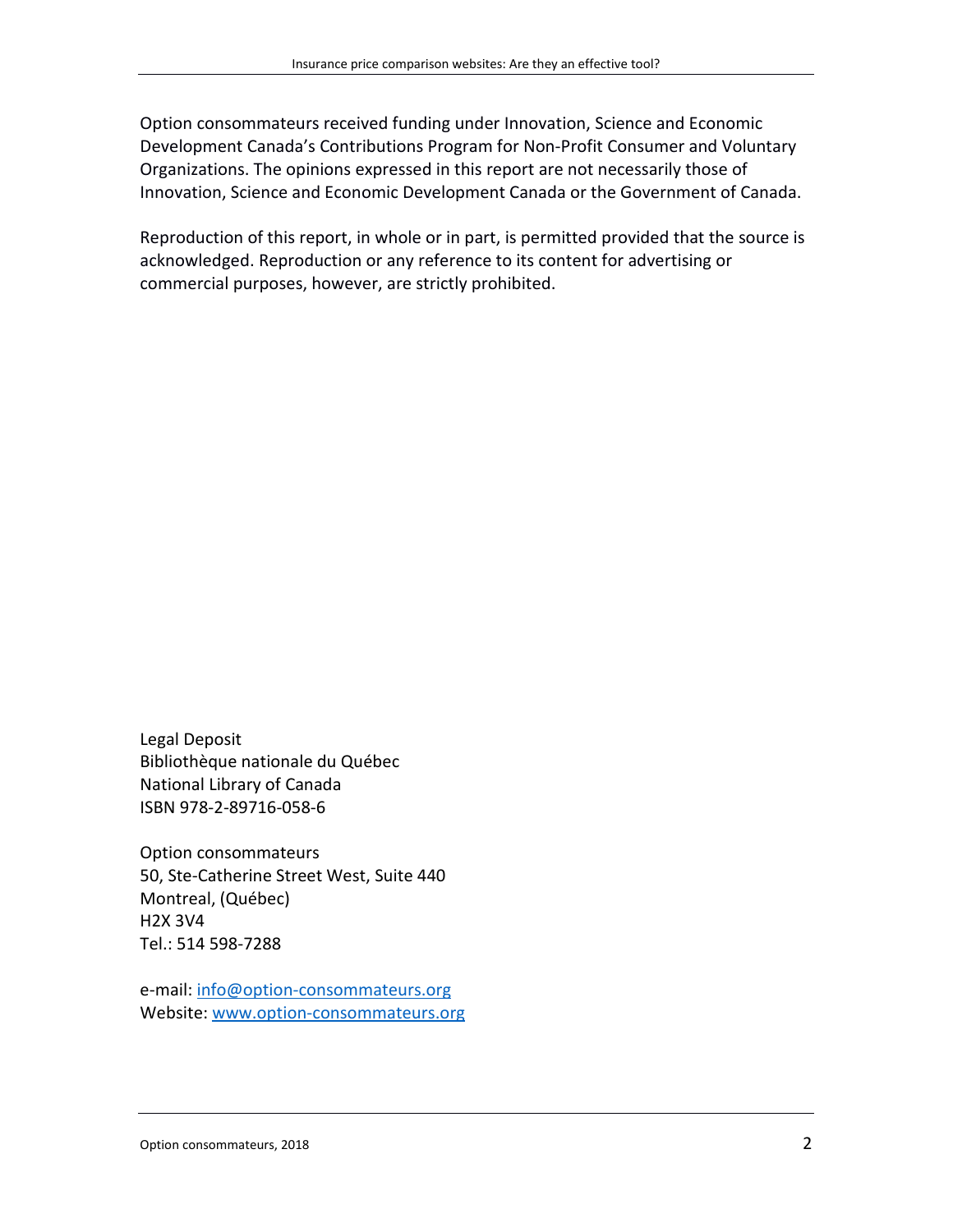# <span id="page-2-0"></span>**Contents**

| $\mathbf{1}$   |                  |  |  |  |  |  |  |
|----------------|------------------|--|--|--|--|--|--|
|                | 1.1              |  |  |  |  |  |  |
|                | 1.2              |  |  |  |  |  |  |
|                | 1.3              |  |  |  |  |  |  |
|                | 1.4              |  |  |  |  |  |  |
|                | 1.5              |  |  |  |  |  |  |
|                | 1.6              |  |  |  |  |  |  |
| $\overline{2}$ |                  |  |  |  |  |  |  |
|                | 2.1              |  |  |  |  |  |  |
|                | 2.1.1            |  |  |  |  |  |  |
|                | 2.1.2            |  |  |  |  |  |  |
|                | 2.1.3            |  |  |  |  |  |  |
|                | 2.2              |  |  |  |  |  |  |
|                | 2.2.1            |  |  |  |  |  |  |
|                | 2.2.2            |  |  |  |  |  |  |
|                | 2.2.3            |  |  |  |  |  |  |
|                | 2.3              |  |  |  |  |  |  |
|                | 2.4              |  |  |  |  |  |  |
|                | 2.4.1            |  |  |  |  |  |  |
|                | 2.4.2            |  |  |  |  |  |  |
|                | 2.4.3            |  |  |  |  |  |  |
|                | 2.5              |  |  |  |  |  |  |
|                | 2.6              |  |  |  |  |  |  |
|                | 2.6.1            |  |  |  |  |  |  |
|                | 2.6.2            |  |  |  |  |  |  |
| 3              |                  |  |  |  |  |  |  |
|                | 3.1              |  |  |  |  |  |  |
|                | 3.2              |  |  |  |  |  |  |
|                | 3.2.1            |  |  |  |  |  |  |
|                | 3.2.2            |  |  |  |  |  |  |
|                | 3.2.3            |  |  |  |  |  |  |
|                | 3.2.4            |  |  |  |  |  |  |
|                | 3.2.5            |  |  |  |  |  |  |
|                | 3.2.6            |  |  |  |  |  |  |
|                | 3.3 <sub>1</sub> |  |  |  |  |  |  |
|                | 3.3.1            |  |  |  |  |  |  |
|                | 3.3.2            |  |  |  |  |  |  |
|                | 3.3.3            |  |  |  |  |  |  |
|                | 3.4              |  |  |  |  |  |  |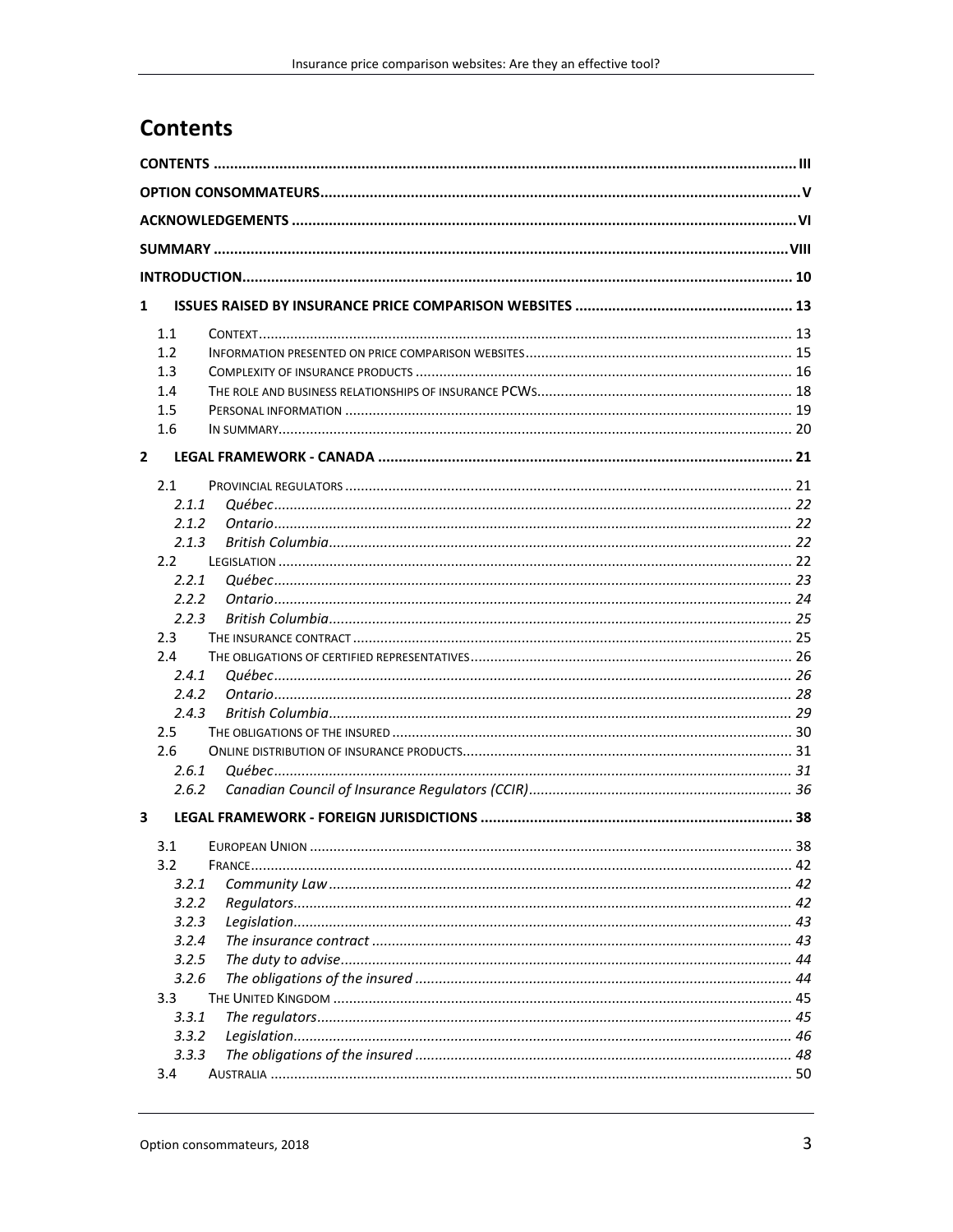|   | 3.4.1 |  |
|---|-------|--|
|   | 3.4.2 |  |
|   | 3.4.3 |  |
|   | 3.5   |  |
| 4 |       |  |
|   | 4.1   |  |
|   | 4.2   |  |
|   | 4.3   |  |
|   | 4.4   |  |
|   | 4.5   |  |
| 5 |       |  |
|   | 4.6   |  |
|   | 4.7   |  |
|   | 471   |  |
|   | 4.7.2 |  |
|   | 4.7.3 |  |
|   | 4.7.4 |  |
|   | 4.8   |  |
|   | 4.8.1 |  |
|   | 4.8.2 |  |
|   | 4.8.3 |  |
|   | 4.8.4 |  |
|   |       |  |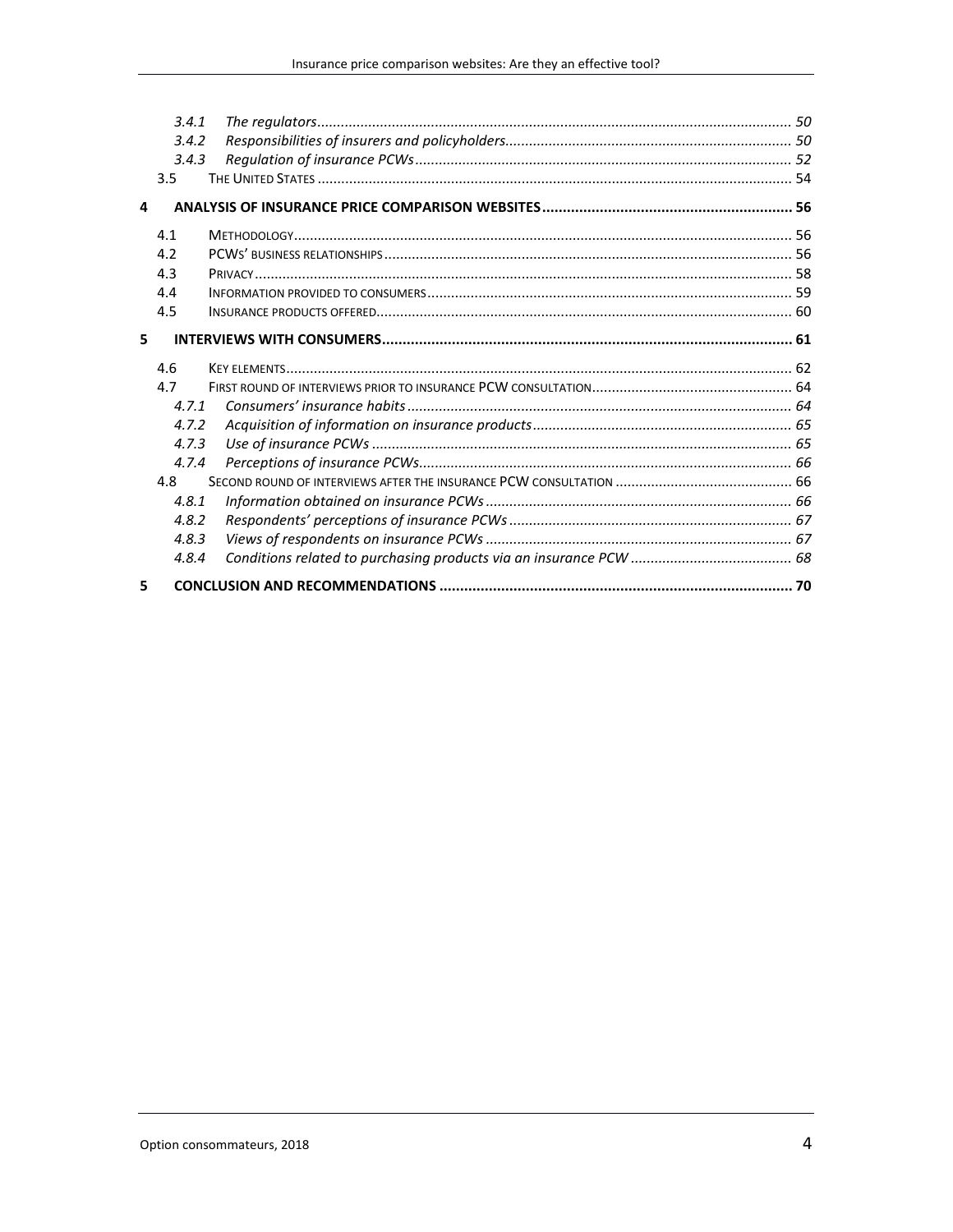# <span id="page-4-0"></span>**Option consommateurs**

### **MISSION**

Option consommateurs is a non-profit organization whose mission is to promote and defend the rights and interests of consumers and ensure that they are respected.

### **HISTORY**

Option consommateurs has been in existence since 1983, when it arose from the Associations coopératives d'économie familial movement, more specifically, the Montreal ACEF. In 1999, it joined forces with the Association des consommateurs du Québec (ACQ), which had already pursued a similar mission for over 50 years.

### **PRINCIPAL ACTIVITIES**

Option consommateurs helps consumers experiencing difficulties, by offering them budget consultation and information sessions on budgeting, debt, consumer law and the protection of privacy.

Each year we produce research reports on important consumer issues. We also work with policy makers and the media to denounce unacceptable situations. When necessary, we institute class action suits against merchants.

#### **MEMBERSHIP**

In its quest to bring about change, Option consommateurs is active on many fronts: conducting research, organizing class action suits, and applying pressure on companies and government authorities. You can help us do more for you by becoming a member of Option Consommateurs at: [www.option-consommateurs.org.](http://www.option-consommateurs.org/)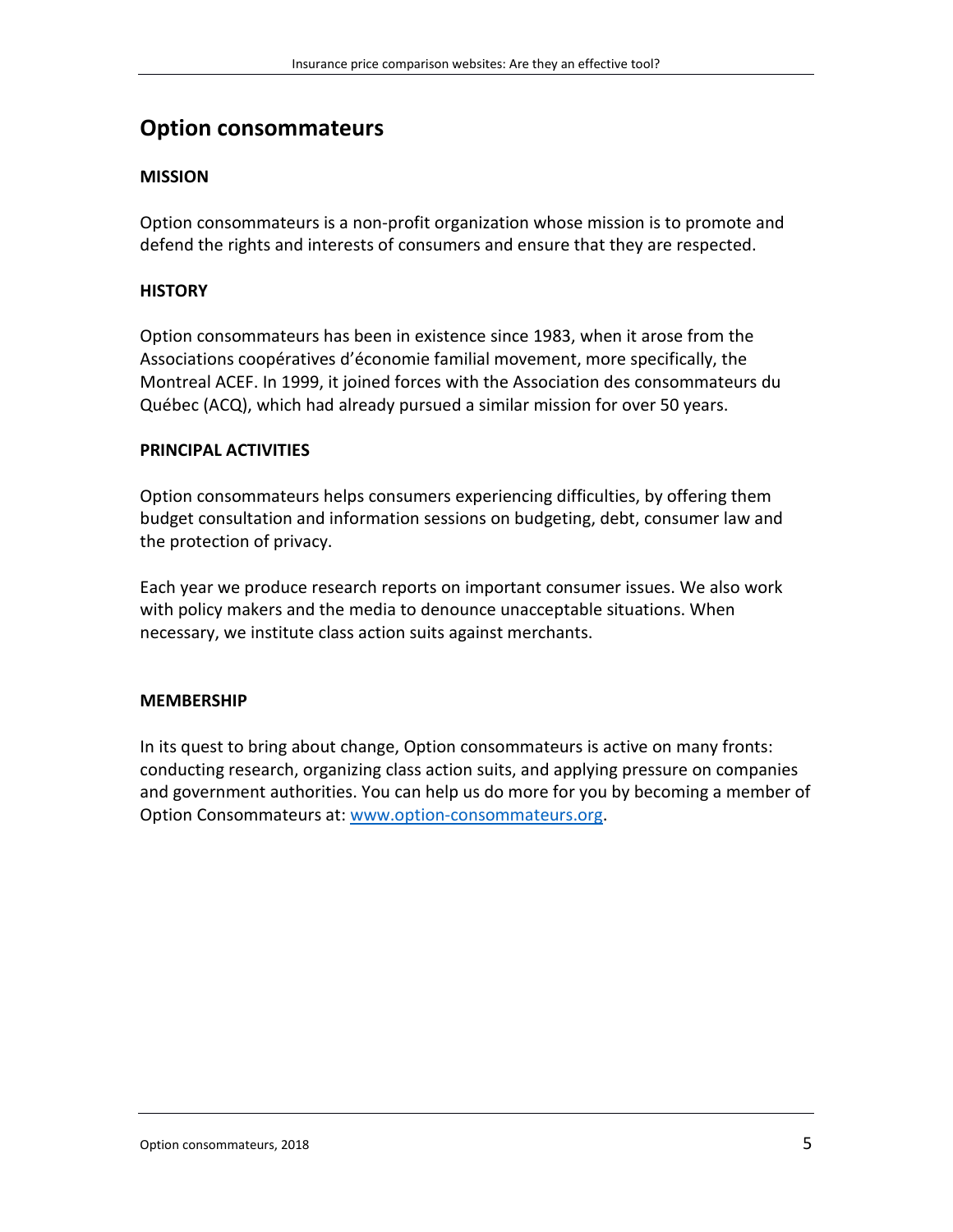# <span id="page-5-0"></span>**Acknowledgements**

This research was conducted and the report written by the team of Option consommateurs. It was supervised by Maryse Guénette, Director, Research and Representation at Option consommateurs.

The authors wish to thank Dr. Bruno Marien, sociologist and lecturer in the Political Science Department at Université du Québec à Montreal, for his methodological support during the production of this report, as well as Professor Jean-Pierre Beaud, of the Department of Political Science and Law at UQÀM, for his evaluation of the report.

The authors extend their thanks to all the representatives of organizations and experts listed below who granted them an interview.

### **Organizations dedicated to protecting the public:**

- Louise Gauthier, Senior Director of distribution regulation policies at Autorité des marchés financiers as well as several members of her team
- Maya Raic, President and CEO, and Jannick Desforges, Director of Institutional Affairs and Compliance, Chambre de l'assurance de dommages

#### **Legal experts:**

- André Bélanger, professor in the Faculty of Law, Université Laval
- Marc Lacoursière, professor in the Faculty of Law, Université Laval
- Jacques St-Amant, lecturer in consumer law, Université de Québec à Montréal

#### **Industry representatives and professionals:**

- Lyne Duhaine, President, CLHIA Québec and Senior Vice President, Distribution, Canadian Life and Health Insurance Association
- Maxime Gauthier, head of compliance and mutual funds, Merici Services Financiers
- Christopher Johnson, Chair, and Typhaine Letertre, Project Manager, Communications and Public Affairs at the Regroupement des cabinets de courtage d'assurance du Québec (RCCAQ)

#### **Foreign experts:**

- Birny Birnbaum, CEO of the Center for Economic Justice
- Robert Hunter, Director of Insurance for the Consumer Federation of America and former Insurance Commissioner for the State of Texas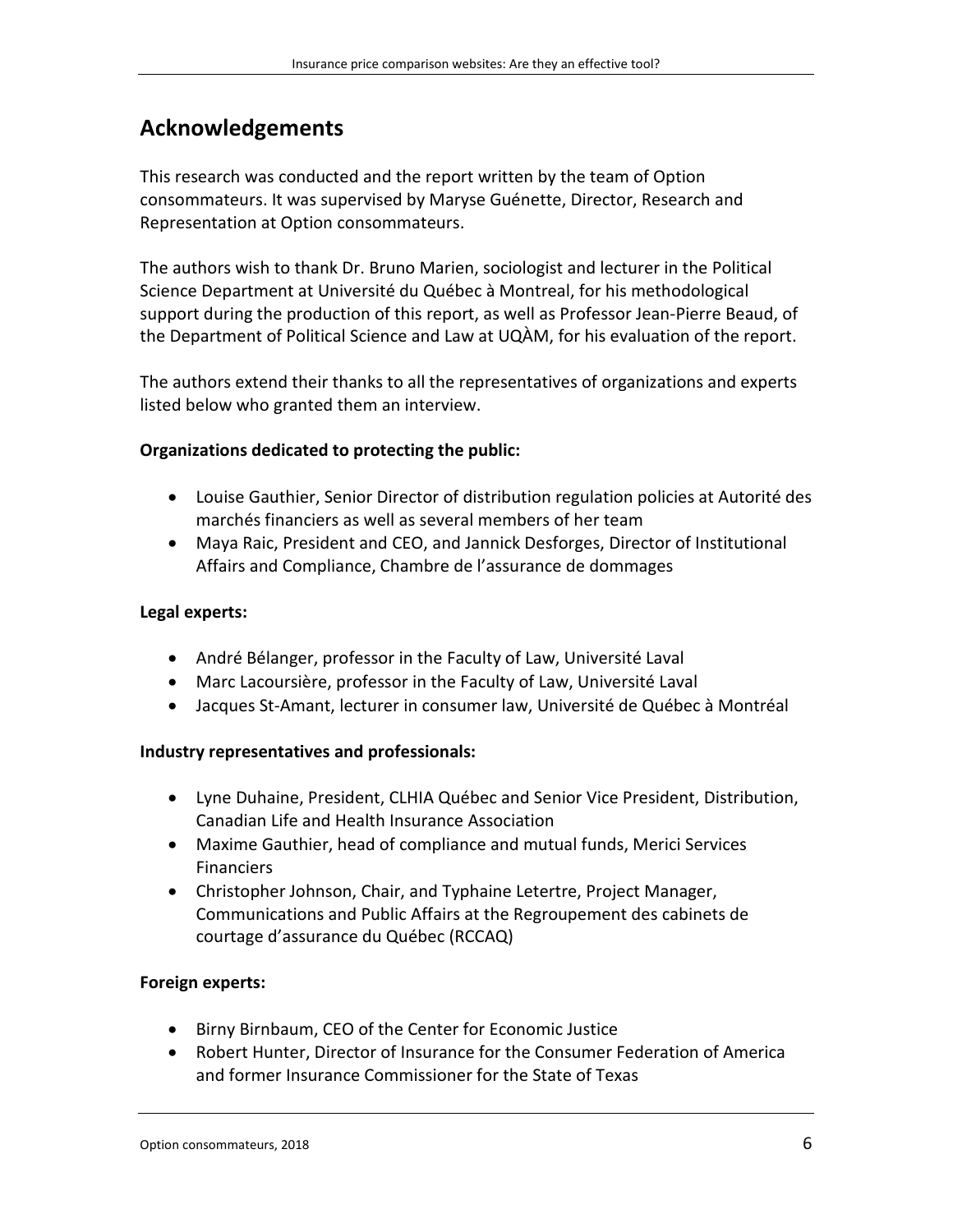- Ira Rheingold, Executive Director of the National Association of Consumer Advocates
- Greg Van Elsen, Senior Policy Officer, Financial Services, the European Consumer Organization (BEUC)

### **The polling firm BIP:**

Primarily, Patrick Courtemanche and his team, who analyzed the results of our interviews<sup>[1](#page-6-0)</sup>.

<span id="page-6-0"></span>**EXECUTE:** BIP's analysis report is presented in Appendix 4 of the French version of the report.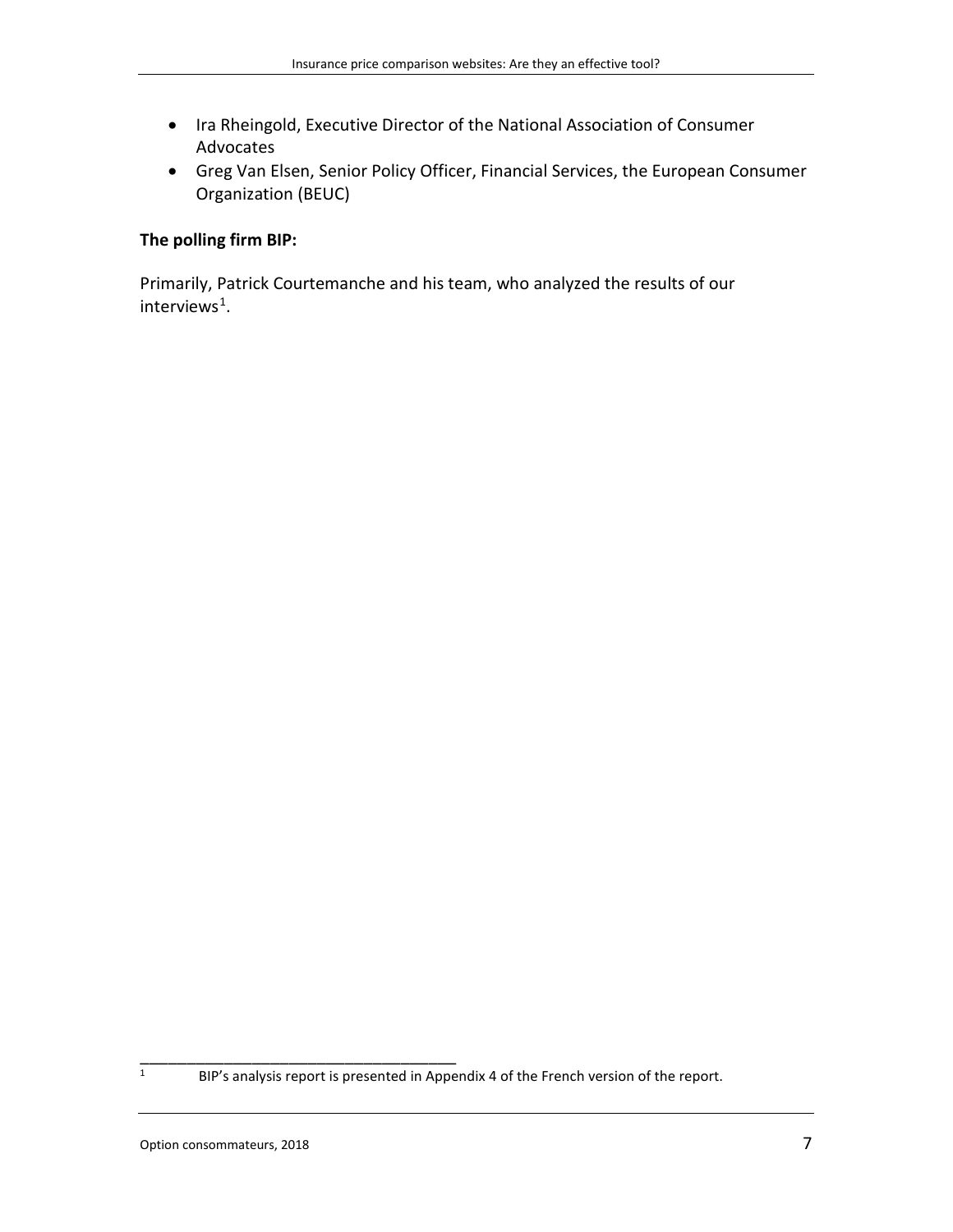# <span id="page-7-0"></span>**Summary**

Insurance price comparison websites (insurance PCWs) are well established in Canada. We have in fact identified about a dozen such sites. The millions of Canadians who visit them every year generally appear to be pleased with them. This is what we found based on the interviews we conducted with some 150 consumers. They like being able to compare several insurance products and to make choices easily; they appreciate the simplicity and speed of the process, and are confident that they can find insurance at a low price.

But they need to be careful! The experts we interviewed and the foreign studies we consulted expressed serious reservations not only about the use of insurance PCWs in the insurance field, but also about their benefits for consumers. What we discovered upon analyzing five Canadian sites has led us to share these misgivings.

The information about the insurance products presented on insurance PCWs is often incomplete. The insurance PCWs' business relationships and modes of remuneration are rarely mentioned, whereas there is a strong possibility that these factors influence the way that results are presented or incite insurance PCWs to favour a quick sell. The amount of information collected, which is possibly passed on to third parties, is worrisome and may exceed what is necessary to calculate the insurable risk. In addition, insurance PCWs often limit their responsibility.

All this is scarcely surprising, because insurance PCWs are not required to register as a firm (even though, in Québec, they soon will be) and are therefore not subject to the same regulatory framework.

In short, even though these sites may be appreciated for some of their features, it is possible that the insurance products they offer to consumers will not be adapted to their needs. These findings have brought us to make several recommendations based on our study of the regulatory framework in Québec and other jurisdictions.

Option consommateurs therefore recommends that provincial legislators amend their respective statutes to require insurance PCWs to be registered as a firm. Exclusions from this obligation should be listed explicitly and should not be subject solely to the remuneration terms of insurance PCWs, as is the case in European Community law. Option consommateurs also recommends that provincial legislators explore the possibility of eliminating the spontaneous declaration requirement for the insured, which is a significant burden for consumers, especially when they do not benefit from the guidance of a certified representative. Finally, we encourage legislators to continue to promote insurance awareness and education activities for consumers.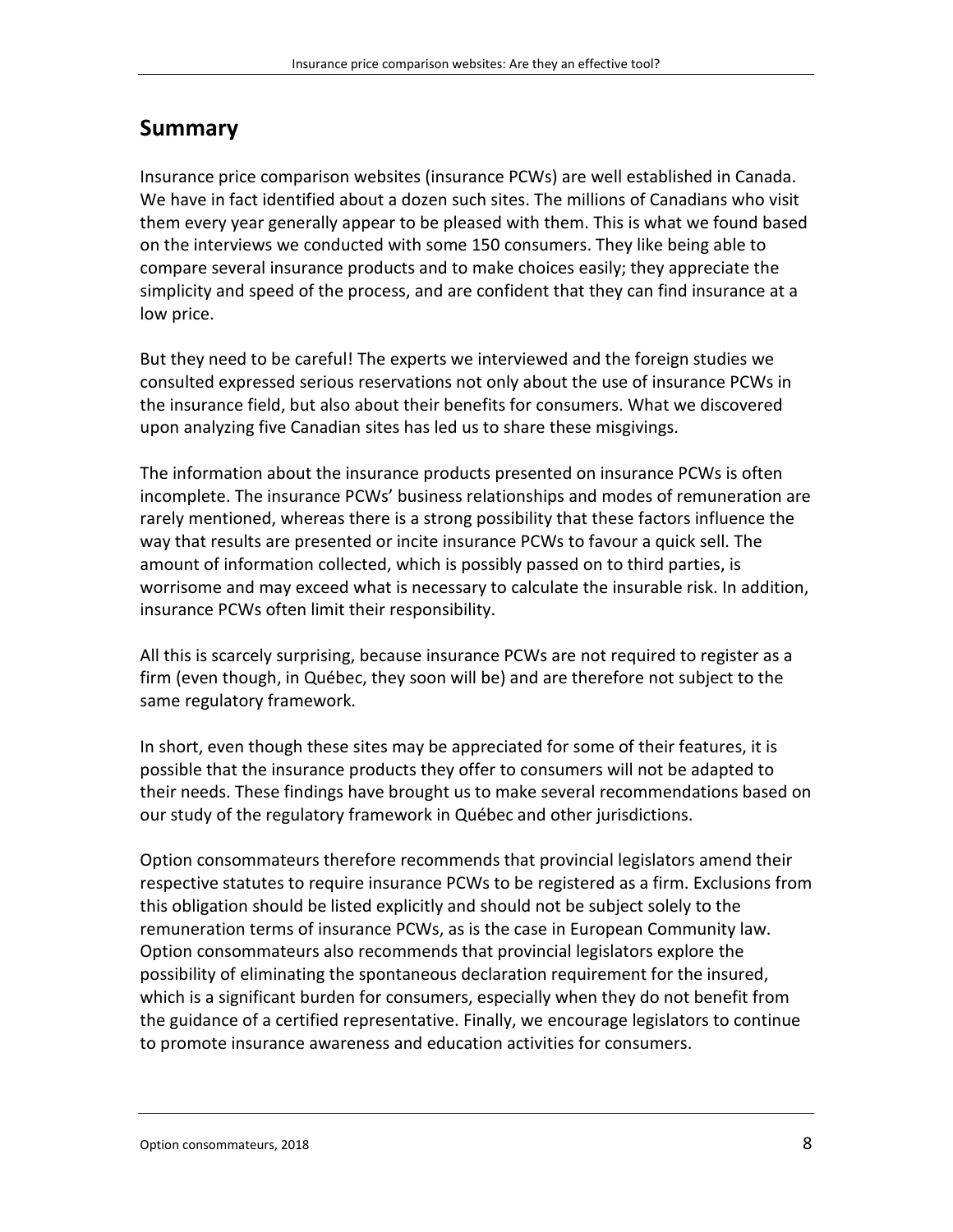Option consommateurs also has several recommendations for the insurance PCWs themselves. One of these is that they be required to disclose their business relationships and clearly present the characteristics of the insurance products being compared.

Our final recommendations are for the consumers. When using such sites, they need to be vigilant and, if they decide to purchase an insurance product, we strongly recommend that they contact a certified representative. In this way, they will be able to ensure that they have a product that meets their needs. Failure to take such precautions could have significant consequences for them.

In our opinion, these changes are necessary in order to guarantee that Canadian consumers who shop for insurance products online are protected.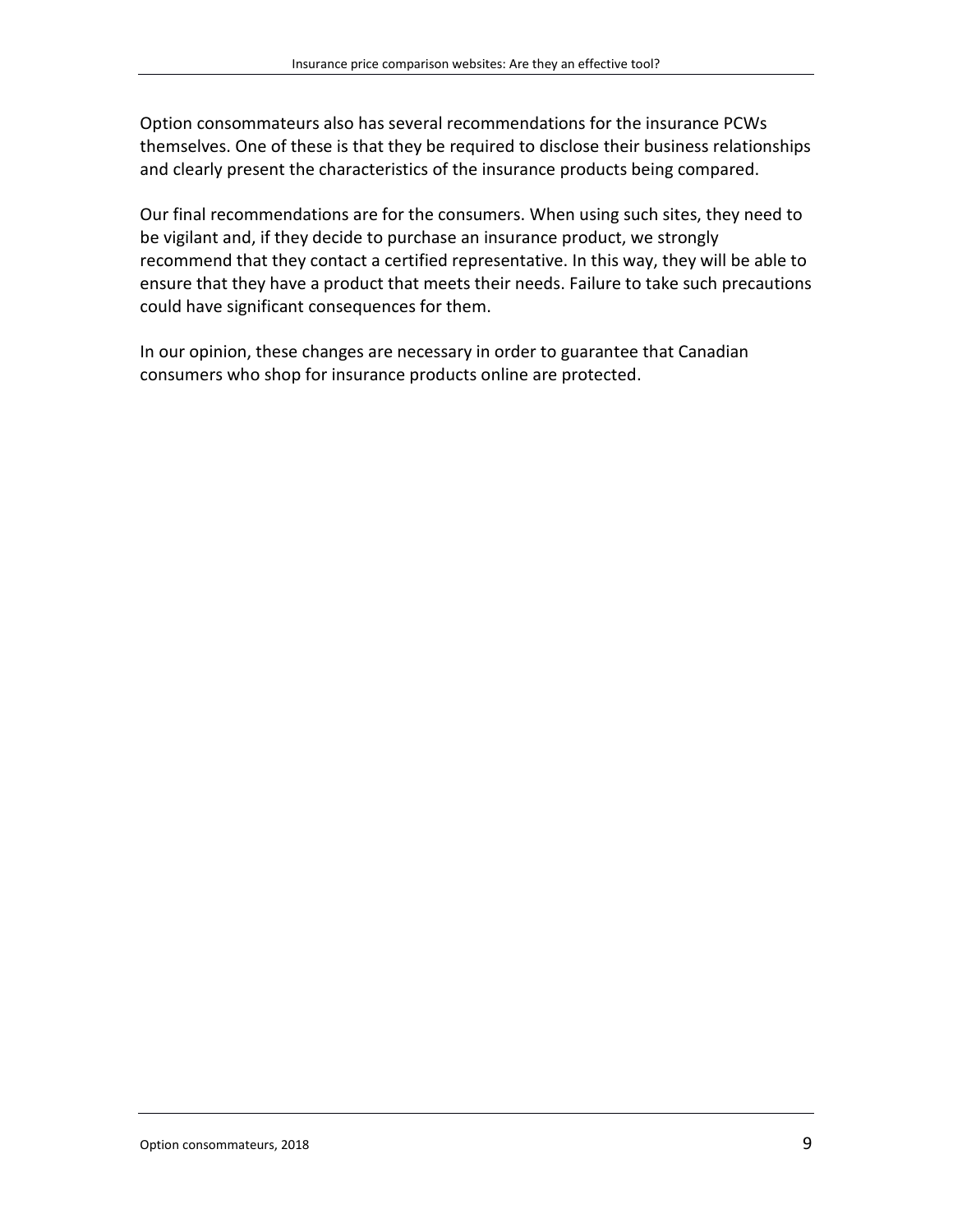# <span id="page-9-0"></span>**Introduction**

The sheer number and diversity of commercial offerings on the Internet is practically stupefying. Consumers understandably find it difficult to navigate between the characteristics of each provider's products and services, their fluctuating prices, and conditions of sale. This in large part explains the emergence of a new economic niche: the price comparison website (PCW).

These websites allow users to compare competing suppliers' offers for a wide variety of products and services such as airline tickets, accommodation or telecommunications. They promise to reduce search time while creating downward pressure on prices as a result of increased competition between companies.<sup>[2](#page-9-1)</sup>

In Canada, this industry has expanded to include financial services, notably insurance. After providing the required information, consumers can almost instantly compare quotes from insurers for products such as auto insurance, home insurance and even life insurance. The recipe is a popular one, if we are to believe one of the biggest companies in the sector, Kanetix Ltd,<sup>[3](#page-9-2)</sup> whose insurance product comparison websites are visited by over 8 million Canadians every year.

On the face of it, the consumers appear to be the winners. However, the characteristics of insurance products, especially their complexity, call for an extra measure of attention. Even for a product such as auto insurance, whose terms have been standardized over time, consumers have twenty or so riders. It is therefore not surprising that one survey reported that 76% of consumers find damage insurance complicated.<sup>[4](#page-9-3)</sup>

The issues raised by the characteristics of insurance products for users of insurance PCWs are not to be underestimated. By choosing an inadequate insurance product, consumers could end up being underinsured or having their claim denied. It is easy to imagine how disastrous the consequences could be, particularly for home insurance or personal insurance products. As the Chambre de la sécurité financière observed: [translation] "it is unfortunately when the claim is denied that the insured (or

<span id="page-9-1"></span> $2$  It is not the purpose of this report to ask whether this projection is realistic, yet it should be noted that it is questioned by some researchers, as in this article from *The Economist*:

[https://www.economist.com/finance-and-economics/2015/07/09/costly-comparison.](https://www.economist.com/finance-and-economics/2015/07/09/costly-comparison) <sup>3</sup> https://www.kanetixltd.ca/

<span id="page-9-3"></span><span id="page-9-2"></span><sup>4</sup> Chambre de l'assurance de dommages, Brief on Bill 141, *An Act mainly to improve regulation of the financial sector, the protection of deposits of money and the operation of financial institutions*, page 7.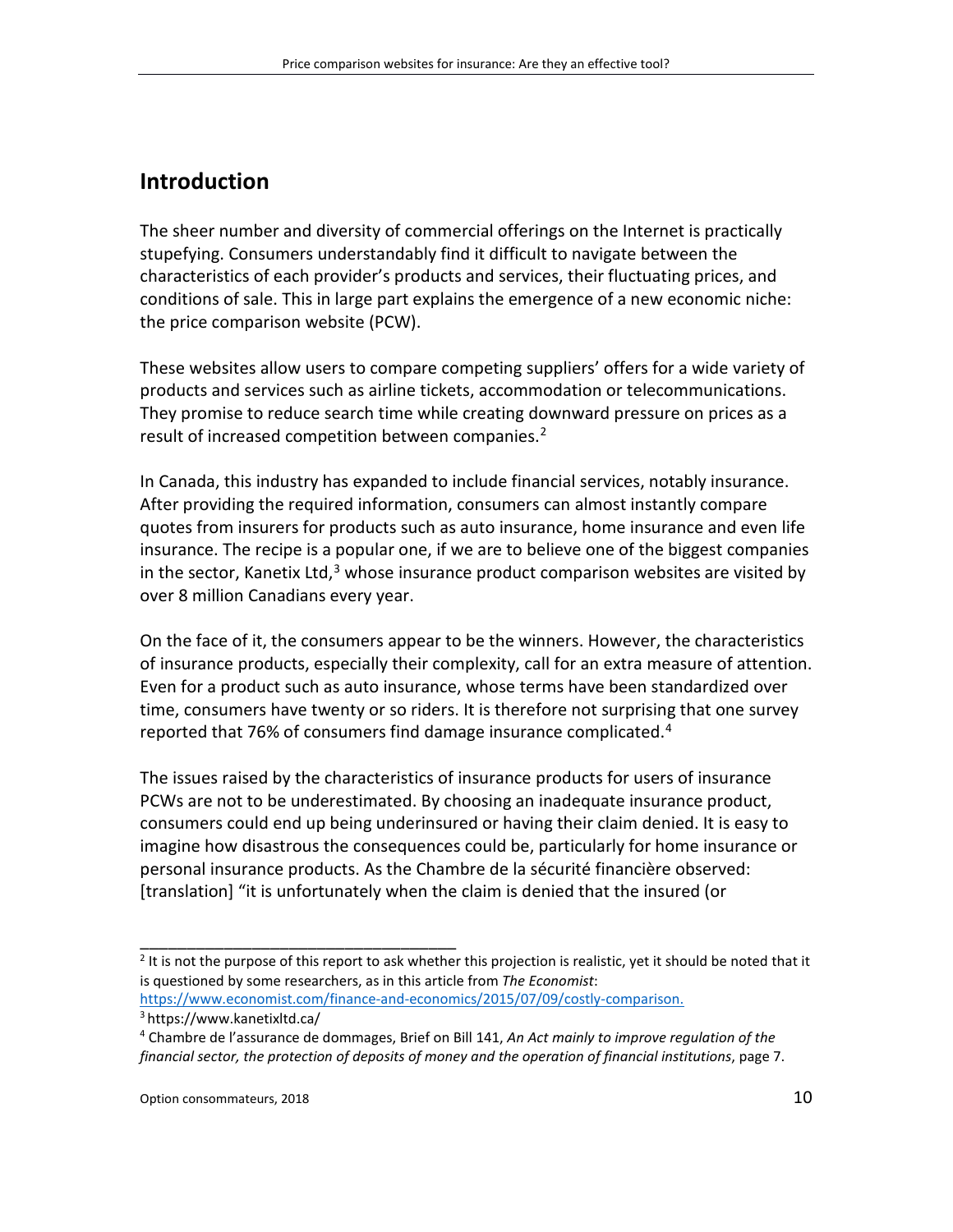beneficiary) may discover the complexity of the contractual terms on which denial of coverage is based."[5](#page-10-0)

Insurance price comparison websites, therefore, raise the issue of the choice and quality of information available to consumers when they have to choose from among a range of offers. Is the information provided to them on insurance products relevant, sufficient, and accurate? Do the products they are presented with meet their needs? Do they have access to all the information they need to make an informed decision? What protection do they have when they decide to use an insurance PCW?

These are the issues we analyze in this report. In the course of this analysis, we focused on the regulatory framework for insurance PCWs, the content of the websites and the information presented to consumers. We were also interested in the experience and perceptions of Canadian consumers with regard to these sites. On the basis of the lessons we drew, we were able to formulate a series of recommendations to consumers and Canadian legislators.

We began our study by conducting a literature review on insurance PCWs. This research allowed us to familiarize ourselves with the issues raised by these sites in Canada and other jurisdictions. It also allowed us to identify the main insurance PCWs in Canada. We present a background summary based on the information obtained in **Section 2**.

We then analyzed the Canadian legal framework to see how much protection consumers who use insurance PCWs actually receive. We also studied the regulatory frameworks of three provinces, Québec,<sup>[6](#page-10-1)</sup> Ontario and British Columbia, as well that of Canada. We also looked closely at the legal framework of the European Union and that of four countries – France, the United Kingdom, Australia and the United States – in order to identify best practices. The results of our legal analysis appear in **Section 3**.

Equipped with this legal knowledge, we subsequently focused our attention on the insurance PCW offer in Canada. We established a characterization of the main sites operating in Canada, with the particular aim of evaluating the quality and accuracy of

<span id="page-10-0"></span><sup>&</sup>lt;sup>5</sup> Mémoire de la Chambre de la sécurité financière, Consultations particulières et auditions publiques sur le Projet de loi no 141, January 2018, p. 23.

<span id="page-10-1"></span> $6$  It is important to note that at the time of this research, Bill 141 was under consideration in Québec (it was tabled in October 2017 and adopted on June 13, 2018). In our research, we took into account what it actually stated at the time as well as the major amendments that were made to it from February to June 2018.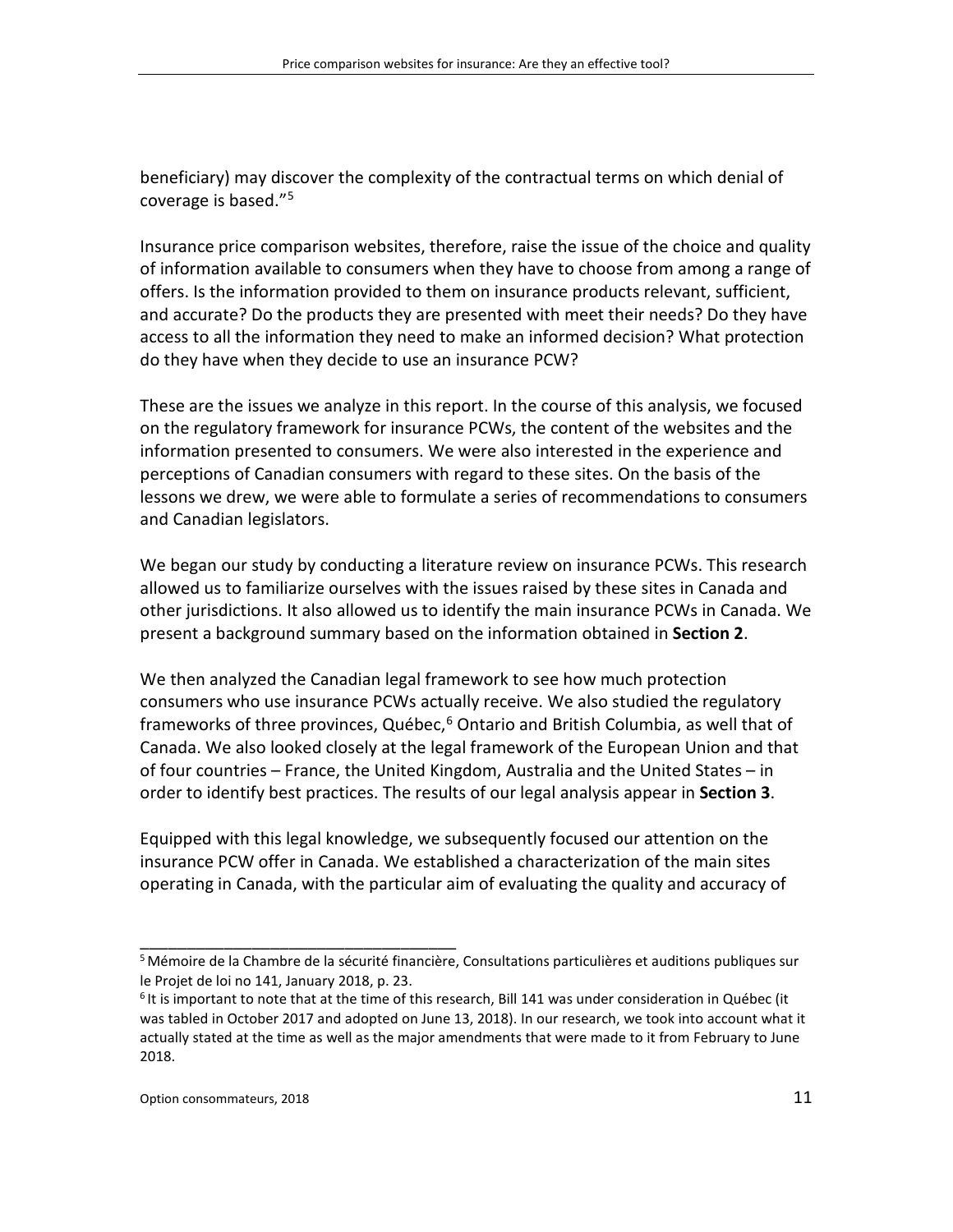the information presented to consumers. The results of this characterization appear in **Section 4.**

Subsequently, we attempted to better understand the views and experience of Canadians by conducting interviews with 150 consumers in three provinces: Québec, Ontario and British Columbia. A summary of the results of these interviews appears in **Section 5** and the statistical analysis conducted by the firm BIP is presented in **Appendix 4** of the French version of the report.

We consulted experts at every stage of our study. Their insights helped clarify several issues that we point out a number of times in **Sections 3 and 4**.

Finally, on the strength of our analysis, we present our main recommendations, some of which are addressed to consumers and others to legislators. These appear in **Section 6**.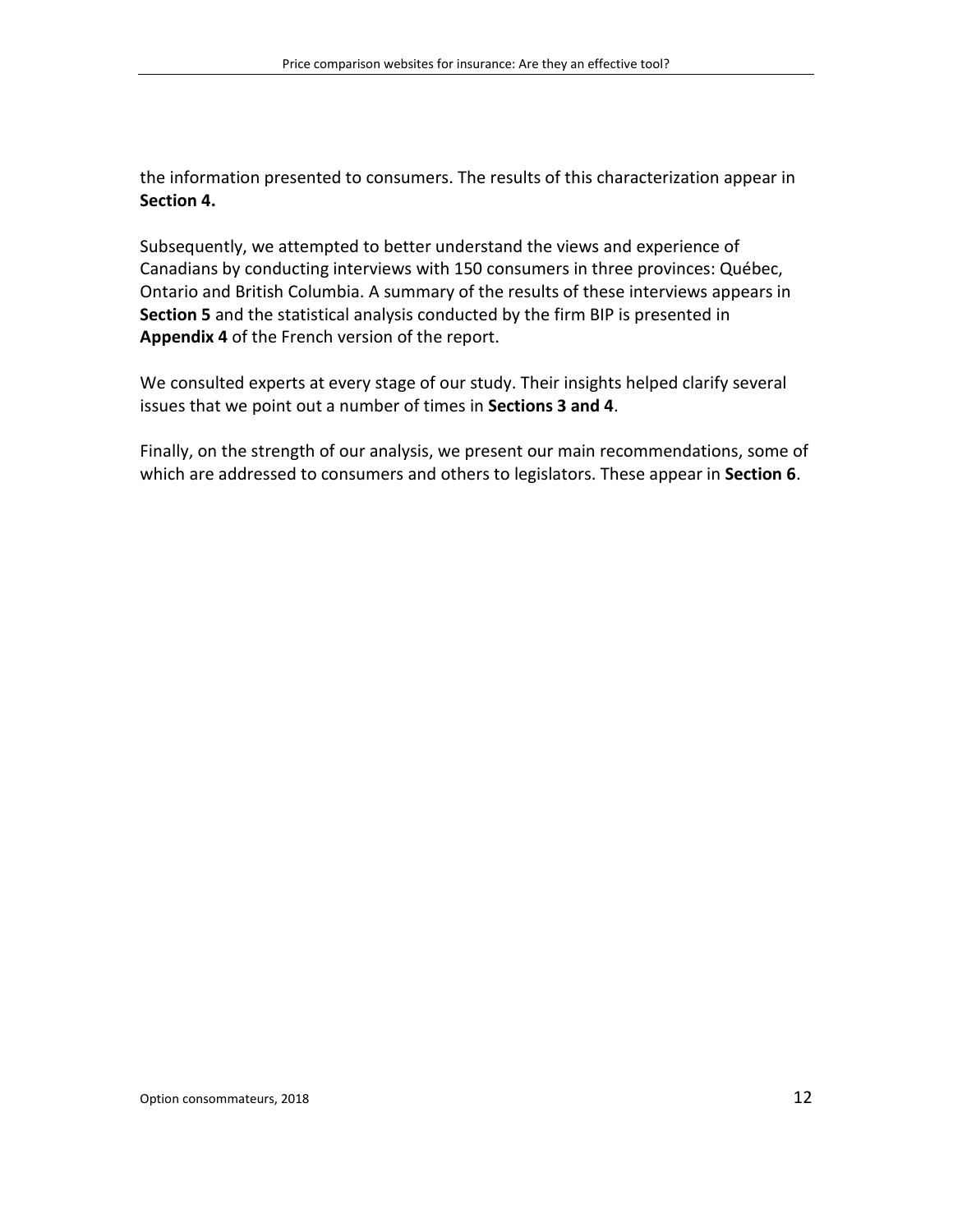# <span id="page-12-0"></span>**1 Issues raised by insurance price comparison websites**

# <span id="page-12-1"></span>**1.1 Context**

An Internet search has become the essential first step for anyone who wants to purchase a good or service. Consumers naturally want to find the best product. In the face of an often overwhelming commercial offer, they have many tools and digital resources at their disposal. They can view websites where experts test products (*Protégez-vous* in Québec, *Consumer Reports* in English Canada) or go to platforms such as YouTube to view videos posted by other consumers who bought the product they want.

Before making a purchase, however, consumers want to make sure that they compare one essential factor: price. In 2015, when the Canadian Internet Registration Authority conducted a survey of 1000 Canadian Internet users, 76% said they agreed with the statement "I almost always compare prices online before making a major purchase."<sup>[7](#page-12-2)</sup>

And when they do so, consumers will likely use a price comparison website (PCW). Through these sites, they can compare the prices asked by several vendors for the same product. In Canada, PCWs such as Shopbot, Shoptoit or PriceGrabber tell consumers the best price for thousands of different products, including furniture, children's toys and electronic products.

Today, PCWs are specializing in ever more complex products; insurance PCWs are a notable example: consumers need merely to fill out an electronic form to access a quote from several insurers.

This type of PCW is already well established In Canada. An Internet search ended with us identifying a dozen insurance PCWs operating across the country, as shown in Table 1. Note that, on the Internet, some brokers offer comparisons of insurance products without comparing their prices, as the insurance PCWs do; to see prices and to continue the bidding process, users have to contact them.<sup>[8](#page-12-3)</sup> However, we have included in our selection the sites of brokers such as Insurance Hunter, which displays a comparison of insurance product prices online. Note that some offer several types of insurance while others limit their offers to auto insurance or travel insurance.

<span id="page-12-2"></span><sup>7</sup>Online [: https://acei.ca/sites/default/files/public/Ecommerce-Factbook-March-2016.pdf.](https://acei.ca/sites/default/files/public/Ecommerce-Factbook-March-2016.pdf)

<span id="page-12-3"></span><sup>8</sup> This is the case of Insurance Jack. Online: [https://insurancejack.com/.](https://insurancejack.com/)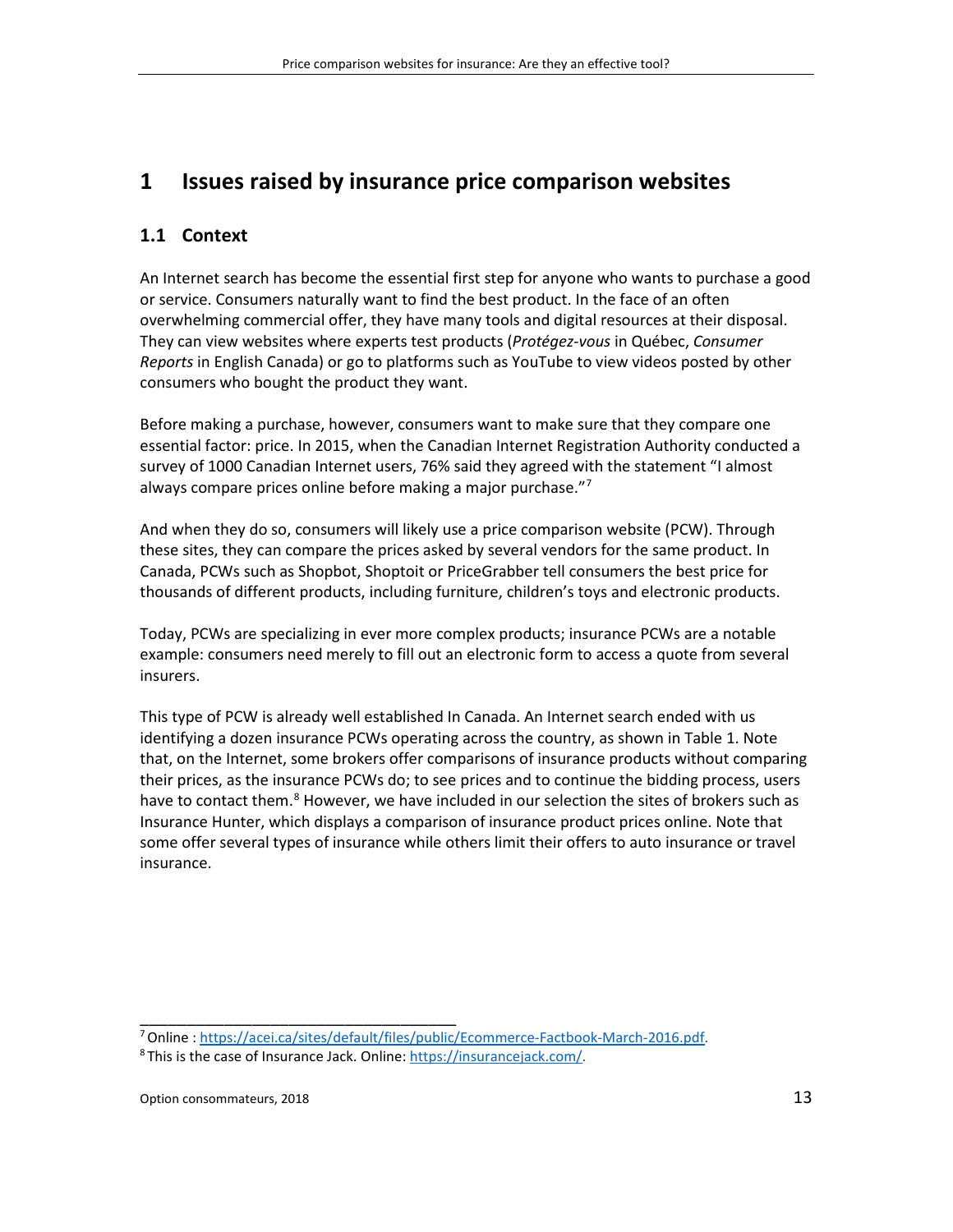| <b>Price comparison sites</b>                        | Types of insurance offered**               |
|------------------------------------------------------|--------------------------------------------|
| Kanetix* (https://www.kanetix.ca)                    | Automobile, home, personal, life, health,  |
|                                                      | commercial                                 |
| InsuranceHotline.com*                                | Automobile, home, travel, life, commercial |
| (https://www.insurancehotline.com/)                  |                                            |
| RateSupermarket.ca*                                  | Automobile, home, travel, life             |
| (https://www.ratesupermarket.ca/)                    |                                            |
| ComparaSave* (https://www.comparasave.com/)          | Automobile, home, travel, life, commercial |
| Rates.ca* (https://rates.ca/)                        | Automobile, home, travel                   |
| LowestRates.ca (https://www.lowestrates.ca)          | Automobile                                 |
| ShopInsuranceCanada                                  | Automobile                                 |
| (https://www.shopinsurancecanada.ca/)                |                                            |
| ClickInsurance (https://www.clickinsurance.com/)     | Automobile, home, personal (life, salary,  |
|                                                      | serious illness), travel, commercial       |
| Term4Sale (https://www.term4sale.ca/)                | Life                                       |
| Insurance Hunter (https://www.insurancehunter.ca/)   | Automobile, home, travel                   |
| BestQuote (https://www.bestquotetravelinsurance.ca/) | Travel                                     |

#### **Table 1 - Main insurance PCWs in Canada**

\* These companies are holdings of Kanetix Ltd.

\*\* Some types of insurance offered on insurance PCWs will lead the consumer to an affiliate or partner site.

Consumers can find insurance PCWs useful. They provide them with the information available on the price of insurance products, and do so quickly and simply. They also allow them to learn about, to shop around for, or choose a product that they would not otherwise have thought of, such as one offered by another insurer. And all this promotes competition.

However, some features of insurance PCWs raise important issues that could adversely impact consumer protection. In addition, insurance PCWs do not provide all the information necessary for informed decision-making by consumers, and do not clearly disclose their business relationship with insurers.

These and other issues were raised by several of the experts<sup>[9](#page-13-0)</sup> we consulted within the context of this project. They also echo the findings of studies conducted abroad, including the UK $^{10}$  $^{10}$  $^{10}$  and

<span id="page-13-0"></span><sup>9</sup> The full list of experts appears in the Acknowledgments section of our report. Note that our Canadian experts were all from Québec. Our requests for an interview with numerous experts in Ontario and British Columbia unfortunately remained unanswered or were refused. Despite numerous exchanges with the regulator in Ontario, an interview could not be arranged.

<span id="page-13-1"></span><sup>&</sup>lt;sup>10</sup> Financial Conduct Authority Price Comparison Website: general insurance sector, July 2014, Financial Conduct Authority Price Comparison Websites: consumer market research, June 2014 and UK Regulatory Network, Price Comparison Websites, September 2016.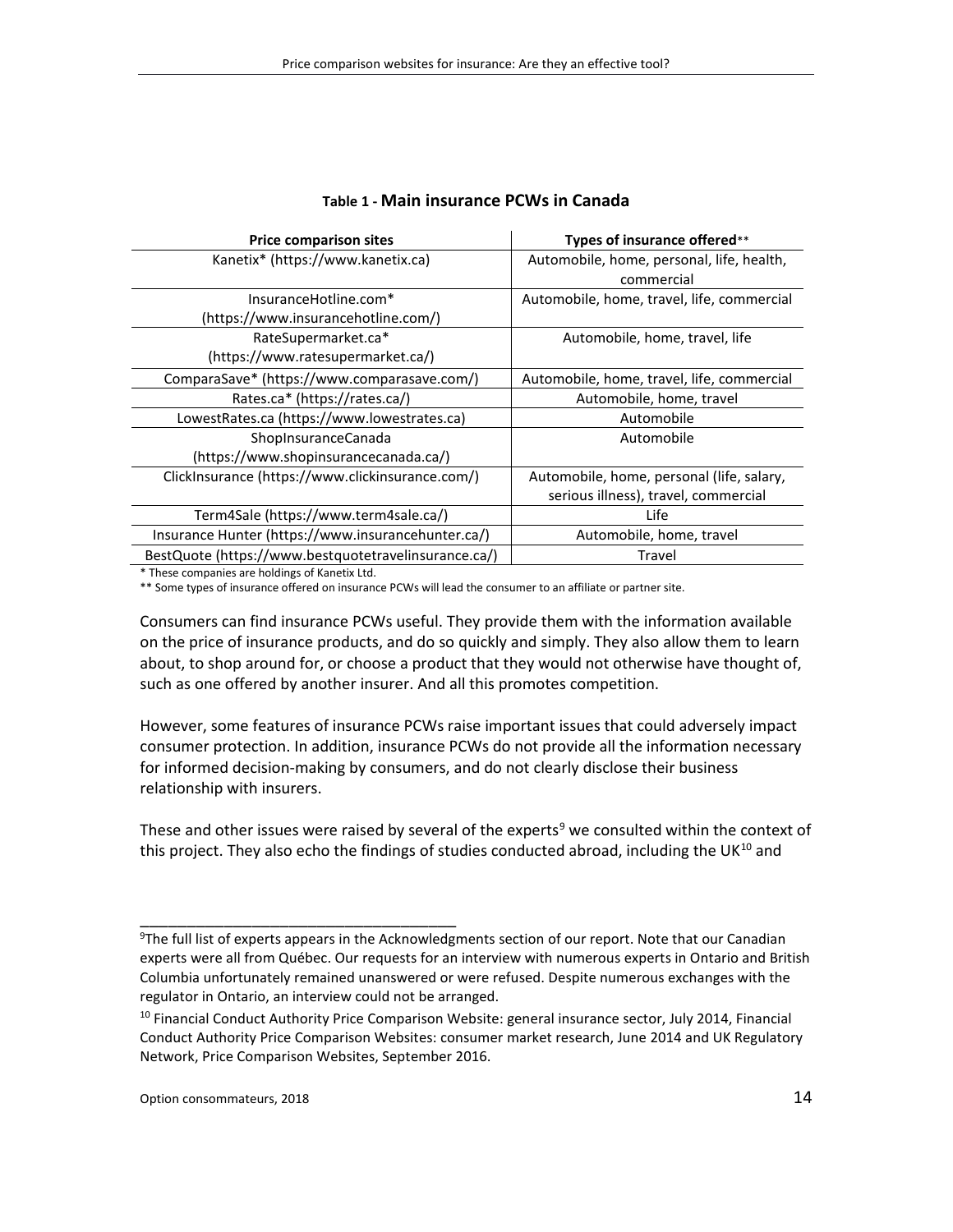Australia.<sup>[11](#page-14-1)</sup> In the following subsections, in order to better identify the elements relevant to our analysis of insurance PCWs, we shall provide a summary our discussions with experts, and support these with certain of the results from the studies we consulted.

### <span id="page-14-0"></span>**1.2 Information presented on price comparison websites**

Our experts identified the quality of information presented to consumers as one of the major deficiencies of insurance PCWs.

First of all, insurance PCWs typically focus heavily on price at the expense of other features that are important when choosing an insurance product (coverage or exclusions, for example). By highlighting price, insurance PCWs seek to promote simplicity and speed of choice. However, as the experts pointed out, this quickly gives the false impression that insurance products are simple products, which closely resemble "ordinary" consumer products that one can choose as one pleases with no fear of the consequences.<sup>[12](#page-14-2)</sup>

This position seems to be shared by several actors who gave their opinions in a consultation held in Australia:<sup>[13](#page-14-3)</sup>

Submitters' main concern with regard to an independent comparison service for general insurance is the propensity for such services to focus consumer attention on price, rather than the value or suitability of a product. Specifically, submitters argued that comparison services present and compare insurance products as undifferentiated commodities, thus reducing consumers' purchasing decisions to one based on price alone. This overly simplistic comparison can result in consumers disregarding important differences in policy cover, terms and conditions, and risks their purchasing cover unsuitable to their needs.

In a study published in 2014, the Financial Conduct Authority (FCA) in the UK noted that when the emphasis is placed on the price of the insurance product at the expense of other characteristics, consumers mistakenly think that the various insurance products offer the same coverage and protection. [14](#page-14-4)

<span id="page-14-1"></span><sup>11</sup> Senate Economics References Committee, "Australia's general insurance industry: sapping consumers of the will to compare" 2017.

<span id="page-14-2"></span><sup>&</sup>lt;sup>12</sup> Interview with André Bélanger, Professor in the Faculty of Law at Université Laval, Jacques St Amant, Lecturer at Université du Québec à Montreal, Maxime Gauthier, head of compliance and mutual funds, Merici Services Financiers and Birny Birnbaum, CEO of the Center for Economic Justice.

<span id="page-14-3"></span><sup>&</sup>lt;sup>13</sup> Senate Economics References Committee, "Australia's general insurance industry: sapping consumers of the will to compare" 2017, p. 45.

<span id="page-14-4"></span><sup>&</sup>lt;sup>14</sup> Financial Conduct Authority Price comparison website in the general insurance sector, July 2014, p. 8.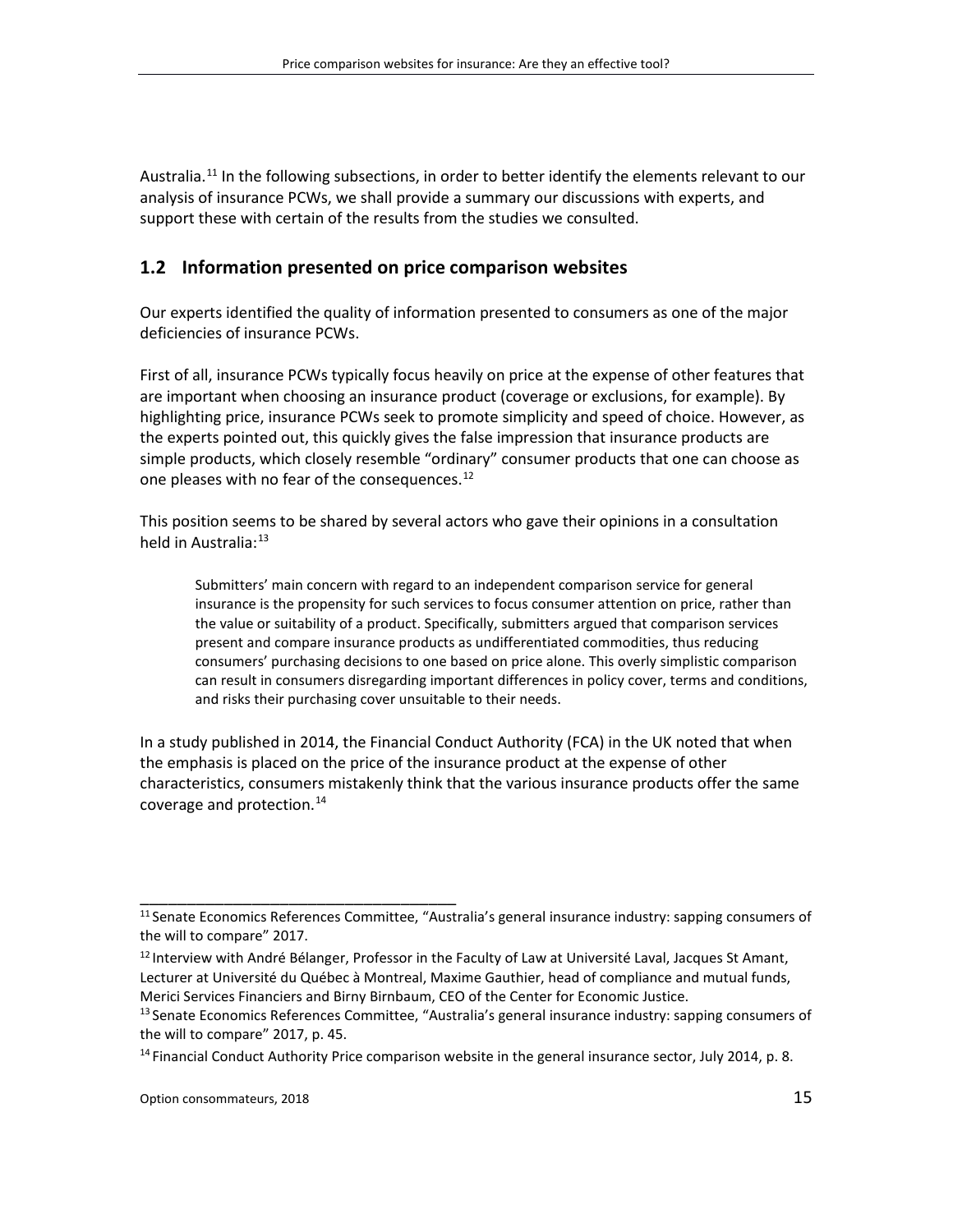More generally, it is clear from the FCA study that insurance PCWs in the UK do not provide the information needed for consumers to make informed choices that are adapted to their needs. It says:

While PCWs provide choice in the number of providers and products available, we found that they had not always taken reasonable steps to ensure consumers had the appropriate information to allow them to make informed choices. This finding applies to both the core policy and add-on products. This increases the risk that consumers may not always achieve fair outcomes, as they may buy products without understanding key features such as level of cover, excess levels, main exclusions and limitations.<sup>[15](#page-15-1)</sup>

Note also that insurance PCWs generally do not present all the insurance products on the market. [16](#page-15-2) It can also be difficult to know what criteria were used to determine which insurance products will be presented to the consumer, and in what order. An additional problem is knowing whether the information presented to consumers by insurance PCWs is up to date.<sup>[17](#page-15-3)</sup>

#### <span id="page-15-0"></span>**1.3 Complexity of insurance products**

According to our experts, it is difficult for consumers to adequately understand the complex concepts related to insurance products. Accordingly, the simplified explanations offered by insurance PCWs may be of limited benefit. This point was raised by the Australian Securities and Investments Commission during consultations held in Australia:

It is easier to ensure that comparison services are effective for products that have fewer key variables or where price is in fact the best determinant of choice—for example, credit cards or compulsory third party (CTP) green slip insurance, where the terms are largely standardized—and that allow information about price to be easily weighed against other features that consumers may value. Conversely, where products are more complex with a wide range of interconnected features, such as with home, automobile and strata insurance, care needs to be taken that comparison sites do not over-simplify the decision-making process due to inadequate information.<sup>[18](#page-15-4)</sup>

In insurance, there are significant information asymmetries between consumers and those offering the insurance products.<sup>[19](#page-15-5)</sup> According to several of the experts we consulted, few consumers have the skills or knowledge needed to determine their insurance needs and those

<span id="page-15-1"></span><sup>&</sup>lt;sup>15</sup> Financial Conduct Authority Price comparison website in the general insurance sector, July 2014, p. 4.

<span id="page-15-2"></span> $<sup>16</sup>$  Interview with Maya Raic, President and CEO of the Chambre de l'assurance de dommages.</sup>

<span id="page-15-3"></span><sup>&</sup>lt;sup>17</sup> Birny Birnbaum, CEO of the Center for Economic Justice.

<span id="page-15-4"></span> $18$  Senate Economics References Committee, "Australia's general insurance industry: sapping consumers of the will to compare" 2017, p. 49.

<span id="page-15-5"></span><sup>&</sup>lt;sup>19</sup> Interview with Jacques St Amant, lecturer in consumer law at Université du Québec à Montreal.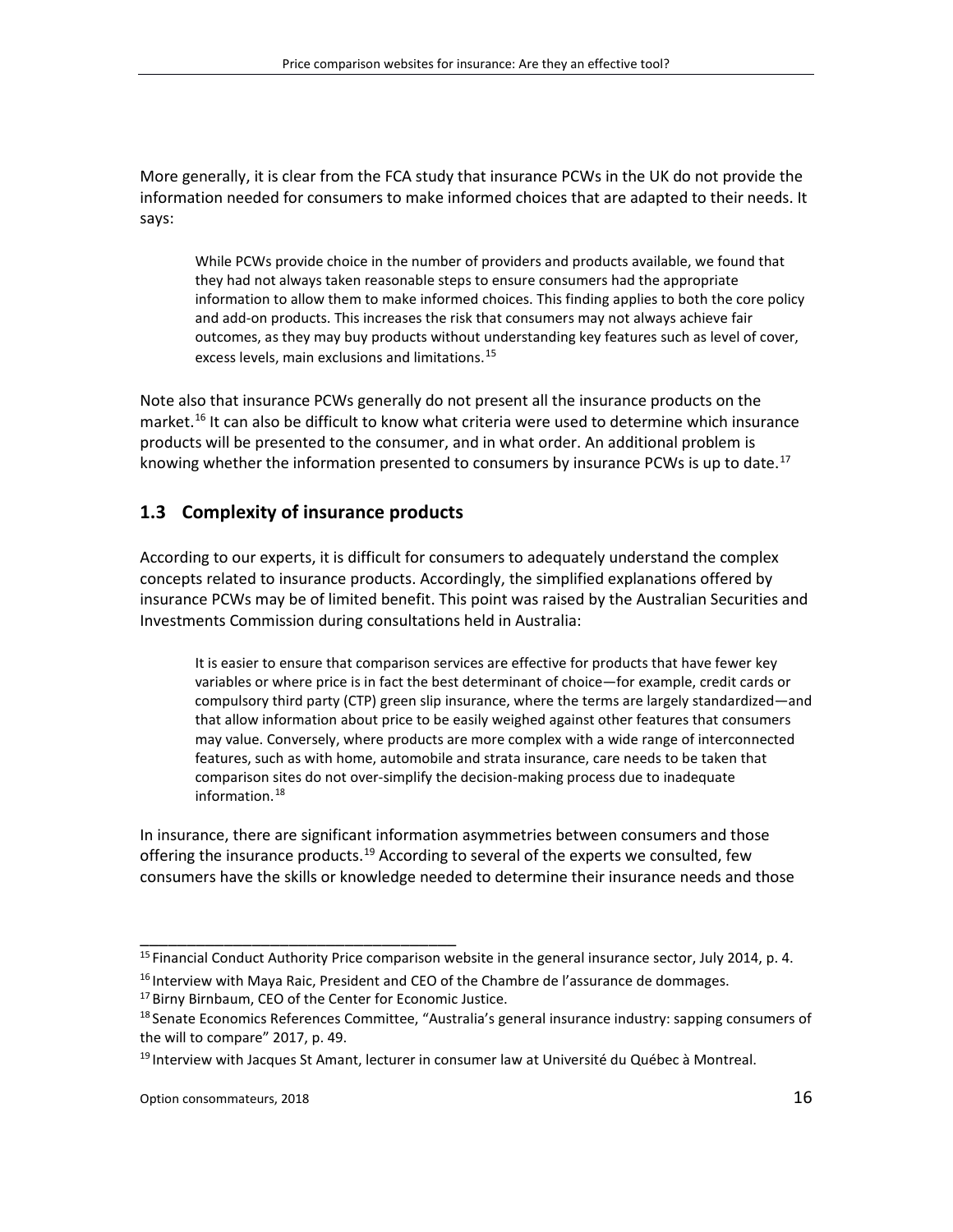of their dependents.<sup>[20](#page-16-0)</sup> There are a host of variables to consider, and only a certified professional is able to ask the right questions to determine a consumer's insurance needs and their risk profile.<sup>[21](#page-16-1)</sup> It is therefore difficult for a PCW to replace the judgment of a professional. In this context, the greatest risk is of consumers taking out insurance that does not suit their needs and consequently, of not being covered in the event of a claim.<sup>[22](#page-16-2)</sup>

Moreover, even with the help of an insurance PCW, consumers can find it difficult to compare every aspect of the products offered to them. Similar insurance products may have significant differences in coverage, exclusion or franchise. For each product included in the comparison, it is essential that consumers know exactly what is covered and what is not.<sup>[23](#page-16-3)</sup>

Some experts also fear that consumers will not understand the nature of the services offered. For example, they might believe that an insurance PCW offers them personalized advice.<sup>[24](#page-16-4)</sup> The results of the FCA study also point to this possibility:

Our customer research also indicated that some consumers believed that the PCW had provided them with advice or guidance. They believed that the PCW had provided them with quotes on the best policy for their needs, had assessed the suitability of the policy for them or gave assurance regarding the security of the provider.<sup>[25](#page-16-5)</sup>

It needs to be said that there is huge difference between information and advice, and that choosing the wrong insurance product can have catastrophic consequences for a consumer's property. Home insurance contains significant protections, such as against water damage, which are often offered in the form of a rider. There are three types of protection against water damage, depending on whether the damage is caused by sewer backup, by ground water or by overland water. [26](#page-16-6)

Let us finally raise the possibility of a consumer omitting to disclose a material fact when using an insurance PCW – this is quite possible due, among other factors, to the use of electronic

<span id="page-16-0"></span><sup>&</sup>lt;sup>20</sup> Interview with Ira Rheingold, Executive Director of the National Association of Consumer Advocates. See also Mémoire de la Chambre de la sécurité financière, Consultations particulières et auditions publiques sur le Projet de loi no 141, January 2018, p. 23.

<span id="page-16-1"></span><sup>&</sup>lt;sup>21</sup> Interview with Maxime Gauthier, head of compliance and mutual funds, Merici Services Financiers.

<span id="page-16-2"></span><sup>&</sup>lt;sup>22</sup> Mémoire de la Chambre de la sécurité financière, Consultations particulières et auditions publiques sur le Projet de loi no 141, January 2018, p. 23.

<span id="page-16-3"></span> $^{23}$ Interview with Jacques St Amant, lecturer in consumer law at Université du Québec à Montreal and Ira Rheingold, Executive Director of the National Association of Consumer Advocates

<span id="page-16-4"></span><sup>&</sup>lt;sup>24</sup> Jacques St Amant, lecturer at Université du Québec à Montreal and André Bélanger, Professor in the Faculty of Law at Université Laval and Ira Rheingold, Executive Director of the National Association of Consumer Advocates.

<span id="page-16-6"></span><span id="page-16-5"></span><sup>&</sup>lt;sup>25</sup> Financial Conduct Authority, Price Comparison Website in the general insurance sector, July 2014, p. 5. <sup>26</sup> Mémoire de la Chambre de l'assurance de dommages, Consultations particulières et auditions publiques sur le Projet de loi no 141, January 2018, p. 7 and Insurance Bureau of Canada, www.ibc.ca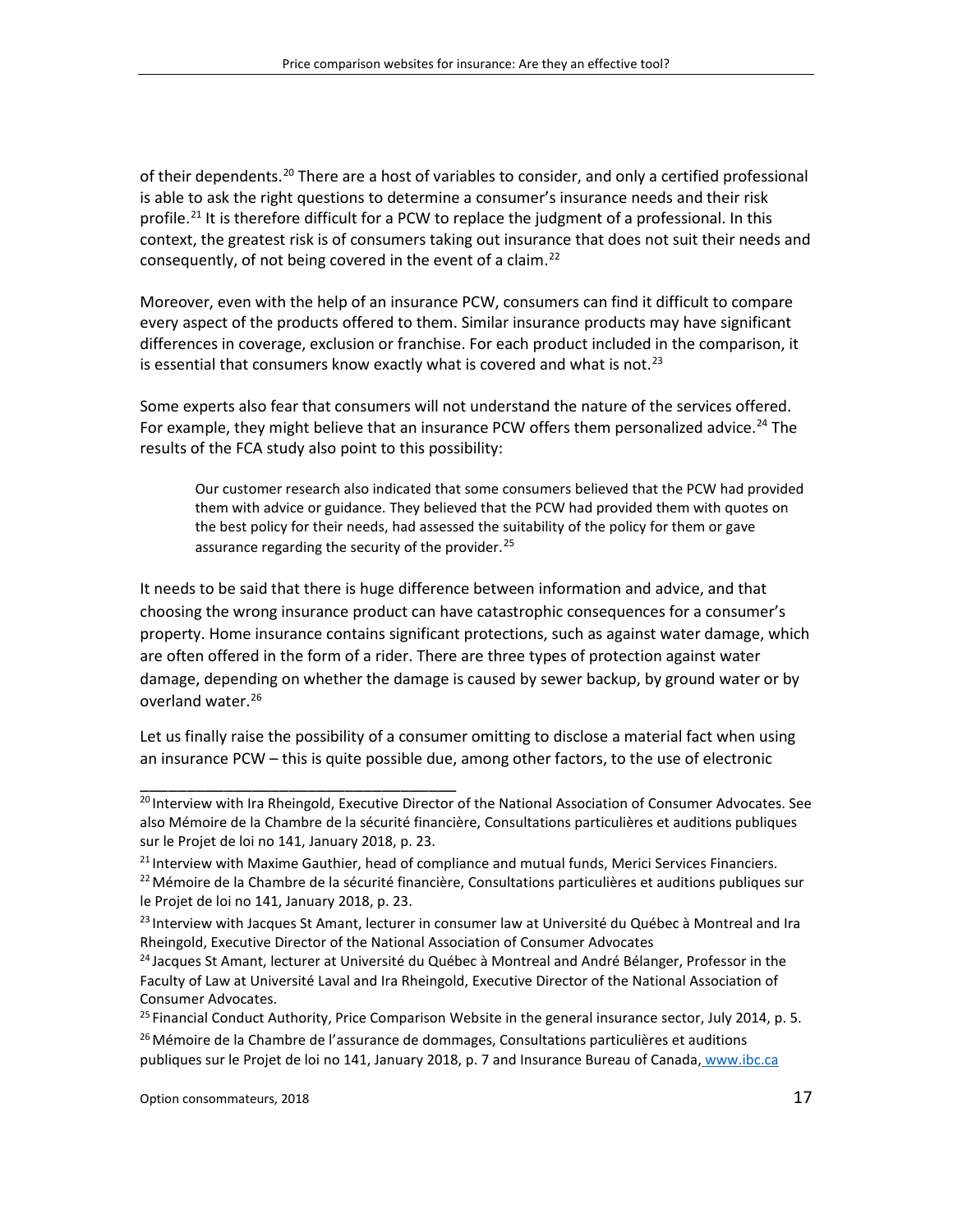forms with limited or incomplete choices. As one judge pointed out in a decision in the UK, electronic forms filled in on the Internet do not always possess sufficient flexibility:

The questions in the pro forma online website might not be sufficiently flexible to accommodate non-standard or qualified information which the consumer would have given in, for example, a face-to-face interview, or in a written form which permitted some narrative or explanation from the consumer.<sup>[27](#page-17-1)</sup>

In Canada, the situation is particularly worrying due to the fact that consumers have an obligation to act in "utmost good faith," which involves declaring all information relevant to deciding the premium. We shall return to this concept in Section 2.

# <span id="page-17-0"></span>**1.4 The role and business relationships of insurance PCWs**

Our experts consider the business relationships of insurance PCWs and their mode of remuneration to be important issues. In particular, they raise the possibility that a conflict of interest<sup>[28](#page-17-2)</sup> could adversely affect the results presented to consumers.<sup>[29](#page-17-3)</sup> They also point out that if commissions are based on the number of products sold, an insurance PCW might encourage consumers to purchase hastily.<sup>[30](#page-17-4)</sup> In the same vein, certain stakeholders in Australia have raised the possibility that some comparison websites might be owned by insurance companies, or that the insurance brands proposed to consumers might belong to the same parent company.<sup>[31](#page-17-5)</sup>

In this regard, the FCA noted that the UK insurance PCWs analyzed in the study "did not make clear their role in the distribution of the product or the nature of the service they provided."<sup>[32](#page-17-6)</sup> It also stated that "their business models were not necessarily aligned with the best interests of their customers."

Insurance PCWs should clearly disclose their business relationships, as this would ensure greater transparency. When a comparison website does not present all the insurance products, it should say so.<sup>[33](#page-17-7)</sup>

<span id="page-17-1"></span><sup>27</sup> *Southern Rock Insurance Company Ltd v Hafeez* (2017).

<span id="page-17-2"></span> $28$  This issue was identified by a large number of the experts we interviewed.

<span id="page-17-3"></span> $29$  This issue was identified by all the experts we interviewed.

<span id="page-17-4"></span><sup>&</sup>lt;sup>30</sup> Interview with André Bélanger, professor in the Faculty of Law at Université Laval.

<span id="page-17-5"></span><sup>&</sup>lt;sup>31</sup> Senate Economics References Committee, "Australia's general insurance industry: sapping consumers of the will to compare" 2017, p. 59.

<span id="page-17-6"></span><sup>&</sup>lt;sup>32</sup> Financial Conduct Authority Price comparison website in the general insurance sector, July 2014, p. 4.

<span id="page-17-7"></span><sup>&</sup>lt;sup>33</sup> Interview with Greg Van Elsen, Senior Officer for Financial Services, The European Consumer Organization, Maxime Gauthier, head of compliance and mutual funds, Merici Services Financiers and several other experts.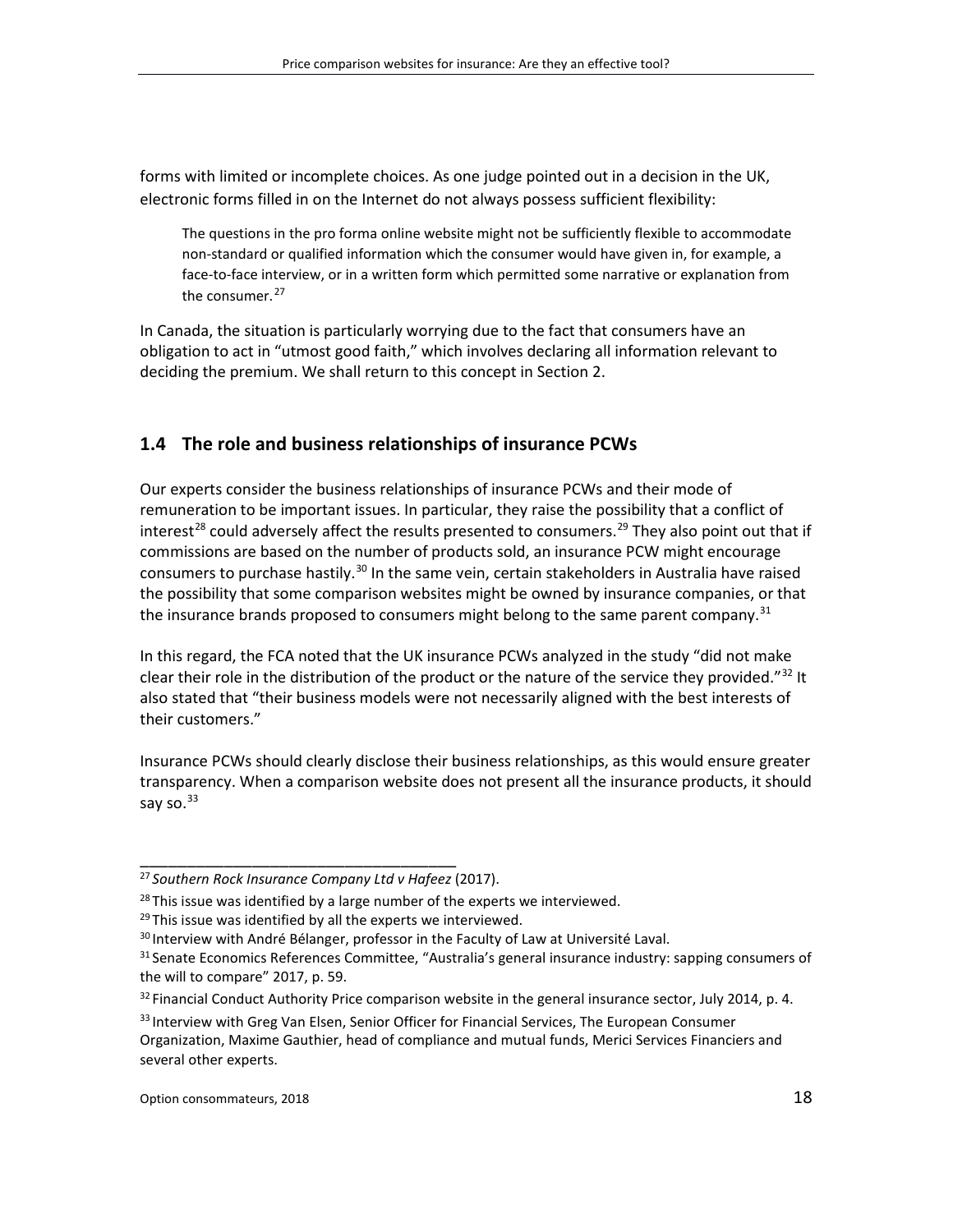This disclosure must be made in clear, simple language. [34](#page-18-1) In particular, it must be ensured that the way that information is presented (page layout, font, character size, etc.) takes into account the fact that many consumers use their cell phones to access insurance PCWs. In any event, steps should be taken to avoid hiding relevant information by placing it at the bottom of a page or by printing it in small type. In this regard, one expert suggests finding inspiration in the disclosure procedures adopted by the banking sector, for example, the information box included in the *Cost of Borrowing Regulations*. [35](#page-18-2) [36](#page-18-3)

Another problem is that the criteria for selecting the products presented to consumers, their source, and the order in which they will be presented are not specified. It may well be that this is linked to the websites' mode of remuneration and to their business relationships. If this is the case, it should be disclosed to consumers.<sup>[37](#page-18-4)</sup> Some experts note that the same sequence is often presented to consumers (for example, two insurers followed by a firm),<sup>[38](#page-18-5)</sup> while others note that two customers with the same profile can get completely different results. The fact that it is a comparison in no way absolves it from the obligations of disclosure and transparency with regard to remuneration and business relationships.

## <span id="page-18-0"></span>**1.5 Personal information**

Finally, we note that the issue of consumer privacy drew the attention of several experts and the AMF during its consultation on the offer of online insurance.<sup>[39](#page-18-6)</sup> A particular challenge arises with regard to the collection of consumers' personal information. A comparator should ask only as much as is necessary to determine the insurable risk.

The three American experts we interviewed were clear in this regard: they believe that the legislator should intervene to ensure that only information that is truly related to the insurable

<span id="page-18-1"></span>\_\_\_\_\_\_\_\_\_\_\_\_\_\_\_\_\_\_\_\_\_\_\_\_\_\_\_\_\_\_\_\_\_\_ <sup>34</sup> The majority of experts pointed out this issue.

<span id="page-18-2"></span><sup>35</sup> Section 6 (2.2) (b) *Regulation on the Cost of Borrowing* and example given in the interview with Marc Lacoursière, professor in the Faculty of Law at Université Laval.

<span id="page-18-3"></span><sup>&</sup>lt;sup>36</sup> Interview with Marc Lacoursière, professor in the Faculty of Law at Université Laval.

<span id="page-18-4"></span><sup>&</sup>lt;sup>37</sup> Maya Raic, President and CEO of the Chambre de l'assurance de dommages, Jannick Desforges, Director of Legal Affairs and Compliance Chambre de l'assurance général, and Ira Rheingold, CEO of the National Association of Consumer Advocates.

<span id="page-18-5"></span><sup>&</sup>lt;sup>38</sup> This is the presentation sequence followed by Clickinsurance.

<span id="page-18-6"></span><sup>39</sup>AMF, *Internet Insurance Offerings in Québec*, 2015, page 17.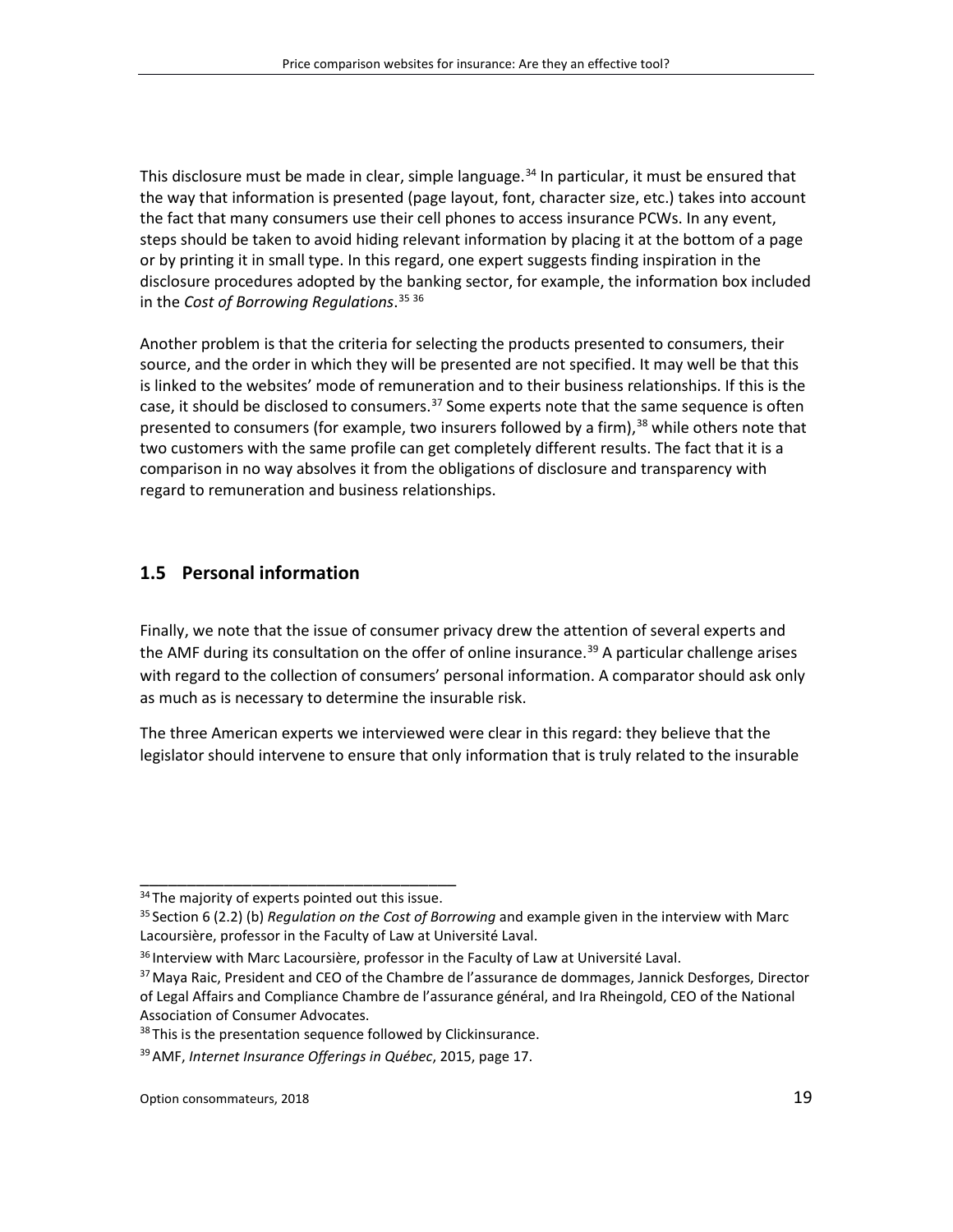risk is collected. They mention that the State of California sets a limit on information that can be collected to establish a premium. [40](#page-19-1)

Some fear that information that is not relevant, such as their online activities and those of their friends and their networks, could be used to the detriment of consumers without their knowledge.<sup>[41](#page-19-2)</sup> Also, there is the fear that the price offered to consumers could be based on factors that are unrelated to their insurable risk. One has only to think of the online price differentiation practiced in sectors other than insurance.<sup>[42](#page-19-3)</sup>

Other experts also fear that the comparators, particularly those who are not obliged to be registered with the regulator or are free sites, could collect extensive personal information and sell it to third parties.<sup>[43](#page-19-4)</sup> Moreover, there is a major cybersecurity issue involved. Protective measures need to be put in place, as well as appropriate supervision. [44](#page-19-5)

### <span id="page-19-0"></span>**1.6 In summary**

Although insurance PCWs seem to offer several advantages to consumers, our discussions with experts and our review of studies abroad have shown that there are important issues raised by the comparison of insurance products online. The information provided to consumers is sometimes incomplete. Business relationships and the role of insurance PCWs may be ambiguous. The often complex nature of insurance products is a significant barrier to consumers making independent, informed decisions. The consequences in the event of failure to mention certain information and incomplete coverage are not to be underestimated.

In the following section, we will attempt to determine how these issues are regulated in Canada and abroad.

<span id="page-19-1"></span><sup>&</sup>lt;sup>40</sup> Interview with Iran Reingold, director general of the National Association of Consumer Advocates, Bob Hunter, Director of the Consumer Federation of America and Former Commissioner of Insurance, State of Texas, and Birny Birnbaum, CEO of the Center for Economic Justice.

<span id="page-19-2"></span> $41$  This issue was identified by experts from foreign consumer associations.

<span id="page-19-3"></span> $42$  Interview with Greg Van Elsen, Senior Officer for Financial Services, the European Consumer Organization. Note: at the time of this writing, Option consommateurs was conducting a study on online price differentiation. It should be released in the fall of 2018 or the winter of 2018-2019.

<span id="page-19-4"></span><sup>&</sup>lt;sup>43</sup> Interview with Jacques St-Amant, Lecturer at Université du Québec à Montreal and another expert, who wished to remain anonymous.

<span id="page-19-5"></span><sup>44</sup> Interview with Jannick Desforges, Director of Legal Affairs and Professional Practice Compliance at the Chambre de l'assurance de dommages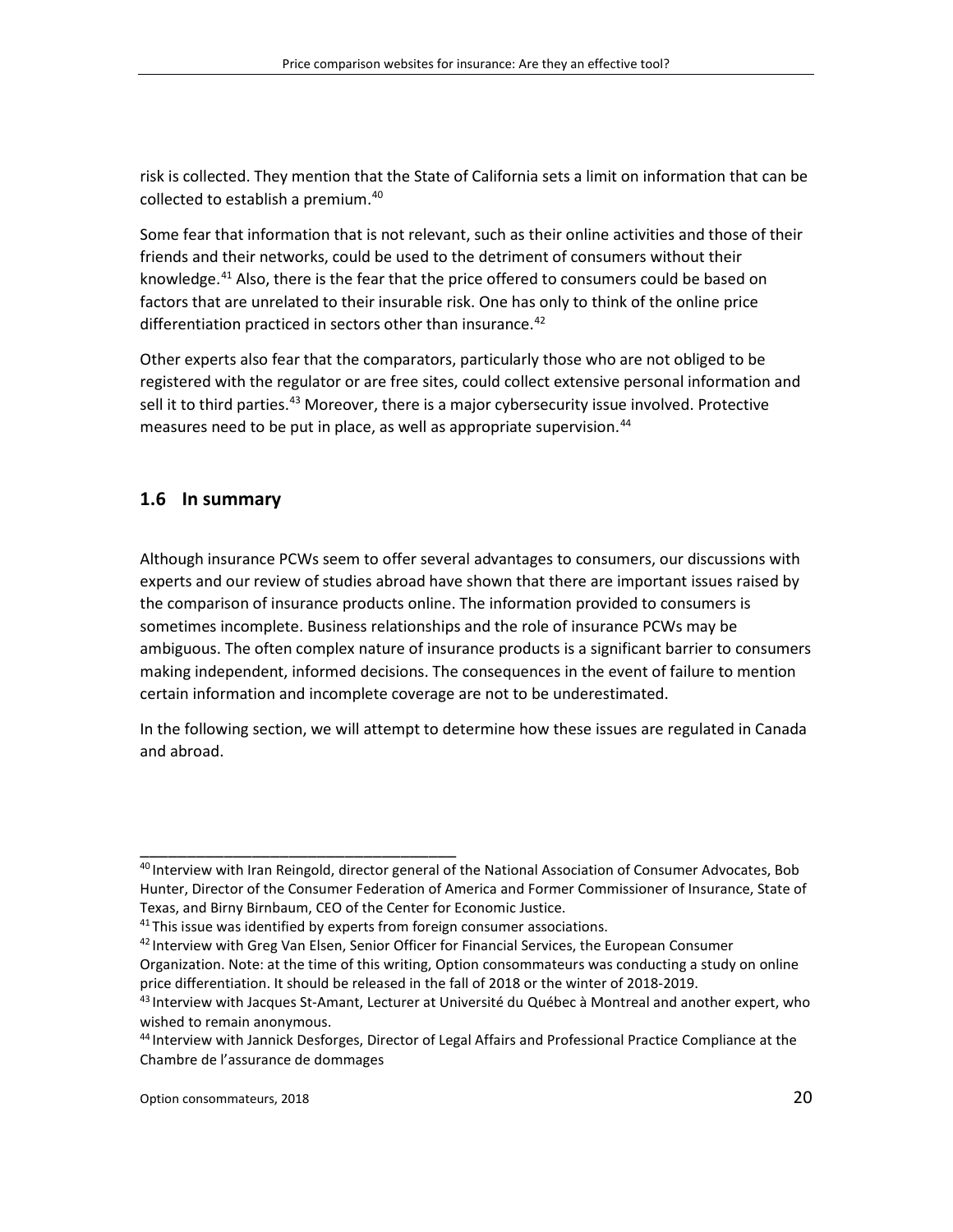# <span id="page-20-0"></span>**2 Legal Framework - Canada**

In Canada, both levels of government regulate the actors in the field of insurance in accordance with their respective jurisdictions, each being responsible for passing laws within their respective spheres. The provinces play a central role in regulating insurance, particularly with regard to the disclosure of information in the insurance contract, consumer protection, business practices, oversight of intermediaries (firms and certified representatives) and the stability of the financial system.<sup>[45](#page-20-2)</sup> In order to better understand this role, we focus our legal analysis on three Canadian provinces: Québec, Ontario and British Columbia.

Since the regulation of insurance is such a vast, technical subject, our analysis concentrates on the elements that we believe to be most relevant to the regulation of insurance PCWs. We first set forth the essential elements in the regulation of the insurance sector by presenting the regulators and the applicable laws in the three provinces. We then briefly discuss the nature of the insurance contract. Next, we present the respective obligations of representatives and the insured. On the one hand, the obligations of the officials, such as their obligation to provide certain information to consumers, are of interest because they are useful, even crucial, for the consumer purchasing the insurance. Also, insurance PCWs can be considered as firms that have specific obligations with regard to the distribution of insurance.<sup>46</sup> On the other hand, the obligations of the insured, including the accuracy of the information they provide to the insurer, are important in the context of PCWs and personal information transmitted by the use of Internet forms. Finally, we analyze certain provisions currently under study by regulators and lawmakers aimed at regulating the distribution of online insurance products.

## <span id="page-20-1"></span>**2.1 Provincial regulators**

The regulators in Québec, Ontario and British Columbia play a supervisory role to ensure that the players in the insurance field comply, within their respective jurisdictions, with the laws and regulations applicable to the insurance sector. They also develop policies and regulatory administrative procedures to control their application and the conduct of the market. This allows them to ensure consumer protection, good business practices, and stability in the financial sector. [47](#page-20-4)

<span id="page-20-3"></span><span id="page-20-2"></span><sup>45</sup>Denis Boivin, *Insurance Law*, *Second Edition*, Essentials of Canadian Law, LexisNexis, 2015, p. 65. 46 As introduced by Bill 141, see Section 3.6.

<span id="page-20-4"></span><sup>47</sup>Denis Boivin, *Insurance Law*, *Second Edition*, Essentials of Canadian Law, LexisNexis, 2015, p. 65.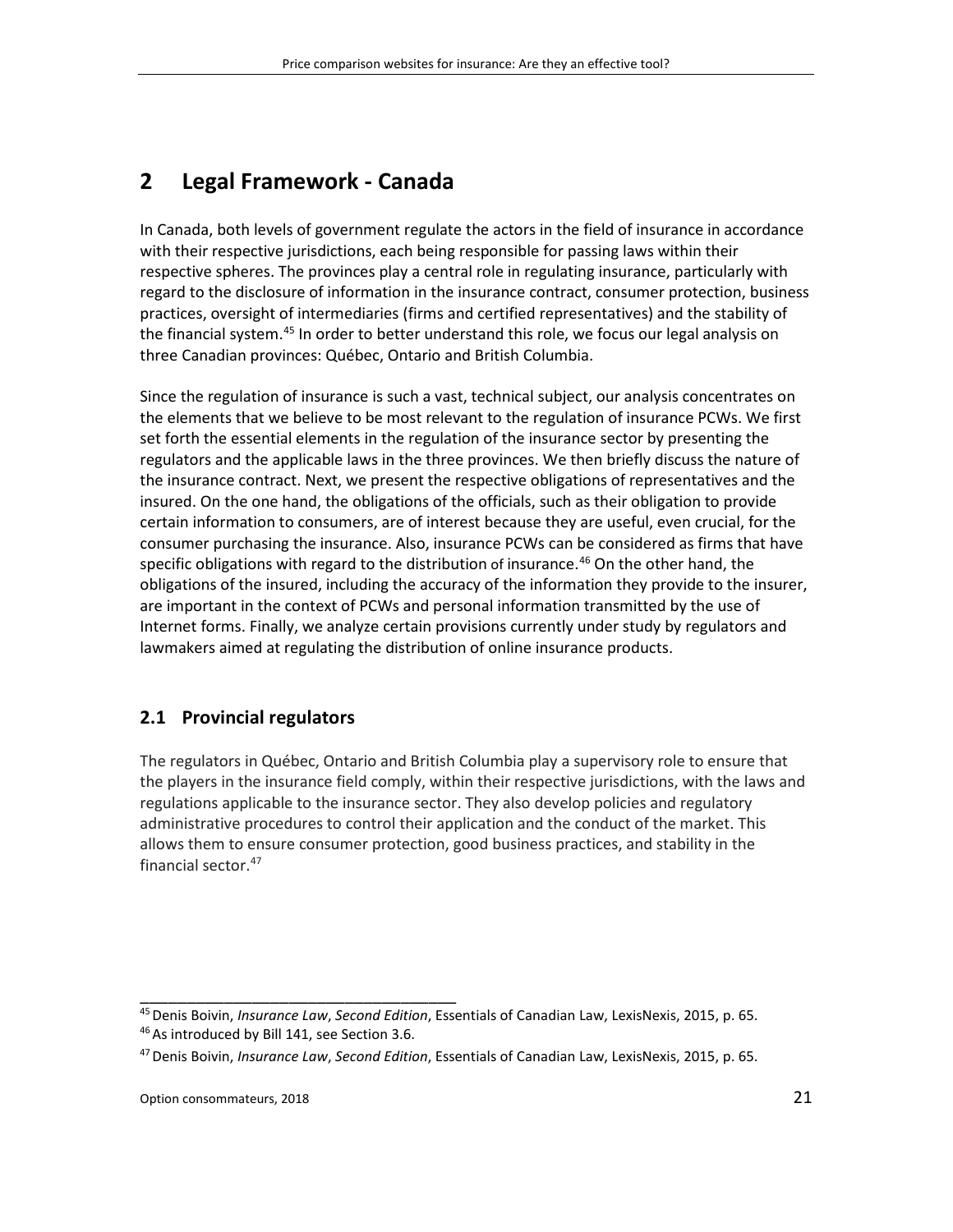### <span id="page-21-0"></span>**2.1.1 Québec**

In Québec, the Autorité des marchés financiers (AMF) is the regulatory body in the domain of financial products and services, including insurance. Its task is to protect the public, to ensure the solvency of companies and to administer the Compensation Fund. [48](#page-21-4) It also manages the application of numerous legal requirements, regulations and guidelines.<sup>[49](#page-21-5)</sup> Finally, it issues licenses in the insurance industry for insurers and for insurance firms.<sup>[50](#page-21-6)</sup>

Two self-regulating organizations (SROs) oversee certified representatives in Québec: the Chambre de l'assurance de dommages<sup>51</sup> and the Chambre de la sécurité financière,<sup>[52](#page-21-8)</sup> the latter overseeing the field of personal insurance. Both of these organizations have the mission of protecting the public by ensuring the training and supervision of certified representatives.

### <span id="page-21-1"></span>**2.1.2 Ontario**

The insurance regulator in Ontario is the Financial Services Commission of Ontario (FSCO). Its mission is to protect the public and to build its trust in various sectors that it regulates, including insurance. [53](#page-21-9)

### <span id="page-21-2"></span>**2.1.3 British Columbia**

The regulatory body in British Columbia is the Financial Institutions Commission (FICOM), whose mandate is similar to that of the FSCO: to protect consumers against unfair practices in the private insurance market. [54](#page-21-10)

## <span id="page-21-3"></span>**2.2 Legislation**

The field of insurance is highly regulated in order to achieve three specific objectives: to ensure the stability of financial markets, to ensure the competence and honesty of those working in the sector and to protect consumers. In all the jurisdictions studied, insurers, insurance brokerage firms and the vast majority of certified professionals must be registered with the regulator and are subject to the regulations that apply to their license.

<span id="page-21-4"></span><sup>48</sup> [https://lautorite.qc.ca/en/general-public/about-the-amf/mission/.](https://lautorite.qc.ca/en/general-public/about-the-amf/mission/)

<span id="page-21-5"></span><sup>49</sup> [https://lautorite.qc.ca/en/professionals/insurers/guidelines/.](https://lautorite.qc.ca/en/professionals/insurers/guidelines/)

<span id="page-21-6"></span><sup>50</sup> [https://lautorite.qc.ca/en/general-public/about-the-amf/mission/.](https://lautorite.qc.ca/en/general-public/about-the-amf/mission/)

<span id="page-21-7"></span><sup>51</sup> [http://www.chad.ca/en/consumers/protecting-the-public.](http://www.chad.ca/en/consumers/protecting-the-public)

<span id="page-21-8"></span><sup>52</sup> [https://www.chambresf.com/en/the-chambre/about-us/our-mission/.](https://www.chambresf.com/en/the-chambre/about-us/our-mission/)

<span id="page-21-9"></span><sup>53</sup> [https://www.fsco.gov.on.ca/en/about/pages/default.aspx.](https://www.fsco.gov.on.ca/fr/about/Pages/default.aspx)

<span id="page-21-10"></span><sup>54</sup> [https://www.fic.gov.bc.ca/?p=about\\_us/core\\_business\\_areas](https://www.fic.gov.bc.ca/?p=about_us/core_business_areas) and *Financial Institutions Act*, RSBC 1996, Ch. 141.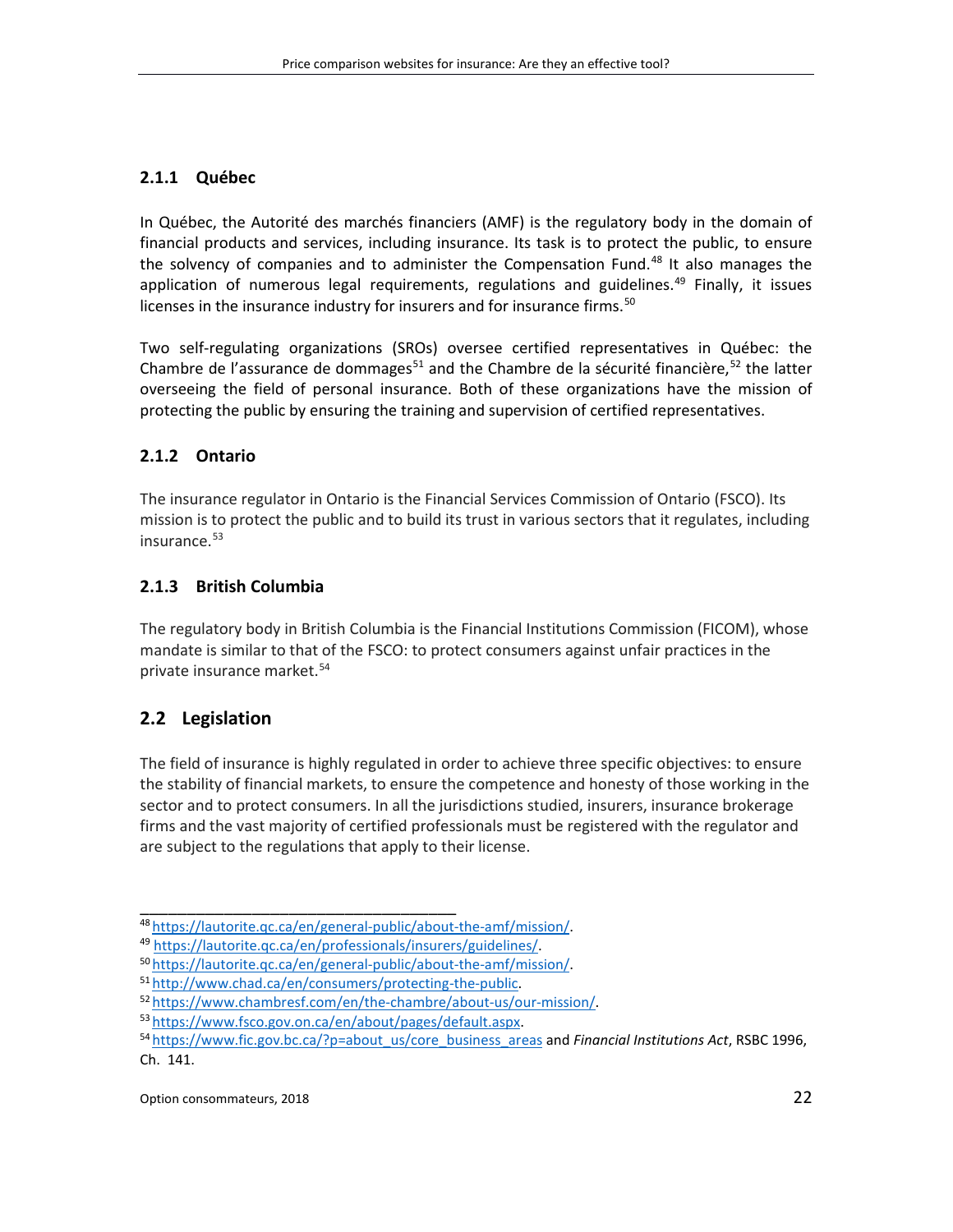#### <span id="page-22-0"></span>**2.2.1 Québec**

In Québec, insurance is explicitly governed by several laws: the *Civil Code of Québec*, [55](#page-22-1) the *Insurance Act* (IA)*[56](#page-22-2)* and the *Act Respecting the Distribution of Financial Products and Services* (*Distribution Act*) [57a](#page-22-3)nd related regulations. Other legislation may touch on the insurance sector, such as the *Act to Establish a Legal Framework for Information Technology* (AELFIT)<sup>[58](#page-22-4)</sup> or the *Act Respecting the Protection of Personal Information in the Private Sector* (APPIPS). [59](#page-22-5)

Insurers that offer insurance products to Québec consumers are therefore subject to numerous obligations. The disclosure requirement in the IA, for example, forbids making false and misleading representations. Insurers must also comply with the sound commercial practices guideline. Note also that the IA contains obligations with regard to information, obligations with regard to the creation and marketing of insurance products (e.g. insurers must ensure that their product is suitable for the target audience), and the implementation of measures that take into account the interests of consumers at every stage (including mechanisms for complaint processing and dispute settlement).

In Québec, the general method of distribution is through a representative. There is, however, an exceptional distribution method in which there is no representative. It should be noted here that there exists a grey area with regard to online distribution within the meaning of Section 12 of the *Distribution Act*, which may have an impact on the practices of insurers.

Some insurers give consumers the opportunity to complete a subscription online, but make certain that a representative contacts them before finalizing the transaction. Others permit contracts to be concluded online.<sup>[60](#page-22-6)</sup> They claim they are able to do so in virtue of Section 12 of the *Distribution Act*, which states:

Subject to the provisions of Title VIII, no person may act as or purport to be a representative without holding the appropriate certificate issued by the Authority.

However, a financial institution may, by distributing brochures or flyers or using direct mail or any other form of advertising, invite the public to purchase insurance products.

<span id="page-22-1"></span><sup>55</sup> *Civil Code of Québec*, CQLR c. CCQ-1991.

<span id="page-22-2"></span><sup>56</sup>*Act Respecting Insurance*, CQLR A-32. Bill 141 provides that the Act will be replaced by the *Insurance Act.*

<span id="page-22-3"></span><sup>57</sup> *Act Respecting the Distribution of Financial Products and Services*, CQLR c D-9-2. Note that Bill 141 contains numerous amendments to this law.

<span id="page-22-4"></span><sup>58</sup>*Act Respecting the Legal Framework for Information Technology*, CQLR c C-1.1.

<span id="page-22-5"></span><sup>59</sup> *Act Respecting the Protection of Personal Information in The Private Sector*, CQLR C p-39.1.

<span id="page-22-6"></span> $60$  Annik Bélanger-Krams, Option consommateurs, "Protection des consommateurs et distribution de produits d'assurance en ligne : des enjeux inconciliables?" Research conducted thanks to a financial contribution from the Chambre de l'assurance de dommages and the Chambre de la sécurité financière, December 2016 p. 18.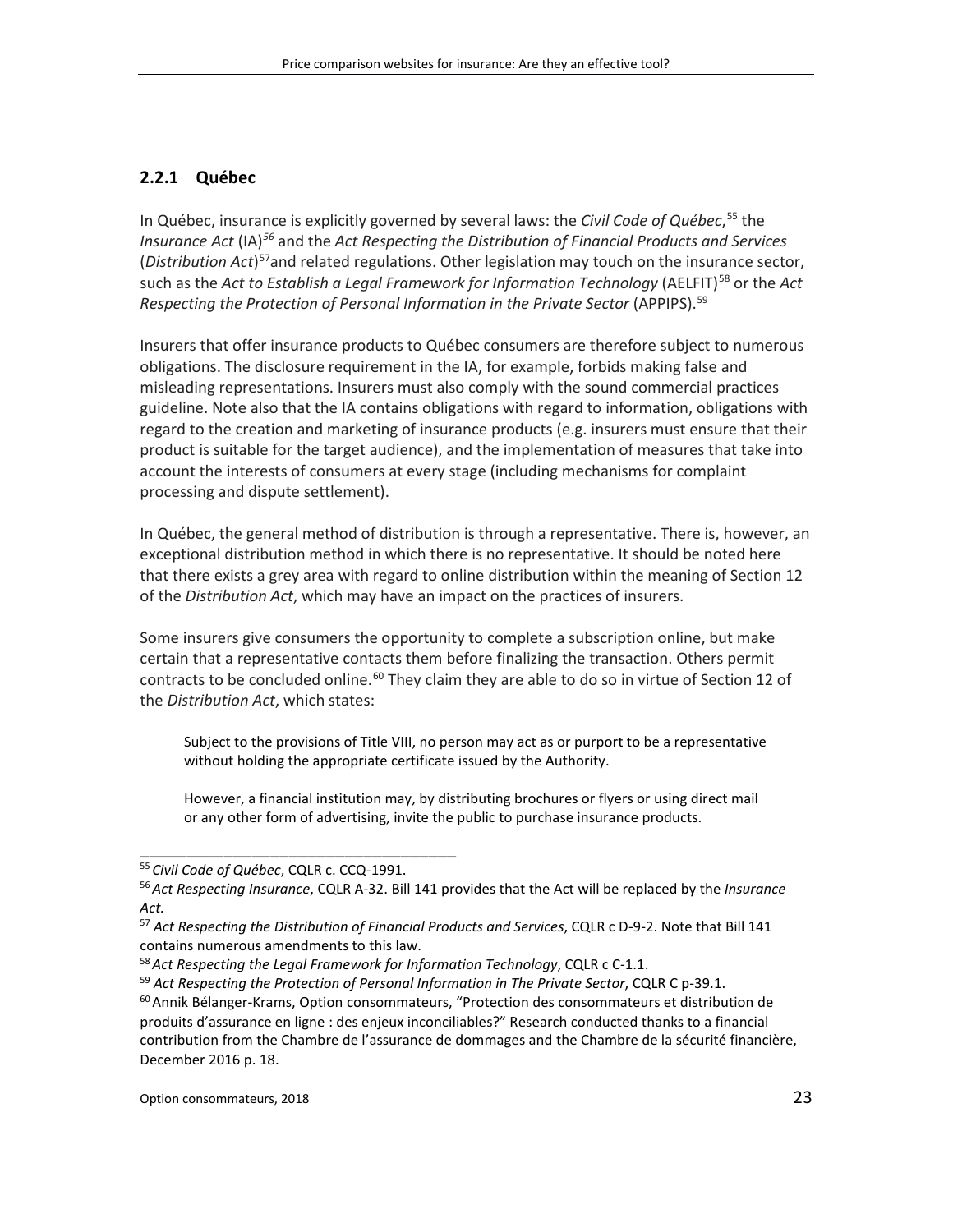The second paragraph of Section 12 of the *Distribution Act* must be read in conjunction with Sections 33.1 and 33.2, which together define the activities of insurers, and also with Section 406.1 of the *Insurance Act*, which states:

Every insurer, other than a professional order, who accepts an insurance application or proposal from a person other than the insured, the policy holder, the participant or a person authorized to do so under the *Act respecting the distribution of financial products and services (chapter D-9.2)* is guilty of an offence.

The above interpretation is shared by several industry players, including the Canadian Life and Health Insurance Association (CLHIA) – Québec. In two letters (one dated 2012 and the other in 2015), the CLHIA gave an *a contrario* interpretation of the above-mentioned sections. An insurer could thus directly receive a proposal from either an insured person or from someone in authority. It could also invite the public to buy an insurance product (through advertising, for example), without contravening the *Distribution Act*. [61](#page-23-1) Note that insurers are considered to be financial institutions, and that an advertisement may contain all the elements needed to conclude a contract.

Bill 141, which was introduced in the fall of 2017, clarifies certain aspects of the regulation of the online distribution of insurance products in Québec. The method of distribution without a representative will remain an exceptional practice, yet the supervision of the sites will become more transparent. Firms that perform online distribution will have specific rules to follow. Consumers will be able purchase insurance online without being obliged to go through a certified representative, yet will have the right to request the assistance of a certified representative at any time. We shall discuss these aspects later on (see Section 3.6).

## <span id="page-23-0"></span>**2.2.2 Ontario**

The *Insurance Act* of Ontario (IAO) states that no person engaged in the business of insurance shall engage in any unfair or deceptive act or practice. [62](#page-23-2) Ontario Reg 7/00 *Unfair or Deceptive Acts or Practices*[63](#page-23-3) gives a list of all the practices that meet this definition, the main lines of which we will summarize here. Under the *Regulation*, the commission of any act prohibited by the *Act* and its regulations constitutes a prohibited practice. Furthermore, it is prohibited to distribute any literature (illustration, circular or memo) containing inaccurate or incomplete information about the characteristics of an insurance policy or contract.

<span id="page-23-1"></span><sup>61</sup> CLHIA-Québec, *Report on the Implementation of the Act on the Distribution of Products and Services,* September 20, 2015, page 3 and ACCQ Québec, "Lettre à l'autorité des marchés finaciers," May 30, 2012, p. 2 and *Ibid*.

<span id="page-23-2"></span><sup>62</sup> 439 IAO

<span id="page-23-3"></span><sup>63</sup>Ontario Reg 7/00: *Unfair or Deceptive Acts or Practices Regulation*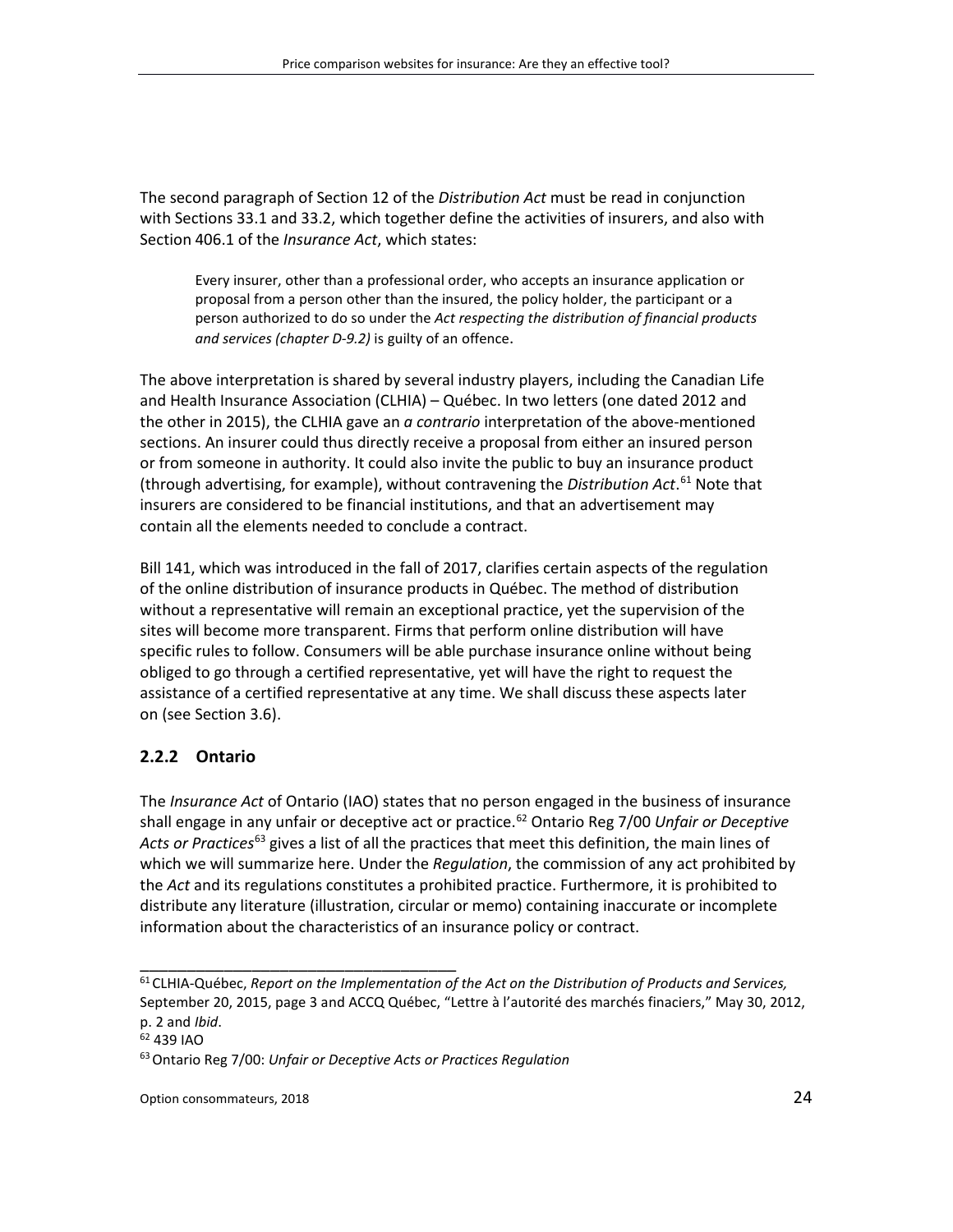Similarly, making a false or misleading statement about the terms, benefits or advantages of an insurance policy or contract is a proscribed act. Interestingly, insurers may not provide an incomplete comparison between insurance policies or contracts. They may not give any payment, whether in the form of money or valuables or offer a reduced premium in return for consideration. Finally, insurers may not provide, in a separate document, a premium different from the one specified in the policy.<sup>[64](#page-24-2)</sup>

#### <span id="page-24-0"></span>**2.2.3 British Columbia**

In British Columbia, the *Marketing of Financial Products Regulation*[65](#page-24-3) sets forth the information that every insurer must disclose when dealing with consumers: their name, the relationship between them and the person or agent offering the insurance product, whether a commission or compensation is to be paid to the agent or the person offering the insurance product and the name of the person for whom the insurer is offering the insurance product, if applicable.<sup>[66](#page-24-4)</sup> Furthermore, the *Financial Institutions Act* (FIA) requires that insurers must clearly identify themselves in all documentation, including advertising, that they distribute as part of their business. [67](#page-24-5)

The *British Columbia Insurance Act* (BCIA) specifically mentions the insurer's obligation to disclose only in the section on life insurance. However, in practice, the consumer will often deal with certified representatives who have additional obligations. Section 3.4 of the *Act* specifies that the insured may cancel the contract if the insurer fails to disclose a material element or misrepresents an essential fact. However, the insured may only profit from such cancellation if the contract has been in effect for 2 years. Of course, in the event of fraud on the part of the insurer, the contract is voidable at any time.<sup>[68](#page-24-6)</sup>

## <span id="page-24-1"></span>**2.3 The insurance contract**

The characteristics of the insurance contract are quite similar in the three provinces studied. It must be noted that the insurance contract is formed by the sole exchange of consents. [69](#page-24-7) The policy evidences the existence of the insurance contract.<sup>[70](#page-24-8)</sup> All the conditions of the insurance

<span id="page-24-2"></span><sup>64</sup> 1 and 2 *Unfair or Deceptive Acts or Practices Regulation*

<span id="page-24-3"></span><sup>65</sup>*Marketing of Financial Institutions Regulation*, BC Reg. 573/2004

<span id="page-24-4"></span><sup>66</sup> 3 (1) *Marketing of Financial Products Regulation*

<span id="page-24-5"></span><sup>67</sup> 91 FIA

<span id="page-24-6"></span><sup>68</sup> 53 BCIA.

<span id="page-24-8"></span><span id="page-24-7"></span><sup>69</sup>Art. 1385 of the *Civil Code*, CQLR c CCQ-1991.

<sup>70</sup>Art. 2399 of the *Civil Code*, CQLR c CCQ-1991.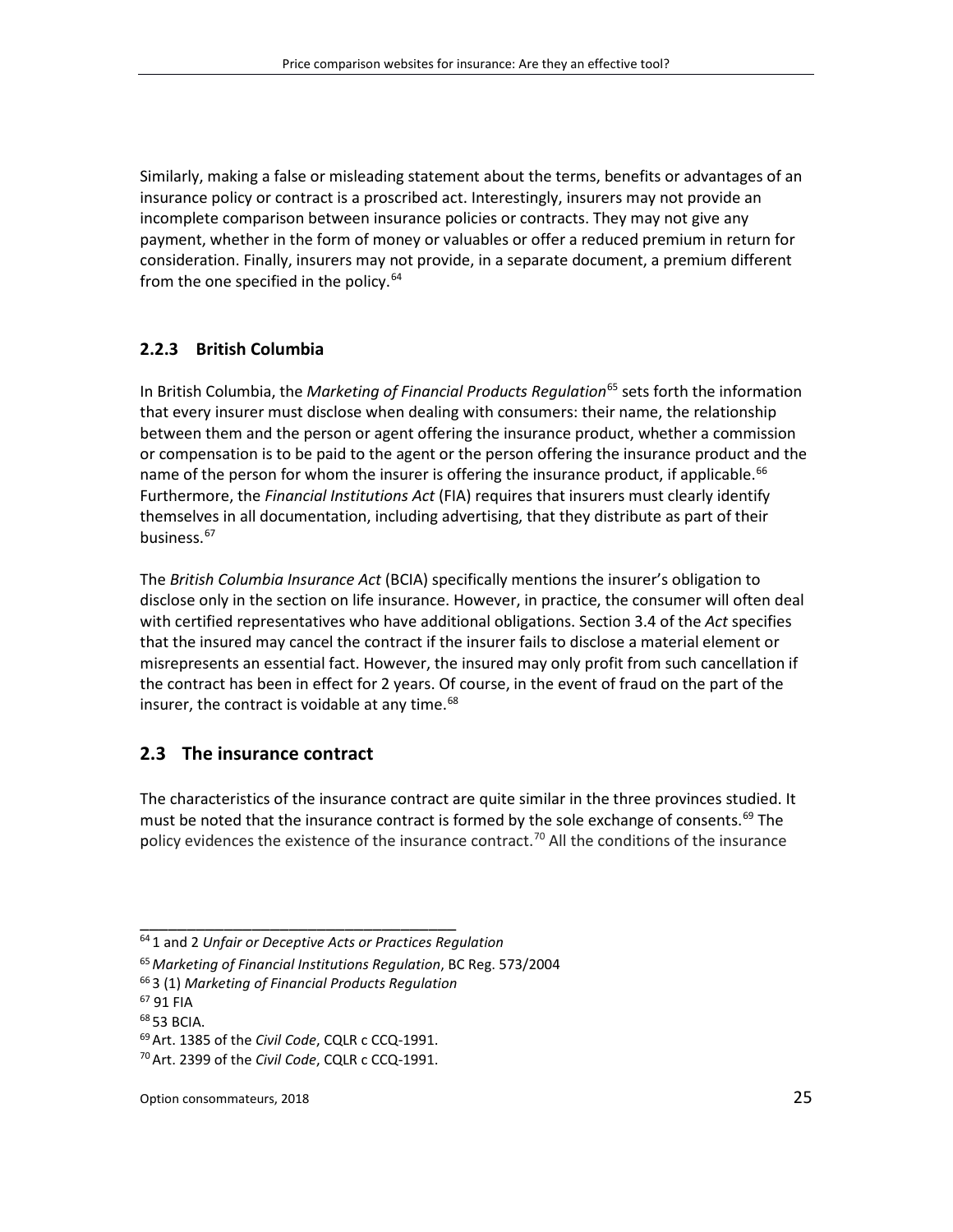contract must be set forth within the insurance policy.<sup>[71](#page-25-2)</sup> In the case of insurance PCWs, we consider two themes to be particularly important.

First, when there is an intermediary, an insurance contract may be concluded only if the intermediary has the authority to bind the insurer. If there is no valid mandate, it will require the insurer's acceptance for the contract to be concluded. In this case, acceptance by the intermediary alone is not enough.<sup>[72](#page-25-3)</sup>

Second, the contract will have the same legal value whether it is electronic or on paper.<sup>[73](#page-25-4)</sup> An electronic contract will be subject to the same rules of contract formation and evidence as contracts concluded otherwise. Similarly, the signature can be used to establish the link between the parties and the document, regardless of the medium used.<sup>[74](#page-25-5)</sup>

# <span id="page-25-0"></span>**2.4 The obligations of certified representatives**

#### <span id="page-25-1"></span>**2.4.1 Québec**

In Québec, given the vulnerability of the consumer, the legislator has intervened to require the intervention of a certified representative, except under the exceptional regime of distribution without a representative.

The certified representative has to fulfil several obligations that are intended to protect consumers and reduce the informational asymmetry between the parties. Note that the certified representative is personally responsible for meeting certain obligations. These ethical obligations include the duty of competence, the duty of loyalty and the duty of avoidance of conflict of interest. Two additional obligations are particularly important for consumer protection regardless of how the insurance is distributed: the duty to inform and the duty to advise. It is certainly relevant to study these in the context of PCWs.

The duty to inform is defined as "the obligation for a person to provide another with specific information so as to enable the latter to make a decision or act in an enlightened manner."  $75$ 

<span id="page-25-2"></span><sup>71</sup> 127 (1) LAO 11 BCIA.

<span id="page-25-3"></span><sup>72</sup> Natalie Durocher, "La distribution de produits d'assurance par Internet,"L'assurance de dommages Deuxième colloque, Collection Yvon Blais, vol 22, 2015, p. 17

<span id="page-25-4"></span> $^{73}$  Fasken Martineau, "La vente de produits d'assurances en ligne : Où en sommes-nous au Québec?" *Bulletin institutions financières*, April 16, 2012.

<span id="page-25-6"></span><span id="page-25-5"></span><sup>74</sup> Section 39 LCCJTI and Natalie Durocher, "La distribution de produits d'assurance par Internet,"*L'assurance de dommages Deuxième colloque*, Collection Yvon Blais, vol 22, 2015, p. 17 <sup>75</sup> Sébastien Lanctôt, *Les représentants en assurance : pouvoir de représentations et obligations*, Ontario LexisNexis Canada Inc., 2007, p. 114.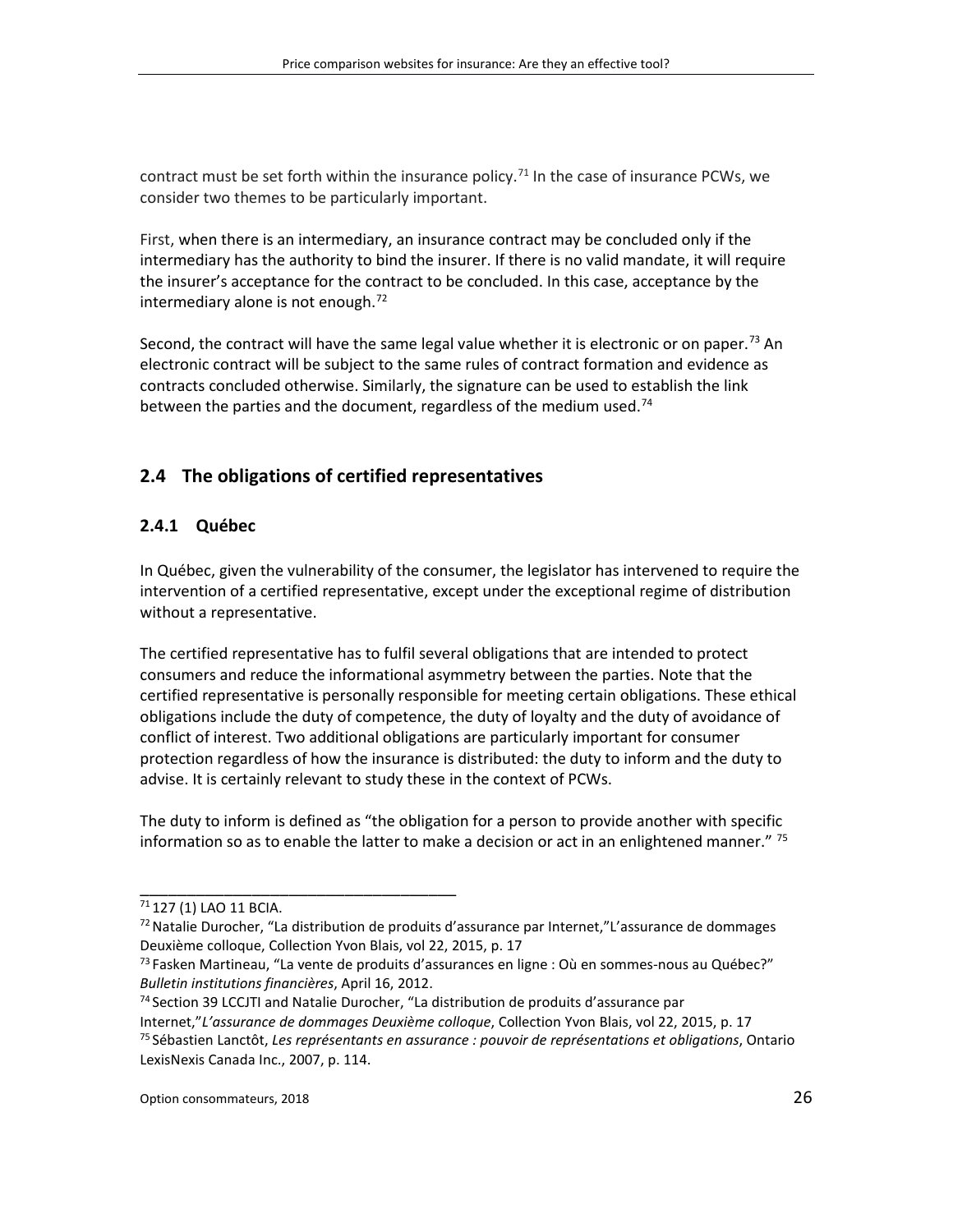The duty to inform is linked to the duty of good faith<sup>[76](#page-26-0)</sup> and varies depending on the identity and degree of knowledge of the other party.<sup>[77](#page-26-1)</sup> The informational requirement takes into account three factors. The first is knowledge of the information and its importance for the insured. The second is the importance of the information; any relevant, useful or crucial fact should be disclosed to the insured. The third is the possibility of learning - all relevant information should be easily accessible to the insured. However, according to the Supreme Court, the insured also needs to demonstrate a measure of vigilance.<sup>[78](#page-26-2)</sup>

The certified representative also has the ethical obligation<sup>[79](#page-26-3)</sup> to give advice. This obligation is set forth in Section 27 of the *Distribution Act*. The duty to advise involves giving advice to a person that is in their interest and in accordance with their needs. It requires judgment about the quality of the information, while the duty to inform only requires disclosure.<sup>[80](#page-26-4)</sup>

Finally, representatives must present all elements objectively, taking into account the particular needs and characteristics of the insured.<sup>[81](#page-26-5)</sup> They must also go beyond the information provided by the insured. They must seek to know the needs of their customers and advise them well.<sup>[82](#page-26-6)</sup> Customers should expect that their interests are better protected than if they had acted alone. On the other hand, certified representatives have only one obligation of means.<sup>[83](#page-26-7)</sup> They must inform consumers, but may not decide for them.<sup>[84](#page-26-8)</sup>

\_\_\_\_\_\_\_\_\_\_\_\_\_\_\_\_\_\_\_\_\_\_\_\_\_\_\_\_\_\_\_\_\_\_ <sup>76</sup> *Bank of Montreal v. Bail Ltée,* [1992] 2 SCR 554

<span id="page-26-1"></span><span id="page-26-0"></span><sup>77</sup> *Bank of Montreal v. Bail Ltée,* [1992] 2 SCR 554 and 77 Patrice Deslauriers, "L'impact de l'Internet sur l'offre de services par les représentants en assurance de dommages", 2017, p. 5.

<span id="page-26-2"></span><sup>&</sup>lt;sup>78</sup> Patrice Deslauriers, "L'impact de l'Internet sur l'offre de services par les représentants en assurance de dommages", 2017, p. 5-6.

<span id="page-26-3"></span><sup>79</sup> Section 37 (6) *Code of ethics of damage insurance representatives*, ss. 12 and 15 *Code of ethics of the Chambre de la sécurité financière* and s. 6 of the *Regulation respecting the pursuit of activities as a representative* D-9.2, r. 10

<span id="page-26-4"></span><sup>&</sup>lt;sup>80</sup> Patrice Deslauriers, "L'impact de l'Internet sur l'offre de services par les représentants en assurance de dommages", 2017, p. 15.

<span id="page-26-5"></span><sup>&</sup>lt;sup>81</sup> Patrice Deslauriers, "L'impact de l'Internet sur l'offre de services par les représentants en assurance de dommages", 2017, page 5 and 6 and Jacques St-Amant, "L'encadrement de la distribution d'assurance en ligne : quelques éléments d'analyse," 2008, p. 32 and following.

<span id="page-26-6"></span><sup>&</sup>lt;sup>82</sup> Patrice Deslauriers, "L'impact de l'Internet sur l'offre de services par les représentants en assurance de dommages", 2017, p. 16-17.

<span id="page-26-7"></span><sup>&</sup>lt;sup>83</sup> Patrice Deslauriers, "L'impact de l'Internet sur l'offre de services par les représentants en assurance de dommages", 2017, p. 16-17.

<span id="page-26-8"></span><sup>84</sup> *Laflamme v. Prudential-Bache Commodities Canada Ltd*., [2000] 1 RCS 638, Jacques St-Amant,

<sup>&</sup>quot;L'encadrement de la distribution d'assurance en ligne : quelques éléments d'analyse", 2008, p. 32 and following and *Lemieux v. Desssureault*,[1969] CS 383.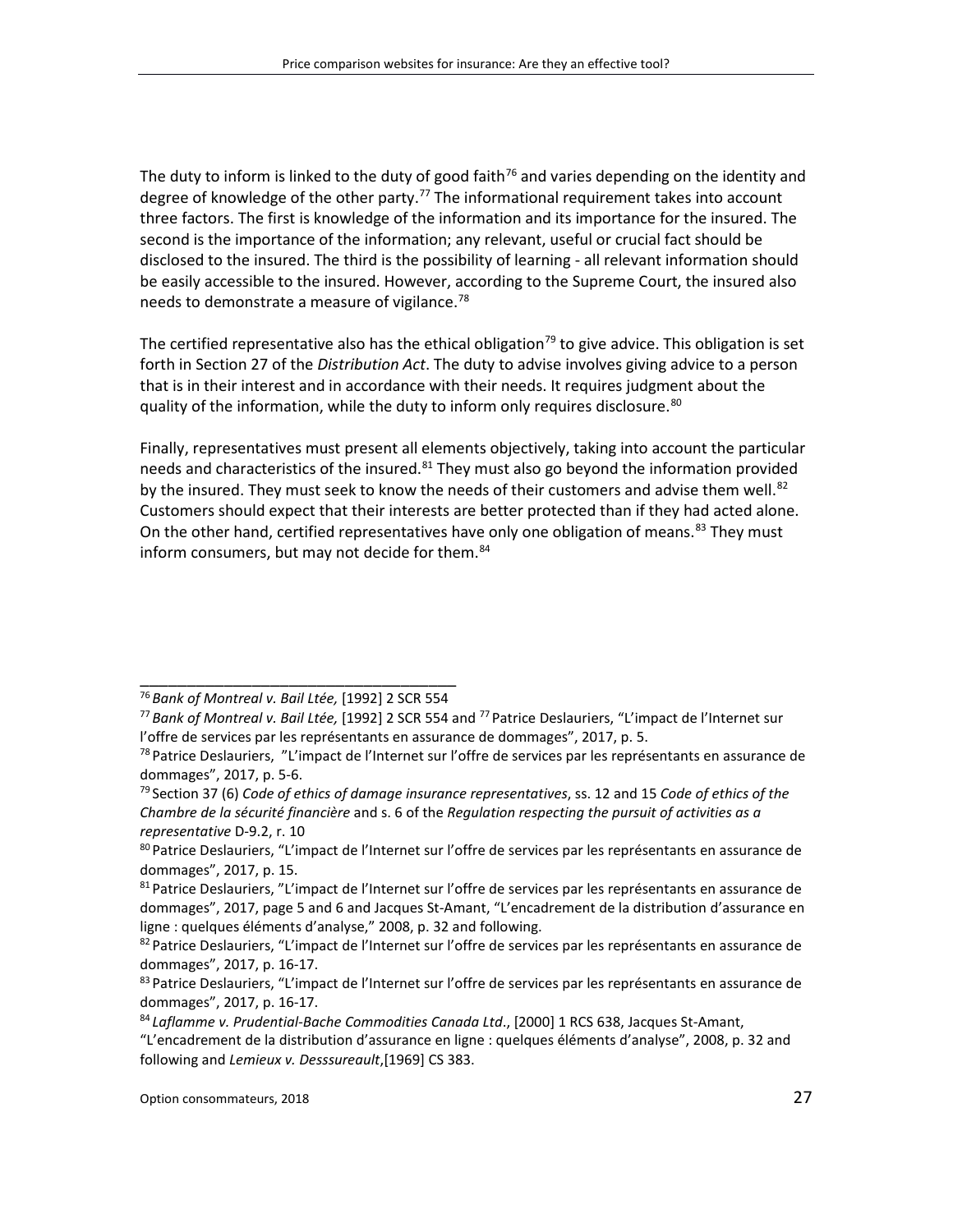#### <span id="page-27-0"></span>**2.4.2 Ontario**

In Ontario, the obligations of certified representatives are regulated differently. The province distinguishes brokers from agents and has adopted two separate laws to regulate them. Agents and brokers must both be licensed.

Brokers are supervised by the IAO and by the *Registered Insurance Brokers Act* (RIBAO) [85](#page-27-1) and their related regulations. The majority of a broker's acts are reserved for brokers, but some are also permitted to insurance agents.<sup>[86](#page-27-2)</sup> The RIBAO general regulations list the qualifications required for the broker certificate. The general regulations also list the thirteen points of the members' code of conduct. These are almost identical to those for brokers in British Columbia (see next section). They both provide that brokers must demonstrate integrity towards the public, their customers and others involved in the field of insurance. The RIBO (Registered Insurance Brokers of Ontario),<sup>[87](#page-27-3)</sup> which regulates the practice of insurance brokers in the province, explains these thirteen statements in its brokers' manual. [88](#page-27-4) The RIBO also issues guidelines and has adopted a code of conduct applicable to all brokers.

Insurance agents themselves are regulated by the IAO and certain of its related regulations, namely the *Agents Regulation*[89](#page-27-5) and the *Unfair or Deceptive Acts or Practices Regulation*.[90](#page-27-6) The agent is the insurer's intermediary. He is paid by the insurer, to whom he is affiliated by receiving a commission, and sometimes bonuses, for selling insurance.<sup>[91](#page-27-7)</sup> However, he must act in the best interests of consumers by proposing insurance that responds to their needs.<sup>[92](#page-27-8)</sup> The agent may be liable if failure to obtain the coverage requested by the insured results in harm to the latter. Several courts have in fact ruled along these lines.

In the decision *Fine's Flowers[93,](#page-27-9)* the Ontario Court of Appeal concluded that the agent was responsible for the insured being inappropriately covered. The insured had instructed the agent to obtain full insurance coverage for its business. The coverage he received contained exclusions, but the agent did not notify him of this. The agent should have known that the coverage was incomplete and should not have proposed it, or at the very least, should have notified the insured of the exclusions. Agents therefore have a so-called duty of care: the obligation to provide adequate information to the insured.<sup>[94](#page-27-10)</sup>

<span id="page-27-1"></span><sup>85</sup> *Registered Insurance Brokers Act*, RSO 1990, c. R.19.

<span id="page-27-2"></span><sup>86</sup> 3 RIBA.

<span id="page-27-3"></span><sup>87</sup>Website: http://www.ribo.com/.

<span id="page-27-4"></span><sup>88</sup> *Registered Insurance Brokers of Ontario Code of Conduct*.

<span id="page-27-6"></span><span id="page-27-5"></span><sup>89</sup> *Regulation 347/04 Ontario: Agents*.

<sup>90</sup>*Unfair or Deceptive Acts or Practices Regulation*.

<span id="page-27-7"></span><sup>91</sup> McMillan p. 11.

<span id="page-27-8"></span> $92$  It is not, however, his duty to consult the offers of other insurers in order to do so.

<span id="page-27-9"></span><sup>93</sup> *Fine's Flowers Ltd.* 1977 Ontario Court of Appeal.

<span id="page-27-10"></span><sup>94</sup> *Canadian Insurance Law*, Billingsley p. 134.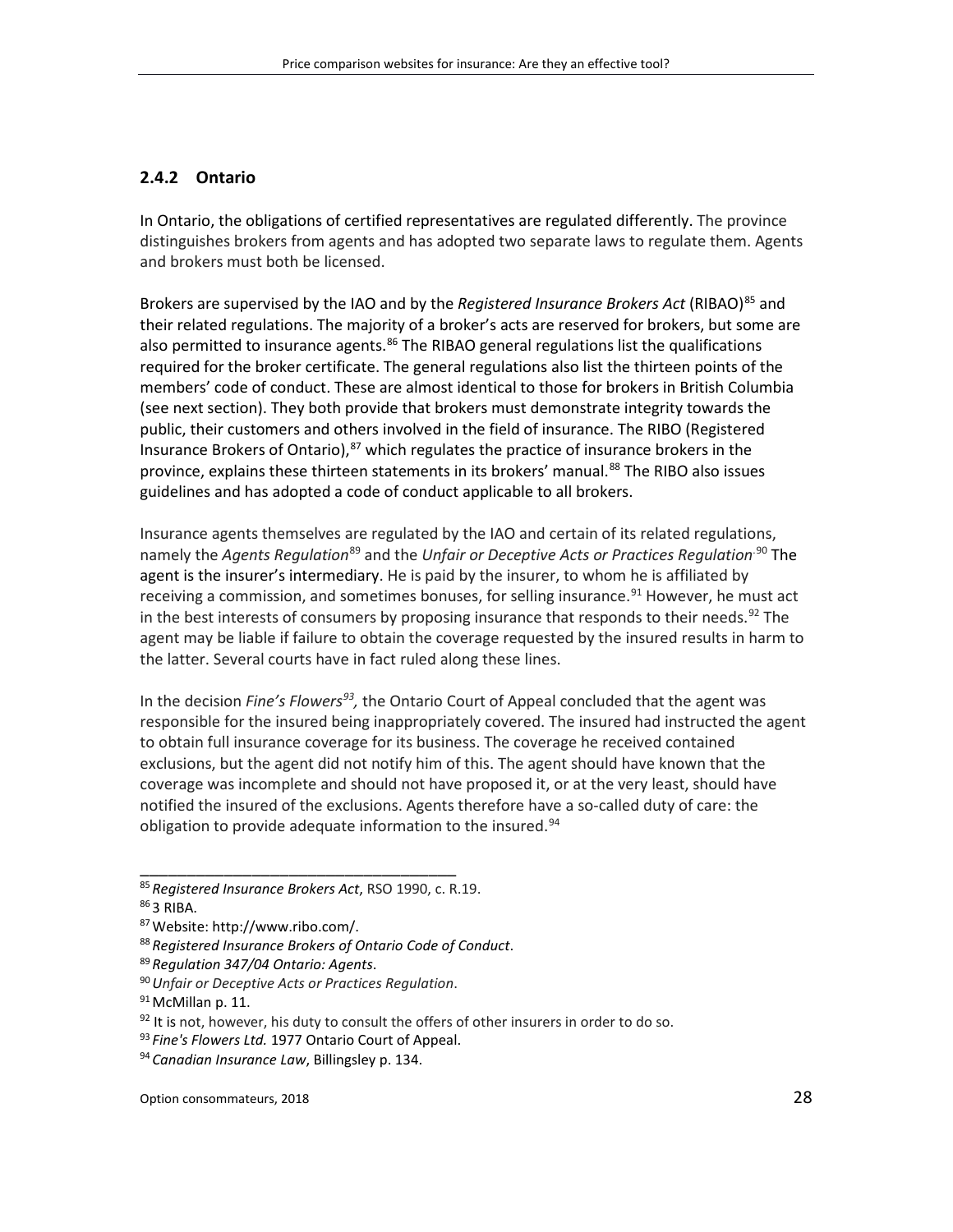This duty of care has been repeatedly investigated by the courts, which have developed a three-point test to gauge its scope.<sup>[95](#page-28-1)</sup> In fact, the agent has a duty of care if:

- The consumer relies on the information provided by the agent;
- It is reasonable under the circumstances, for the consumer trust the information;
- The agent knows or should know that the consumer will rely on the information he provides. [96](#page-28-2)

#### <span id="page-28-0"></span>**2.4.3 British Columbia**

In British Columbia, the terms "agent" and "broker" are interchangeable. However, the preferred term is "insurance intermediary," as specified in the FIA.<sup>[97](#page-28-3)</sup> Insurance intermediaries are required to hold a license from the Insurance Council of British Columbia (ICBC) to act as such.<sup>[98](#page-28-4)</sup> The conditions for obtaining the license are set forth in the ICBC Rules; one notable condition is the requirement to have a written representation authorization from an insurer.<sup>[99](#page-28-5)</sup>

Moreover, according to the ICBC Rules, an insurance seller<sup>[100](#page-28-6)</sup> can only act in "general insurance" (damage insurance).<sup>[101](#page-28-7)</sup> The insurance seller is subject to certain additional restrictions.<sup>[102](#page-28-8)</sup>

In British Columbia, agents are subject to numerous obligations from different sources, including laws, regulations and other rules and codes of conduct. The list of information items that insurers must disclose under the Marketing of Financial Products Regulation applies fully to agents.<sup>[103](#page-28-9)</sup> Agents, however, have other obligations under this regulation. They should for example divulge their status as public officers, before even starting to act as such. If compensation has been paid to a third party, they also have to mention this to their customers, and do so prior to the transaction.<sup>[104](#page-28-10)</sup> Only life insurance agents are subject to obligations related

<span id="page-28-5"></span>99 Rule 7, ICBC Rules.

<span id="page-28-1"></span><sup>95</sup>*Hedley Byrne & Co. v. Heller & Partners Ltd* (1964) AC 465 and *Canadian Insurance Law*, Billingsley p. 137.

<span id="page-28-2"></span><sup>96</sup> *Fletcher v. Manitoba Public Insurance Co* [1990] 3 SCR 191 (1990), 45, and *Canadian Insurance Law*, Billingsley p. 137.

<span id="page-28-3"></span><sup>&</sup>lt;sup>97</sup>Brian G. Sunohara, "The Relationship Between Brokers, Insureds, and Insurers" Rogers Partners LLP 2013.

<span id="page-28-4"></span><sup>98 171</sup> FIA.

<span id="page-28-6"></span><sup>&</sup>lt;sup>100</sup> The insurance salesman is defined by the FIA as: "an individual who is employed by an insurance agent or by an insurer to solicit, obtain or take an application for general insurance, or to negotiate for or procure general insurance, or to collect or receive a premium for general insurance."

<span id="page-28-7"></span><sup>101</sup> Id. (Rule 1, ICBC Rules).

<span id="page-28-8"></span><sup>102</sup> Id. (Rule 6, ICBC Rules).

<span id="page-28-9"></span><sup>&</sup>lt;sup>103</sup> See the section of this document concerning the obligations of insurers

<span id="page-28-10"></span><sup>104</sup>*Marketing of Financial Products Regulation*.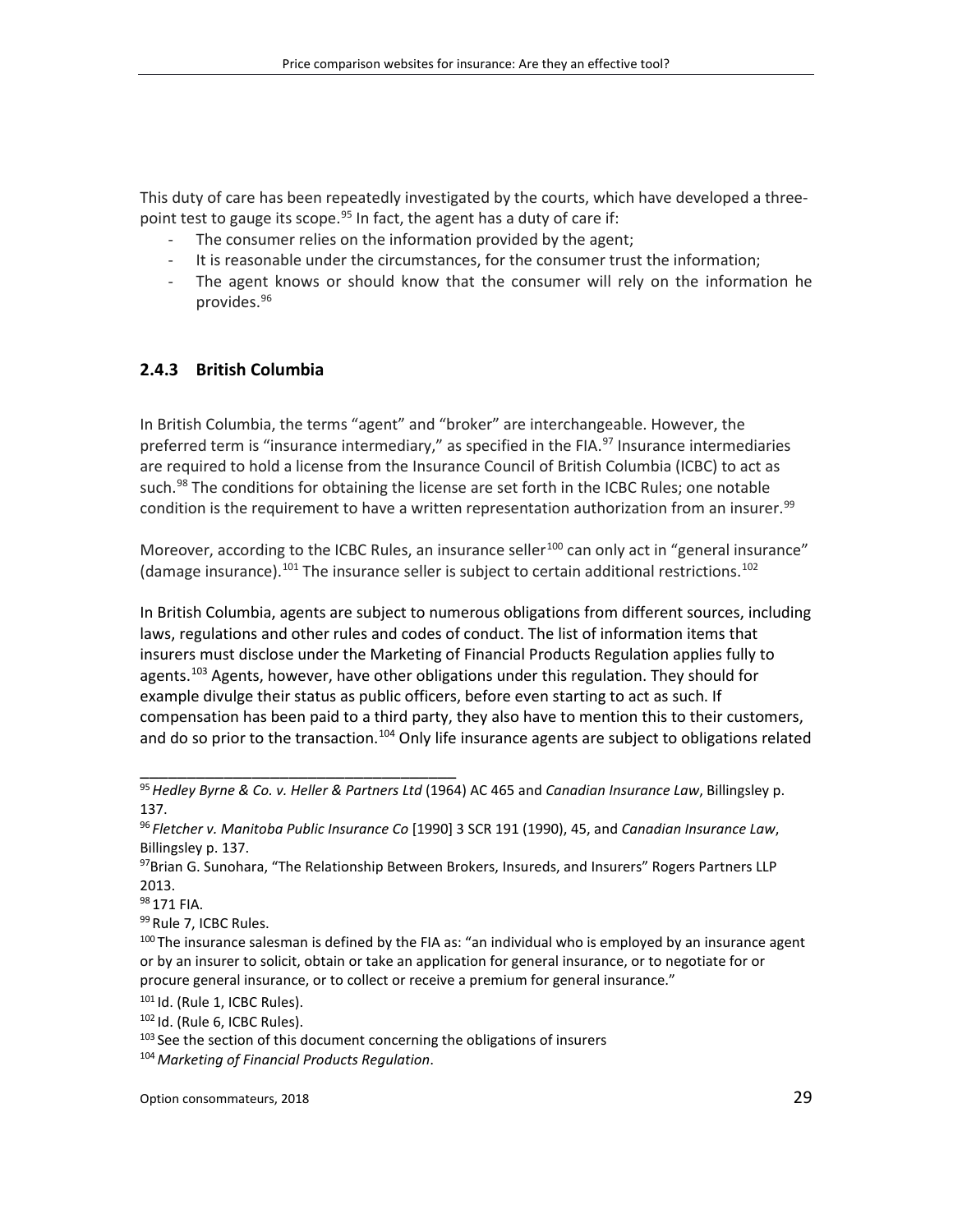to their representation within the FIA. Under this law, it is forbidden for them to misrepresent, use their influence or offer a financial benefit to convince an insured to favour one insurer over another. [105](#page-29-1)

On the other hand, all agents and sellers are subject to the ICBC's Code of Conduct.<sup>[106](#page-29-2)</sup> This code covers a multitude of obligations and principles that must be respected, including integrity, competence and honesty. Agents must not misrepresent or mislead consumers with regard to their status or field of expertise.<sup>[107](#page-29-3)</sup> The code states that the insurance industry is based on fiduciary relationships and, accordingly, agents must be reliable and act in good faith.<sup>[108](#page-29-4)</sup> They must also demonstrate competence and act in a prudent, diligent manner with regard to their customers and their assets.<sup>[109](#page-29-5)</sup> Customers must be able to trust the advice of agents, who must prioritize the interests of their customers. [110](#page-29-6)

Also, agents must be able to properly assess their customers' needs and goals. They must disclose to them all the information necessary for informed decision-making. This must be based on the behavior that a prudent and diligent officer would demonstrate in the same circumstances to assess the extent of the information they must provide.<sup>[111](#page-29-7)</sup> The Code states that agents must protect the interests and privacy of their customers. It also reminds them of the principle of "duty of care," which states that the customer's interests must prevail; agents are forbidden to favour their own interests or those of third parties to the detriment of the customer's interest. [112](#page-29-8)

#### <span id="page-29-0"></span>**2.5 The obligations of the insured**

\_\_\_\_\_\_\_\_\_\_\_\_\_\_\_\_\_\_\_\_\_\_\_\_\_\_\_\_\_\_\_\_\_\_

Both in Québec and in the provinces of Ontario and British Columbia, the insurance contract is a contract deemed to be of the utmost good faith.<sup>[113](#page-29-9)</sup> For the insured, this means disclosing all relevant elements to the insurer<sup>[114](#page-29-10)</sup> so that the latter may be able to properly assess the risk. Historically, it is agreed that the insured has a better knowledge of their situation than the

<span id="page-29-1"></span><sup>105</sup> 177 FIA.

<span id="page-29-2"></span><sup>106</sup> 7 (8) *ICBC Code of Conduct*.

<span id="page-29-3"></span><sup>107</sup> 10.3 *ICBC Code of Conduct*.

<span id="page-29-4"></span><sup>108</sup> Rules 3 and 4 *ICBC Code of Conduct*.

<span id="page-29-5"></span><sup>109</sup> 5 and 6 Rules *ICBC Code of Conduct*.

<span id="page-29-6"></span><sup>110</sup> 7 Rules *ICBC Code of Conduct*.

<span id="page-29-7"></span><sup>111</sup> 7.3.1 Rules *ICBC Code of Conduct*.

<span id="page-29-8"></span><sup>112</sup> 7.3.9 *ICBC Code of Conduct*.

<span id="page-29-9"></span><sup>113</sup> Eric A. Dolden, *Recent Developments in the Law Relating to Changes Material to the Risk*, 2009, Dolden Wallace Folick, 2009 and Denis Boivin, *Insurance Law*, *Second Edition*, Essentials of Canadian Law, LexisNexis, 2015.

<span id="page-29-10"></span><sup>114</sup> CanLII 19507 (QC CQ) par. 35.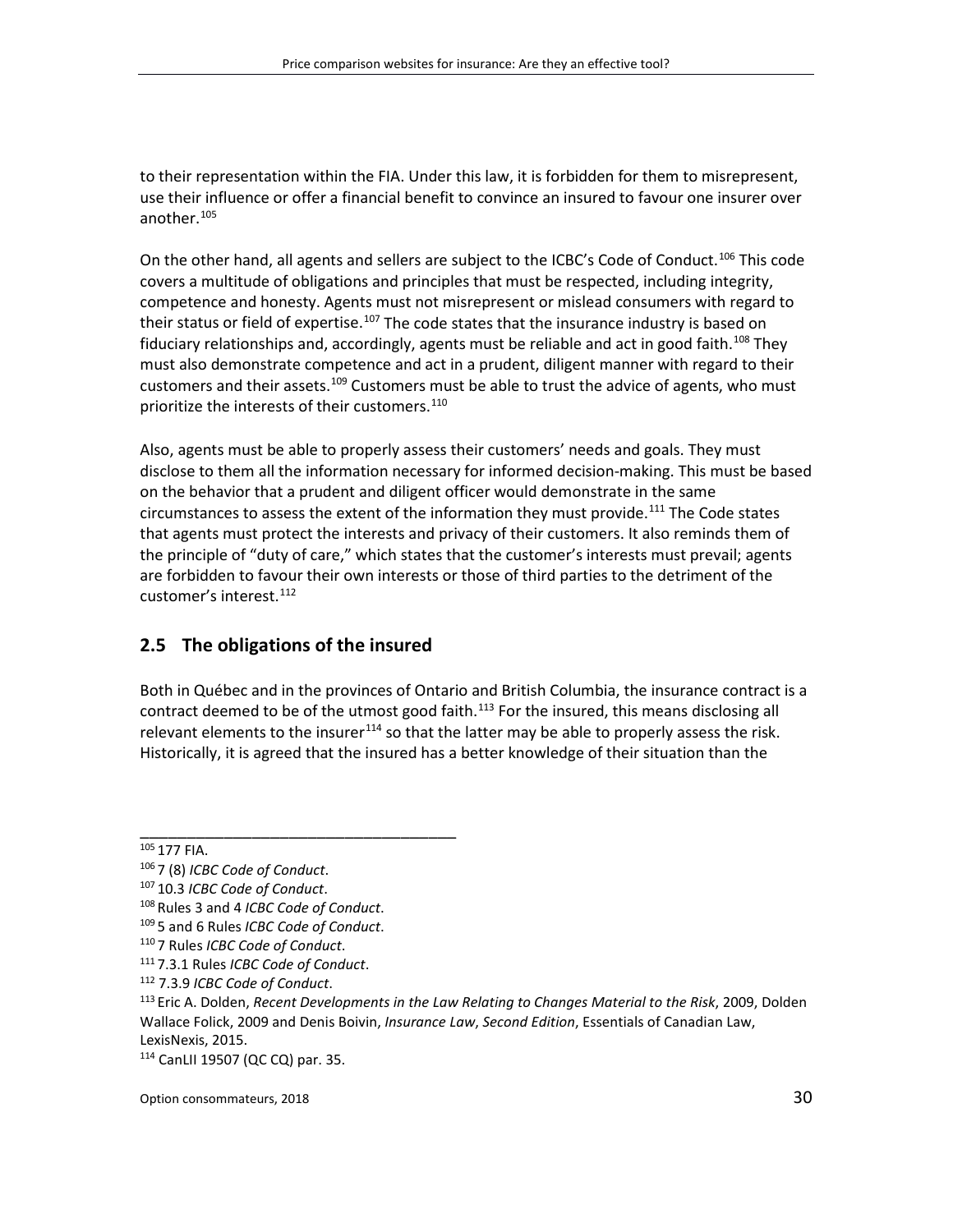insurer and that the insurance contract is a speculative contract.<sup>[115](#page-30-2)</sup> Note that this rule has been tempered in Québec by the *Civil Code*[116](#page-30-3) and case law, the courts recognizing that due to the technological advancements, this is not always the case.<sup>[117](#page-30-4)</sup> However, the insured have a duty of spontaneous declaration, that is to say, they must do more than just reply to the insurer's questions. They should, in theory, take the initiative to disclose any relevant information related to a risk.

Finally, it should be pointed out both civil law and common law recognize that the insurer has a duty to inform and that the insured has the right to expect to do business with a competent insurer. [118](#page-30-5)

# <span id="page-30-0"></span>**2.6 Online distribution of insurance products**

Even though insurance companies are highly visible on the Internet and Canadians have access to their sites, there is a huge difference between the rules imposed on them by the various provincial regulators and those imposed on online insurance products. For example, Québec is the only province of the three studied to have developed a legal framework explicitly applicable to the distribution of online insurance products: Bill 141. Lawmakers in Ontario and British Columbia have not yet adapted their laws.

We therefore begin this section by discussing the implications of Bill 141 on the online distribution of insurance products, which was still under consideration at the time this report was drafted. [119](#page-30-6)

## <span id="page-30-1"></span>**2.6.1 Québec**

#### I. The 2012 consultation on online insurance offerings in Québec

In 2012, well before the tabling of Bill 141, the AMF held a consultation on insurance offerings in Québec. Eight topics were discussed, including one specifically devoted to insurance PCWs. On

<span id="page-30-3"></span><span id="page-30-2"></span><sup>115</sup> Lord Manfield in *Carter v. Boehm*, Michael J. Bailey, "Alberta Insurance Law and Commentary" LexisNexis, p. 23.

<span id="page-30-4"></span><sup>116</sup>Art. 2409 of the *Civil Code*, CQLR c CCQ-1991.

<span id="page-30-5"></span><sup>117</sup> *Jarry v.Industrial Alliance Auto and Home Insurance inc*. 2010 QCCQ 12088, para. 68-70.

<sup>118</sup>Denis Boivin, *Insurance Law*, *Second Edition*, Essentials of Canadian Law, LexisNexis, 2015, p. 65., chapter 5

<span id="page-30-6"></span><sup>&</sup>lt;sup>119</sup> In this research, we took into account what it provided at the time as well as the major amendments thereto made from February to June 2018.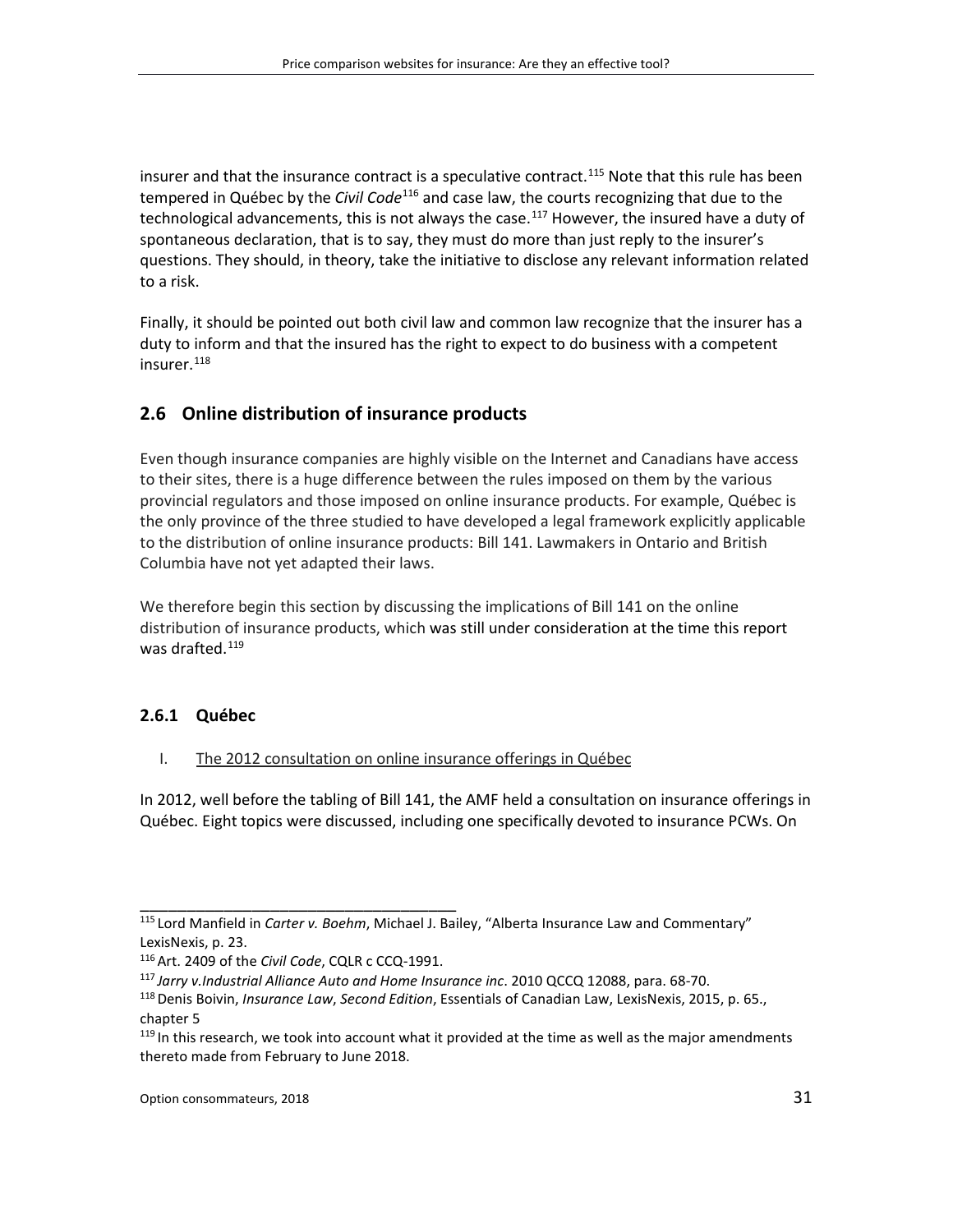the strength of the results yielded by this consultation, the AMF announced several orientations. [120](#page-31-0)

From the outset, the AMF expressed concern over certain issues related to sites offering comparisons of different insurance products, particularly as regards coverage. In the opinion of the AMF, these activities amount to offering insurance advice, an act associated with and reserved for registered organizations. "Comparison shopping websites" should therefore be registered. Another issue addressed by the AMF is that the comparators' modes of remuneration raise questions about the independence of insurance PCWs, and about transparency and disclosure of information. It also says it is important that the insurance PCWs disclose with whom the personal information they collect will be shared.<sup>[121](#page-31-1)</sup> All this is necessary to adequately protect the consumers who use these sites.<sup>[122](#page-31-2)</sup> The AMF concludes by stating that the activities of price comparison websites should be duly registered with the Authority, since they perform reserved activities. The AMF also stated that insurance PCWs should be required to comply with the applicable regulations.<sup>[123](#page-31-3)</sup>

II. Regulation proposed by Bill 141

Tabled in fall 2017, Bill 141 provides for significant amendments to the supervision of insurance in Québec, including to the *Act Respecting the Distribution of Financial Products and Services* (*Distribution Act*). Here we address the main changes affecting insurance PCWs. In this regard, it is useful to distinguish PCWs covered by Bill 141 from those that are not.

#### *a) PCWs covered by Bill 141*

\_\_\_\_\_\_\_\_\_\_\_\_\_\_\_\_\_\_\_\_\_\_\_\_\_\_\_\_\_\_\_\_\_\_

First, Bill 141 formally permits the distribution of insurance products without the intervention of a certified representative and provides a regulatory regime. This is stipulated in the *Insurers' Act* and in Section 71.1 of the *Distribution Act*. However, a consumer must have access to a certified representative if he so requests.<sup>[124](#page-31-4)</sup>

<span id="page-31-0"></span><sup>120</sup>AMF "Internet Insurance Offerings in Québec – Presentation of Consultation Findings and Orientations," April 2015, p. 5.

<sup>121</sup> *ibid*., P. 20.

<span id="page-31-2"></span><span id="page-31-1"></span><sup>122</sup> *ibid*., P. 19.

<span id="page-31-3"></span><sup>123</sup> *ibid*., P. 20.

<span id="page-31-4"></span><sup>124</sup>Note, the first version of the Bill used the term legal person (*personne physique*), which is a much wider definition than certified representative. This could allow a consumer to talk to a salesperson rather than a certified representative. The latter has individual responsibility and ethical obligations, whereas a salesperson is required only to make no false representations. Obviously, if consumers are experiencing technical problems that are unrelated to insurance products, they can speak with support staff, to get technical help from a computer technician, for example.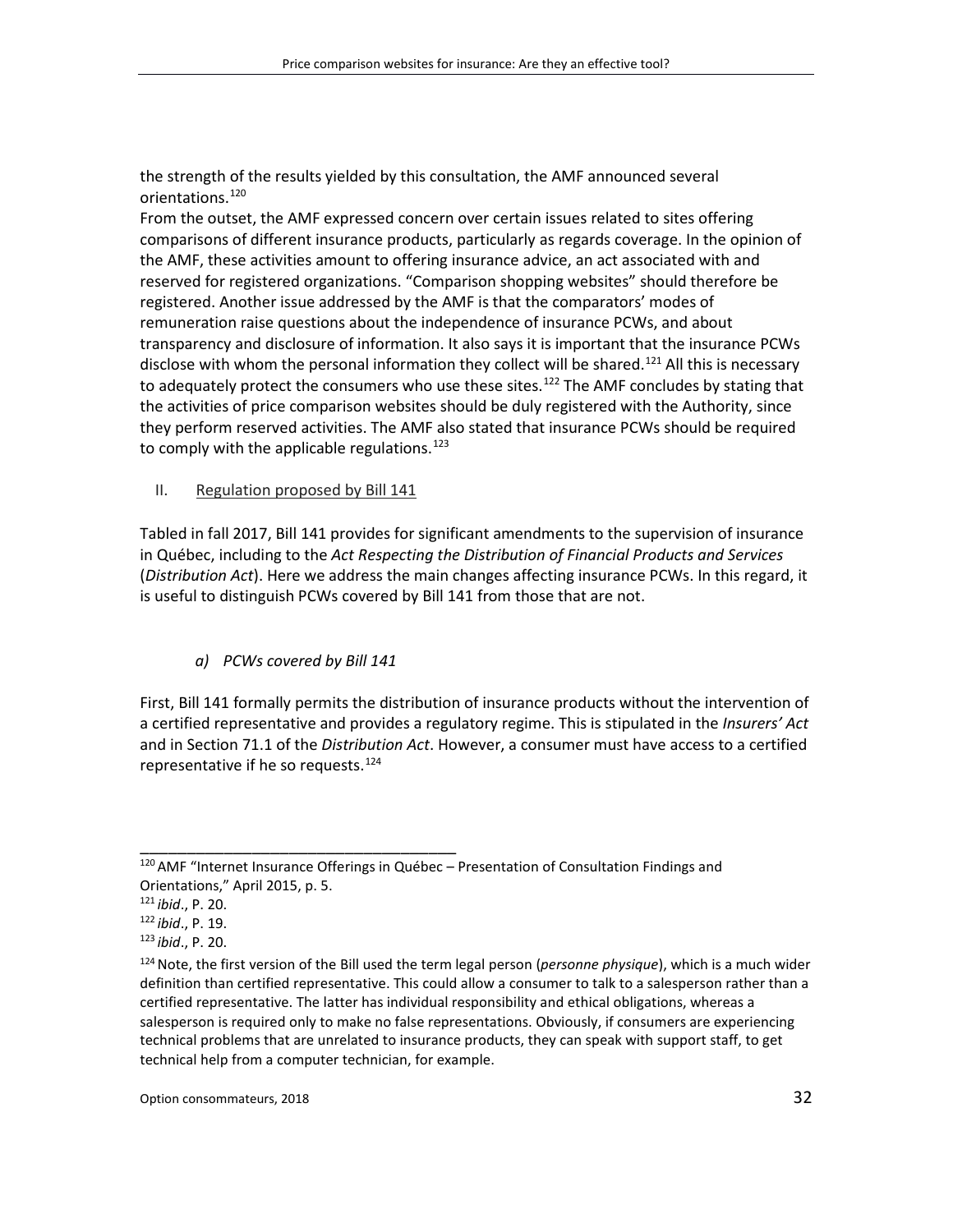With regard to the regulation of insurance PCWs, Bill 141 adds a paragraph to Section 71 of the *Distribution Act* that states that:

A legal person that, without acting as a firm, receives a commission or other remuneration based on the sale of financial products or the provision of financial services must be registered with the Authority. As of its registration, the legal person is, for the purposes of this Act, considered to be acting as a firm in the sector in which the products and services are offered. [125](#page-32-0)

Bill 141 thus requires PCWs, whose business models are based on a commission or other compensation from the sale of financial products, to register as a firm since they offer advice. To register as a firm, insurance PCWs must comply with the requirements laid down in Section 492 of Bill 141, which adds Section 86.0.1 of the *Distribution Act* (ADFPS). Accordingly, firms will need to disclose any commission or remuneration they receive.<sup>[126](#page-32-1)</sup> They must send notification to consumers informing them of their right to rescind the contract within 10 days of signing.<sup>[127](#page-32-2)</sup> They must also disclose their business relationships with insurers.<sup>[128](#page-32-3)</sup> These relationships include a business interest, whether direct or indirect, that an insurer holds in the ownership of a firm or, conversely, that a firm holds in the ownership of an insurer. A business relationship also includes the granting by the insurer of any benefit or other interest determined by regulation.<sup>[129](#page-32-4)</sup>

Another modification made by Bill 141 concerns Section 27, which states the obligation to inquire about the situation of customers in order to assess their needs. Section 27 previously stated the obligation of the representative to personally gather information in order to assess consumers' needs and present them with the most appropriate products. From now on, representatives must appropriately advise their customers in matters that fall within the sectors in which they are authorized to act. In the view of numerous interested parties, the amendment to Section 27 of Bill 141 will result in reduced protection for consumers.

The other obligations of firms remain. For example, certified damage insurance representatives<sup>[130](#page-32-5)</sup> and certified personal insurance representatives<sup>[131](#page-32-6)</sup> must always disclose the names of the insurers whose products they are authorized to offer as well all other information prescribed by regulation. If the representative is bound by an exclusivity agreement with an insurer, he must disclose this fact. [132](#page-32-7)

<span id="page-32-2"></span><span id="page-32-1"></span><sup>126</sup> S. 17 *Distribution Act*, (ADFPS) CQLR c D-9.2

\_\_\_\_\_\_\_\_\_\_\_\_\_\_\_\_\_\_\_\_\_\_\_\_\_\_\_\_\_\_\_\_\_\_

Option consommateurs, 2018 33

<span id="page-32-0"></span><sup>125</sup> It is expected that the articles of the *Distribution Act* will come into force one year after the adoption of Bill 141, in June 2019. A regulation will be adopted before that date to mark the interpretation of the *Distribution Act*.

<sup>127</sup> S. 19 ADFPS, CQLR c D-9.2

<span id="page-32-3"></span><sup>128</sup> S. 26 ADFPS, CQLR c D-9.2.

<span id="page-32-5"></span><span id="page-32-4"></span><sup>129</sup> S. 26 para 2 ADFPS, CQLR c D-9.2.

<sup>130</sup> S. 28 ADFPS, CQLR c D-9.2.

<span id="page-32-6"></span><sup>131</sup> S. 31 ADFPS, CQLR c D-9.2.

<span id="page-32-7"></span><sup>132</sup> S. 32 ADFPS, CQLR c D-9.2.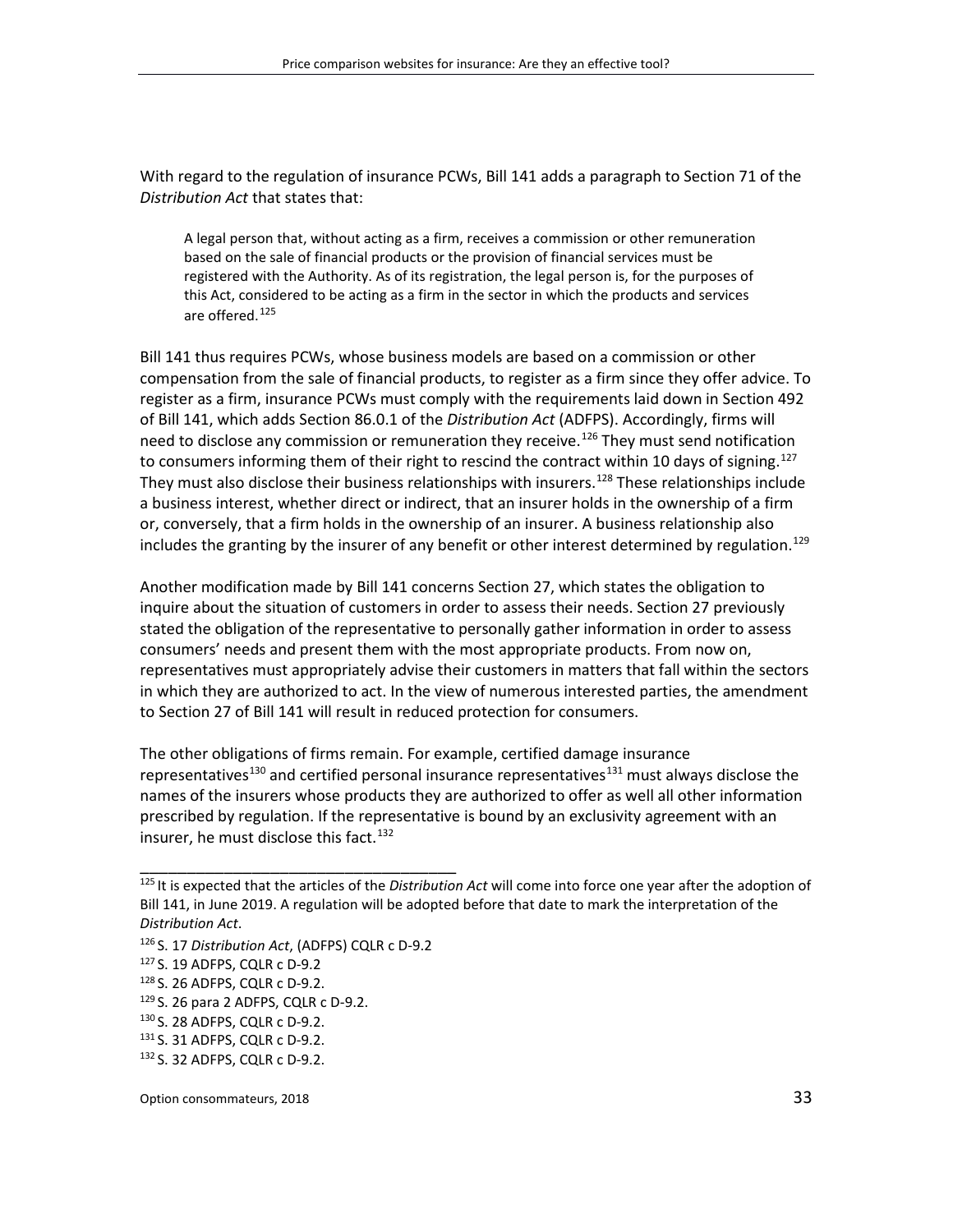For their part, insurance brokers must now offer a range of insurance products to their customers. [133](#page-33-0) Note: Bill 150, tabled in fall 2017, also included the amendment to Section 38 of the *Distribution Act* by imposing the obligation to offer customers insurance products from at least four insurers. However, this article was eventually incorporated into Bill 141 with a reduced obligation. Now, the broker must offer at least three products from three insurers.

During consideration of Bill 141, several parties initially raised concerns, since two regimes seemed to have been created with regard to consulting and information: insurers appeared to have an information requirement under the *Insurers Act* while firms had an advisory requirement under the *Distribution Act*. Following subsequent amendments to Bill 141, and the effect of Section 12 of the *Distribution Act*, we can consider that insurers have a duty to advise.

With respect to insurance PCWs, those who are obliged to register as a firm must offer advice. The comparator will compare both prices and products. The products presented must be based on information collected about the consumer. It is also important to mention that price should not be the only criterion, otherwise there is a risk of being blinded by very low prices, causing inconvenience or even significant harm if the consumer does not buy at a price that is better suited to him.

Section 486 of Bill 141, which adds the second paragraph of Section 71, also specifies acts that are prohibited to firms and comparators that are required to register as a firm. It is forbidden to make the conclusion of a contract subject to the requirement to have insurance.<sup>[134](#page-33-1)</sup> It is also forbidden to exert undue pressure or indulge in deceptive practices to encourage consumers to purchase a financial product or service.<sup>[135](#page-33-2)</sup> The regulations proposed by Section 492 of Bill 141, which adds Section 86.0.1 of the *Distribution Act*, may reduce some of the risks identified by the foreign doctrine and the AMF's consultative document, including disclosure of information, transparency of business relationships and the collection of personal information.

Bill 141 does not amend Section 36 regarding personal information. When a representative obtains medical information or information about the lifestyle of an insured, he may not disclose this information to anyone.<sup>[136](#page-33-3)</sup> When renewing an insurance policy, the certified representative must take the necessary steps to ensure that the coverage offered meets the customer's needs.

Finally, it should be noted that the process of amending the regulatory framework in order to apply to online distribution of insurance is not complete. It remains to be seen how useful the

\_\_\_\_\_\_\_\_\_\_\_\_\_\_\_\_\_\_\_\_\_\_\_\_\_\_\_\_\_\_\_\_\_\_

Option consommateurs, 2018 34

<span id="page-33-0"></span><sup>133</sup> S. 38 ADFPS, CQLR c D-9.2.

<span id="page-33-1"></span><sup>134</sup> S. 18 ADFPS, CQLR c D-9.2.

<span id="page-33-2"></span><sup>135</sup> Add Item ADFPS, CQLR c D-9.2.

<span id="page-33-3"></span><sup>136</sup> S. 26 ADFPS, CQLR c D-9.2.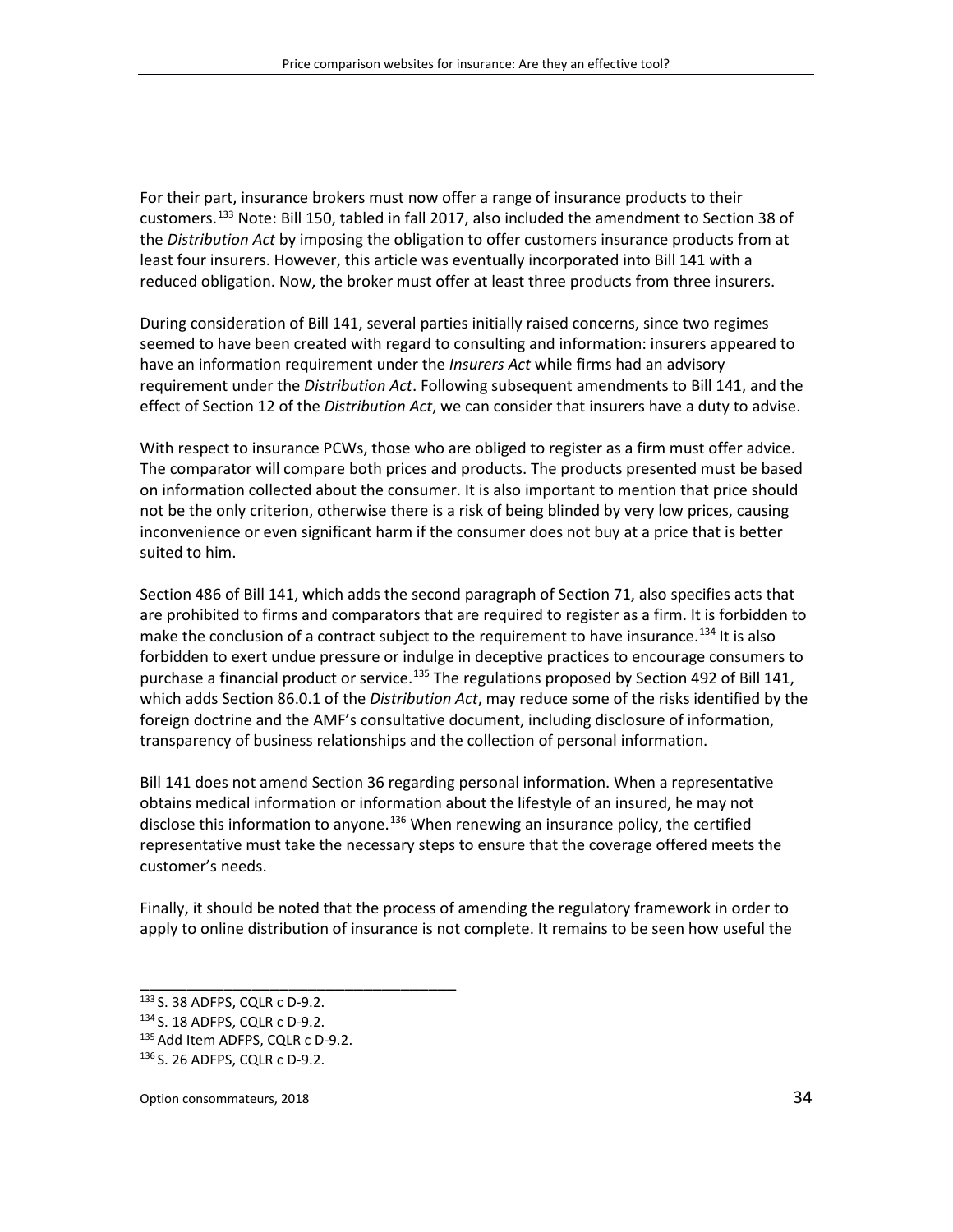regulatory measures will be in protecting consumers using the services of PCWs. Only then will we have a clear picture of how effectively consumer protection is regulated in this sector.

#### *b) PCWs not covered by Bill 141*

Point of clarification: not all comparators are required to register as a firm and to respect the related obligations. For example, comparators that do not receive remuneration or a commission based on the sale of services and financial products are not required to register as a firm. Some comparators may be provided by the regulators, as is the case in the U.S.,<sup>[137](#page-34-0)</sup> or even other consumer associations, as in France.<sup>[138](#page-34-1)</sup>

The situation is more troubling when a comparator is a private company. For instance, PCWs that appear to be "free" often finance their activities with "clicks" or the sale of personal information.<sup>[139](#page-34-2)</sup> It is therefore worrying that these types of comparators are not subject to the obligation to register as a firm and to respect the obligations, particularly with regard to privacy. Comparators who are not obliged to register as a firm must comply with the provisions of common law. Comparators might collect extensive personal information in the process of offering certain insurance products.

According to the Chambre de l'assurance de dommages, it is important for comparators to have obligations with regard to information and protection of privacy obligations regardless of their mode of remuneration.<sup>[140](#page-34-3)</sup> If these "free" comparators are not subject to the rules imposed on firms within the meaning of the *Distribution Act*, it needs to be asked whether they are governed by some other legislation aimed at protecting consumers. In Québec, Section 5a) of the *Consumer Protection Act* partially exempts insurance contracts from its application, but not totally; the section on prohibited practices comes particularly to mind.<sup>[141](#page-34-4)</sup> What is needed is to look at the activities offered by the comparator and ask whether these fall under the definition of an insurance contract or the definition of a service contract and a consumer contract. The fact that the contract is free is not enough for it not to be considered a consumer contract.<sup>[142](#page-34-5)</sup>

\_\_\_\_\_\_\_\_\_\_\_\_\_\_\_\_\_\_\_\_\_\_\_\_\_\_\_\_\_\_\_\_\_\_

<span id="page-34-5"></span>142*Douez*c. Facebook, Inc., 201,[2017] 1 SCR 751 and Demers c. Yahoo! Inc., 2017 QCCS 4154.

<span id="page-34-0"></span><sup>137</sup> See Section 3.

<sup>138</sup> See for example:<https://www.quechoisir.org/comparateur-assurance-habitation-n44712/>

<span id="page-34-2"></span><span id="page-34-1"></span><sup>139</sup> Brief by the Chambre de l'assurance de dommages, *An Act mainly to improve regulation of the financial sector, the protection of deposits of money and functioning system of financial institutions* Bill 141, submitted to the Committee on Public Finance, January 17 2018, p. 21 and Brief by Option consommateurs, *An Act mainly to improve regulation of the financial sector, the protection of deposits of money and functioning system of financial institutions, Bill 141,* submitted to the Committee on Public Finance, January 18, page 13 and following.

<span id="page-34-3"></span><sup>140</sup> Brief by the Chambre de l'assurance de dommages*, An Act mainly to improve regulation of the financial sector, the protection of deposits of money and functioning system of financial institutions, Bill 141,*  submitted to the Committee on Public Finance, January 17, 2018, p. 21.

<span id="page-34-4"></span><sup>141</sup> S. 5a *Consumer Protection Act*, CQLR c P.40.1.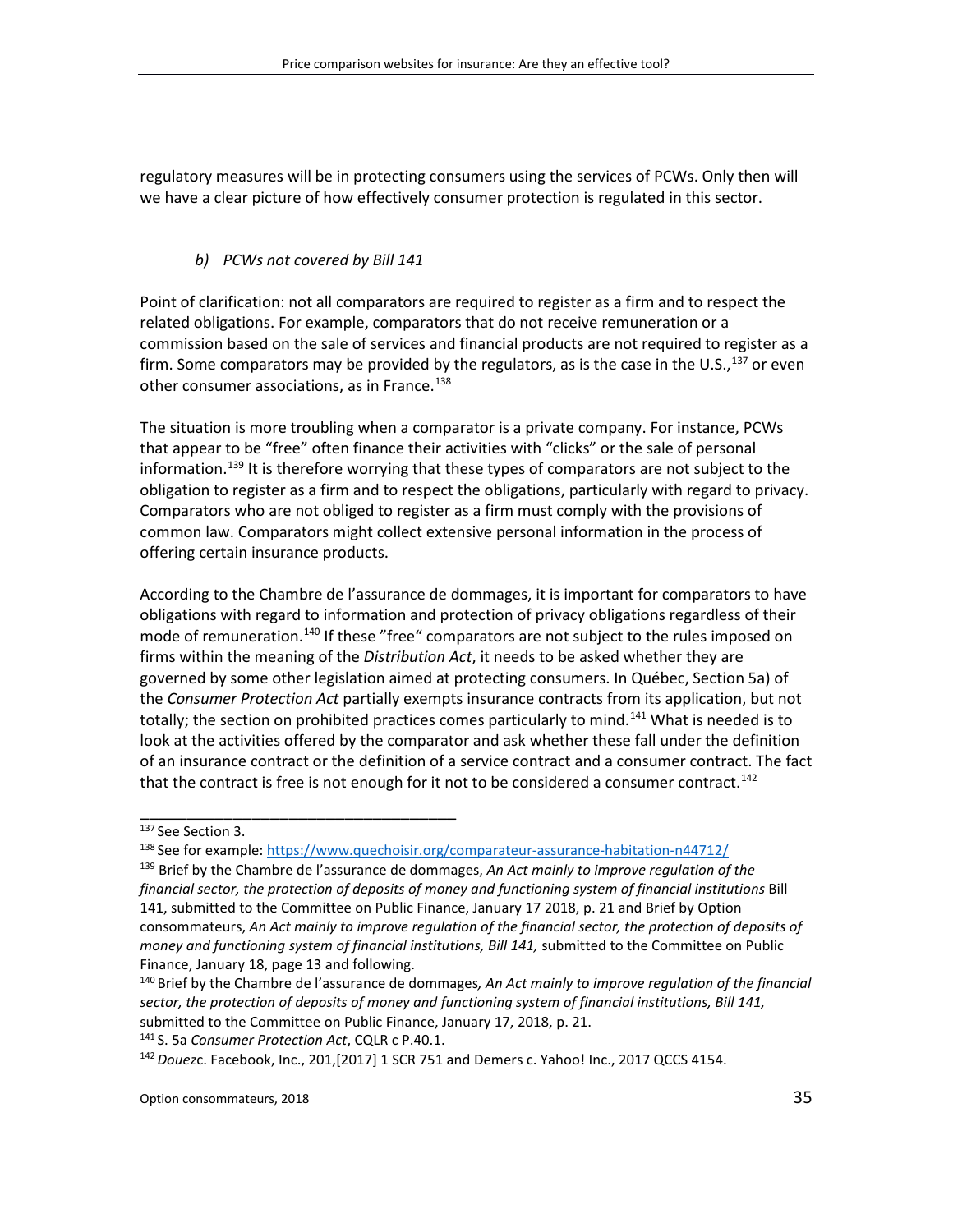Another concern is the conclusion that these "free" comparators are governed by common law. If so, consumers will not benefit from the additional protections offered by management firms, and this may limit their recourse. It is not uncommon, in consumer law, for "free" sites to limit the recourse offered to consumers.<sup>[143](#page-35-1)</sup> The courts have been asked to rule on this issue on a number of occasions.<sup>[144](#page-35-2)</sup> However, no such ruling has as yet been made in the context of an insurance PCW.

If no specific regulatory regime is applicable, the general rules will apply. In Québec, this will necessitate determining the company's level of control. There are some helpful pointers, such as the activities of the users and of the site as well as the degree of control over the document, including the production of content. [145](#page-35-3)

Another scenario that could be troublesome for consumers who use "free" comparators is that the latter are considered to be digital intermediaries within the meaning of Section 22 of the *Act to Establish a Legal Framework for Information Technology* (AELFIT). The impact of this section is that the responsibilities of the intermediaries are light; they need only ensure that there is no fraud or illegal activity on the site. In addition, many sites limit their responsibility by stating that they merely connect people, while in fact they do much more than that. It should be noted that the scope of Section 22 has never been settled by the courts, even though it has been in force since  $2001^{146}$  $2001^{146}$  $2001^{146}$ .

#### <span id="page-35-0"></span>**2.6.2 Canadian Council of Insurance Regulators (CCIR)**

\_\_\_\_\_\_\_\_\_\_\_\_\_\_\_\_\_\_\_\_\_\_\_\_\_\_\_\_\_\_\_\_\_\_

In 2013, the CCIR held public consultations and published a position paper regarding the online distribution of insurance products.<sup>[147](#page-35-5)</sup> It began by acknowledging the importance of protection for consumers on the Internet and the danger that informational asymmetry poses for them. It is important for consumers to be able to choose an insurance product suited to their needs<sup>[148](#page-35-6)</sup>

<span id="page-35-6"></span><span id="page-35-5"></span><span id="page-35-4"></span><span id="page-35-3"></span><sup>148</sup> *Ibid.* pp. 4 and 5.

Option consommateurs, 2018 36

<span id="page-35-2"></span><span id="page-35-1"></span><sup>143</sup> Marina Pavlovic "Contracting out of Access to Justice: Enforcement of Forum-Selection Clauses in Consumer Contracts" (2016) R.D. McGill 389 and *Douez v. Facebook, Inc*., 201,[2017] 1 SCR 751. <sup>144</sup> Luc Thibaudeau "Le i-consommateur à la recherche de protections adéquates" National Symposium on Class Actions: Recent Developments in Québec, Canada and the United States (2014), *Douez v. Facebook*, Inc., 201,[2017] 1 SCR 751 and Option consommateurs *An Act mainly to improve regulation of the financial sector, the protection of deposits of money and functioning system of financial institutions, Bill*  141, submitted to the Committee on Public Finance, January 18, p. 13 and following.<br><sup>145</sup> Vincent Gautrais and Pierre Trudel "Circulation des renseignements personnels et web 2.0", 2010. <sup>146</sup> Brief by Option consommateurs: *An Act mainly to improve regulation of the financial sector, the protection of deposits of money and functioning system of financial institutions*, Bill 141, submitted to the Committee on Public Finance, January 18, page 13 and following. Annik Belanger-Krams, Option consommateurs," Sharing Economy: the Canadian Perspective" June 2017, p. 14. <sup>147</sup> CCIR, "Position Paper: Electronic Commerce in Insurance Products," 2013.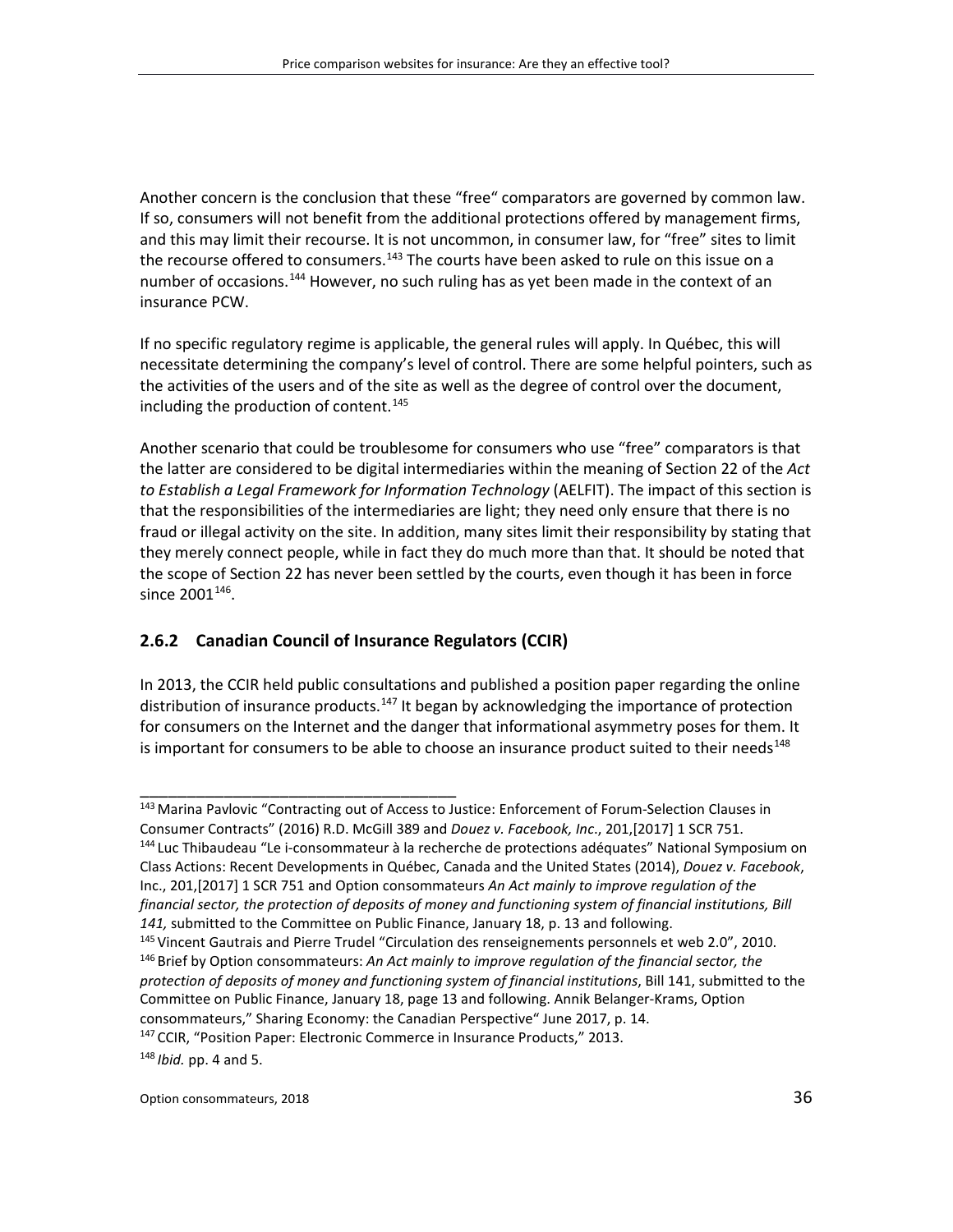and to know whether they are dealing with a regulated organization.<sup>[149](#page-36-0)</sup> The websites must make sure that they foster informed decision-making on the part of consumers, notably by providing appropriate information.<sup>[150](#page-36-1)</sup> Consumers should also be able to verify the accuracy of information and have access to both the proposal and the policy for reference purposes.<sup>[151](#page-36-2)</sup>

More specifically, CCIR states that since the main function of these sites is to compare different insurance products in terms of their coverage, PCWs act in a similar way to brokers or firms. However, the mode of remuneration of these sites and their business relationships may present problems for consumer protection, especially if the business relationships are not adequately disclosed. The difference between a website that simply compares information and a transactional site should also be evident. Unless the sites have the necessary permits, they must not give out advice, give the impression that they are acting like a registered organization (an insurer or a firm, for example) or display insurance proposals that create the impression that consumers are dealing with an insurance provider. Finally, regulators should be vigilant and investigate these sites. [152](#page-36-3)

Finally,<sup>[153](#page-36-4)</sup> we should point out that the CCIR and the Canadian Insurance Services Regulatory Organizations (CISRO) have launched a consultation on a directive for the fair treatment of customers<sup>[154](#page-36-5)</sup> and that Ontario has undertaken a similar process.<sup>[155](#page-36-6)</sup> The aim is to improve protection for consumers when dealing with insurers and intermediaries. This includes agents, representatives and distribution firms. Note that the CCIR directive relates to the creation of products and the clear, transparent disclosure of information that takes into account the interests of all consumers at every stage of the process and of mechanisms for improving the way that disputes and complaints are dealt with. The directive will apply to online distribution as well as other distribution methods.<sup>[156](#page-36-7)</sup> For the moment, it is unclear whether insurance PCWs will be subject to the CCIR directive, which would be a gain for consumers.

\_\_\_\_\_\_\_\_\_\_\_\_\_\_\_\_\_\_\_\_\_\_\_\_\_\_\_\_\_\_\_\_\_\_

<span id="page-36-7"></span><sup>156</sup> CCIR and OCRA "Directive sur le traitement équitable des consommateurs," 2018, p. 3.

<span id="page-36-0"></span><sup>149</sup> *Ibid.* p. 6.

<span id="page-36-1"></span><sup>150</sup> *Ibid. p*. 7.

<span id="page-36-2"></span><sup>151</sup> *Ibid. p*. 9.

<span id="page-36-4"></span><span id="page-36-3"></span><sup>152</sup> *Ibid. p*. 11.

<sup>&</sup>lt;sup>153</sup> After this report was drafted, but before it was submitted.

<span id="page-36-5"></span><sup>154</sup> This consultation was begun after the completion of this study. See: CCIR and CISRO "Guidance on Fair Treatment of Customers" 2018.

<span id="page-36-6"></span><sup>155</sup> https://www.fsco.gov.on.ca/fr/about/superintendent\_guidelines/pages/default.aspx.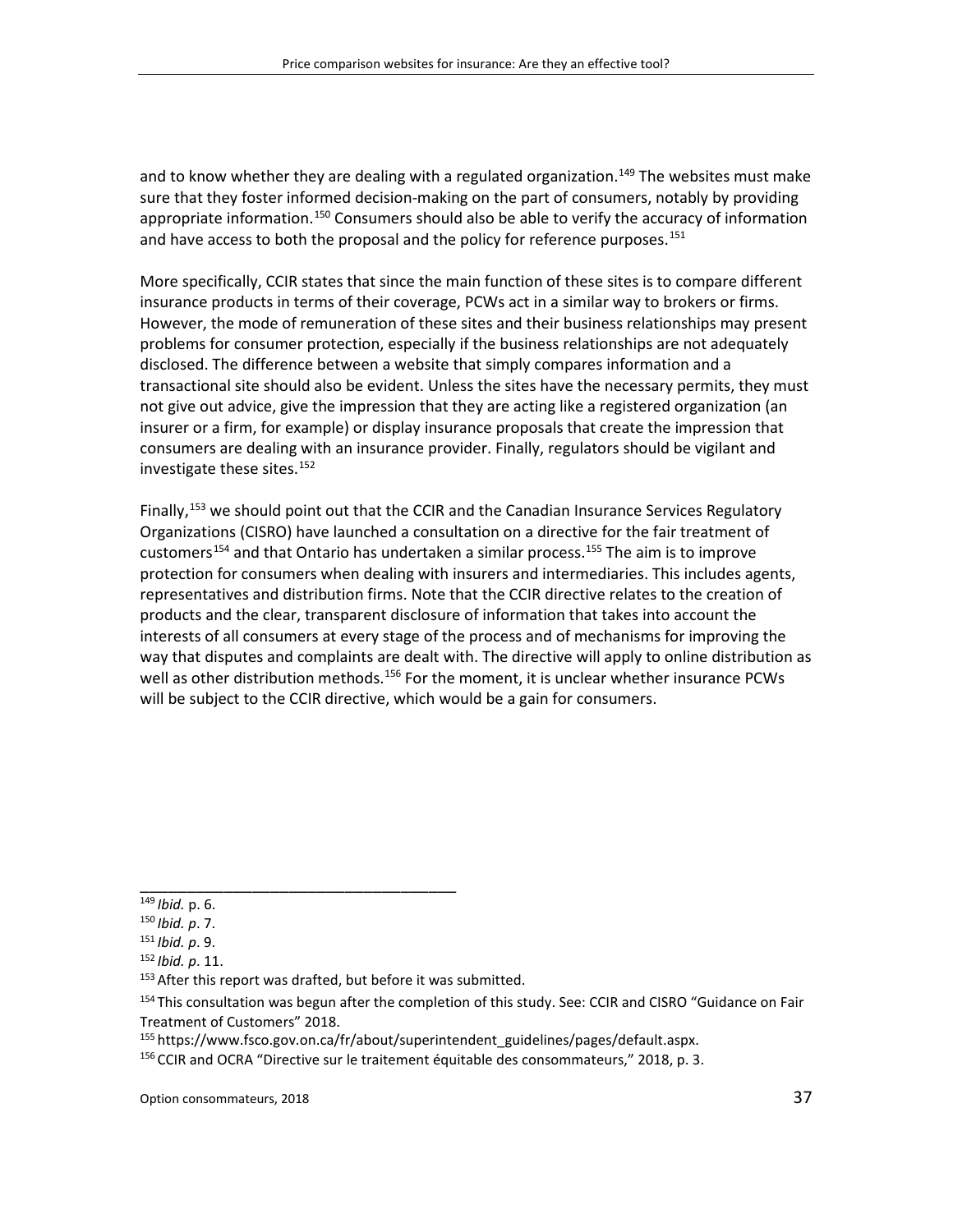# **3 Legal framework - foreign jurisdictions**

Outside of Canada, insurance PCWs are already popular among consumers, especially in the UK. It is therefore of interest to consider whether PCWs are supervised by regulatory bodies in international jurisdictions and, if so, how. We focus in this study on the following jurisdictions: the European Union, France, the UK, Australia and the USA. In this section, we limit ourselves to examining the key elements affecting insurance PCWs in order to identify best practices.

# **3.1 European Union**

The European Union has adopted numerous directives aimed at regulating insurance. We present below the most important ones in regard to the creation of the single European market and the regulation of intermediaries and insurers.

Creation of a single market:

- Directives **73/239/ EEC[157](#page-37-0)** and **79/267/EEC[158](#page-37-1)**: Establishment of "single market" in insurance in the European Union to permit consumers access to insurance products, even when the insurer is located in another member State.<sup>[159](#page-37-2)</sup>
- Directive **88/357/EEC[160](#page-37-3)**: Improvement of consumer protection and introduction of concept of a European passport for the convenience of insurers offering their services in another Member State. [161](#page-37-4)
- Directive **90/619/EC**: Recognition and minimum harmonization of standards, also with the aim of furthering the concept of a European passport.<sup>[162](#page-37-5)</sup>
- Directive **2002/83/EC**: Consolidation of initiatives to permit insurers to offer their services throughout the EU.

Regulation of insurance agents and brokers:

<span id="page-37-0"></span><sup>157</sup> Non-Life Insurance Directive

<span id="page-37-2"></span><span id="page-37-1"></span><sup>158</sup> Life Insurance Directive

<sup>159</sup> Yvonne Lambert-Faivre and Laurent Leveneur, *Insurance Law*, 2011, pp. 69 and 137

<span id="page-37-3"></span><sup>&</sup>lt;sup>160</sup> Directive 92/49/EEC of 18 June 1992 on the Coordination of Laws, Regulations and Administrative Provisions Relating to Direct Insurance Other than Life Insurance.

<span id="page-37-4"></span><sup>161</sup> John Lowry, Phillip Rawling and Rob Merkin 2011, *Insurance Law: Doctrines and Principles "*pp. 19 and 20.

<span id="page-37-5"></span><sup>162</sup> John Lowry, Phillip Rawling and Rob Merkin, *Insurance Law: Doctrines and Principles*, 2011, p. 19 and 20.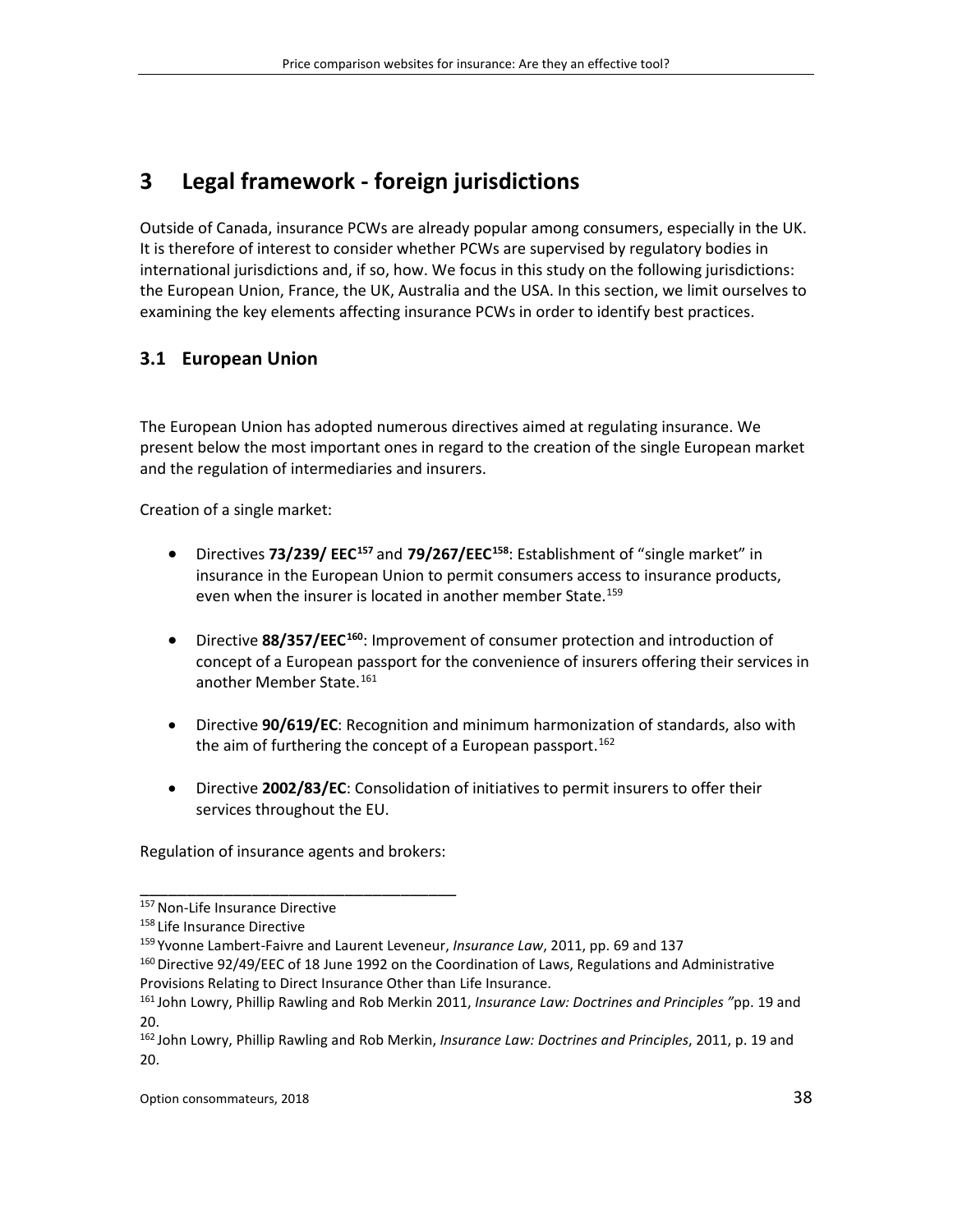- **Directive 77/92/EEC**: Regulating, in particular, insurance intermediaries by setting a minimum threshold of competence to be attained. Distinction between brokers intermediaries who deal with several companies and those dependent on a single company, [163](#page-38-0) similar to the distinction between a broker and an agency, for example.
- Directive **2002/65/ EC**: Regulating distance marketing of services, including the sale of insurance to consumers. Every company must adapt the disclosure of information to the medium employed, and transmit clear, understandable information. It must also describe the insurance product offered by indicating its major characteristics, such coverage. [164](#page-38-1) It must also provide information on price, which includes the total price as well as costs such as commissions, expenses and taxes. It must inform consumers of their right of withdrawal, which is 14 days in the case of non-life insurance and 30 days for life insurance, as well their recourse.<sup>[165](#page-38-2)</sup> Finally, the company must supply a copy of the contract on paper or other durable medium.<sup>[166](#page-38-3)</sup>
- Directive **2002/92/EC**: Amendment of Directive 77/92/EEC to facilitate freedom of establishment. Harmonization of intermediate skills, and establishing a minimum threshold to be attained before exercising the reserved activities. Establishing rules for disclosure of information to consumers. Rules intended to reduce the risk of conflict of interest and minimum rules on solvency.<sup>[167](#page-38-4)</sup>
- Directive **2009/138/EC:** Creation of additional obligations for insurers and reinsurers to create new risk management and solvency rules in order to promote market stability.<sup>[168](#page-38-5)</sup>

In 2016, the *Insurance Distribution Directive* (IDD) was introduced. It presents a recasting of the *Insurance Mediation Directive* (IMD). The IDD provides innovative solutions for protecting consumers. It entered into force in January 2018.<sup>[169](#page-38-6)</sup> With respect to insurance PCWs, IDD

<span id="page-38-0"></span><sup>163</sup> Yvonne Lambert-Faivre and Laurent Leveneur, *Droit des assurances*, 2011, p. 175.

<span id="page-38-1"></span><sup>164</sup> S. 3.1.2 of Directive 2002/65/EC.

<span id="page-38-3"></span><span id="page-38-2"></span><sup>165</sup> S. 6 Directive 2002/65/EC.

<sup>166</sup> S. 5.1 of Directive 2002/65/EC.

<span id="page-38-4"></span><sup>167</sup>*Directive 2002/92/EC of the European Parliament and of the Council of 9 December 2002 Regarding Insurance Mediation* (*Insurance Mediation Directive*), Yvonne Lambert-Faivre and Laurent Leveneur, "Insurance Law", 2011, 175 and Annik Bélanger-Krams, Option consommateurs, "Protection des consommateurs et distribution de produits d'assurance en ligne : des enjeux inconciliables?" Research conducted thanks to a financial contribution from the Chambre de l'assurance de dommages and the Chambre de la sécurité financière, December 2016, p. 37.

<span id="page-38-5"></span><sup>168</sup>*Directive 2009/138/EC of the European Parliament and of the Council of 25 November 2009 on the Taking-up and Pursuit of the Business of Insurance and Reinsurance*; John Lowry, Philip Rawlings and Rob Merkin *Insurance Law: Doctrines and Principles*, 2011, p. 20.

<span id="page-38-6"></span><sup>&</sup>lt;sup>169</sup> Note: Other directives regarding regulation should apply in principle to the regulation of Insurance PCWs.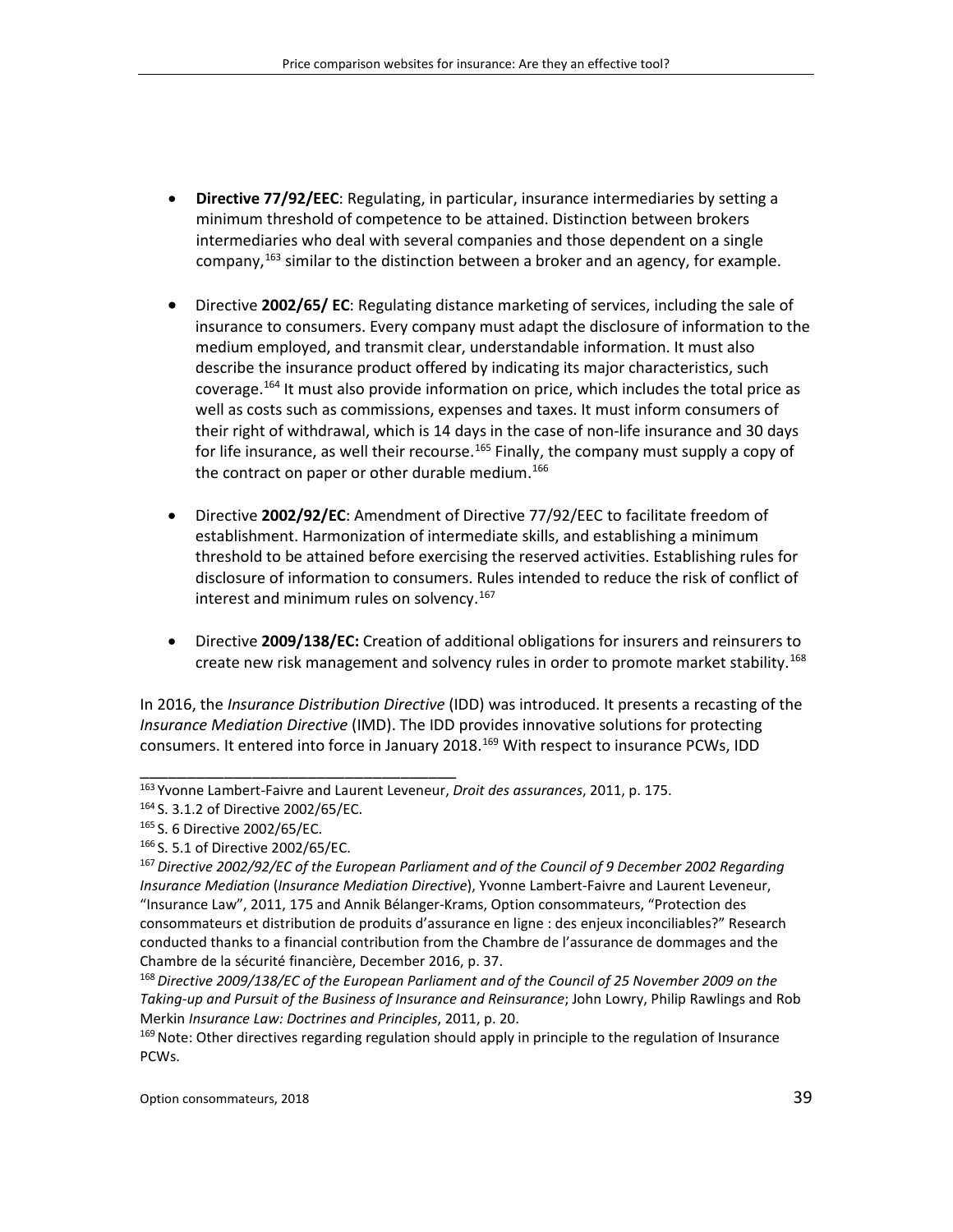explicitly states that it is applicable to "insurance distribution." This term is defined in section 2 (1) (1) as:

The activities of advising on, proposing, or carrying out other work preparatory to the conclusion of contracts of insurance, of concluding such contracts, or of assisting in the administration and performance of such contracts, in particular in the event of a claim, including the provision of information concerning one or more insurance contracts in accordance with criteria selected by customers through a website or other media and the compilation of an insurance product ranking list, including price and product comparison, or a discount on the price of an insurance contract, when the customer is able to directly or indirectly conclude an insurance contract using a website or other media.

The IDD, however, made two exceptions in the case of insurance PCWs. It does not apply to insurance PCWs that merely provide information and whose aim is not to lead towards the conclusion of a contract.<sup>[170](#page-39-0)</sup> Nor does it apply to PCWs such as those of consumer associations, whose aim is not to conclude a contract:

This Directive should apply to persons whose activity consists of the provision of information on one or more contracts of insurance in response to criteria selected by the customer, whether via a website or other media, or the provision of a ranking of insurance products or a discount on the price of an insurance contract when the customer is able to directly or indirectly conclude an insurance contract at the end of the process. This Directive should not apply to websites managed by public authorities or consumers' associations which do not aim to conclude any contract but merely compare insurance products available on the market.

Note that, despite certain limitations, the IDD uses a more flexible definition than Bill 141 in Québec. The definition is not limited solely to traditional remuneration methods such as commissions and compensation based on sales, but rather the activity of leading toward the conclusion of a contract. Moreover, it explicitly states which actors it seeks to exclude from the application of the IDD, namely consumer associations and governments. This should prevent sites whose business models are non-traditional, such as free sites, from being exempt from the application of the IDD when these sites aim to conclude a contract. In addition, the IDD makes several other changes, including the following:

• Since the IDD seeks to prevent abusive sales of insurance products, an assessment must be made of customers' needs, and the insurance products must meet these needs.<sup>[171](#page-39-1)</sup> Information on these insurance products must be presented in an understandable way in order to foster informed decision-making on the part of the consumer. [172](#page-39-2) The IDD also includes the obligation to customize offers. In this regard, intermediaries have

<span id="page-39-0"></span><sup>170</sup> Para. 13 of the preamble to the IDD.

<span id="page-39-1"></span><sup>&</sup>lt;sup>171</sup> Para. 44 of the preamble to the IDD.

<span id="page-39-2"></span><sup>&</sup>lt;sup>172</sup> Para. 44 of the preamble to the IDD.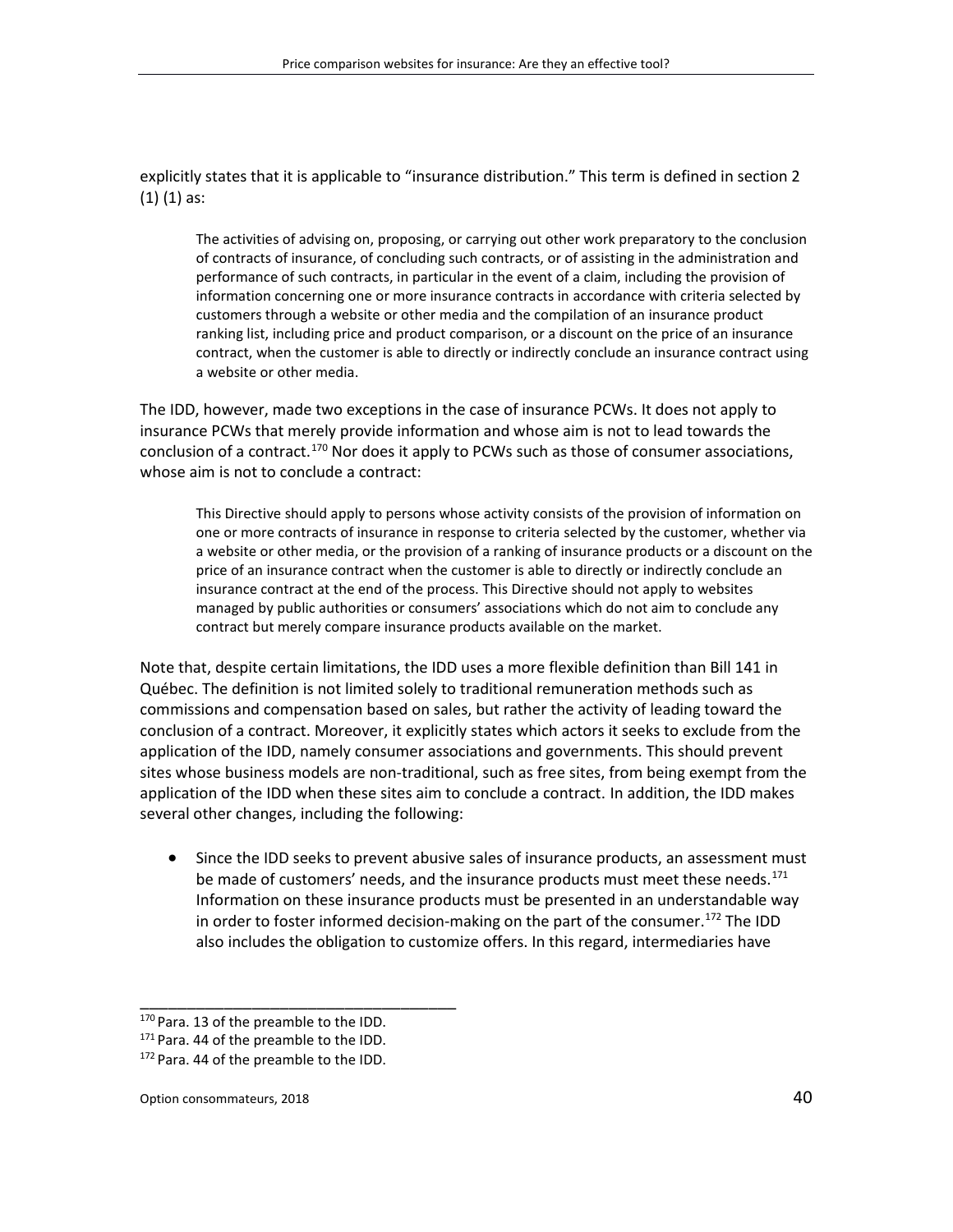greater obligations than insurers because they have to explain the characteristics of the various products.

- The IDD also aims at regulating the insurance sector more strictly in order to reduce the risk of conflict of interest. States also have the obligation of ensuring that distributors act in an honest, impartial, and professional manner that is in the best interests of consumers. [173](#page-40-0)
- The IDD includes obligations with respect to transparency, aimed at limiting the risk of conflict of interest. For instance, intermediaries must disclose any direct or indirect holding of 10% or more of the voting rights or capital of an insurance company.<sup>[174](#page-40-1)</sup> When intermediaries provide personalized service in order to offer an insurance product, they must indicate whether they have exclusivity agreements with one or more companies and disclose the names of these companies.<sup>[175](#page-40-2)</sup> If they are not subject to an exclusivity agreement, they must disclose the names of the insurance companies with which they do business or with which they may do business.<sup>[176](#page-40-3)</sup> They also have to disclose any remuneration received.<sup>[177](#page-40-4)</sup> When the customer pays the fee, this must be clearly disclosed, as well as the calculation method used. [178](#page-40-5)
- Another innovation in the IDD is *Product Oversight and Governance* (POG). This requires companies to carry out an assessment whenever a new insurance product is created or when substantial changes are made to existing insurance products in order to take into account the market for which the insurance product is intended, the possible risks to customers and the distribution strategy.<sup>[179](#page-40-6)</sup>
- Finally, the IDD includes obligations with respect to information and advice. It should be noted here that the Member States are not obliged to impose an advice requirement. However, the type of product must be part of the equation in the intermediary's intervention. First, the IDD requires suppliers to gather information on customers so as to offer products that meet their needs. Second, at the intervention level, the IDD defines advice as the provision of a personal recommendation, either upon the request of the customer or the intermediary. Third, the IDD requires independent advisors to make an impartial analysis and present a sufficient number of contracts from different vendors.<sup>[180](#page-40-7)</sup>

<span id="page-40-1"></span><span id="page-40-0"></span><sup>173</sup> S. 17 IDD.

<sup>174</sup> S. 19 (1) (a) (b) IDD.

<span id="page-40-2"></span> $175$  S. 19 (1) (c) (i) (ii) IDD.

<span id="page-40-3"></span> $176$  S. 19 (1) (c) (iii) IDD.

<span id="page-40-4"></span><sup>177</sup> S. 19 (d) IDD.

<span id="page-40-5"></span><sup>178</sup> S. 19 (2) IDD.

<span id="page-40-6"></span><sup>179</sup> S. 25 IDD

<span id="page-40-7"></span><sup>180</sup> S. 20 IDD and Annik Bélanger-Krams, Option consommateurs, "Protection des consommateurs et distribution de produits d'assurance en ligne : des enjeux inconciliables?" Research conducted thanks to a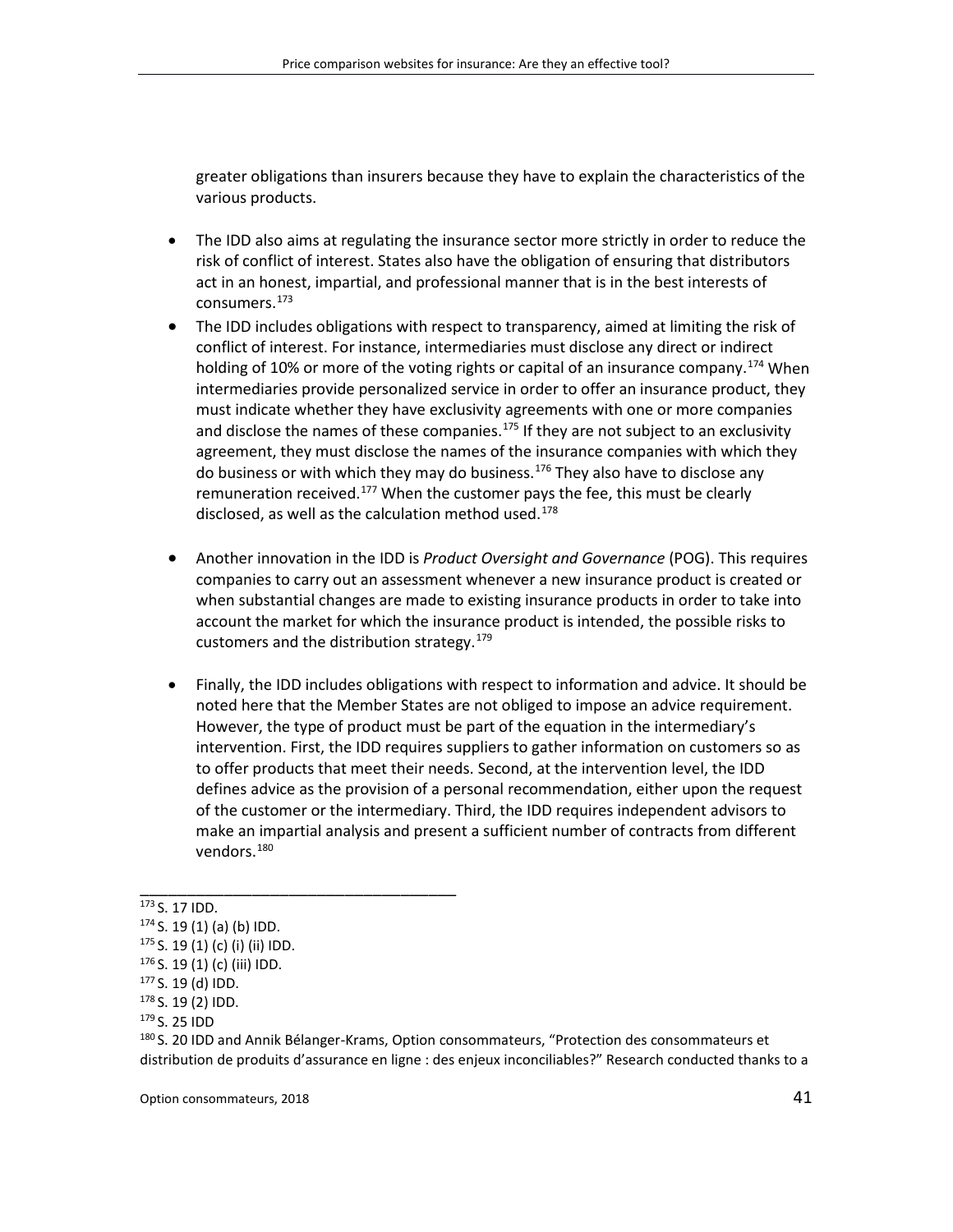# **3.2 France**

### **3.2.1 Community Law**

European Union Community Law takes precedence over national law. France, like the other Member States, must incorporate the content of directives into its national law; there is a minimum threshold that has to be attained.<sup>[181](#page-41-0)</sup> It is possible for Member States to provide more protective measures in national law. In this section, we discuss only the best practices that were not discussed in the section on European Community law.

It is important to clarify that the Insurance Distribution Directive (IDD) was originally to be incorporated within French law on February 23, 2018. However, that deadline was postponed until July 1, 2018.<sup>[182](#page-41-1)</sup> Furthermore, the French intermediaries have until October 9, 2018 to comply with the new IDD obligations that apply to them.<sup>[183](#page-41-2)</sup>

# **3.2.2 Regulators**

 $\overline{a}$ 

In France, the l'Autorité de contrôle prudentiel et de résolution (ACPR) is mandated to ensure the stability of the financial system and the protection of consumers with regard to insurance products and also to regulate the actors in the insurance sector. ACPR is the regulatory body for several types of insurance, including life insurance and damage insurance. Its mandate is to ensure that those in the insurance sector respect legislation such as the *Code des assurances*, the *Code de la mutualité*, certain sections of the *Code de la consommation* and the *Code de conduite homologue*. It also ensures compliance with guidelines and best practices. [184](#page-41-3)

Le Bureau central de tarification (BCT) is the authority that administers mandatory insurance, such as automobile and medical insurance. Anyone who is refused compulsory insurance can

[http://www.consilium.europa.eu/en/press/press-releases/2018/03/09/insurance-distribution-council](http://www.consilium.europa.eu/en/press/press-releases/2018/03/09/insurance-distribution-council-delays-application-of-new-rules/)[delays-application-of-new-rules/](http://www.consilium.europa.eu/en/press/press-releases/2018/03/09/insurance-distribution-council-delays-application-of-new-rules/)

<span id="page-41-3"></span>184 <https://acpr.banque-france.fr/en>

financial contribution from the Chambre de l'assurance de dommages and the Chambre de la sécurité financière, December 2016,, pp. 11 and 112.

<span id="page-41-0"></span><sup>&</sup>lt;sup>181</sup> Directives bind the Member States of the European Union by obliging them to incorporate their rights and obligations into their national legislation, in a timely manner. This is "indirect legislation," see Robert Schütze, *European Union Law*, Cambridge (UK), Cambridge University Press, 2015, p. 96.

<span id="page-41-1"></span><sup>182</sup> European Parliament, "Directive of the European Parliament and the Council of Amending Directive (EU) 2016/97 as regards the dates of implementation of Member States' transposition measures"March 9, 2018,<http://data.consilium.europa.eu/doc/document/PE-1-2018-INIT/en/pdf> and

<span id="page-41-2"></span><sup>183</sup> L'Argus de l'Assurance, "Directive distribution d'assurances (DDA) : son application officiellement reportée" March 9, 2018.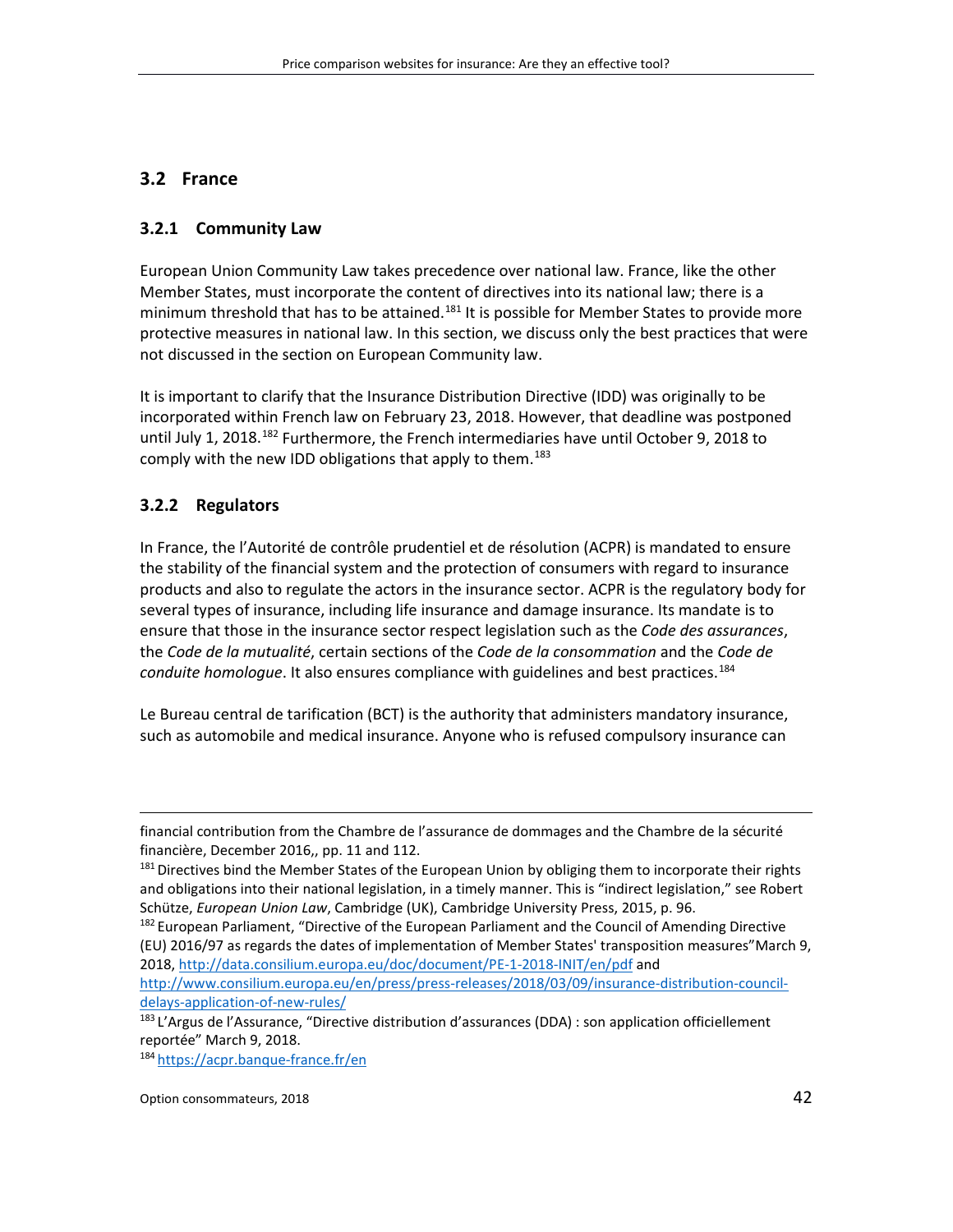contact the BCT, which will determine what the minimum premium should be for an insurer to agree to insure them against the risk. [185](#page-42-0)

## **3.2.3 Legislation**

At the national level, insurance law is governed by several laws, including the *Code des assurances*, the *Code Civil* and some sections of the *Code de la consommation*. The purpose of the *Code des assurances* is protect consumers. It therefore limits the contractual freedom of the parties, stipulating that the parties may not agree to derogate from it.<sup>[186](#page-42-1)</sup> Moreover, Article 132-1 of the *Code des consommateurs* prohibits abusive clauses in contracts between professionals and non-professionals.<sup>[187](#page-42-2)</sup> According to some authors, this article applies to insurance contracts.<sup>[188](#page-42-3)</sup> There are also numerous other directives and harmonization agreements that insurers must comply with. In addition, the case law plays an important role in overseeing the sector.

## **3.2.4 The insurance contract**

The insurance contract is subject to certain formal obligations. These obligations result both from EC directives and French law. The contract must be in writing<sup>[189](#page-42-4)</sup> and the policy must set forth the clauses of the contract.<sup>[190](#page-42-5)</sup>

The insurance contract is a contract concluded in good faith.<sup>[191](#page-42-6)</sup> Unlike what happens in the three Canadian provinces analyzed previously, this is not a contract of the utmost good faith. Nevertheless, in France, the parties must proceed with loyalty. [192](#page-42-7) Insurers have to rely on the statements of the insured, for example, when they describe their property.

Note: in France auto insurance is mandatory; home insurance is too, but only for tenants.<sup>[193](#page-42-8)</sup> Community law states that when a State imposes compulsory insurance, the contract must be in compliance and minimum guarantees must be respected. In auto insurance, the State requires that certain clauses be standardized.<sup>[194](#page-42-9)</sup> Unlike in other jurisdictions, French consumers may

\_\_\_\_\_\_\_\_\_\_\_\_\_\_\_\_\_\_\_\_\_\_\_\_\_\_\_\_\_\_\_\_\_\_ <sup>185</sup> [http://www.bureaucentraldetarification.com.fr](http://www.bureaucentraldetarification.com.fr/)

<span id="page-42-1"></span><span id="page-42-0"></span><sup>&</sup>lt;sup>186</sup> Hubert Groutel, *Droit des assurances*, Les mémentos Dalloz, 13th edition, 2015, p. 11

<span id="page-42-2"></span><sup>&</sup>lt;sup>187</sup> The French legislator uses the term "professional," which is similar to the concept of "merchant" and the term "non-professional," which may include the notion of "consumer" as defined by Canadian consumer law.<br><sup>188</sup> Hubert Groutel, *Droit des assurances*, Les mémentos Dalloz, 13th edition, 2015, p. 12.

<span id="page-42-3"></span>

<span id="page-42-4"></span><sup>189</sup> S. 112-2 of the *Code des assurances.*

<span id="page-42-5"></span><sup>190</sup> S. 112-2 of the *Code des assurances.*

<span id="page-42-6"></span><sup>191</sup> Yvonne Lambert-Laurent Favre and Leveneur "Insurance Law "13th edition, 2011, p. 123

<span id="page-42-8"></span><span id="page-42-7"></span><sup>192</sup>Art. 1134 of the *Code Civil*.

<sup>193</sup> Book II of the *Code des assurances*.

<span id="page-42-9"></span><sup>194</sup> S. L. 111-4 of *Code des assurances*.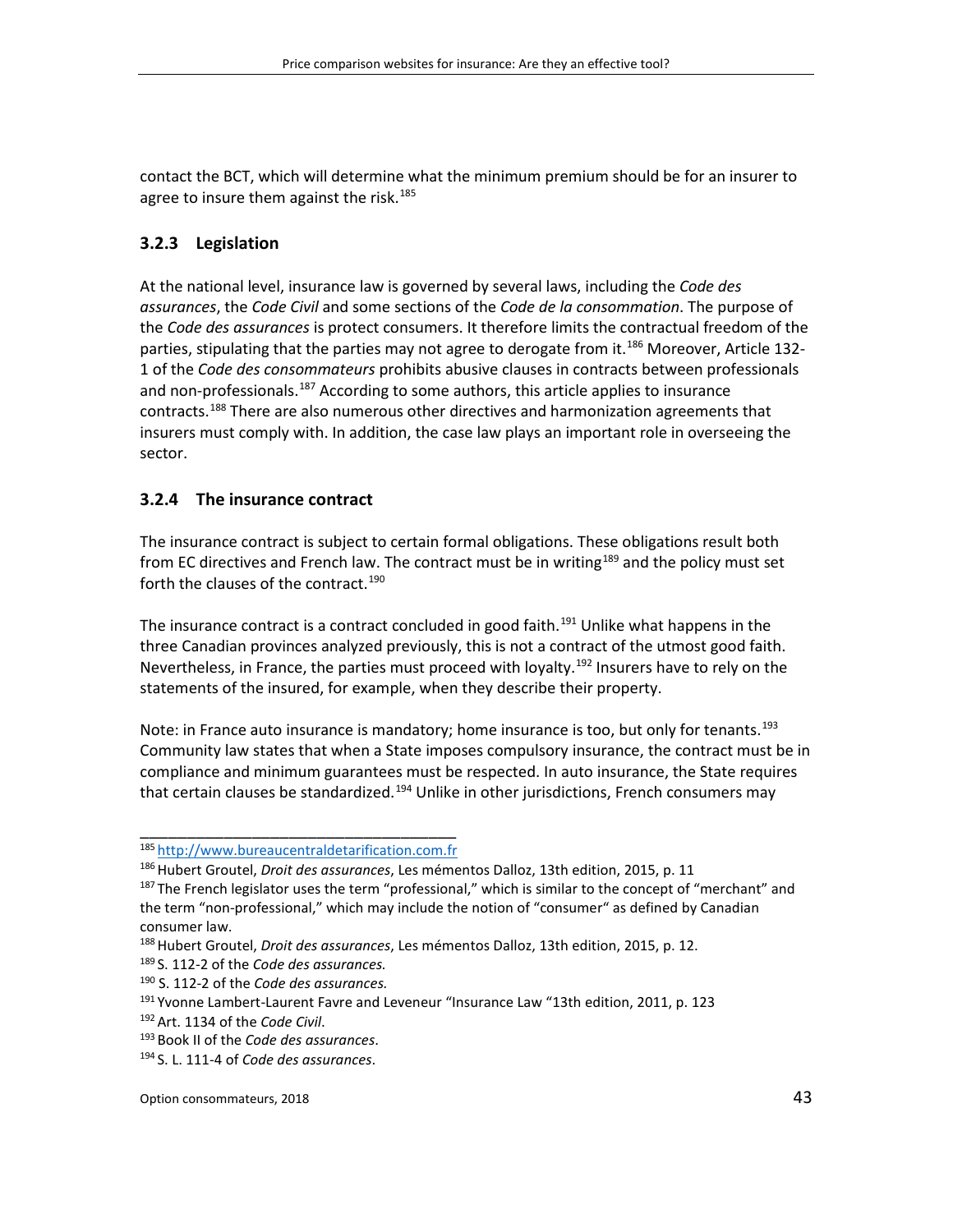terminate their auto insurance and home insurance policies without paying any fees or penalty. The purpose of this is to allow consumers to switch insurers, which may also help promote competition $195$ .

French law incorporates Community law in instances involving distance contracts. This includes the requirement to describe the different types of contracts, ways of correcting errors, ways of conserving documents, the conditions for accessing documents, and explanations about the double clicking rule (this rule stipulates that when consent is given by a "click" it is followed by an acknowledgment of receipt). It should be noted that insurance laws are supposed to be technologically neutral.<sup>[196](#page-43-1)</sup>

#### **3.2.5 The duty to advise**

French intermediaries have a duty to give their customers advice. Accordingly, they must offer products appropriate to their needs and explain why they chose to propose these products. They must also inform them of the risks involved in cases of false declaration. Finally, they have the obligation to ensure that their customers are not found to be without warranty, which would result in their incurring civil liability.<sup>[197](#page-43-2)</sup>

#### **3.2.6 The obligations of the insured**

\_\_\_\_\_\_\_\_\_\_\_\_\_\_\_\_\_\_\_\_\_\_\_\_\_\_\_\_\_\_\_\_\_\_

It is important for the insured to disclose information. Insurers depend on this information to insure them against the risk and determine the amount of the premium. The duty to inform requires informed consent, which is one of the conditions for the formation of a contract.<sup>[198](#page-43-3)</sup>

It is interesting to note that before 1989, the customer was required to provide certain information even without specific questions by the insurer.<sup>[199](#page-43-4)</sup> In 1989, the legislature intervened to abolish the rule of spontaneous declaration.<sup>[200](#page-43-5)</sup> Accordingly, the customer is under no obligation to provide information to the insurer in the absence of a specific question.<sup>[201](#page-43-6)</sup> The role of the customer is passive; they need only answer questions and not make any false statements. [202](#page-43-7)

<span id="page-43-0"></span><sup>195</sup> *La Loi Hamon* s. L.310-8 and Yvonne Lambert- Favre and Laurent Leveneur, *Droit des assurances*, 13th edition, 2011, p. 123.

<span id="page-43-1"></span><sup>196</sup> Yvonne Lambert- Favre and Laurent Leveneur, *Droit des assurances*, 13th edition, 2011, pp. 205-206 and JuriClasseur, *Pratique des assurances du particulier*, 2013, p. 548.

<span id="page-43-3"></span><span id="page-43-2"></span><sup>197</sup> Yvonne Lambert- Favre and Laurent Leveneur, *Droit des assurances*, 13th edition, 2011, p. 124-127. <sup>198</sup> Bernard Beignier and Sonia Hadj Yahia, *Droit des assurances*, 2nd edition, L.G.D.J. 2015, p. 215.

<span id="page-43-4"></span><sup>199</sup>Hubert Groutel, *Droit des assurances*, Les mémentos Dalloz, 13th edition, 2015, p. 71

<span id="page-43-5"></span><sup>200</sup> *La loi du 31 décembre 1989* and Bernard Beignier and Sonia Hadj Yahia, *Droit des assurances*, 2nd edition, L.G.D.J. 2015, p. 215.

<span id="page-43-6"></span><sup>201</sup> *Ibid.*

<span id="page-43-7"></span><sup>202</sup> *ibid*.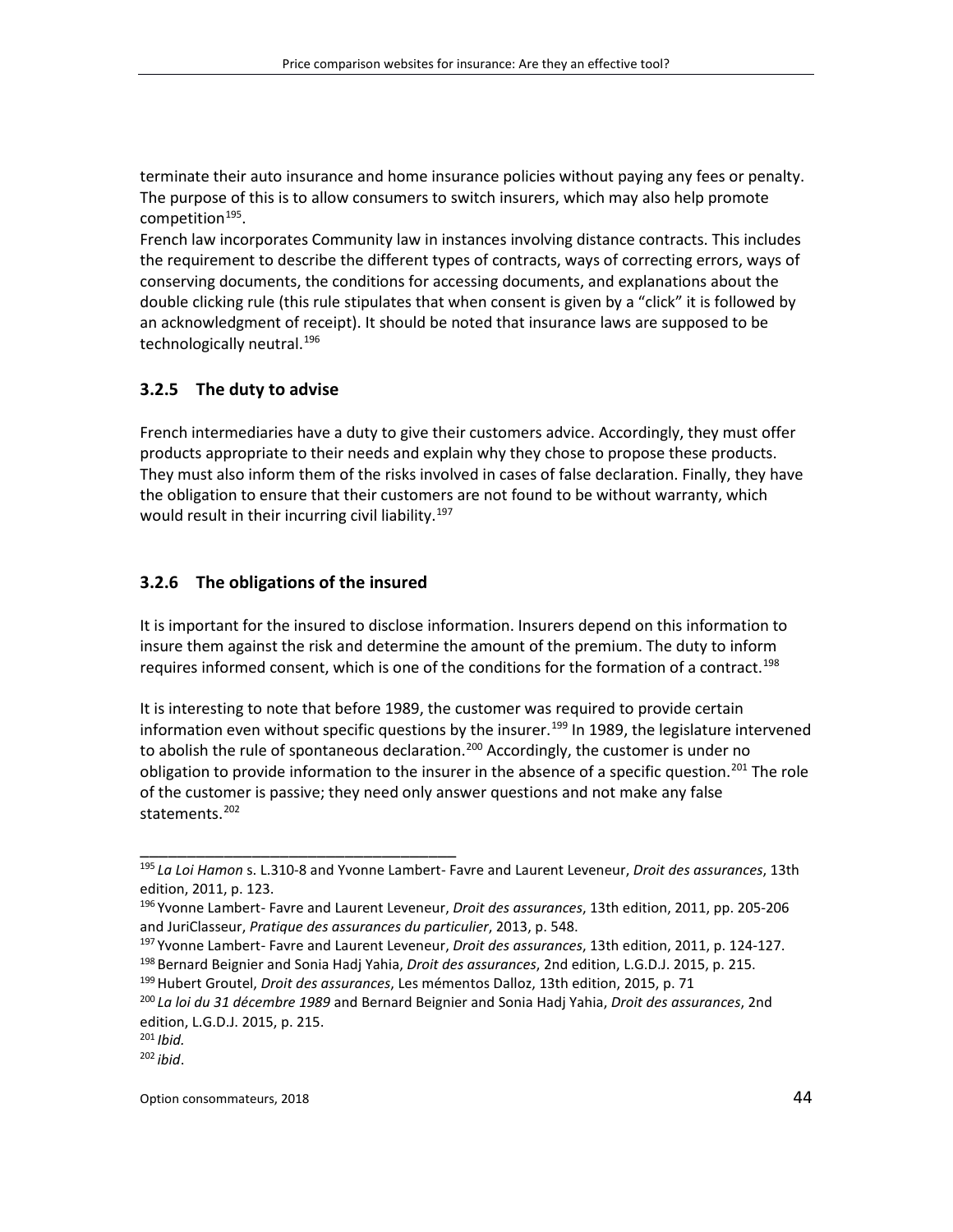To determine the insurable risk, the insurer must ask precise questions. He cannot rely on the fact that the insured gave a vague answer if his question was general.<sup>[203](#page-44-0)</sup>

# **3.3 The United Kingdom**

There are three sources of law in the United Kingdom: National Law, Community Law and Common Law. As stated above, any State that is part of the European Union is obliged to incorporate EU law into its national law, and there is a minimum threshold to be attained. Since the majority of European Community law had been integrated into National Law before the vote in favour of Brexit in June 2016, several British experts claim that, as far as consumer protection is concerned, in the short term at least, things should remain as they are.<sup>[204](#page-44-1)</sup>

## **3.3.1 The regulators**

The financial products and services sector in the UK was formerly regulated by the Financial Services Authority (FSA) under the *Financial Services and Markets Act 2000* (FSMA). Since 2012, the FSA has been divided into three bodies, the Financial Conduct Authority (FCA), the Prudential Regulation Authority (PRA) and the Financial Policy Committee (FPC).

The FCA's mandate is to ensure healthy financial markets. It does this by ensuring consumer protection and the integrity of the financial system and by promoting healthy competition. To achieve these objectives, it is given many powers: it can prohibit companies from distributing certain products, undertake major studies on various topics, and compile data on consumer complaints made to various organizations, including the Financial Ombudsman Service (FOS). This organization, which has been in existence since 1981, is independent and impartial. It acts in an expert capacity to solve problems with financial products and services, including insurance. Last year, it helped nearly 2 million consumers.<sup>[205](#page-44-2)</sup>

<span id="page-44-2"></span><sup>205</sup> [http://www.financial-ombudsman.org.uk/about/index.html.](http://www.financial-ombudsman.org.uk/about/index.html)

<span id="page-44-0"></span><sup>203</sup> In one case, the insurer asked a woman if she had any problems that prevented her from working when she applied for insurance. She said she did not, even though she had undergone a double mastectomy two years earlier. This did not constitute false representation, since the question implied "unable to work" at the time she applied.

<span id="page-44-1"></span><sup>&</sup>lt;sup>204</sup> Annik Bélanger-Krams, Option consommateurs, "Protection des consommateurs et distribution de produits d'assurance en ligne : des enjeux inconciliables?" Research conducted thanks to a financial contribution from the Chambre de l'assurance de dommages and the Chambre de la sécurité financière, December 2016, p. 45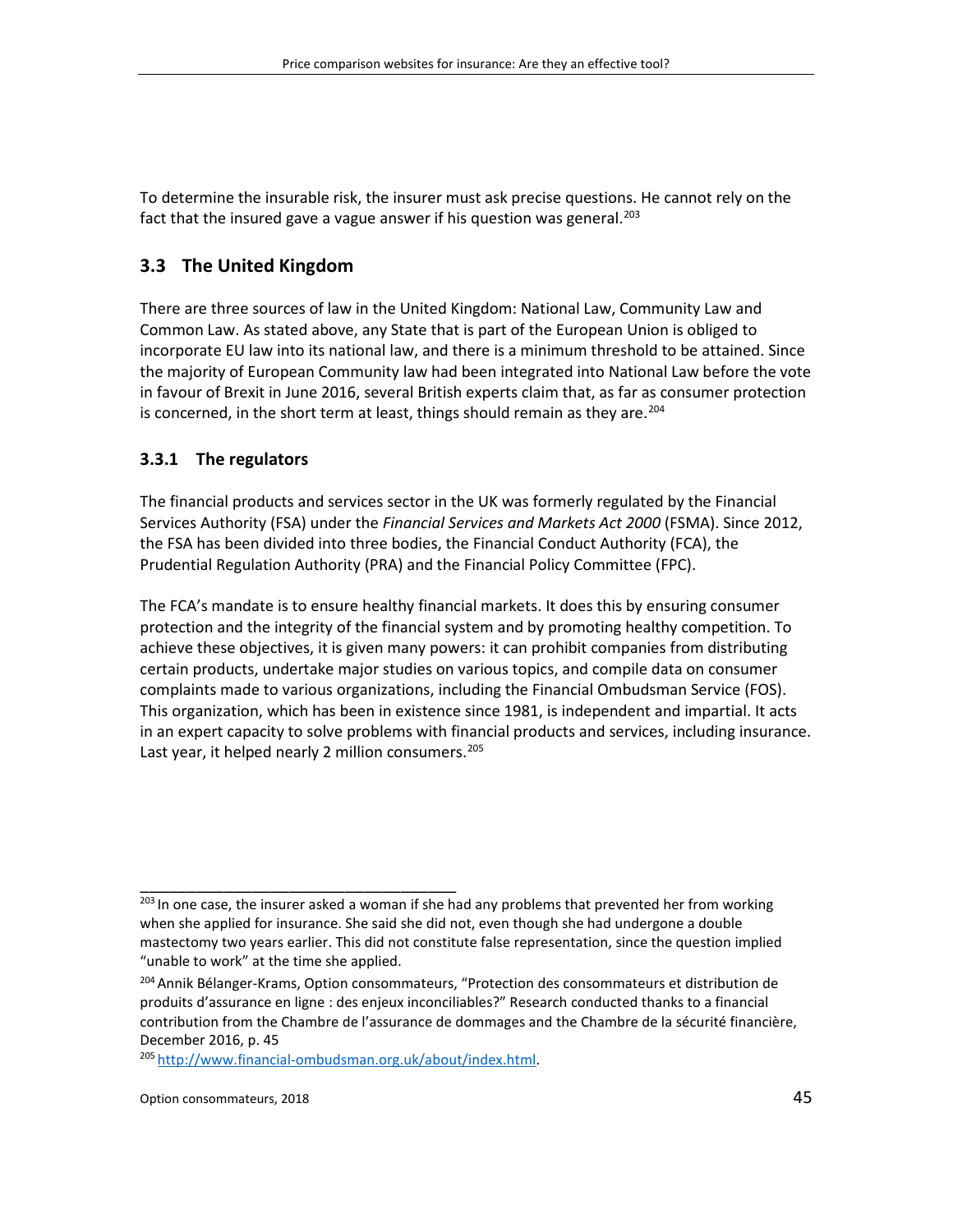### **3.3.2 Legislation**

The aim of the FSMA is to ensure stability and confidence in the financial services sector.<sup>[206](#page-45-0)</sup> It requires and firms to be licensed and authorized to carry on regulated activities such as insurance, unless they benefit from an exemption. [207](#page-45-1)

There are also the High Level Standards (HLSs), which apply to entities regulated by the FCA. These standards state that a firm must:

- conduct its business with integrity;
- conduct its business with due skill, care and diligence;
- take reasonable care to organize and control its affairs responsibly and effectively with adequate risk management systems;
- establish appropriate norms to ensure that consumers' interests and information needs are taken into consideration;
- communicate information in a way that is clear, fair, and not misleading;
- take reasonable care to ensure the suitability of its advice and discretionary decisions for any customer who is entitled to rely upon its judgment;
- protect consumers and their assets;

\_\_\_\_\_\_\_\_\_\_\_\_\_\_\_\_\_\_\_\_\_\_\_\_\_\_\_\_\_\_\_\_\_\_

- $\bullet$  deal with regulators in an open and cooperative way;<sup>[208](#page-45-2)</sup>
- respect certain rules of solvency and prudential risk.<sup>[209](#page-45-3)</sup>

For its part, *Senior Management Arrangements, Systems and Controls* aims to promote individual leadership in directors and senior management to ensure that companies comply with their statutory obligations. The legislation also sets forth the prerequisites for legal entities and individuals wishing to engage in this sector as well as their ongoing training education obligations. [210](#page-45-4)

<span id="page-45-6"></span>The *Insurance Conduct of Business Sourcebook* (ICOBS) imposes obligations on companies and intermediaries, particularly as regards the honest, fair and professional treatment of consumers. These obligations are applicable to both insurers and intermediaries. For example, in an advisory situation, they must make sure to present information appropriately in order to enable consumers to make informed decisions. Intermediaries must also communicate with their customers in a clear, fair manner and not mislead them.<sup>[211](#page-45-5)</sup> They may not limit their liability.<sup>[212](#page-45-6)</sup>

<span id="page-45-0"></span><sup>206</sup> S. 3-6 FSMA.

<span id="page-45-1"></span><sup>207</sup> S. 19 FSMA.

<span id="page-45-2"></span><sup>&</sup>lt;sup>208</sup> PRIN 2.1, FCA Handboo[k https://www.handbook.fca.org.uk/handbook/PRIN/2/?view=chapter](https://www.handbook.fca.org.uk/handbook/PRIN/2/?view=chapter) John Lowry, Philip Rawlings and Rob Merkin, *Insurance Law: Doctrine and Principles*, 2011, p. 34 <sup>209</sup> *Ibid.*P. 36.

<span id="page-45-5"></span><span id="page-45-4"></span><span id="page-45-3"></span><sup>&</sup>lt;sup>210</sup> SYSC 3.1 Systems and Control[s https://www.handbook.fca.org.uk/handbook/SYSC/3/1.html](https://www.handbook.fca.org.uk/handbook/SYSC/3/1.html) and John Lowry, Philip Rawlings and Rob Merkin, *Insurance Law: Doctrine and Principles*, 2011, p. 34 <sup>211</sup> ICOBS 2.2.2, 2.2.3. PRIN 7.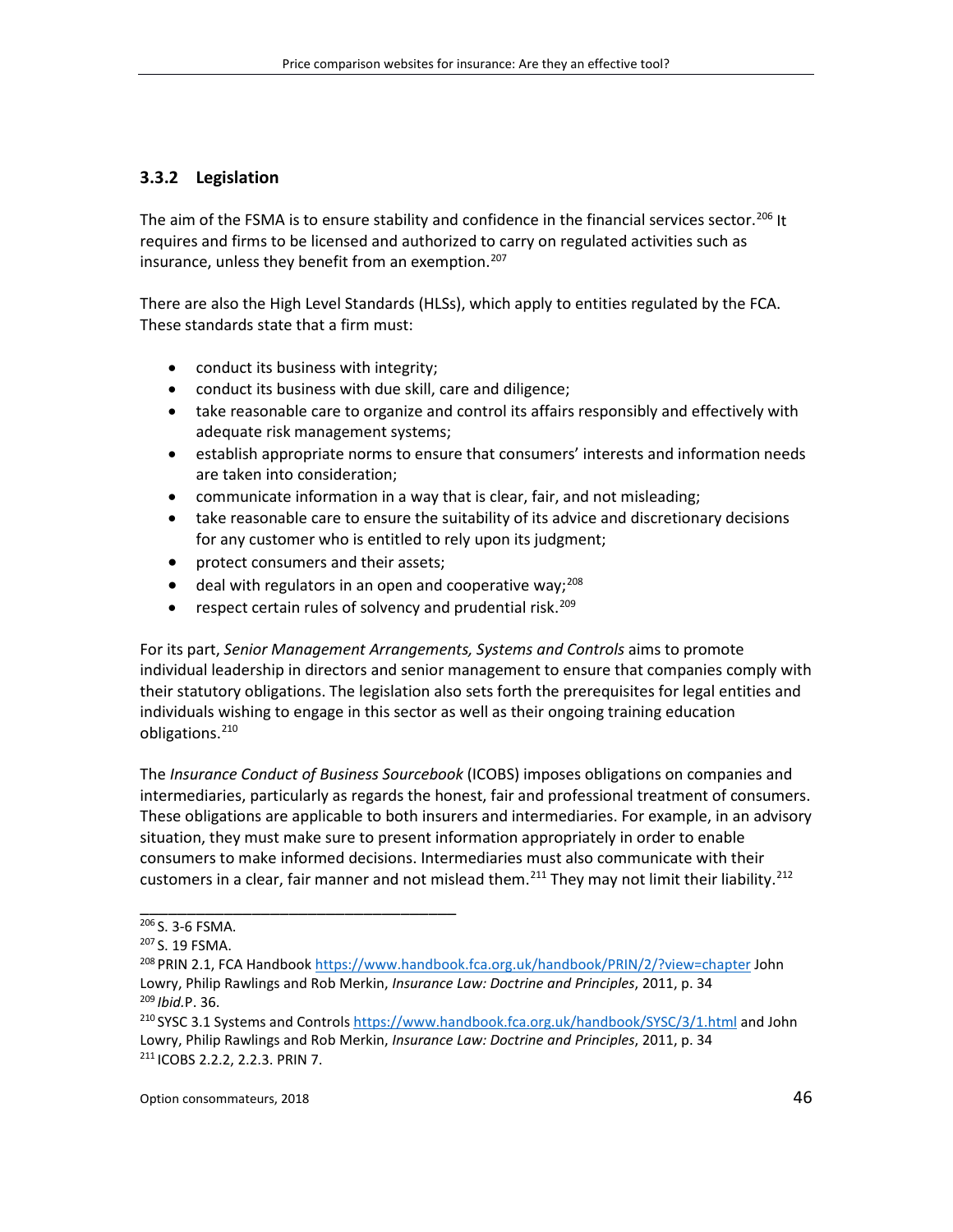They must process claims quickly, fairly and with diligence.<sup>[213](#page-46-0)</sup> They may not refuse a claim or reduce it except in cases permitted by law.<sup>[214](#page-46-1)</sup> Finally, they must establish complaint and dispute settlement mechanisms<sup>215</sup>.

Note: Mediation can only be performed by a licensed individual who is registered with the regulator. Mediation can be defined as the activities involved in introducing, proposing or carrying out other work preparatory to the conclusion of insurance contracts, or of concluding such contracts, or of assisting in the administration and performance of such contracts, in particular in the event of a claim. Mediation and advising must be performed in compliance with a specific set of standards.<sup>[216](#page-46-3)</sup> Intermediaries must act in the consumers' interests. They have obligations of competence and diligence. They have the duty to inform and advise. They must follow the customer's instructions. They must provide a product that meets the customer's wishes and instructions. They should explain the main features of this product, such as its coverage and exclusions. If this is not possible, they should inform the customer and obtain new guidelines.<sup>[217](#page-46-4)</sup> Note: the obligations of UK brokers are less stringent than those of brokers in France and Québec. However, they often involve more than what is imposed on them.<sup>[218](#page-46-5)</sup> The obligations set forth in the ICOBS also apply to intermediaries.<sup>[219](#page-46-6)</sup>

In another vein, it should be noted that the question of reading the conditions for online agreement has been a source of much debate. In the UK, the fact of simply clicking on "I agree" is probably insufficient to comply with the *Unfair Terms in Consumer Contracts Regulations 1999* (UTCCR), which was replaced by the *Consumer Rights Act 2015*. UTCCR incorporates the legal bases of *Directive S3/13/EEC on Unfair Terms in Consumer Contracts*. [220](#page-46-7)

 <sup>212</sup> ICOBS 2.5.1.

<span id="page-46-1"></span><span id="page-46-0"></span><sup>&</sup>lt;sup>213</sup> ICOBS 8.1.1.<br><sup>214</sup> ICOBS 8.1.2. and John Lowry, Philip Rawlings and Rob Merkin, *Insurance Law: Doctrine and Principles*, 2011, p. 36.

<span id="page-46-2"></span><sup>215</sup> John Lowry, Philip Rawlings and Rob Merkin, *Insurance Law: Doctrine and Principles*, 2011, p. 44. <sup>216</sup> 5.3 *The Perimeter Guidance Manual* (ERG), 5.16.2. PERG 5.6.2. ERG.

<span id="page-46-4"></span><span id="page-46-3"></span><sup>217</sup>*Ground Gilbey Ltd. v. JLT UK Ltd.*[2011] EWHC 124, *Youell v. Bland Welch & Co Ltd* (No. 2) [1990]. Lloyd's Rep 431 (the "Superhulls Cover" case), *Dunlop Haywards Ltd v. Barbon Insurance Group Ltd.* [2009] EWHC 2900 and John Lowry, Philip Rawlings and Rob Merkin, *Insurance Law: Doctrine and Principles*, 2011, pp. 28 and 29.

<span id="page-46-5"></span><sup>&</sup>lt;sup>218</sup> Interview conducted with David Sparkes of the British Insurance Brokers' Association in the context of the study by Annik Bélanger-Krams, Option consommateurs, "Protection des consommateurs et distribution de produits d'assurance en ligne : des enjeux inconciliables?" Research conducted thanks to a financial contribution from the Chambre de l'assurance de dommages and the Chambre de la sécurité financière, December 2016.

<span id="page-46-7"></span><span id="page-46-6"></span><sup>219</sup> John Lowry, Philip Rawlings and Rob Merkin, *Insurance Law: Doctrine and Principles*, 2011, p. 175. <sup>220</sup> John Lowry, Philip Rawlings and Rob Merkin, *Insurance Law: Doctrine and Principles*, 2011, p. 175.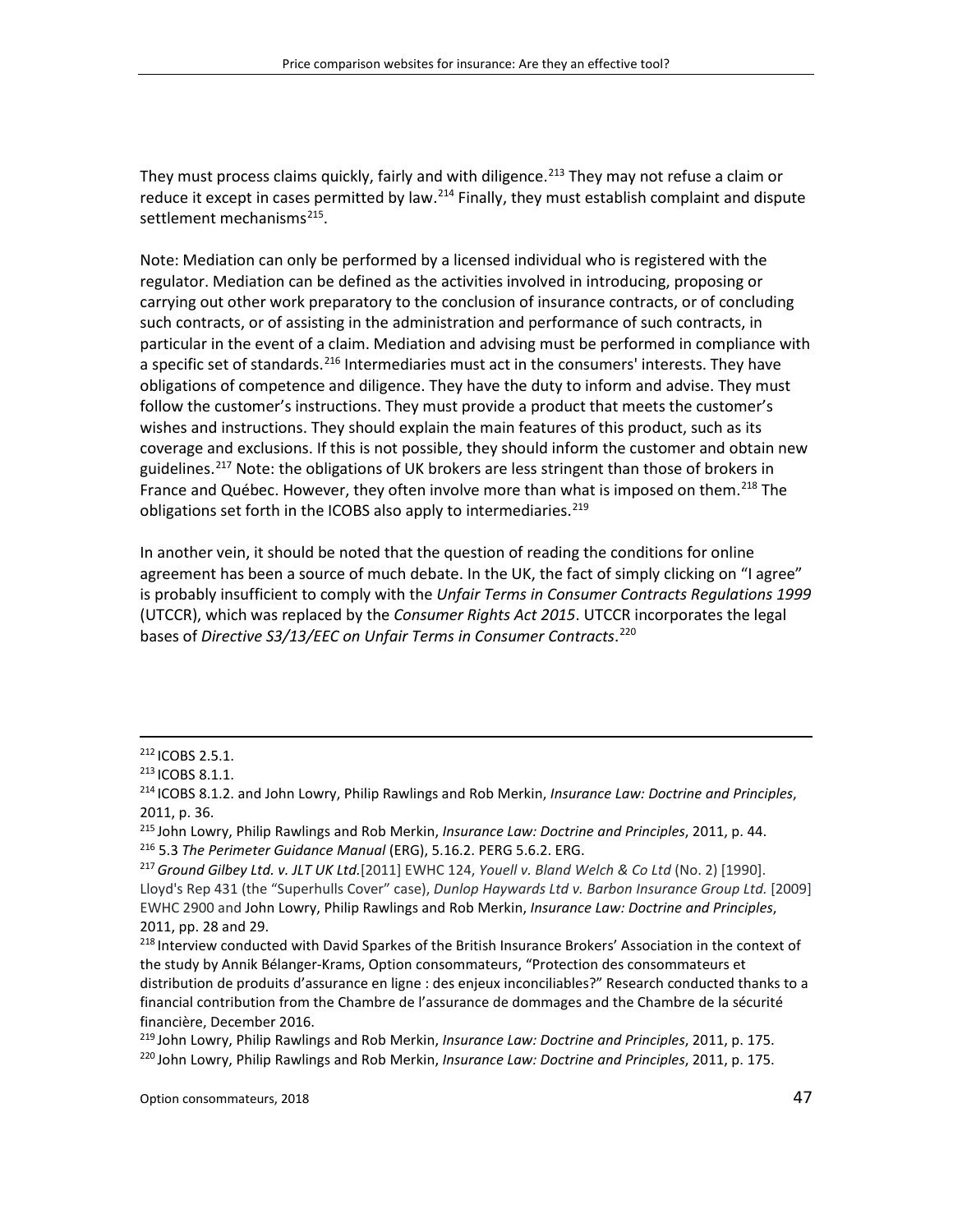#### **3.3.3 The obligations of the insured**

Previously, insurance policies were considered to be contracts in utmost good faith. The insured had to disclose all relevant information to the insurer. In the UK, this obligation, which is derived from the *Marine Insurance Act* of 1906, was based on the jurisprudence of the eighteenth and nineteenth centuries, at which time the insurer was at a disadvantage and had no means of determining the insurable risk.

The problem is that in the absence of specific questions, customers lacked the knowledge to understand what the insurer needed in order to calculate the insurance risk, which could sometimes lead to the claim being denied. Here is an example from the decision *Lambert v. Cooperative Insurance Society Ltd* concerning a lady who wanted to insure her jewellery collection. The lady had not disclosed to the insurer that her husband had been convicted of stealing cigarettes, for which offence he was ordered to pay a fine of £25. Following the theft of the lady's jewels, the insurer refused the claim on the grounds that she had not disclosed this information. The insurer's decision was upheld by the Court. [221](#page-47-0)

During a consultation process begun in 2006,<sup>[222](#page-47-1)</sup> the Law Commission and the Scottish Law Commission recognized that the duty of utmost good faith and the obligation of declaration were no longer necessary in insurance and that they were detrimental to consumers. The legislator also took into consideration the fact that the online distribution of insurance products and the use of price comparison sites could increase the risk in such instances, as consumers are left to their own devices - and perhaps do not know what information to disclose.

These considerations led to the establishment of the *Consumer Insurance (Disclosure and Representations) Act* (CIDRA). Under CIDRA, it is the insurer who has the burden of demonstrating that a reasonable person would have known this information and would have disclosed it while answering questions. Thus, if the insured has made a "fair and reasonable" false representation, the insurer will pay the claim. If the policyholder acted imprudently while answering questions, and the insurer would not have insured the risk if the policyholder had answered correctly, the CIDRA states that the insurer may cancel the contract and refund the amount of the premium. Finally, if the insured's misrepresentations were made deliberately or negligently, the insurer may cancel the contract and keep the premiums.<sup>[223](#page-47-2)</sup>

<span id="page-47-0"></span><sup>221</sup> *Lambert v. Co-operative Insurance Society Ltd*, [1975] Lloyd's Rep 431.

<span id="page-47-1"></span><sup>&</sup>lt;sup>222</sup> See the 2009 report: [https://www.scotlawcom.gov.uk/files/3512/7989/6641/rep219.pdf.](https://www.scotlawcom.gov.uk/files/3512/7989/6641/rep219.pdf) A report on the implementation of the proposals was published in 2012:

[https://assets.publishing.service.gov.uk/government/uploads/system/uploads/attachment\\_data/file/247](https://assets.publishing.service.gov.uk/government/uploads/system/uploads/attachment_data/file/247112/1900.pdf) [112/1900.pdf](https://assets.publishing.service.gov.uk/government/uploads/system/uploads/attachment_data/file/247112/1900.pdf)

<span id="page-47-2"></span><sup>&</sup>lt;sup>223</sup> The consumer should not make any misrepresentation. CIDRA s. 2. "Reasonable care" is defined in s. 3 (1) of CIDRA and the remedies available to insurers are described in section 4 (1) (a) and (b).

<sup>&</sup>quot;Misrepresentation" is defined in s.  $5(1)(a)$  of CIDRA and it is up to the insurer to show that it was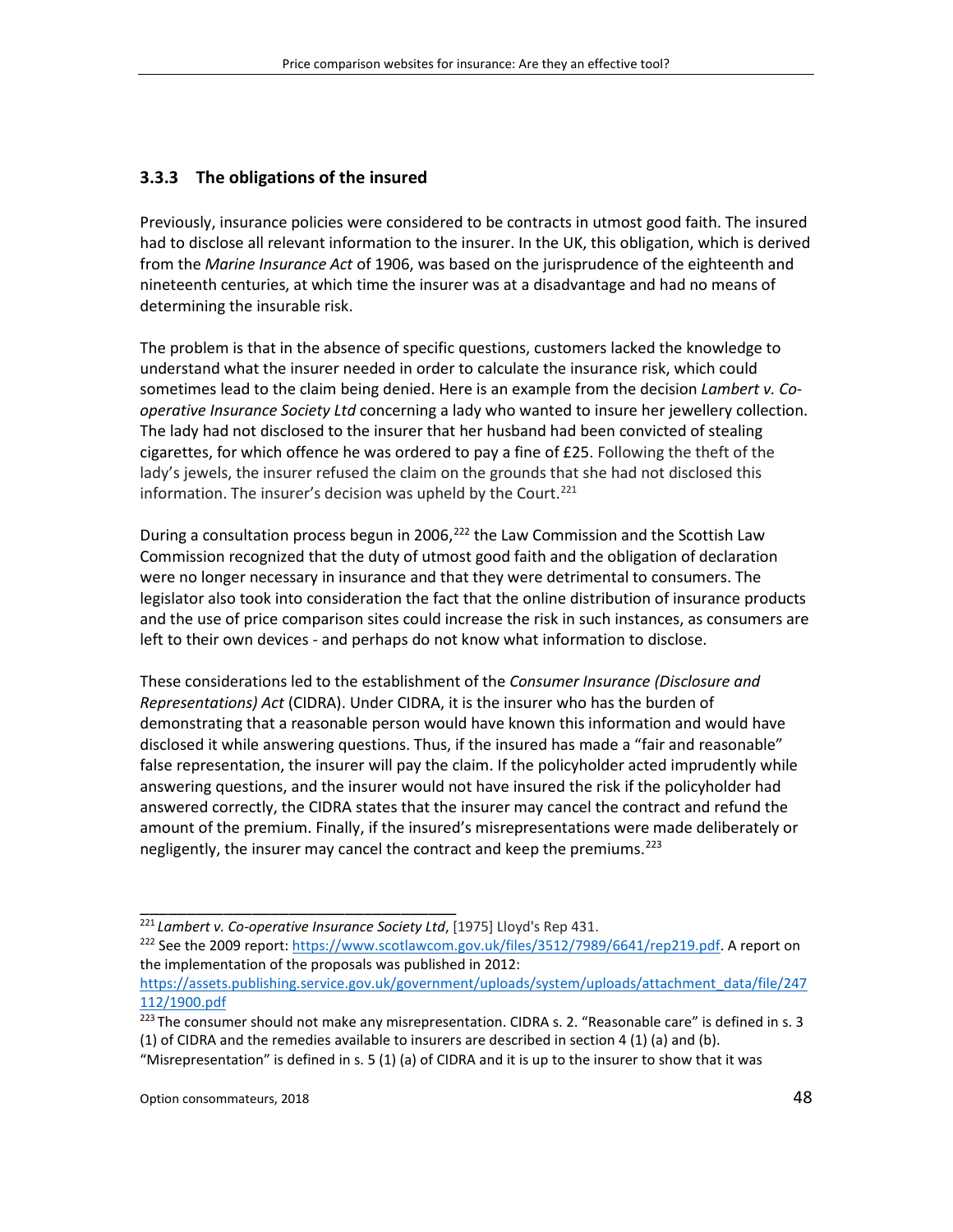One other new law is also of interest: the *Insurance Act 2015* (IA). While CIDRA abolishes utmost good faith for pre-contractual representations and renewal,<sup>[224](#page-48-0)</sup> the IA abolishes all contractual steps. The IA applies to mixed contracts, for example for a car that is used for both personal and commercial purposes. It also applies to all commercial insurance and all businesses. By abolishing the rule of utmost good faith, the IA states that a contract cannot be cancelled based on the fact that the other party did not comply with the requirement of utmost good faith.<sup>[225](#page-48-1)</sup> One might be tempted to believe that the changes brought about by CIDRA and the IA enhance consumer protection regardless of the distribution channel used, including insurance PCWs. In fact, some PCWs that connect consumers and insurers believe that they involve very little risk of false declarations being made.<sup>[226](#page-48-2)</sup> This is not necessarily true. When insurance PCWs allow the consumer to fill in an online form and send it to the insurance company, there is a risk that the consumer will make a false statement. In this case, it is highly likely that CIDRA would apply.<sup>[227](#page-48-3)</sup>

Finally, on December 14, 2017, the Scottish Court of Session reached an initial decision on CIDRA with regard to insurance PCWs. In this case, the policyholder took out auto insurance via an insurance PCW. In doing so, he gave one of his two addresses. Now, in giving that address, he was given a lower premium than if he had given another address. The insurer denied the claim on the grounds that the policyholder had made a false statement. The judge ruled in favour of the policyholder, believing that it is conceivable that a person can have multiple addresses. She stated that although the use of a PCW may be convenient, the insurance PCW does not make it possible to gather much information about the policyholder. Here, the insurer had the burden of asking the policyholder a specific question.<sup>[228](#page-48-4)</sup>

 $\overline{a}$ 

<sup>&</sup>quot;deliberate or reckless" under s. 5 (4) of CIDRA. See also John Birds, Ben Lynch and Simon Milnes *MacGillivray on Insurance Law*, 2015, pp. 544-545.

<span id="page-48-1"></span><span id="page-48-0"></span><sup>224</sup>Also John Birds, Ben Lynch and Simon Milnes *MacGillivray on Insurance Law*, 2015, pp. 544-545. <sup>225</sup> S. 14 IA 2015.

<span id="page-48-2"></span><sup>&</sup>lt;sup>226</sup> Out-Law.com, *The Consumer Insurance Act*, pp. 6-7

<span id="page-48-3"></span><sup>227</sup> *Ibid* and Annik Bélanger-Krams, Option consommateurs, "Protection des consommateurs et distribution de produits d'assurance en ligne : des enjeux inconciliables?" Research conducted thanks to a financial contribution from the Chambre de l'assurance de dommages and the Chambre de la sécurité financière, December 2016, p. 54.

<span id="page-48-4"></span><sup>228</sup> *Southern Rock Insurance Company Limited v. Hafeez* [12017] CSOH 127.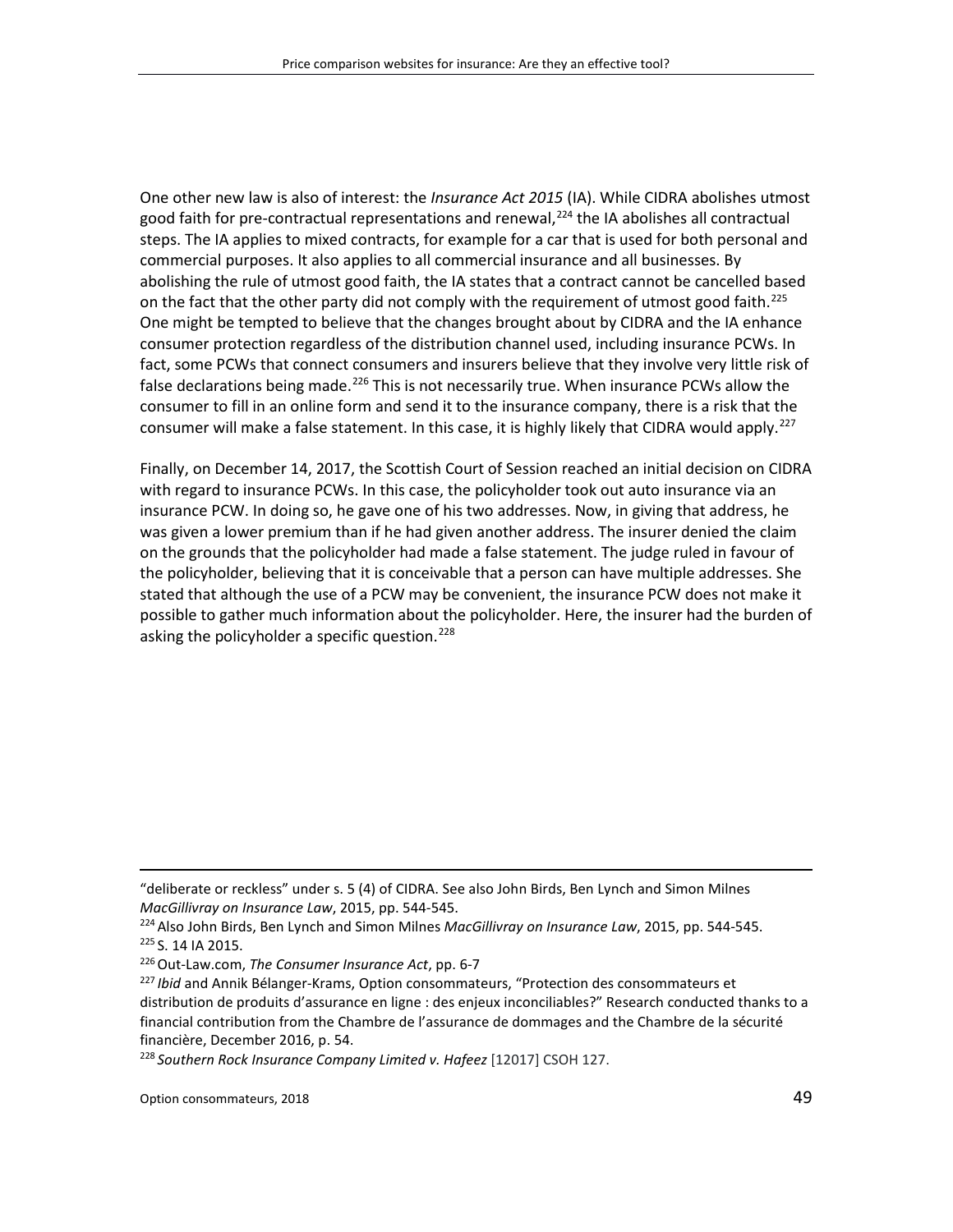# **3.4 Australia**

### **3.4.1 The regulators**

In Australia, apart from a few exceptions,<sup>[229](#page-49-0)</sup> the insurance sector falls under federal jurisdiction. It is overseen by two regulators.

The Australian Prudential Regulation Authority (APRA) supervises insurance companies that offer general insurance, life insurance and health insurance, with regard to their financial obligations. Accordingly, insurers must be licensed by the APRA to offer insurance products within Australia. The *Insurance Act 1973*<sup>[230](#page-49-1)</sup> dictates the minimum capital and solvency that companies must maintain, and the APRA ensures enforcement.

The Australian Securities and Investments Commission (ASIC), for its part, ensures consumer protection. It oversees the actors in the field of insurance, including insurers, brokers, agents and insurance distributors.<sup>[231](#page-49-2)</sup> These actors must have a license or qualify for an exemption.<sup>[232](#page-49-3)</sup> The ASIC also ensures the smooth conduct of business with regard to the fair treatment of consumers by the actors specified in the *Insurance Contracts Act* adopted in 1984. [233](#page-49-4) The ASIC has a dispute resolution procedure and agencies mandated to apply it, one of which is the Financial Ombudsman Service. [234](#page-49-5)

# **3.4.2 Responsibilities of insurers and policyholders**

The insured have the obligation of making disclosures in good faith. The insurer must also act in good faith. [235](#page-49-6) Insurers are prohibited from making false and misleading representations or exhibiting unfair or unreasonable conduct. In addition, disclosure has been the subject of several government and private studies in recent years, as industry and government bodies seek to improve consumer protection by clarifying its parameters.

In 2011, the financial services sector conducted a comprehensive reform aimed at standardizing rules to better protect consumers<sup>236</sup>. It was at the time of this reform that the current disclosure

<span id="page-49-0"></span><sup>&</sup>lt;sup>229</sup> For example, compensation insurance for work injuries, which comes under state jurisdiction. <sup>230</sup> *Insurance Act 1973*, No. 76, 1973.

<span id="page-49-2"></span><span id="page-49-1"></span><sup>231</sup> ASIC Website [http://www.asic.gov.au/.](http://www.asic.gov.au/)

<span id="page-49-3"></span><sup>232</sup> *Insurance Regulation in Asia Pacific - Ten Things to Know about 20 countries,* Norton Rose Fulbright, 2018, p. 6.

<span id="page-49-4"></span><sup>233</sup> *Insurance Contracts Act 1984,* No. 80, 1984 Compilation No. 24.

<span id="page-49-5"></span><sup>234</sup>*Australia's general insurance industry: sapping consumers of the will to compare*, Australia Senate p. 10.

<span id="page-49-6"></span><sup>235</sup> *Insurance Contracts Act 1984*, s.13 (1).

<span id="page-49-7"></span><sup>236</sup> *Financial Services Reform Bill,* 2001, C2004B00956.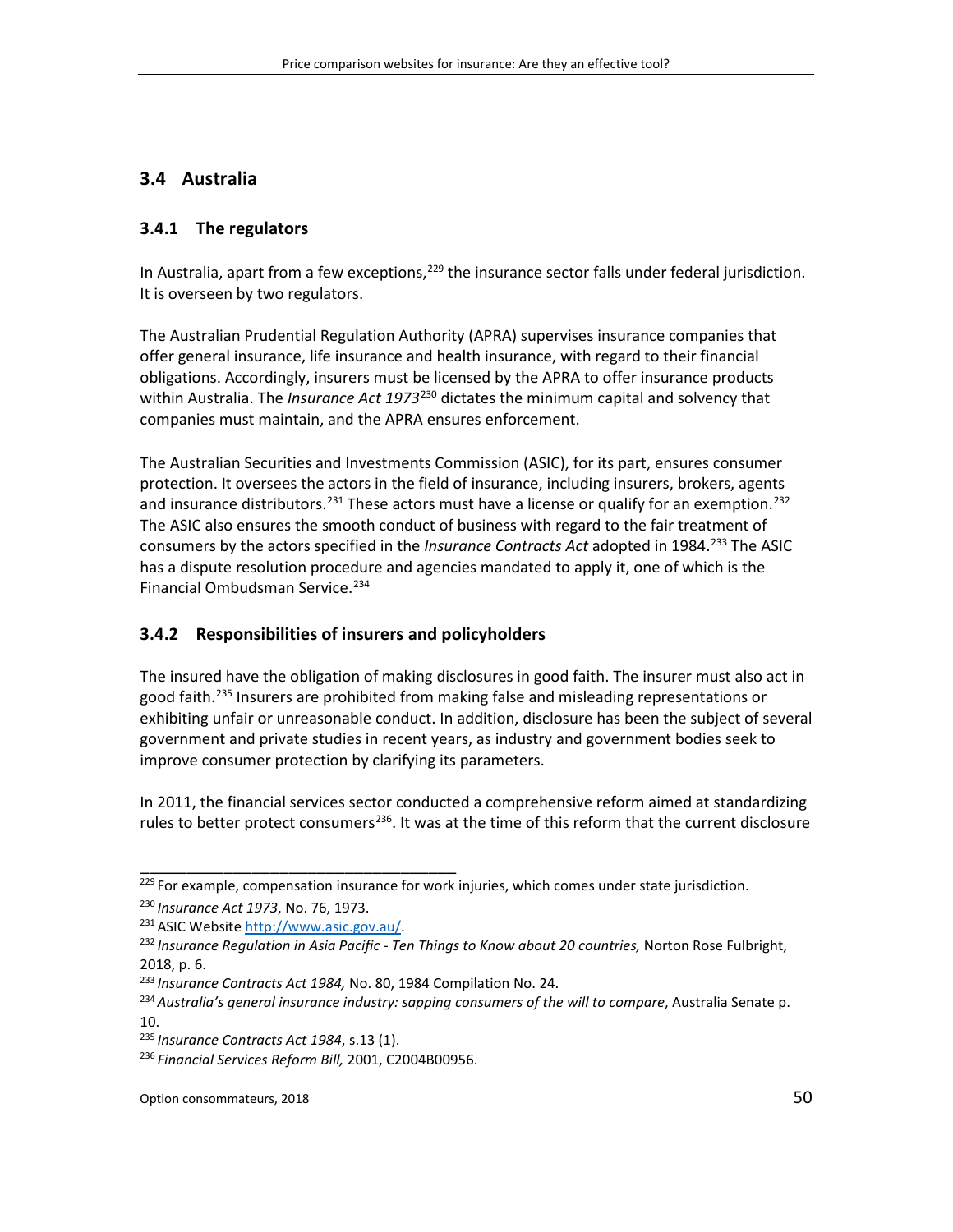requirements for insurers and intermediaries were introduced. When customers deal directly with insurers, the latter are required to provide them with a document, the *Product Disclosure Statement* (PDS), that explains the features of the insurance product, including its limitations and exclusions.<sup>[237](#page-50-0)</sup> The ASIC has produced a guide listing best PDS practices.<sup>[238](#page-50-1)</sup>

When a sale is concluded via an intermediary, including a broker, the latter must provide the consumer with another document, the *Financial Services Guide*. This document contains, in addition to the items specified in the PDS, information on the remuneration system in place as well as potential conflicts of interest.<sup>[239](#page-50-2)</sup>

In 2012, the *Insurance Contract Act 1984* was the subject of an amendment requiring insurers offering home insurance to provide their customers with a one-page document containing key elements of the proposed insurance product (Key Facts Sheet). The information that has to be included on this sheet is prescribed by regulation; the same goes for the font used, the size of the characters and the colour of the text.<sup>[240](#page-50-3)</sup> Interestingly, insurers who operate a publicly accessible website must preserve the most recent versions of all documents, and they must be downloadable at any time.

Then in 2014, the Insurance Council of Australia (ICA)<sup>241</sup>produced a voluntary code of conduct for its members: the General Insurance Code of Practice (GICP). This code sets forth the standards that insurers must follow when providing services to the insured and touches on various aspects of their practice, such as the time allowed to process a claim or the insurance companies' internal complaint procedure. [242](#page-50-5)

A study commissioned by the Department of the Treasury, published in 2014, states that disclosure of information is not always enough to lead consumers to make informed decisions.<sup>[243](#page-50-6)</sup> In 2015, the ICA set up a working group to study the insurers' obligation of disclosure in the field of general insurance.<sup>[244](#page-50-7)</sup> The report<sup>[245](#page-50-8)</sup> contains a number of findings and recommendations. In particular, it recommends taking into account the ability of consumers to

<span id="page-50-0"></span><sup>237</sup> *Corporations Act*, s. 1012C.

<span id="page-50-1"></span><sup>238</sup> *Regulatory Guide 168,* "Disclosure: Product Disclosure Statements (and other disclosure obligations)," ASIC 2011.

<span id="page-50-2"></span><sup>239</sup> *Corporations Act 2001* para. 942C (2) (f).

<span id="page-50-3"></span><sup>240</sup> *Insurance Contracts Regulation 2012* (No. 2).

<span id="page-50-4"></span><sup>&</sup>lt;sup>241</sup> The CIA represents the interests of the insurance domain and its stakeholders, including insurers and their intermediaries, to the government.

<span id="page-50-5"></span><sup>&</sup>lt;sup>242</sup> "Insurance Council kicks off fresh review of industry Code of Practice," Insurance Council of Australia, February 2017, p.1.

<span id="page-50-6"></span><sup>243</sup> *Financial System inquiry*, Department of the Treasury of Australia, 2014 and *Financial System Inquiry, Final Report*, November 2014, p. 193.

<span id="page-50-7"></span><sup>&</sup>lt;sup>244</sup> "ICA Launches Effective Disclosure Taskforce" ICA media release, 2015

<span id="page-50-8"></span><sup>&</sup>lt;sup>245</sup> "Too Long; Didn't Read: Enhancing General Insurance Disclosure Report," ICA 2015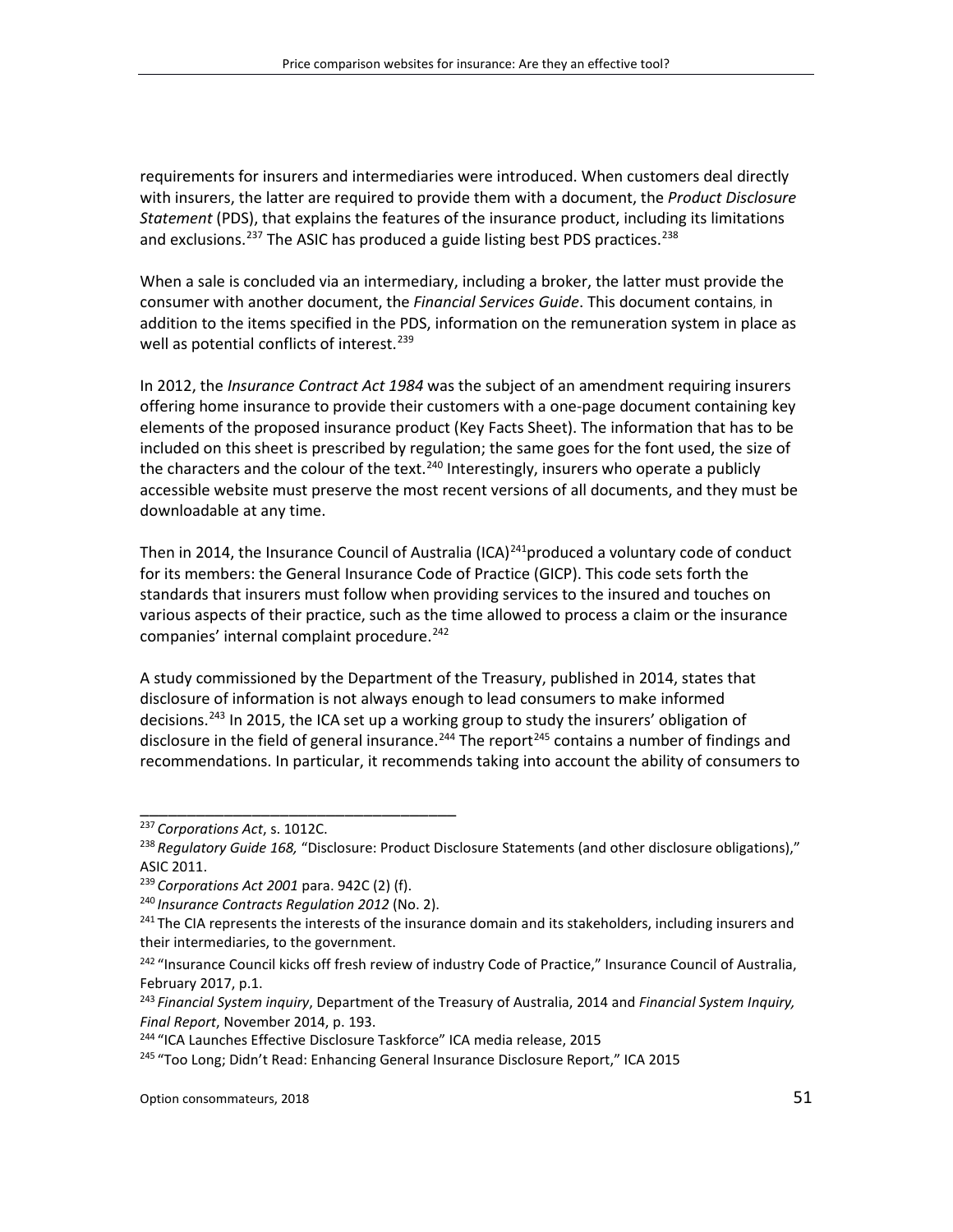understand the information disclosed in order to permit better understanding of the issues and more effective decision-making.

Finally, in 2016, the Senate Economics References Committee (the Committee) considered various issues related to general insurance. The committee consulted several bodies and reported its findings in November 2017. There were several criticisms and recommendations for improving the situation, some related to disclosure.<sup>[246](#page-51-0)</sup> The Committee first recommended disclosing the price of each component of the premium to be paid, in order to improve transparency and help consumers be better informed about the sources of risk perceived by the insurer. This would make it easier for consumers to understand how the amount of the premium to be paid is determined.<sup>[247](#page-51-1)</sup>

The committee also recommends that PDSs be better regulated, because although they contain information, they are poorly presented. PDSs are often large and complex, and they use terminology that leaves room for interpretation.<sup>[248](#page-51-2)</sup> In addition, although a so-called standard coverage has been established for certain types of insurance, insurers have to indicate in the PDS that they waive the minimum level of coverage for this exception to be valid.<sup>[249](#page-51-3)</sup>

# **3.4.3 Regulation of insurance PCWs**

There are two types of PCW in Australia: sites managed by private companies and sites managed by government agencies. The ICA says that the insurance PCW is a platform that acts as an intermediary between insurers and consumers. The latter generally have to provide certain personal information online so that information on the insurance products to be compared can be sent to them.<sup>[250](#page-51-4)</sup> Although the law contains no provisions specifically targeting private insurance PCWs, they are dealt with in various best practice guides.

In 2012, the ASIC stated that PCWs provide financial services and must be licensed. It also stated that these sites are subject to the consumer protection laws in force in Australia.<sup>[251](#page-51-5)</sup> So that year the ASIC published a guide for organizations offering financial products - including insurance products - to help them meet their legal obligations with regard to misrepresentation and good

<span id="page-51-0"></span><sup>246</sup>*Australia's general insurance industry: sapping consumers of the will to compare*, Australia Senate p.

<sup>10.</sup>

<span id="page-51-1"></span><sup>247</sup> *ibid*., p. 33. <sup>248</sup> *ibid*., p. 34.

<span id="page-51-3"></span><span id="page-51-2"></span><sup>249</sup> *Ibid*., p. 35.

<span id="page-51-4"></span><sup>250</sup> *Ibid*., p. 43.

<span id="page-51-5"></span> $251$  12-304MR – "ASIC Warns comparison websites," ASIC, 2012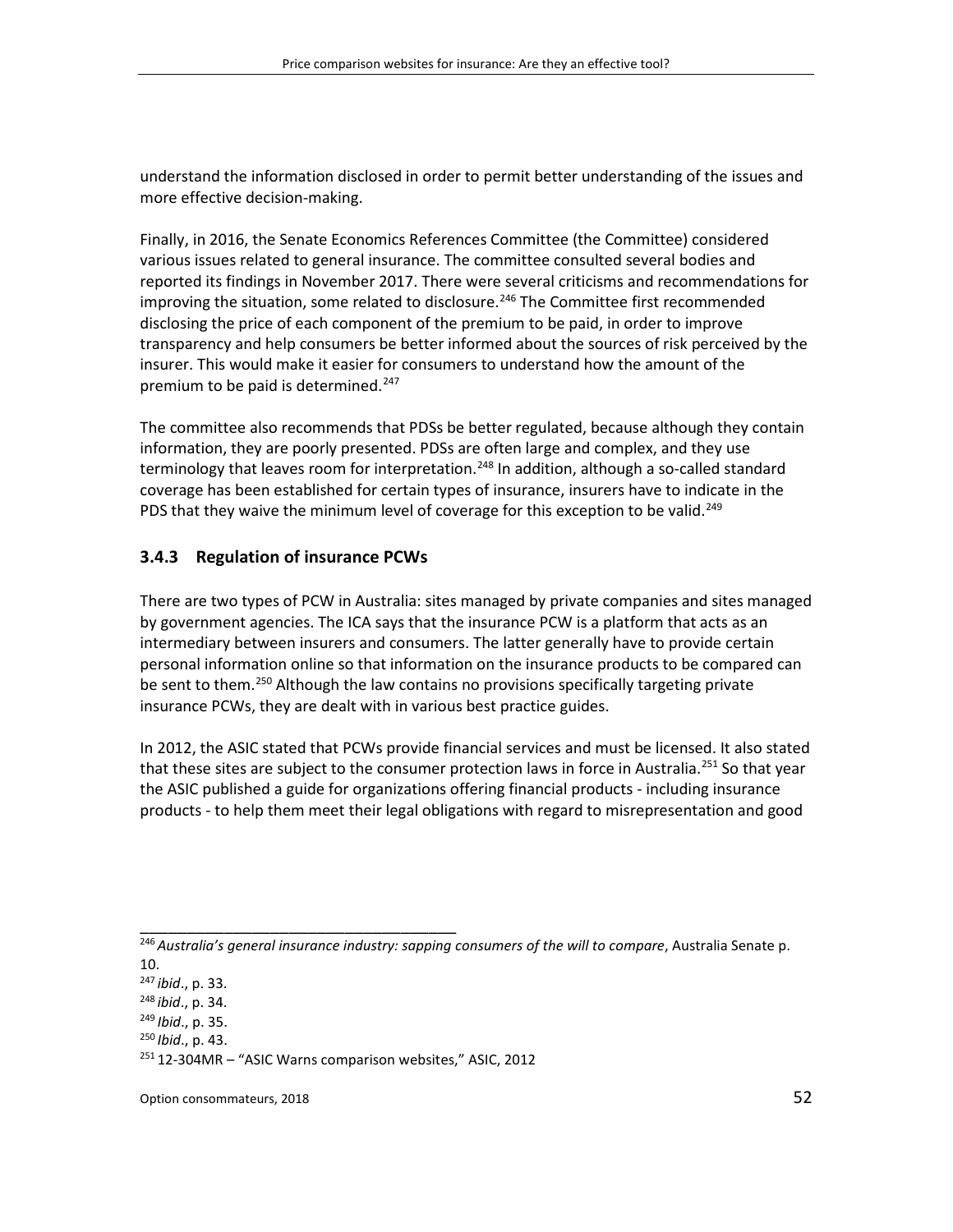conduct.<sup>[252](#page-52-0)</sup> It includes a list of best practices they should adopt to ensure compliance with the law. $^{253}$  $^{253}$  $^{253}$ 

One section of the guide deals with PCWs. It specifies the type of information that should be disclosed and states that this should be phrased very explicitly. For example, in the case of PCWs, all the PCWs' business relationships, the nature of these and the method of classifying results should be listed; there should also be a list of all fees charged (including commissions, reference fees and compensation fees). The guide also suggests adding a visible warning to indicate that the PCW does not offer the products of every insurer. It also suggests that when every feature of a product is not covered in the comparison, this should be clearly stated.<sup>[254](#page-52-2)</sup>

In addition, the Australian Competition and Consumer Commission (ACCC)<sup>[255](#page-52-3)</sup> has also published a voluntary guide applicable to every type of insurance PCW.<sup>[256](#page-52-4)</sup> This guide aims to encourage the administrators of these sites to respect the *Competition and Consumer Act 2010*. It is also designed to provide a positive experience for consumers and promote ethical online trade.<sup>[257](#page-52-5)</sup>

During the Senate consultation of 2016, several stakeholders in the insurance sector voiced their concerns in relation to private price comparison sites. Among these was the disclosure of the PCWs' modes of remuneration and their business relationships, which are factors that could influence what is presented to consumers. In fact, most of the participants in the consultation, including the ACCC, agreed that business relationship should be disclosed unequivocally.<sup>[258](#page-52-6)</sup> They argued that such disclosure should be mandatory, which is also what the consultation report recommends to the legislator.<sup>[259](#page-52-7)</sup>

Finally, it should be noted that some PCWs have been developed by government agencies. For example, ASIC has set up a damage insurance PCW in the North Queensland region, which is known for its high rate of natural disasters. Interestingly, the site, which is said to be independent, urges consumers to think carefully about all the features of the insurance product, not just its price. [260](#page-52-8)

<span id="page-52-0"></span><sup>252</sup> *Regulatory Guide 234 Advertising financial products and services (Including credit): Good practice guidance*, 2012 ASIC

<span id="page-52-1"></span><sup>253</sup> *Regulatory Guide 234* RG 234.9

<span id="page-52-2"></span><sup>254</sup> *Regulatory Guide 234* RG 234207-234211

<span id="page-52-3"></span><sup>&</sup>lt;sup>255</sup> The ACCC ensures that businesses and individuals, whether in in the financial sector or not, comply with the requirements of consumer protection and antitrust laws, including the *Competition and Consumer Act 2010*.

<span id="page-52-4"></span><sup>256</sup> *The comparator website industry in Australia*, ACCC, 2014

<span id="page-52-5"></span><sup>257</sup>*Australia's general insurance industry: sapping consumers of the will to compare*, p. 14.

<span id="page-52-6"></span><sup>258</sup> *Ibid.* p. 59.

<span id="page-52-7"></span><sup>259</sup> *Ibid.* p. 62.

<span id="page-52-8"></span><sup>260</sup> *Ibid.* p. 57.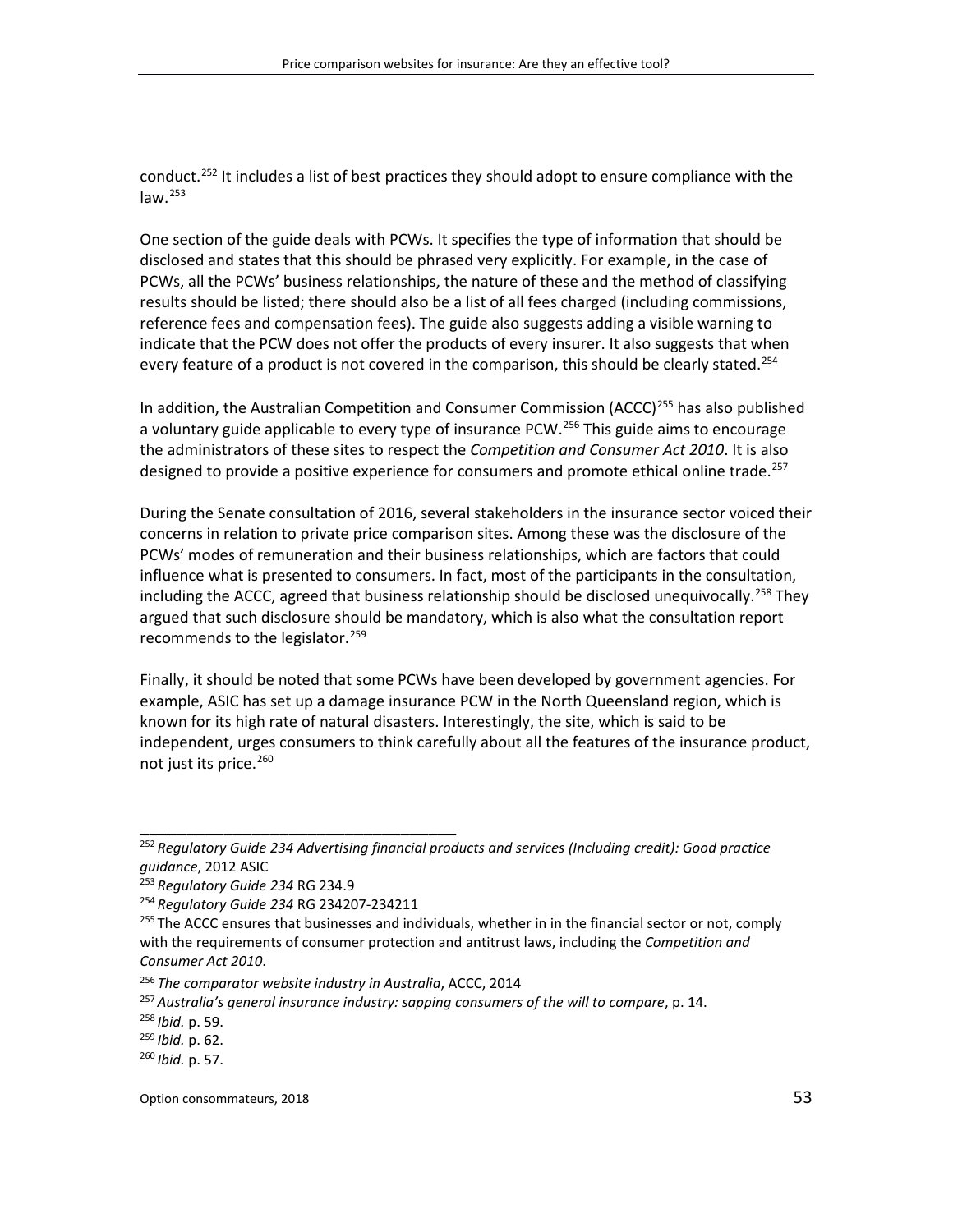One PCW is also administered by the Private Health Insurance Ombudsman. This site uses the Standard Information Statements prescribed by law, which summarize the characteristics of insurance products.<sup>[261](#page-53-0)</sup> Note that health insurance premiums are regulated and increase annually. Price is not a key factor when it comes time to choose to do business with one rather than another. This activity sector is also tightly regulated and the products offered within it are standardized, making comparison relatively easy.

## **3.5 The United States**

Insurance regulation in the U.S. comes under the jurisdiction of each state, except for certain items such as health insurance or flood insurance, which are regulated federally.

The Federal Insurance Office (FIO), which reports to the Treasury Department, is authorized to monitor the entire insurance industry in the United States. It is also responsible for identifying gaps in the regulations of each state. Every U.S. state has an agency (State Insurance Department) that acts as the regulator in the insurance sector. These agencies are funded by insurance companies and contributions from the various stakeholders in the sector.<sup>[262](#page-53-1)</sup> They may become members of the National Association of Insurance Commissioners (NAIC), a voluntary association whose aim is to promote regulatory coordination between states.<sup>[263](#page-53-2)</sup> It is nonetheless the responsibility of the State Legislatures to legislate in all matters related to the insurance sector.<sup>[264](#page-53-3)</sup> All the actors in this sector must obtain a permit from the state regulator.<sup>[265](#page-53-4)</sup>

Certain states seek to procure good protection for consumers. In life insurance for example, the New York Department of Financial Services (NYDFS) plans to impose a fiduciary duty on brokers that would oblige them to take the interests of their customers into account. Brokers must now provide consumers with sufficient information to permit them to compare products. In addition, measures been set in place to counter financial abuse and misrepresentation.

Similarly, in 2017, the Delaware Department of Insurance proposed that operatives in the fields of life, drug, and disability insurance provide a written analysis of the adequacy of the proposed insurance product, and that this be done prior to issuing the policy. The same kind of initiative is under way in Nevada, a proposal to this effect having been filed by the Nevada Division of Insurance in January 2018.

<span id="page-53-0"></span><sup>261</sup> *Ibid.* p. 56.

<span id="page-53-1"></span><sup>262</sup> *Insurance and Reinsurance Law Review* p. 439

<span id="page-53-2"></span><sup>263</sup> Id.

<span id="page-53-4"></span><span id="page-53-3"></span><sup>264</sup> *Insurance and Reinsurance Law Review* p. 440; John Dembeck,, Debevoise & Plimpton, 2008, pp. 3-14 <sup>265</sup> Caitlin Bronson "Are you an agent or a broker? It matters in a fiduciary duty lawsuit," *Insurance Business America*, December 11, 2014 [https://www.insurancebusinessmag.com/us/news/marine/are](https://www.insurancebusinessmag.com/us/news/marine/are-you-an-agent-or-a-broker-it-matters-in-a-fiduciary-duty-lawsuit-17730.aspx)[you-an-agent-or-a-broker-it-matters-in-a-fiduciary-duty-lawsuit-17730.aspx](https://www.insurancebusinessmag.com/us/news/marine/are-you-an-agent-or-a-broker-it-matters-in-a-fiduciary-duty-lawsuit-17730.aspx) and *Insurance Regulation in a Nutshell*, Debevoise & Plimpton, 2008, p. 17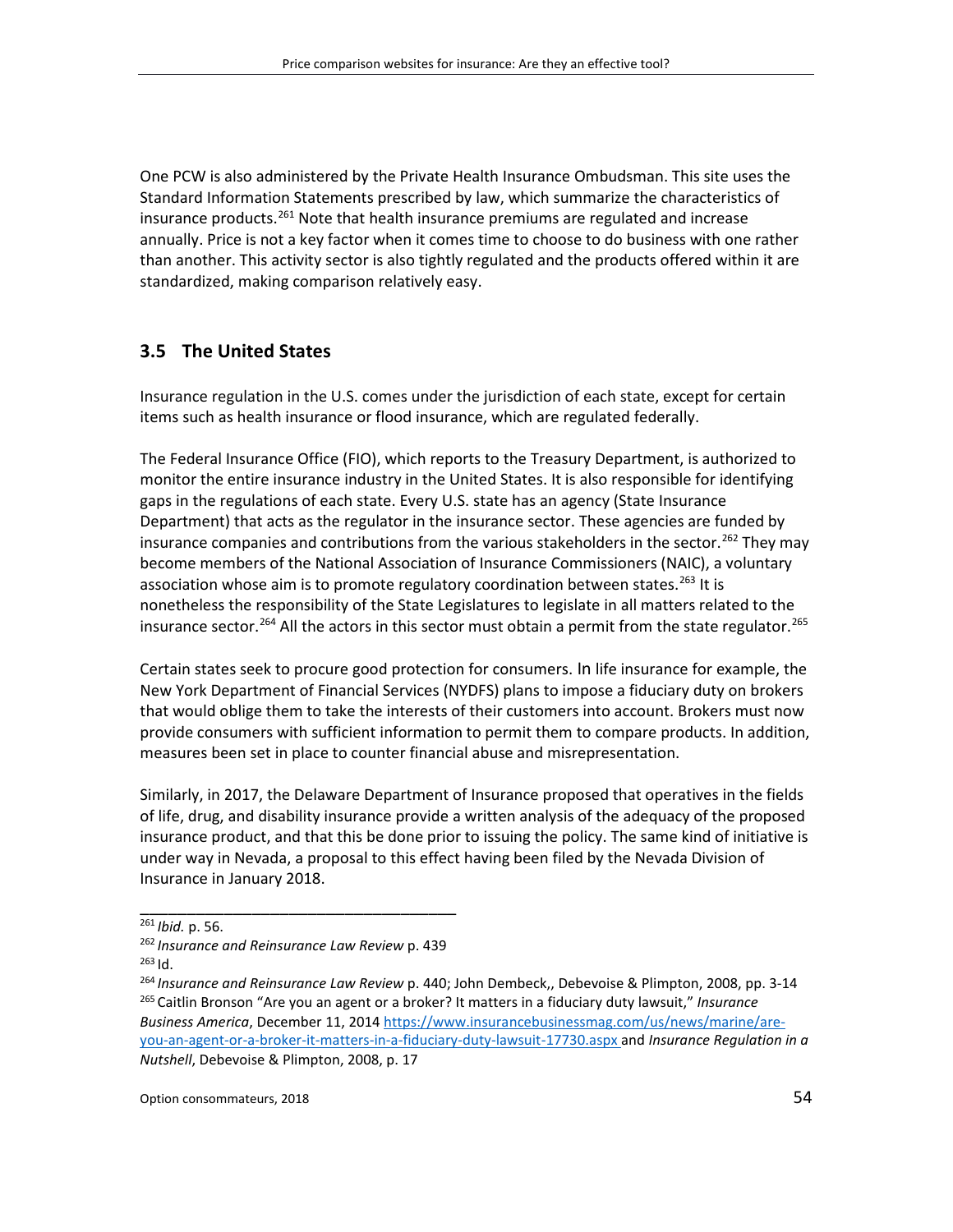Note also that several states prohibit discrimination based on race, religion and nationality. This is the case in California, New Jersey, New Mexico, Texas, Wisconsin and the states of New York and Washington. Some states also prohibit discrimination based on sexual orientation, including California, Delaware, Vermont and Washington.

Our analysis of the legal framework in the United States did not allow us to verify these facts, nor did it permit us to identify interesting practices that might be applicable to the context of insurance PCWs in Canada.

On the other hand, several states have their own insurance PCWs. The NAIC identifies two forms of insurance PCWs: static sites and interactive sites. The static websites provide a list of insurers accredited by the state insurance department accompanied by predetermined, user-friendly scenarios. The interactive sites permit consumers to customize information based on their own situation. It will be noted that interactive websites are now far more common than static ones.<sup>[266](#page-54-0)</sup> The NAIC emphasizes that the comparison tool should not focus only on price, but present all the characteristics of the insurance product, the quality and level of service offered by each company and the extent of the coverage.<sup>[267](#page-54-1)</sup>

<span id="page-54-0"></span><sup>266</sup> *Best Practices for Developing a Premium Comparison Tool*, 2013, National Association of Insurance Commissioners (NAIC), p 23.

<span id="page-54-1"></span><sup>267</sup> *Best Practices for Developing a Premium Comparison Tool*, 2013, National Association of Insurance Commissioners (NAIC), p.1.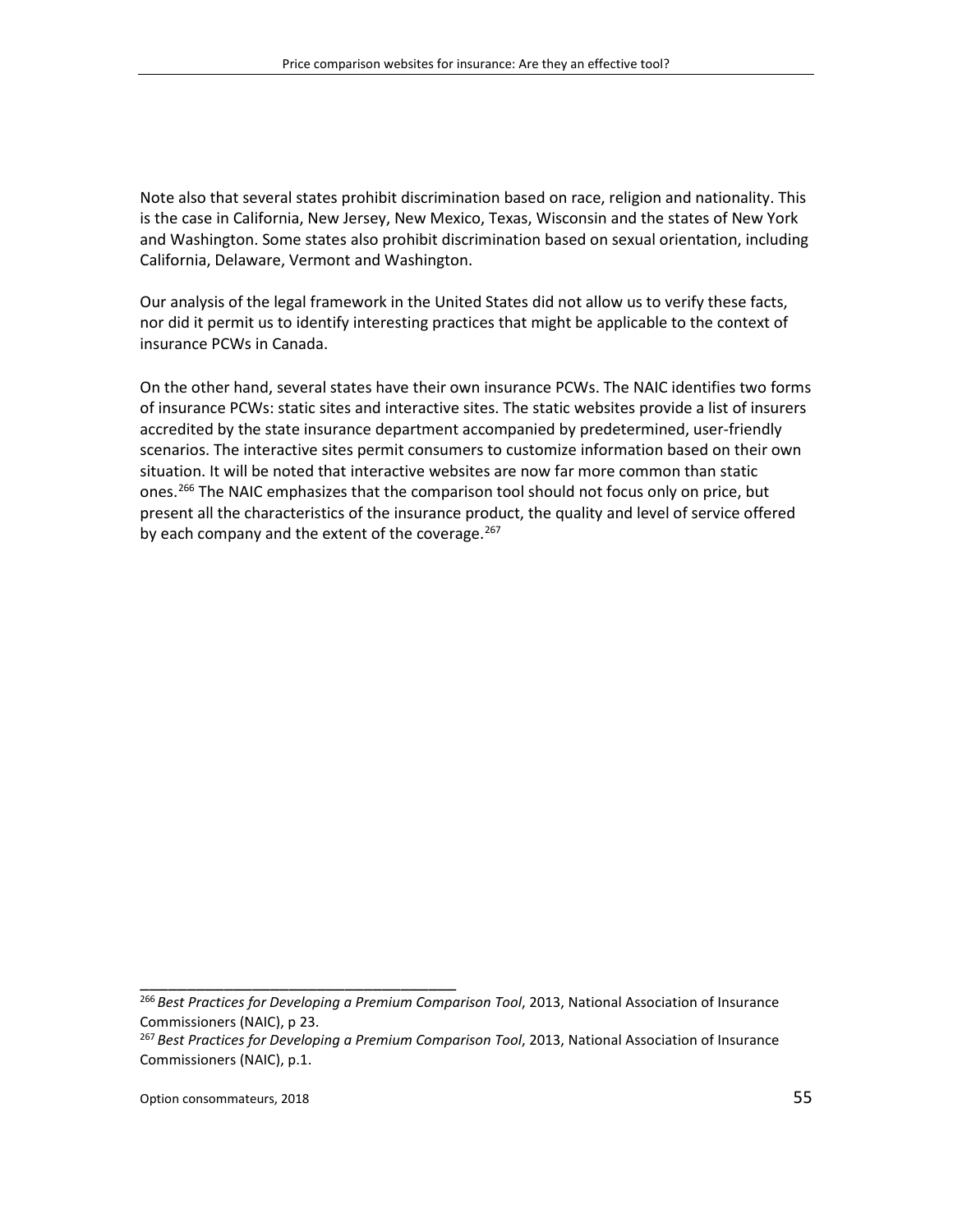# **4 Analysis of insurance price comparison websites**

# **4.1 Methodology**

After discussing the issues raised by insurance PCWs and their legal framework, we now turn to a descriptive analysis of a selection of insurance PCWs used by Canadian consumers.

The selection was made from the list of insurance PCWs presented in Section 1. We chose PCWs that offer consumers comparisons of three major types of insurance: auto insurance, home insurance and life insurance. We then selected five insurance PCWs as the focus of our study: Kanetix, RateSupermarket.ca, InsuranceHotline.com, ClickInsurance and LowestRates.<sup>[268](#page-55-0)</sup> In order to analyze these insurance PCWs<sup>[269](#page-55-1)</sup> a set of questions had been developed based on the issues raised by the experts and the studies discussed in Section 1. The grid, presented in Appendix 2 of the French version of the report, is organized around four major themes:

- 1. The PCWs' business relationships;
- 2. Personal information management;
- 3. Information provided to consumers;
- 4. Offer of insurance products.

Note that our analysis of insurance PCWs takes into account only the information presented to consumers from the time they arrive at the site and the time that the comparison of insurance products appears. We did not continue the process until the end because it would have involved getting in touch with an agent or an insurance broker.

The main findings of our analysis are presented in the following sections.

# **4.2 PCWs' business relationships**

\_\_\_\_\_\_\_\_\_\_\_\_\_\_\_\_\_\_\_\_\_\_\_\_\_\_\_\_\_\_\_\_\_\_

Most of the PCWs in our selection present a list of insurers for comparison (RateSupermarket.ca is the only one that does not). They all, however, provide more or less the same information. In

<span id="page-55-0"></span><sup>&</sup>lt;sup>268</sup> Five of the PCWs identified in Section 1 (Kanetix, InsuranceHotline.com, RateSupermarket.ca, ComparaSave and Rates.ca) are affiliated with the same company (Kanetix Ltd.). We therefore decided to limit their number within our selection in order to obtain a better overview of the entire market. Note, however, that although these PCWs are affiliated with the same company, they do not all provide the same information and do not all use the same forms, terms of use or privacy policies.

<span id="page-55-1"></span><sup>&</sup>lt;sup>269</sup> Note also that we retained the typical scenarios for each type of insurance. For example, for home insurance, we requested a quote for a family of four people living in a condo in a complex of over 100 units. We knew, however, that this domain is mainly addressed to people living in a single family home with a backyard. In our scenario, we wanted to check whether the products were adapted to specific realities and the challenges they entail.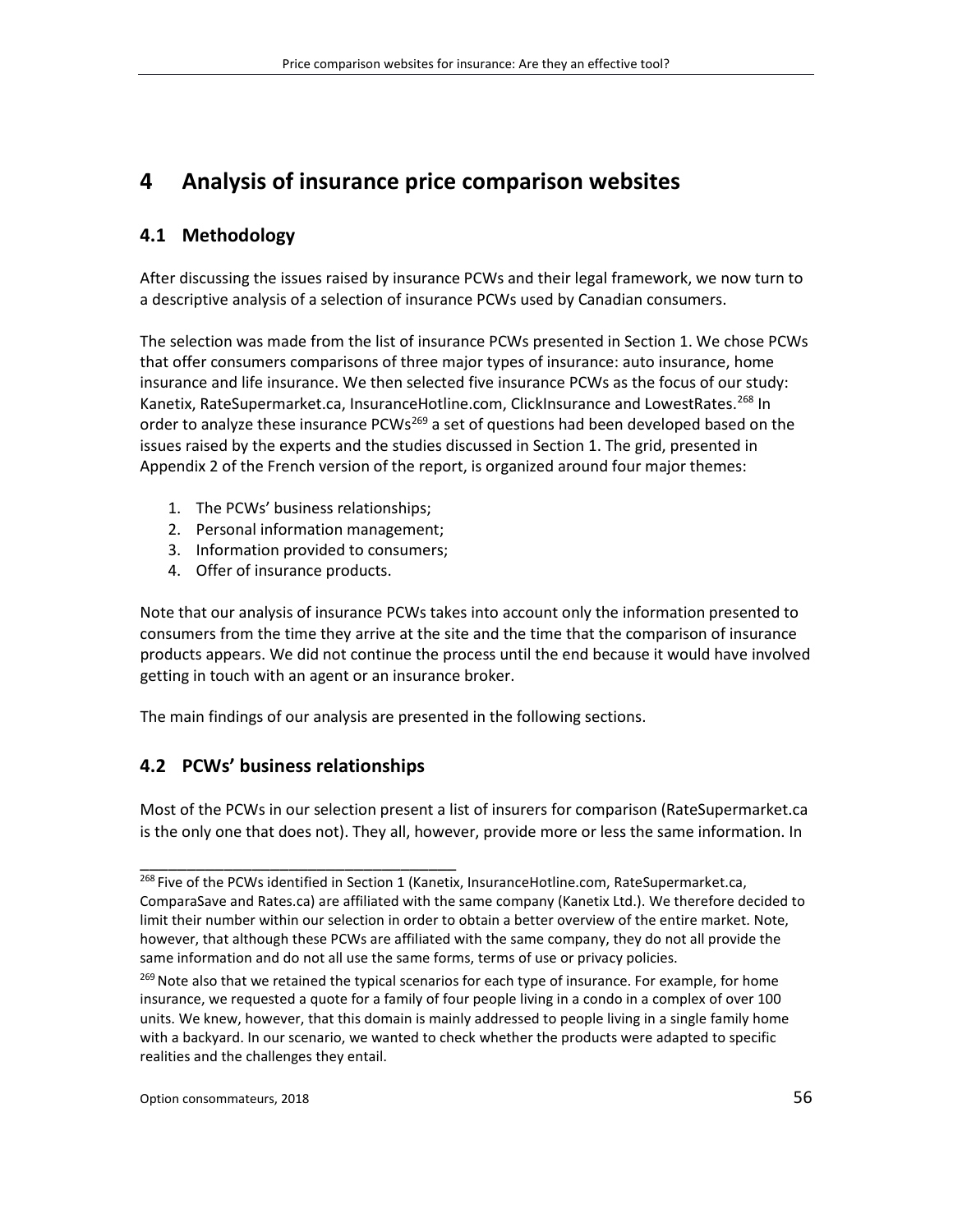general, the list is presented on the home page, in a banner. One PCW, Kanetix, presents a table summarizing the rates of all the insurers compared, on a separate page. $270$ 

It may also be difficult to determine whether those listed are insurers or to brokers. For example, on the same page, ClickInsurance names insurers presented by their partners and "partners." After a while it becomes clearer that some of the partners mentioned are, in fact, insurance brokers or agencies, but this would not be clear to a consumer who does not have a good understanding of the differences between the various players in the insurance industry.

In every case, it is difficult to ascertain how much of the market the insurers compared actually cover. Even though insurance PCWs display lists on their websites of insurers with whom they do business, it is difficult for a consumer to know if these lists are comprehensive and contain all the players in a given sector. For example, in auto insurance, InsuranceHotline.com compares offers from 30 insurers, but only gives a detailed list of 14 of them. When we viewed the website of ClickInsurance, we noted that among the insurers named, there are no financial institutions, whereas it is well known that several Canadian financial institutions offer a variety of insurance products.

Generally, insurance PCWs do not clearly state their method of remuneration. Most of the time, no mention is made to consumers. For instance, the insurance PCW RateSupermarket.ca lists a series of statements under the heading "How do we make money?" However, it does not answer this question at all: it merely informs consumers that the comparison service is free for them. Another insurance PCW, ClickInsurance, limits itself to saying that its service is "neutral." When this is specified, the information is not easily accessible since it is often contained inside the terms of use located at the bottom of the page. For example, this is where the PCW LowestRates states: "We are paid by charging those third party providers a fee and/or commission."

Note that the majority of insurance PCWs offer affiliated services that enable third parties to be remunerated if they manage to direct more traffic to their insurance PCW. Kanetix explains this simply by stating: "you add a link or banner to your website. When your visitors click through the link and complete a quote, we will pay you for each valid lead." $^{271}$  $^{271}$  $^{271}$  It is therefore not surprising that insurance PCWs lead consumers to other insurance PCWs; e.g. LowestRates.ca, directs consumers who want home insurance towards ClickInsurance.

Several PCWs post advertisements. These are relatively discreet, however. Kanetix is an exception; an advertisement opens at each "click" leading to the next step in a submission. Typically, the ads are related to insurance or banking services.

<span id="page-56-0"></span>\_\_\_\_\_\_\_\_\_\_\_\_\_\_\_\_\_\_\_\_\_\_\_\_\_\_\_\_\_\_\_\_\_\_ 270 [https://www.kanetix.ca/about\\_suppliers\\_gen](https://www.kanetix.ca/about_suppliers_gen)

<span id="page-56-1"></span><sup>271</sup> [https://www.kanetix.ca](https://www.kanetix.ca/)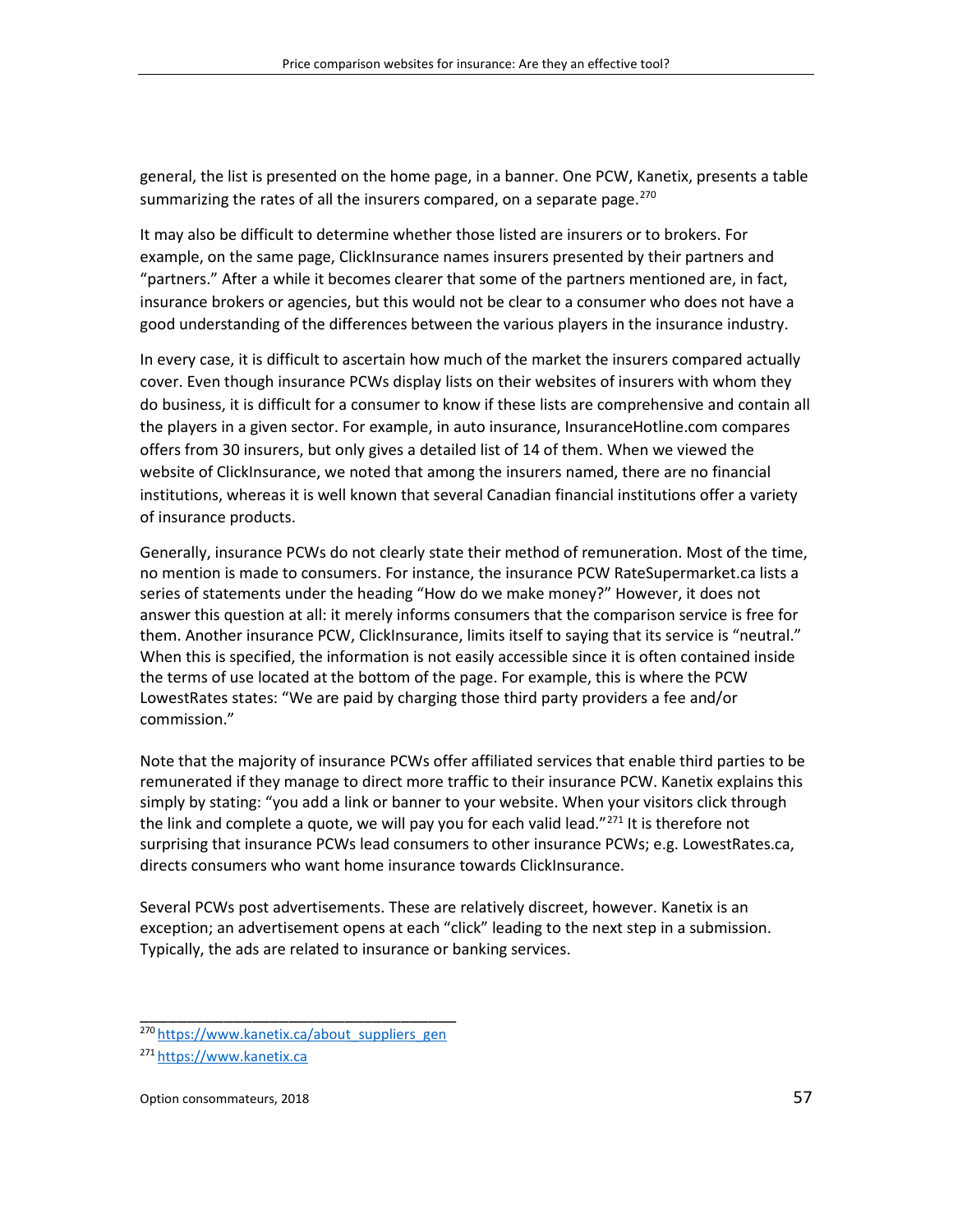## **4.3 Privacy**

Information relating to customers' personal information is described in the privacy policy found at the bottom of insurance PCW pages.

The information collected is extensive, and affects most of the consumer's interactions with the PCW. For example, LowestRates says:

Due to the nature of some of these activities, we may collect personally identifiable information that you submit such as your name, contact data (address, email address, phone number), gender, social insurance number, driver's license number, income level and other financial information, license information, username, password, age or date of birth and employment information. We may also collect additional personally identifiable information that you voluntarily include in your postings or transmit with your communications to us. Other users will be able to view who has posted certain content or documents.

It states that after consumers give their consent, the data is transferred to third parties for the preparation of insurance product offerings. Kanetix is reassuring in this regard, stating: "This information, along with the other details you have provided, will only be used to provide services you specifically request. They will not be used for any other reason." It also states:

We forward this information to the insurance company who will be reviewing your application or underwriting your policy. If you agree to purchase a policy from the insurance company, it may use your personal information for the purpose of fulfilling the requested insurance transaction and for future contact in accordance with the terms and conditions of its own privacy policy. "

When it comes to home and auto insurance, some PCWs ask consumers to give their consent to a credit check in order to obtain the "best deals." In these cases, the information given to consumers about the consequences of credit checks is unclear. For example, according to ClickInsurance, the authorization is valid for both the PCW and its partners, whereas for Kanetix, authorization "may be required by some insurers." Only Kanetix notes that this authorization will not affect the credit score; in doing so, however, it does not mention how many insurers will have access to this information, nor for how long, or whether the information will be destroyed after a certain period of time. This means that consumers are agreeing to give their consent for access to information that may be exposed to identity theft without their knowing how this consent will be used.

PCW Privacy Policies usually specify that they use cookies<sup>[272](#page-57-0)</sup> to customize the offers on the website.

<span id="page-57-0"></span><sup>&</sup>lt;sup>272</sup> Definition of cookie by Canada's Privacy Commissioner: "A cookie is a small piece of text that is placed on a user's computer when visiting a website. Cookies can be used to track what sites users visit and what they do on them. From this information, third parties, such as advertisers, can build profiles of users that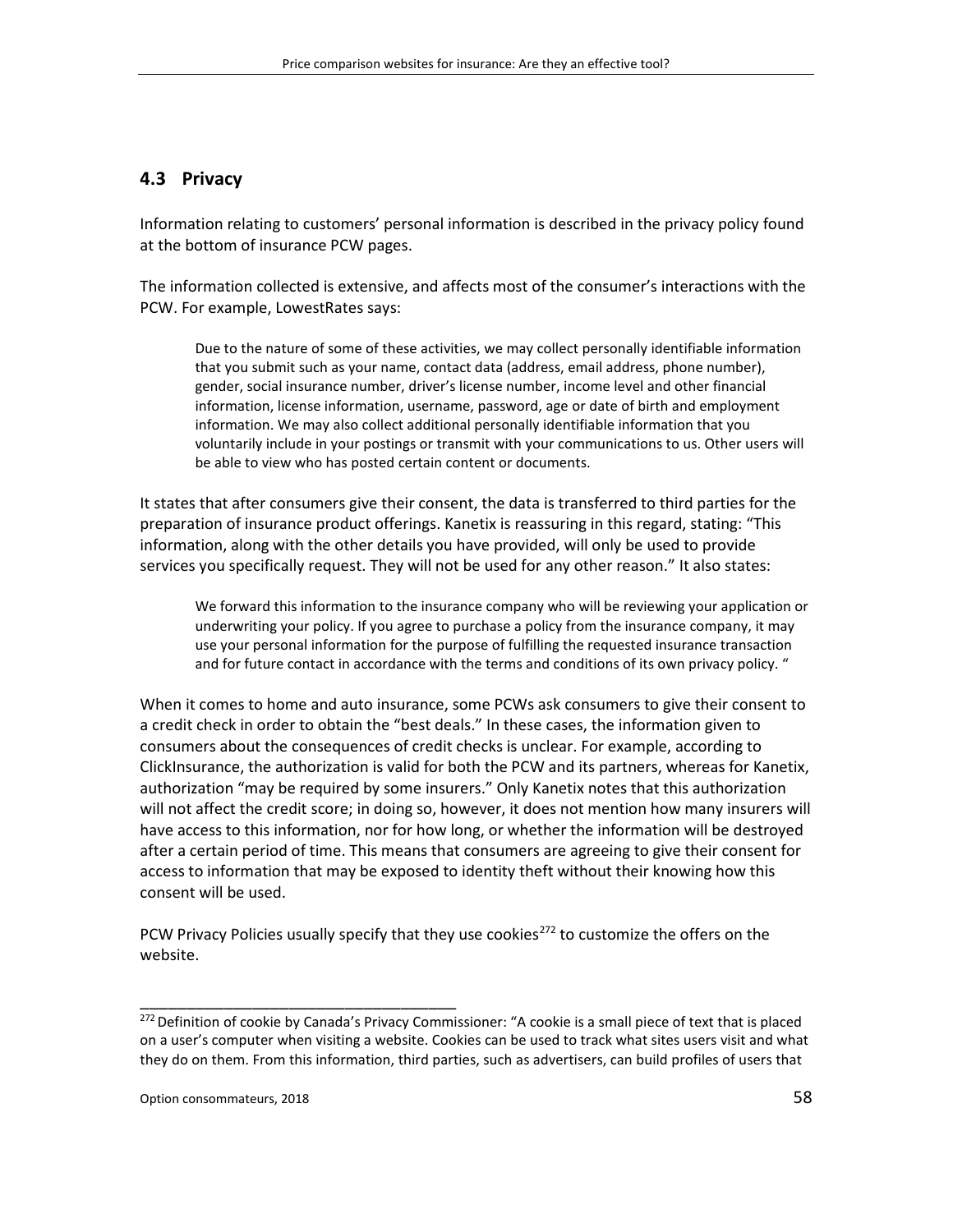They rarely specify whether the data is sold. LowestRates says:

We will not sell your personally identifiable information to any company or organization except we may transfer your personally identifiable information to a successor entity upon a merger, consolidation or other corporate reorganization in which LowestRates.ca participates or to a purchaser of all or substantially all of LowestRates.ca's assets to which this site relates.

The privacy policies usually provide some details relative to data security. For example, PCWs typically indicate whether communications are encrypted by Secure Sockets Layers (SSL) protocol. However, Kanetix states as follows: "While we strive to use commercially acceptable means to protect your personal information, we cannot guarantee its absolute security." The PCWs usually post the acronyms of data security certificates such as Entrust and Truste.

Finally, interestingly, only Insurance Hotline provides information for contacting a Privacy Officer within the company. This privacy officer, according to the *Protection of Personal Information and Electronic Documents Act[273](#page-58-0)* is the person within a company, who is responsible for ensuring the privacy protection.

### **4.4 Information provided to consumers**

Although the PCWs sometimes provide some information of a technical nature, such as explanations of terms relating to insurance, they do not suggest that consumers consult other sources of information. For example, LowestRates has a help center that provides brief explanations of issues related to insurance products.

Similarly, no explanation is ever offered to consumers concerning what their remedies are in the event of a problem, either in the conditions, or in the subscription questionnaire.

PCWs do not usually indicate that they are registered as a firm with the regulator. When they do so, this information is difficult to find. For example, Ratesupermarket states that it is registered in Ontario and British Columbia, but this information is located at the bottom of the "About us" page. ClickInsurance is registered as a firm with the AMF; however, it is impossible to find this information on the company's website. To do this, we had to go to the AMF website. This information is important because ClickInsurance is a tool that supposedly protects consumers.

<span id="page-58-0"></span> $273$  SC 2000, c. 5, Schedule 1, s. 5, Principle 1.

 $\overline{a}$ 

can then be used to place specific advertisements on the websites those users visit." For more details, see.[:https://www.priv.gc.ca/en/privacy-topics/technology-and-privacy/cookies/.](https://www.priv.gc.ca/en/privacy-topics/technology-and-privacy/cookies/)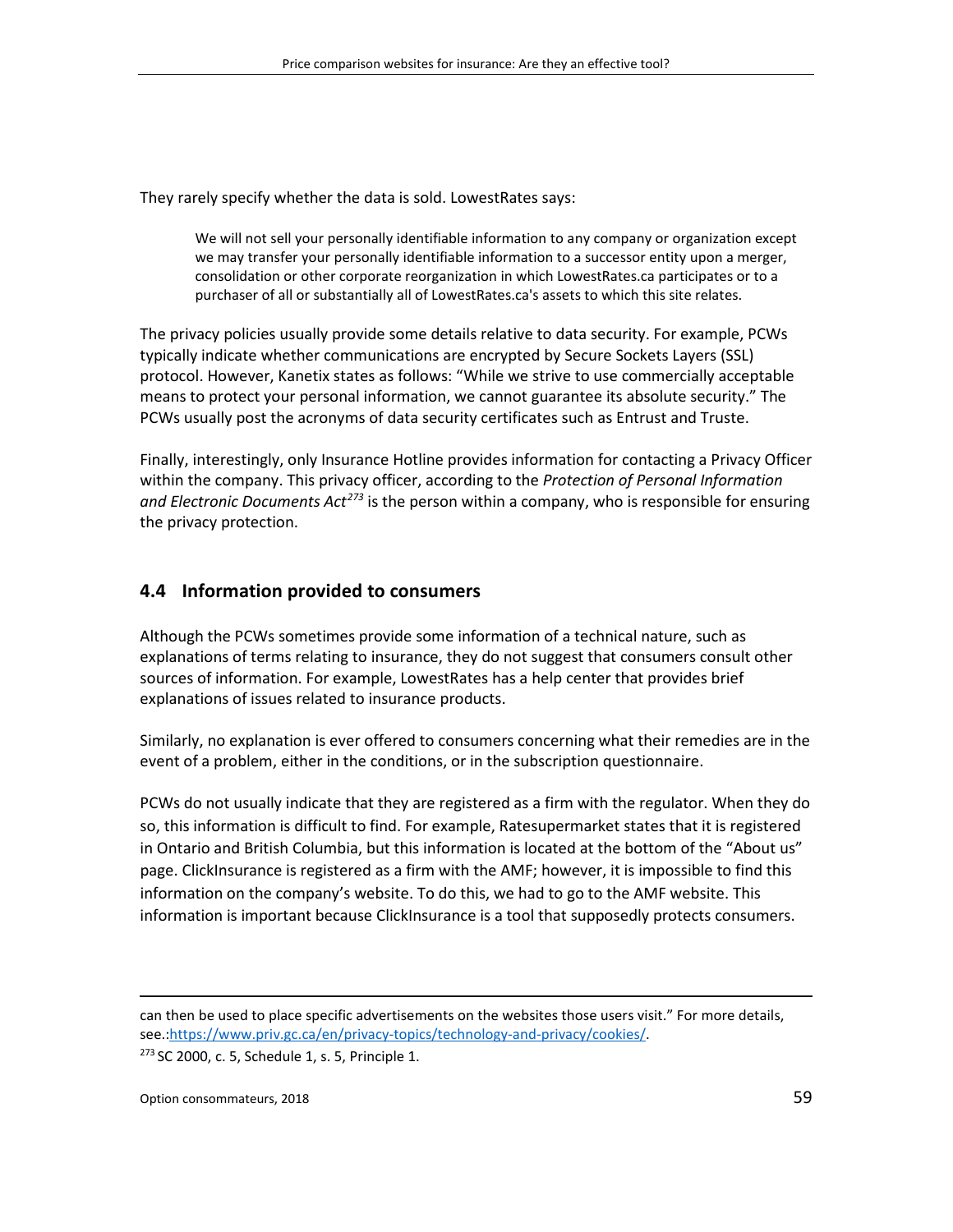PCWs sometimes specify that they do not provide advice. For example, ClickInsurance posts the following disclaimer:

This article is intended for information purposes, with the sole objective of providing food for thought. Under no circumstances should it be construed as advice regarding insurance solutions. Only a duly certified insurance professional is qualified to analyze your personal situation, discuss your needs with you and advise you on insurance solutions.

This disclaimer is reproduced in small print at the top of every page in the Helpful Information section.

It should also be mentioned that in the context of home insurance, the PCWs we consulted asked for a lot of information for the purposes of the insurance quote; the forms were several pages long.

### **4.5 Insurance products offered**

When PCWs present their comparison of insurance products, the focus is on price, since it is often the only information the consumer is given. To get more information, users have to click on the word "more" in small print. Interestingly, Kanetix presents the various offers in the form of a table, which makes comparison easier.

Users may sometimes get the impression they are being pushed to buy insurance products. Consumers are directed to "secure this rate" or "get this rate." Among the PCWs we consulted, not one permits the purchase to be made directly online; the consumer has to contact an agent or broker to conclude the transaction. Also, at the end of the process, a pop-up may appear to remind consumers to contact the representative.

Some insurance PCW propose riders to consumers, but it is not always clear whether these truly are riders. For example, in a quote submission for home insurance, Insurance Hotline and RateSuperMarket ask the question: "Do you have any bicycles, fine art, furs, golf clubs, jewellery, or non-professional musical instruments that require additional protection?" Whether consumers answer yes or no to this question, they are not asked for any further information.

In another quote submission, ClickInsurance asks consumers if they wish to obtain an additional amount of coverage. If so, the consumer must choose from among predetermined amounts (\$2,500, \$5000, \$10,000, \$15,000, \$20,000, \$25,000). There is no mention here of what the additional amount will cover. ClickInsurance also asks consumers if they wish to obtain "coverage for water damage." Here again, it is unclear whether this is an rider or a protection that could be included in the contract. Such protection is important when buying home insurance, since damage caused by water can represent a huge expense for consumers.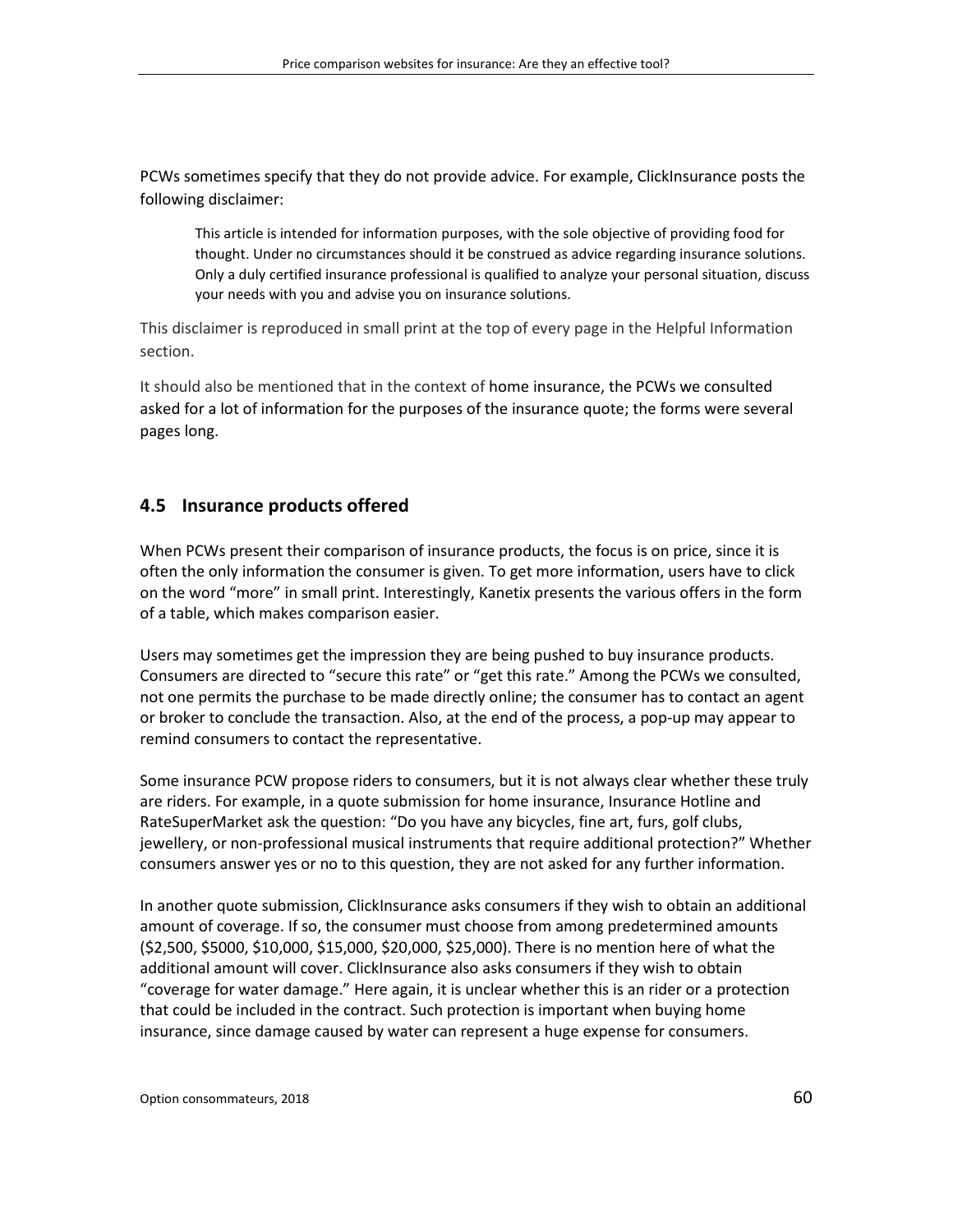# **5 Interviews with consumers**

# **5.1 Methodology**

To complete our overview of the issues raised by insurance PCWs in Canada, we wanted to learn about the experiences and perceptions of Canadian consumers with this type of tool. For example, what insurance products do they have? Do they use insurance PCWs when they shop for insurance products? What is their opinion of these? What do they believe are the advantages and disadvantages of comparison websites?

We conducted interviews on two occasions with about 150 Canadian consumers from across the three provinces whose legal frameworks were analyzed in Section 3: Québec, Ontario and British Columbia. The first round of interviews took place before the participants consulted an insurance PCW, the second afterwards.

The French and English questionnaires were developed by Option consommateurs and are presented in Appendices 2 and 3.<sup>[274](#page-60-0)</sup> The questions posed to participants in the two sets of interviews were inspired by the study conducted by the Financial Conduct Authority (FCA) and issues raised by our experts, which we presented in Section 2.

Participants were first asked about their consumer habits with regard to insurance products, how they learned about such products and their experience and perception of insurance PCWs. They then had to consult one of four proposed PCWs: ClickInsurance, Kanetix InsuranceHotline.com, or RateSupermarket.ca. During the second round of interviews, they were asked to describe their experiences and give their opinions, including the advantages and disadvantages of such tools.

Analysis of the results was completed by the polling firm BIP. This analysis and a presentation of the methodology appears in Appendix 4 of the French version of the report. In the remainder of this section, we present the most interesting results of the survey.

<span id="page-60-0"></span> $274$  In analyzing the results, we encountered a problem with the choice of responses available to respondents to determine their level of education. The results have been regrouped to avoid the risk of misinterpretation.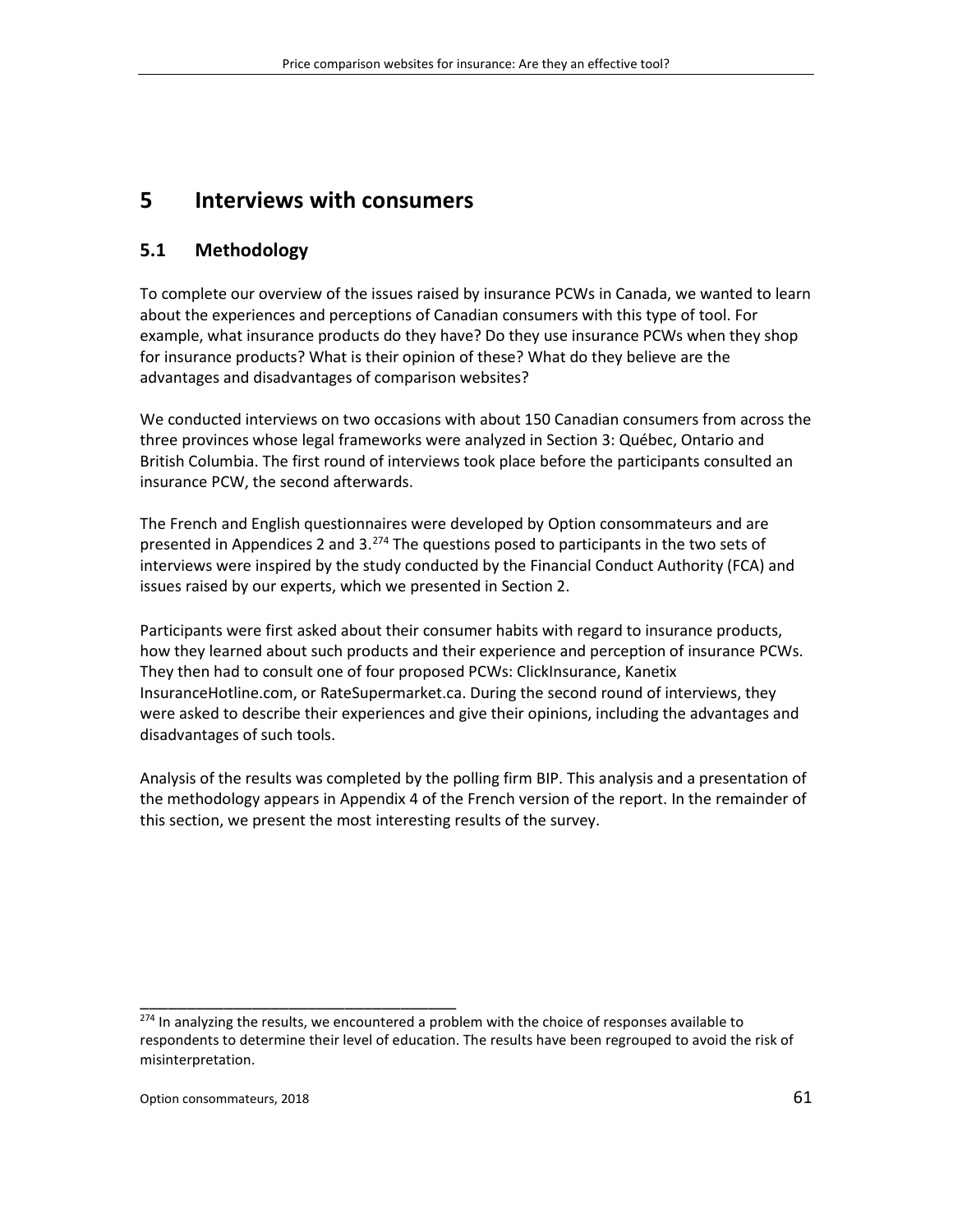#### **4.6 Key elements**

Here, in summary, is what the consumers we interviewed said on the various topics.

#### **On their insurance buying habits:**

The respondents possess a variety of insurance products. Most of them have group insurance, auto insurance and home insurance. Almost a third have more than six insurance products. Respondents from British Columbia or those working full-time were most likely to be in this situation. A majority of respondents have more than one insurer and about a quarter never change insurers.

#### **On the likelihood of their changing insurers and learning about insurance offers:**

Very few respondents change insurers on a regular basis (three years or less) and about a third do so following an increase in their insurance premium. About a quarter of respondents never inquire about insurance rates and another quarter inquire only upon renewal. When looking for information, the majority of respondents either consult insurance company websites or ask friends or relatives.

#### **On their use of insurance PCWs:**

Half of the respondents, mostly those 35 or younger or holding multiple insurance products, said they had consulted insurance PCWs to find out about the products offered. These respondents were most likely to use insurance PCWs for home and auto insurance. In contrast, only a minority would use an insurance PCW for critical illness insurance, disability insurance and salary protection insurance.

#### **On their perception of the information on these insurance PCW:**

The majority of respondents felt that the information provided by insurance PCWs is as reliable as that provided by insurance companies and brokers. Respondents appreciate the fact that insurance PCWs allow them to compare different insurance products in one place, that it is easy to choose an insurance product, that they are able to find low prices, that the process is simple and fast, and that it gives them more control over their choices. Respondents were almost unanimous that the insurance PCWs give a good idea of the products available on the market. The majority believe that some insurers may pay to be at the top of the PCW lists and that one needs to consult several PCWs to be properly informed.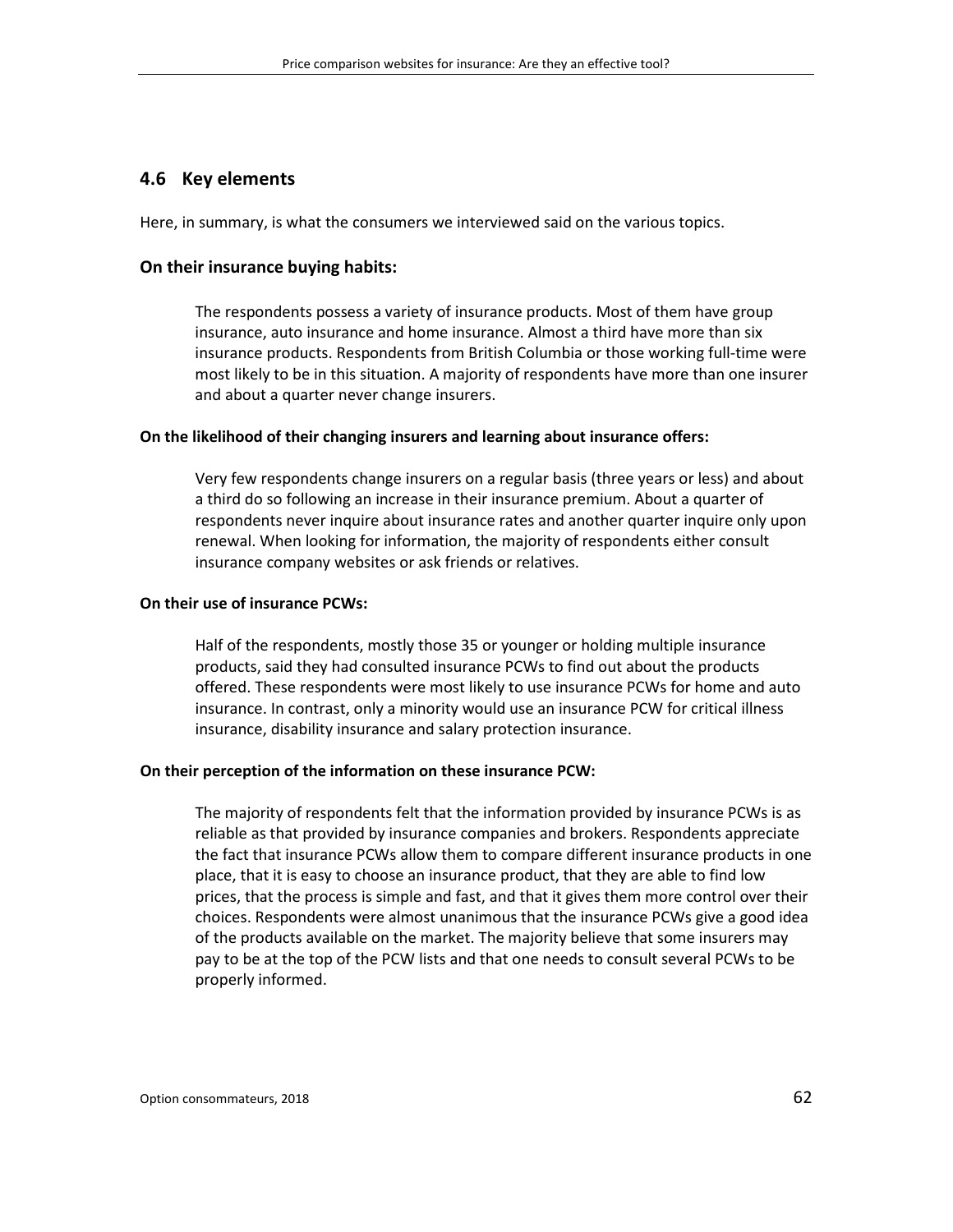#### **On what they noticed about these insurance PCWs:**

After using PCWs, a large majority of respondents noticed the corporate name of the insurance PCW, its role and the list of its partners. However, only a minority saw an indication that the insurance PCW was registered with a regulatory body, or that there was a physical address and contact information to be used in the event of complaints. The respondents mostly considered that the information provided on the insurance PCW was presented in easy-to-understand language. Also, the majority felt they had access to clear product descriptions, that they had obtained a summary of essential information about the proposed insurance products and that they had discovered how to contact someone in order to obtain more information.

#### **On their perception of the role of the PCWs:**

A majority of respondents perceive that the role of a PCW is to provide information and offer a service similar to that of an insurance broker. Also, a majority believe that insurance PCWs have business relationships with insurers. Nearly a third believe that insurance PCWs are neutral intermediaries. A large majority of respondents say they did not feel they were being pressured to buy an insurance product while they were consulting an insurance PCW.

#### **On respondents' opinions about these insurance PCWs:**

Respondents manifested a certain reserve toward the deals proposed on insurance PCWs. For example, a large majority agreed that a less expensive insurance product is not necessarily a bargain. They believed that a much cheaper product might provide less coverage, have hidden charges or be unsuitable to their needs. Most agreed that without the assistance of an insurance representative, consumers might purchase insurance that was not suited to their needs.

More generally, the respondents were mostly satisfied with the assistance provided by the PCWs. After consulting the PCW, they appreciated being able to compare different products in one place, that choosing can be simple and that purchasing can be done quickly. In contrast, they saw certain disadvantages, such as the possibility of receiving unsolicited marketing communications, the collection and disclosure of personal information to third parties, the sale of their data to other companies, and the ranking of results based on the PCW's business relationships. Finally, a majority of respondents believed that insurance PCWs focus more on price than on the other characteristics of the products.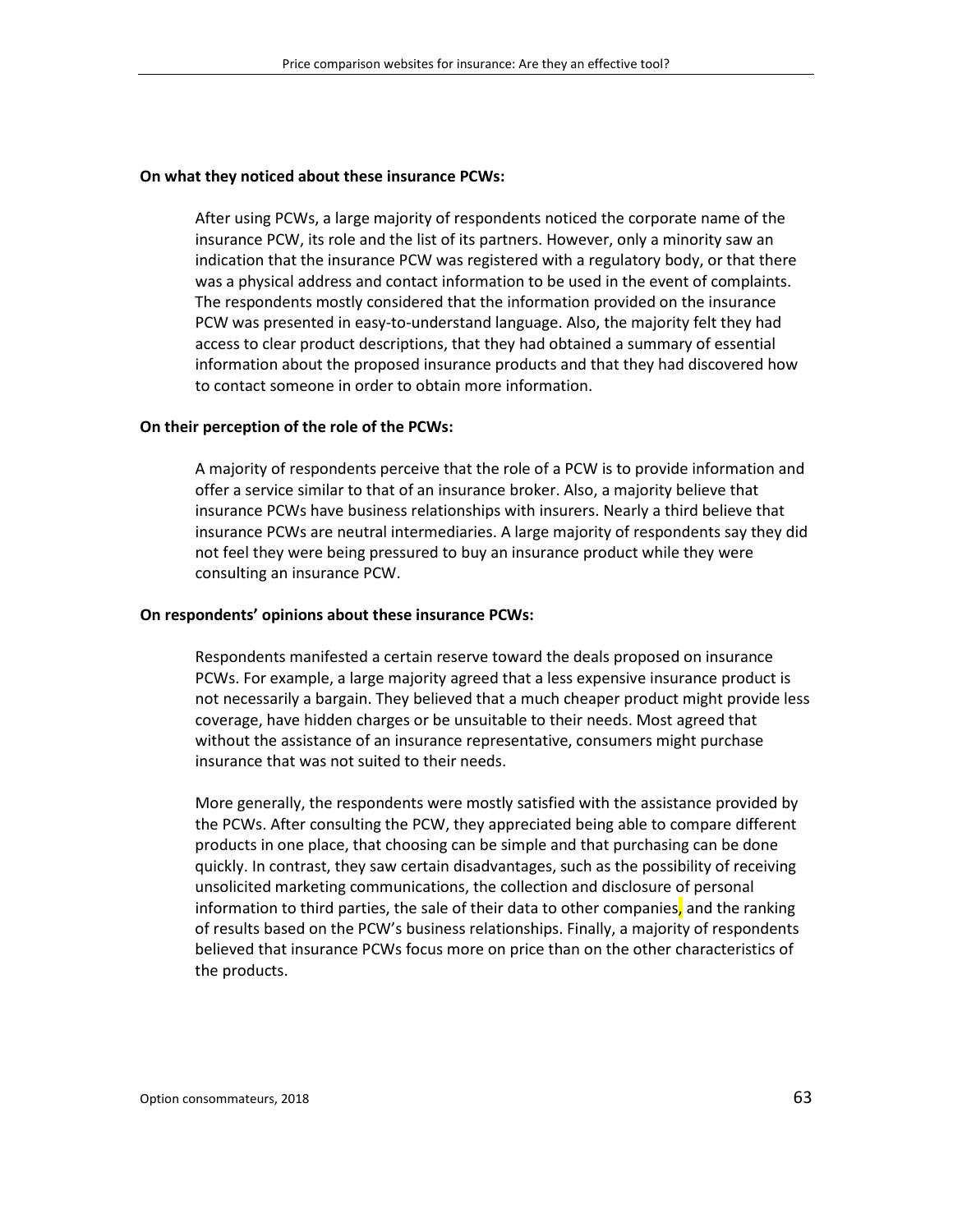#### **Conditions for purchasing products via an insurance PCW:**

A minority of respondents said they noticed advertising items while they were consulting via a PCW. The majority believed, however, that this would not affect their decision to purchase a product. A large proportion of respondents claimed they had not studied the PCW's conditions of service, mainly because they were too long and because they had not seen them on the website. However, when it came to purchasing an insurance product, a majority of respondents said they would read the insurance contract. Most said they would do this to try understand the ins and outs of their contracts and assure themselves that everything was in order. Finally, a majority expressed a preference for taking the time to compare products or even talking to a representative before purchasing a product via an insurance PCW.

### **4.7 First round of interviews prior to insurance PCW consultation**

#### **4.7.1 Consumers' insurance habits**

- A majority of respondents (69%) said they have group insurance. They are more likely to be in this situation if they work full time (80%), if they earn more than \$100,000 (86%) and if they are aged 35 to 44 (88%).
- A majority of respondents have four insurance products: auto insurance (75%), home insurance (73%), drug insurance (61%) and travel insurance (61%). BC stands out in this regard, as respondents in that province are more likely to have auto insurance (86%), drug insurance (80%) or life insurance (84%). The three lowest rates are for liability insurance (35%), critical illness insurance (35%) and salary insurance (19%). Finally, only 4% of respondents said they had no insurance.
- Nearly a third of respondents (36%) said they have more than 6 insurance products. Respondents from British Columbia (57%), those working full time (45%) and those 35 to 44 years of age (45%) are most likely to be in this situation. In contrast, people under 35 (47%) and those with incomes below \$60,000 (60%) own proportionally fewer insurance products (3 products or less).
- Only a minority of respondents (16%) said they do business with just one insurer. People 35 to 44 years of age (96%) and those with more than 6 insurance products (94%) are more likely to do business with more than one insurer.
- About a quarter of respondents (26%) said they never change insurers. This category is largely composed of respondents under 35 (35%), from Ontario (35%) or possessing 3 insurance products or less (41%).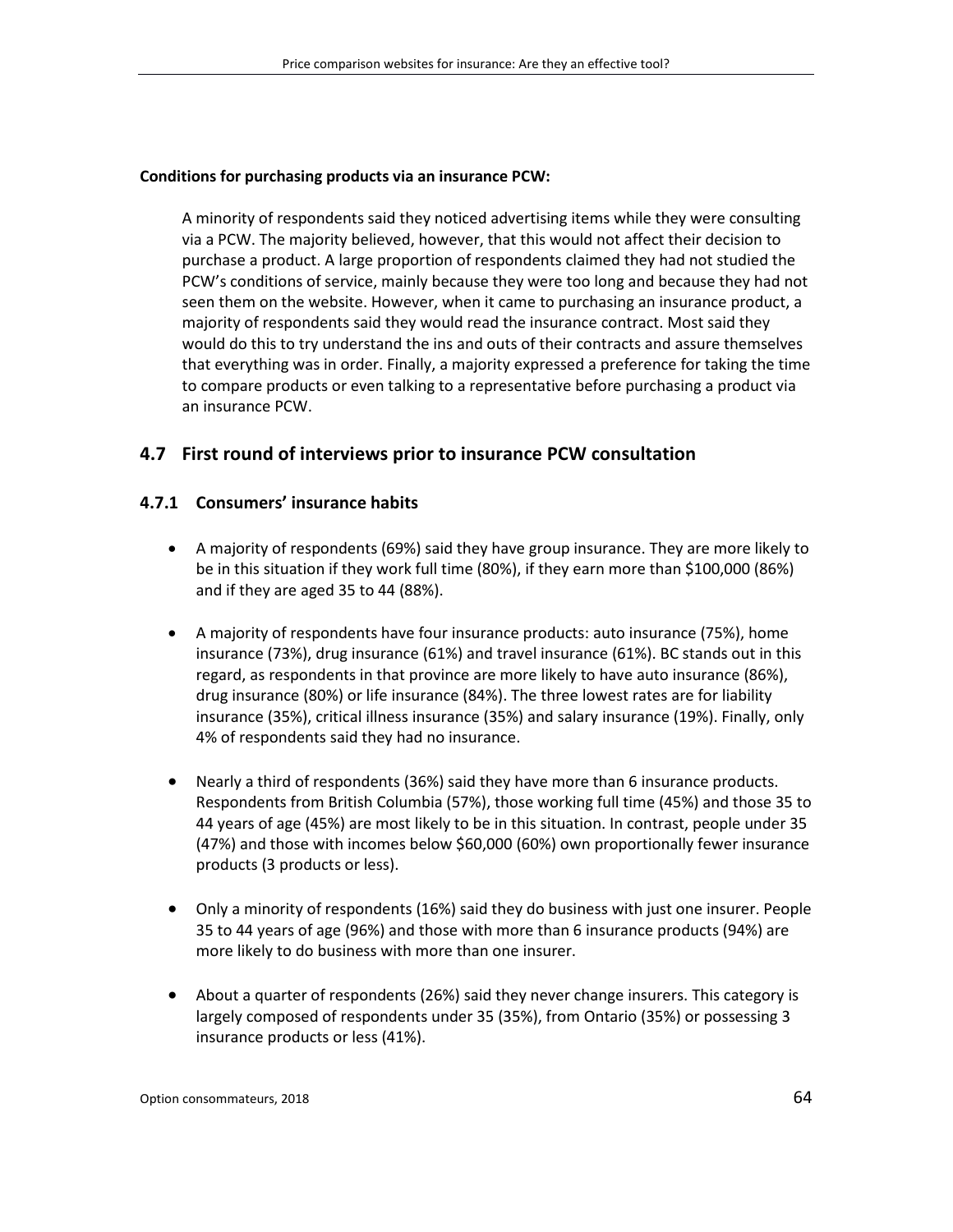#### **4.7.2 Acquisition of information on insurance products**

- Only 16% of respondents said that they change insurers on a regular basis, either every 2 or 3 years or more frequently. About 31% said they change insurers after an increase in the premium and 28% said they do so based on the characteristics of the product.
- About a quarter of respondents (26%) said they never inquire about insurance rates on the market. Those who do so regularly (29%) are more likely to live in British Columbia (41%) and have more than 6 insurance products (41%). Finally, about 28% said they get information on insurance rates upon renewal.
- When they want to find information about insurance products, a majority of respondents said they consult the websites of certain insurance companies (66%) or ask their friends and family (63%). Respondents in British Columbia were more likely to consult insurance companies' sites (77%), but less likely to ask friends and family (41%).

#### **4.7.3 Use of insurance PCWs**

- When it comes time to inquire about insurance products, about half of the participants (52%) said they use insurance PCWs. Those most likely to do so are people under 35 years of age (65%), those with more than 6 insurance products (78%), women (59%) and full-time workers (57%).
- When asked about the use of PCWs to purchase of certain types of insurance products, respondents said that they would use this kind of tool mainly for home insurance (82%) and auto insurance (79%). Slightly less than half of respondents, 47% and 44%, said they have considered using insurance PCWs to purchase travel insurance and property insurance (housing). In both categories, however, the highest number was in British Columbia, at 71 % and 64% respectively. The three types of insurance products that received the least enthusiastic responses with regard to the use of insurance PCWs are critical illness insurance (27%), disability insurance (24%) and salary insurance (14%).
- Half of the respondents said they had consulted an insurance PCW. People under 35 are more likely to have done so (63%). Those who have used an insurance PCW previously said it was mostly for auto insurance (68%) and home insurance (53%). Only a small minority of respondents reported using an insurance PCW for drug insurance (7%), disability insurance (5%) and critical illness insurance (4%). No respondents had used a PCW for a salary insurance product.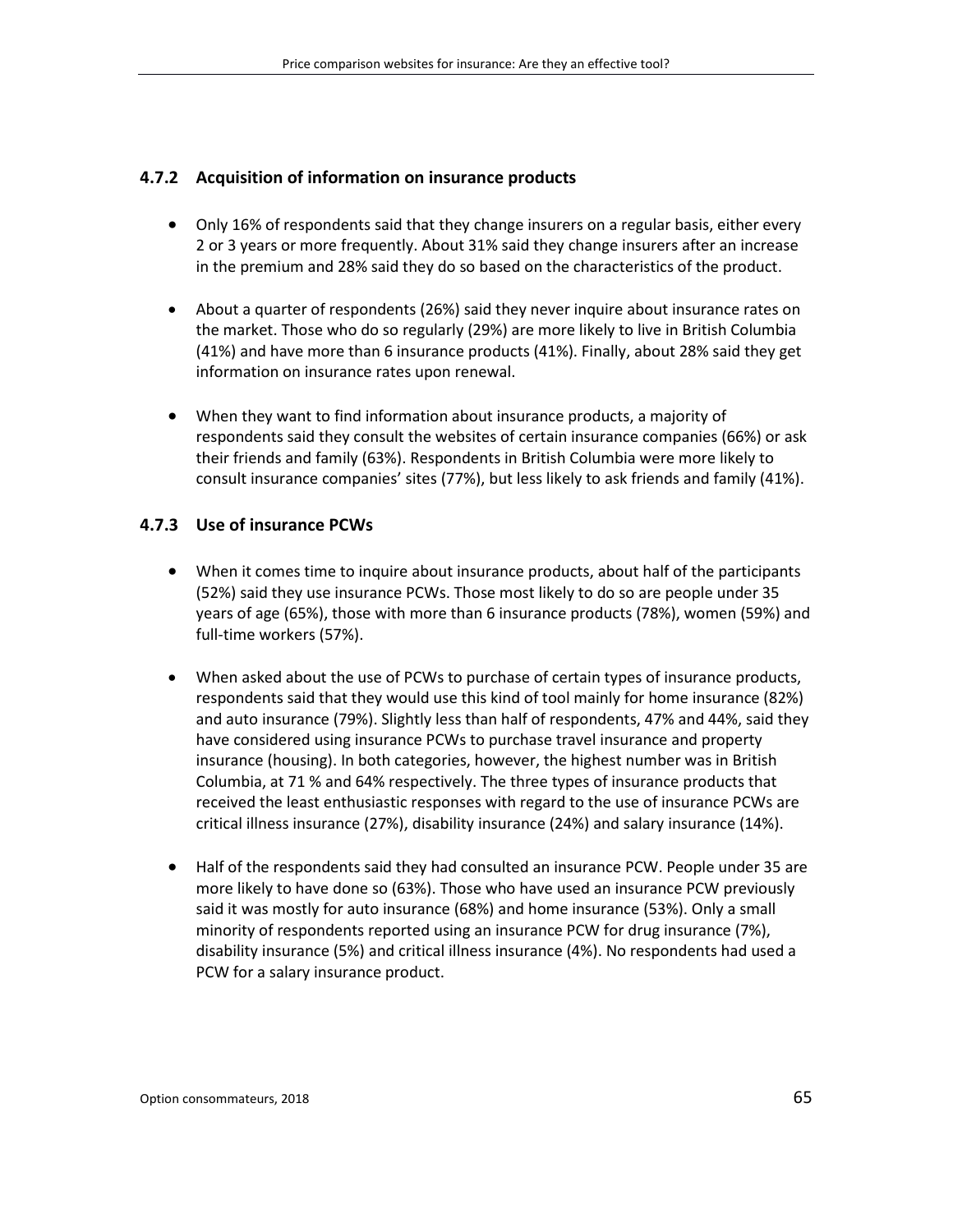### **4.7.4 Perceptions of insurance PCWs**

- Just over half of respondents said they believe that the reliability of the information found on PCWs is comparable to the information provided by the insurance companies (59%) and brokers (61%). Nearly one in five (21%) believes that the information provided by insurance PCWs is more reliable than that provided by insurance companies, while 13% have the same opinion of the information provided by brokers.
- When asked about their reasons for using insurance PCWs, a large number of respondents (80%) said that it is because they allow you to compare a range of insurance products in one place. A majority of respondents also said they would use insurance PCWs for the following reasons: the process is simple and fast (64%), it makes it easy to choose an insurance product (59%), you have the opportunity to pay less (55%) and you have more control over your choices (54%). Note that respondents in Québec (82%) were more likely to say that they use a PCW because it gives them the opportunity to pay less.
- 51% of respondents, moreover, consider PCWs useful for comparing certain insurance products and 46% feel they are useful for all insurance products. Half of respondents said that insurance PCWs helped them to choose. In contrast, 36% (47% in Québec) considered that there were too many factors to consider before being sure of making a good choice. Finally, 15% said that the PCWs did not help them to make an informed decision.
- A large majority of respondents (96%) said they strongly agree or somewhat agree that insurance PCWs provide a good idea of the products available on the market, while also agreeing that none of them covers the market as a whole. They also mostly agree that some insurers might pay to be at the top of the PCW lists (78%) and that to obtain complete information, they need to consult several insurance PCWs (79%). Finally, about half of respondents said they agreed or somewhat agreed with the idea that all insurance PCWs produce similar results and that the offers found there are identical to those presented on the websites of insurance companies.

# **4.8 Second round of interviews after the insurance PCW consultation**

### **4.8.1 Information obtained on insurance PCWs**

• After consulting an insurance PCW, a majority of participants (92%) said they saw, on the website, the legal name of the insurance PCW, the role of the insurance PCW (84%) and the list of partners (82%). Among the information least noticed by respondents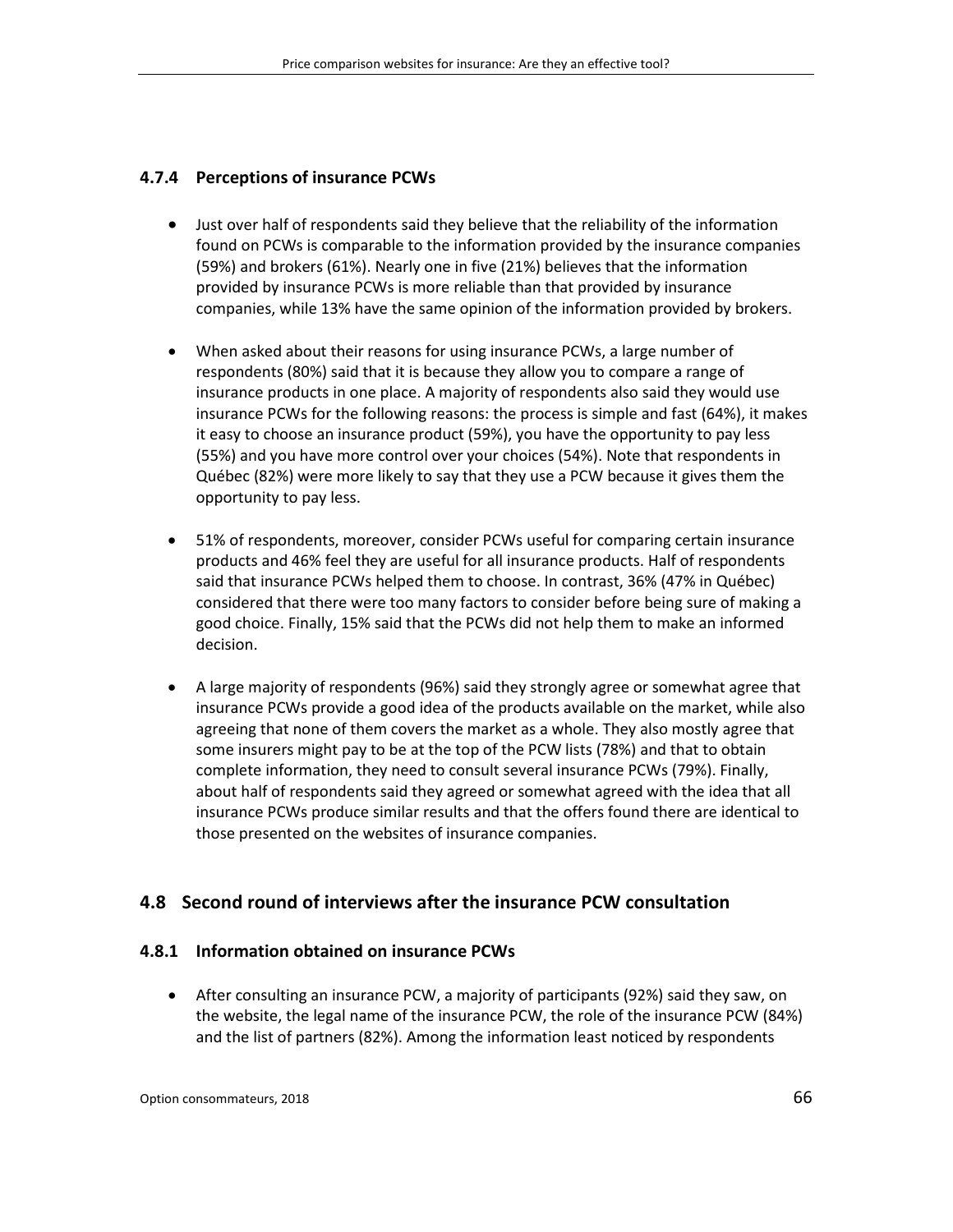were a statement of certification with a regulatory body (26%) and a physical address (25%).

• A large majority of respondents (91%) said they found the information on the insurance PCW to be written in easy-to-understand language. A majority also reported that they had access to a clear description of products (73%), had obtained a summary of essential information about the insurance product (66%) and had identified a place to get more information by talking to someone (63%). Note that people aged 45 and older were less likely to say they had access to clear information (60%) and that only 47% of Québec respondents said they had access to a summary of the information.

### **4.8.2 Respondents' perceptions of insurance PCWs**

- A majority of respondents (62%) said they feel that the aim of insurance PCWs is to provide information. 61% believed that insurance PCWs have business relationships with insurers and that PCWs offer services similar to those of an insurance broker. Finally, 41% thought that insurance PCWs provide services similar to those of an insurance company and 31% said that insurance PCWs are neutral intermediaries. Note that respondents in British Columbia have a different view in this regard, since 75% agreed with the last two items.
- A majority of respondents (77%) did not experience any sales pressure while consulting the PCW. Only 16% answered "yes, somewhat" and 6% "yes, very much" to this question.
- Just under half of respondents (42%) said that on the website they found only products offered by insurers with business relationships with the insurance PCW. Also, 18% said they had found products of some insurers that matched the price they were willing to pay; only 11% said they found that all the products of every insurer met the selection criteria.

# **4.8.3 Views of respondents on insurance PCWs**

- A large majority of respondents (84%) said that a less expensive product is not necessarily a bargain. In fact, they tended to think that a more economical product may provide less coverage (84%), that it might be hiding additional costs (74%) or that it might not meet their needs (72%).
- A slight majority of respondents (56%) felt that insurance PCWs propose insurance products that are tailored to their needs. 65% of these said that this the case because they would have attempted to inform themselves regardless, and they wanted to see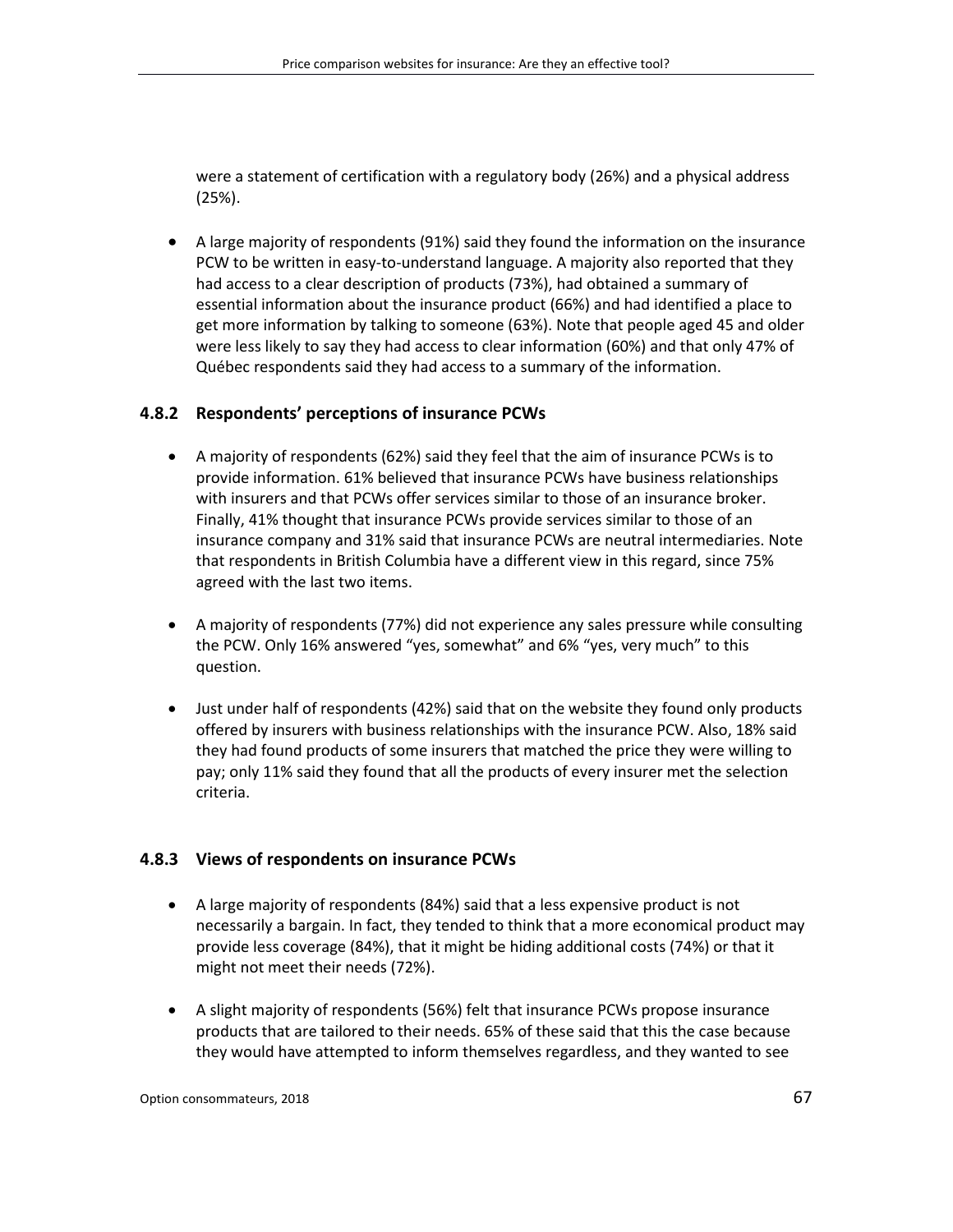what options they had, and 20% said that insurance PCWs make it possible to compare several sites and find the best product.

- More generally, a large majority of respondents were "somewhat satisfied" or "very satisfied" with the assistance provided by PCWs. People 35 to 44 years of age (44% vs. 30%), residents of Ontario (44% vs. 30%) and women (39% vs.30%) were more likely to pronounce themselves "very satisfied."
- Respondents agreed in the same proportion (80%) with the statement that, without the assistance of an insurance representative, consumers might purchase insurance that is unsuited to their needs.
- Respondents mostly saw the same benefits after consulting a PCW as they saw before consulting one. They therefore mostly consider that a PCW enables them to compare different insurance products in one place (80% before and after), that it makes choosing simpler (59% before vs. 65% after), and that it speeds up the purchasing process (64% before vs. 59% after).
- Conversely, the majority saw several disadvantages. In particular, they felt that the might receive unsolicited marketing communications after using a PCW (78%), that their personal information might be collected or disclosed to third parties (65%), that the data might be sold to other companies (65%) or that the results could be ranked based on business relationships between the PCW and certain insurers (57%).
- After consulting a PCW, respondents are more likely to feel that PCWs produce similar results (59% before vs. 50% after) but are less likely to consider that the deals offered by insurance PCWs are identical to those presented on the websites of insurance companies (43% before vs. 51% after). The respondents' views about the PCWs' coverage of the insurance market or the possibility that some insurers might pay to be placed at the top of the list was unchanged after consultation.
- A majority of respondents (78%) believe that PCWs put the emphasis on price rather than on the other characteristics of the product. They are more likely to feel this way in Ontario (86%) than in Québec (67%). Also, a majority of respondents (59%) feel they will get a product that meets their needs by purchasing via a PCW.

#### **4.8.4 Conditions related to purchasing products via an insurance PCW**

• If they buy an insurance product, a majority (75%) said they will read the insurance contract. They will do this to get a better understanding and see if it is compliant (65%) and less often, to check prices or to see if there are any hidden fees (26%).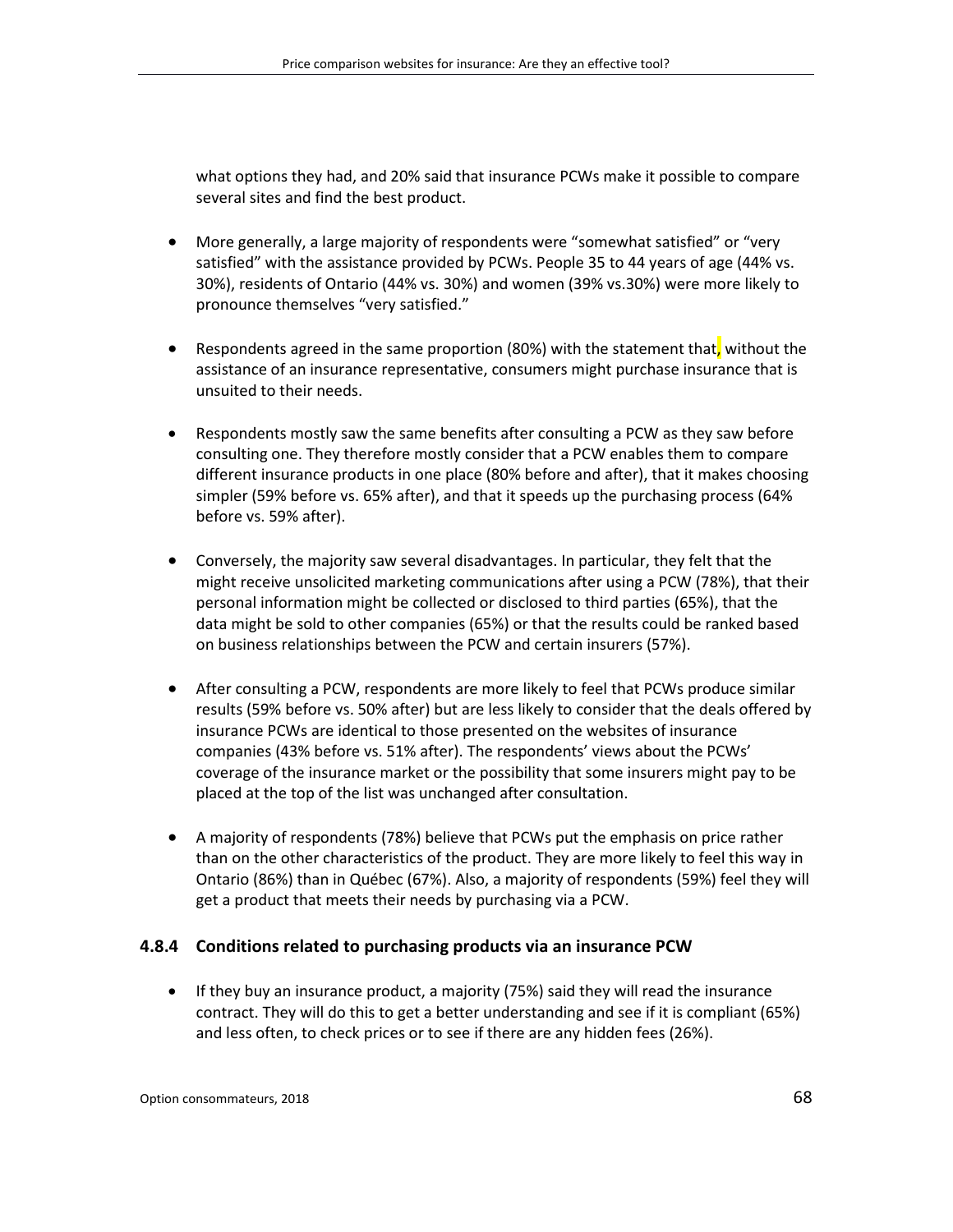- When questioned as to why they did not buy any products on the PCW, most respondents said they only visited the website for the study (73%). Other reasons cited were that they wanted to take their time to better compare products (60%), they preferred to wait to speak to a representative (41%), and they did not find all the information they needed (33%).
- A third of respondents said they noticed advertisements on the insurance PCW and 71% believed that seeing advertising items would have no impact on their decision to buy one insurance product rather than another. They explained this by saying that they choose their products according to specific criteria (39%) and that ads do not change anything (37%).
- A large proportion of respondents (71%) stated that they did not consult the PCW's conditions of service. Those who did not read the terms of service explained that they were too long (58%), that they did not see them (48%), that it was pointless to do so because they could not change anything (35%) or that they had no interest in reading them (34%).
- If they buy an insurance product, a majority (75%) said they will read the insurance contract. They will do this to help them understand the contract and check that it is in order (65%); a lower proportion said they will do this to check prices or see whether there are any hidden fees (26%).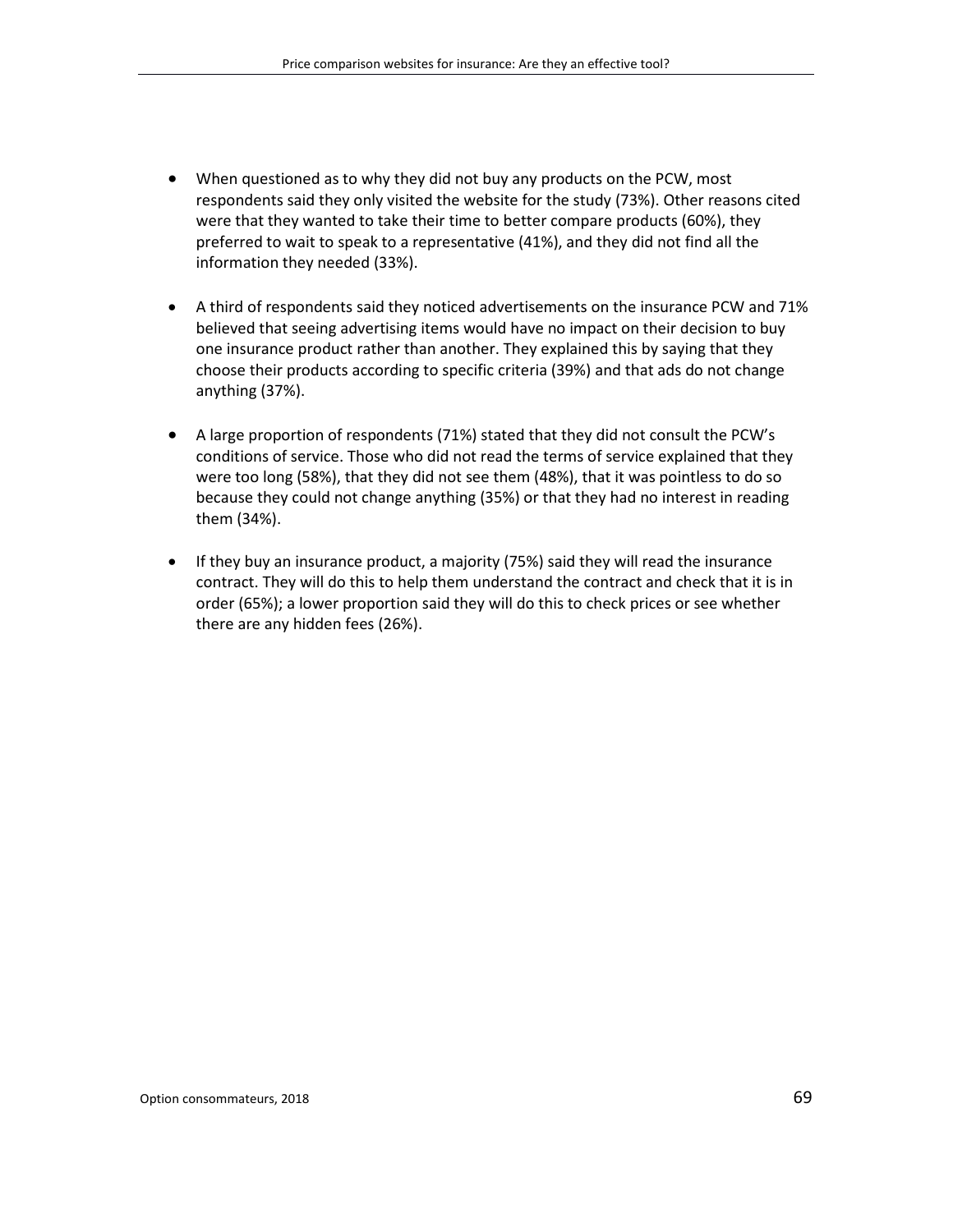# **5 Conclusion and Recommendations**

Insurance PCWs that do business in Canada claim to be the consumer's allies. They declare, for example, that "saving money on car insurance has never been this easy,"<sup>[275](#page-69-0)</sup> or that they are "helping people make smarter decisions with their money."<sup>[276](#page-69-1)</sup> But do they really keep their promises? Is there cause for concern over online comparison of products as complex as insurance? Although insurance PCWs may be useful in some respects, our analysis shows one thing: as far as their promises are concerned, they still have quite a way to go.

It should first be borne in mind that PCWs are apparently well established in Canada; we identified about a dozen such web pages offering to compare various products in auto insurance, home insurance or life insurance. Also, their services seem to be popular. One of the largest PCWs in Canada, Kanetix, claims to be visited by over 8 million Canadians annually.<sup>[277](#page-69-2)</sup>

Consumers appreciate several aspects of insurance PCWs. A majority of the respondents we interviewed expressed appreciation for being able to compare several insurance products in one place, for having access to a quick, simple process that allows them to easily choose an insurance product, or to pay less for one. Most also feel that insurance PCWs provide equally reliable information to what is offered by insurance companies and brokers.

However, we feel that consumers would do well to temper their optimism in light of several potential problems we identified. Indeed, the experts we interviewed expressed a number of concerns about the use of insurance PCWs, concerns that are reflected in studies of PCWs carried out abroad. Our analysis of insurance PCWs in Canada has confirmed some of these concerns.

First, the experts and studies we consulted point to the fact that the information provided on insurance products by these PCWs is often incomplete. For example, the descriptions of the products compared emphasize price over other characteristics (coverage, exclusions, etc.). Our own analysis of insurance PCWs in Canada leads us to concur: there is very little information available on the website about the characteristics of the insurance products compared. To obtain enough information to make an informed choice, one has to rely on the certified representative one needs to contact in order to finalize the submission. But in the absence of sufficient information, one can never be sure of obtaining a suitable product at the best price.

Next, the complexity of the insurance products results in an asymmetry of information between consumers and insiders (insurers, brokers, agents) that is far from negligible in the context of insurance PCWs, which emphasize the simplicity and speed of the comparison process.

<span id="page-69-0"></span>\_\_\_\_\_\_\_\_\_\_\_\_\_\_\_\_\_\_\_\_\_\_\_\_\_\_\_\_\_\_\_\_\_\_ 275 See: [https://www.kanetix.ca/#auto-insurance.](https://www.kanetix.ca/#auto-insurance)

<span id="page-69-1"></span><sup>276</sup> See: [https://www.lowestrates.ca/about-us.](https://www.lowestrates.ca/about-us)

<span id="page-69-2"></span><sup>277</sup> See: [https://www.kanetixltd.ca/.](https://www.kanetixltd.ca/)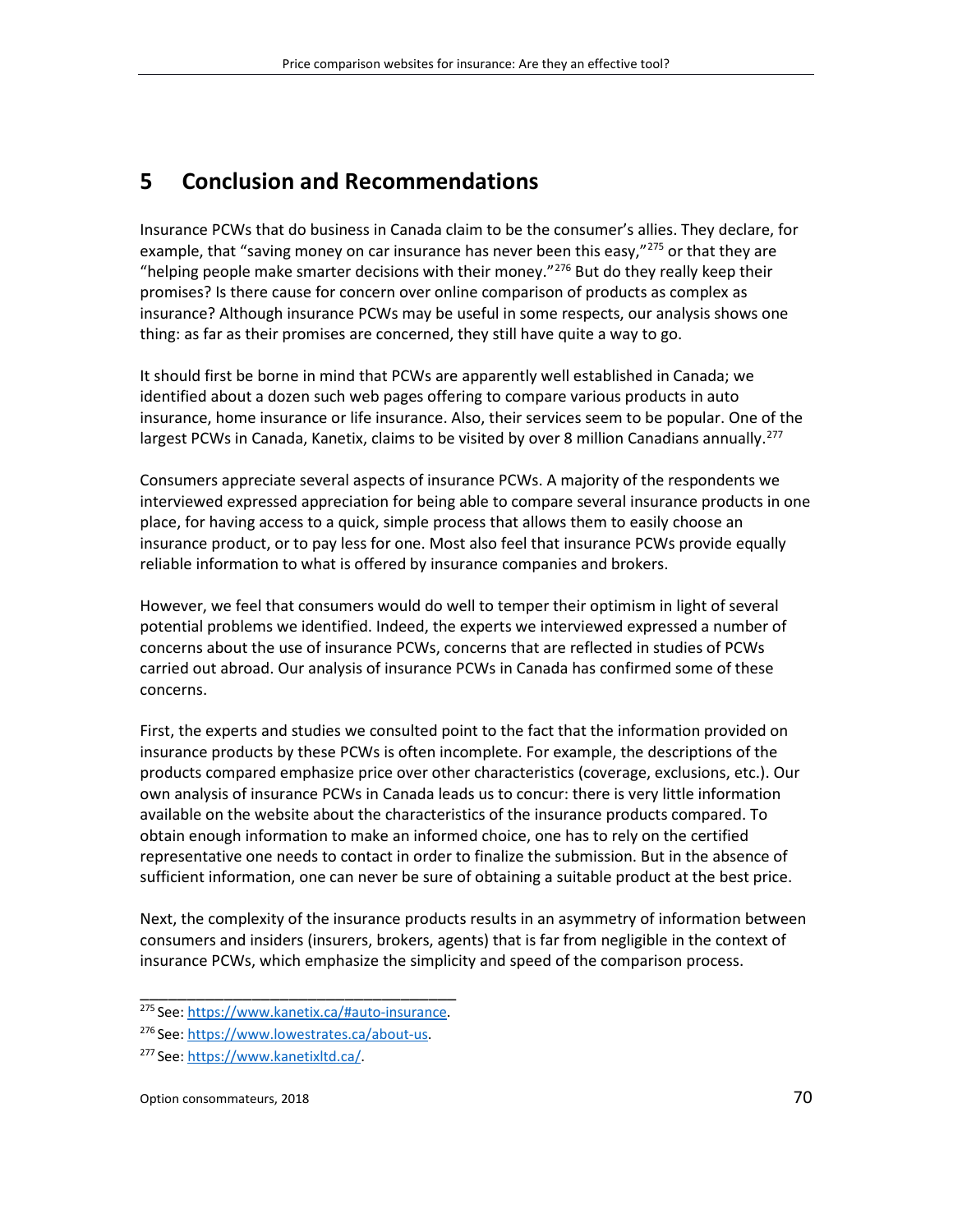Consumers who consult a PCW may not understand all the characteristics of the service and believe, wrongly, that they are getting personalized advice. In this regard, the consumers we interviewed generally demonstrated confidence in the PCW. In fact, the majority felt that insurance PCWs propose insurance products that are adapted to their needs (56%), did not check the terms of service (71%), and said they were satisfied with the assistance provided (80%). As we have noted in our analysis, the PCWs do not present their role clearly, offer only a limited amount of useful information to consumers and do not provide links to the regulatory bodies.

A third issue raised by the experts consulted concerns the PCWs' business relationships and modes of remuneration. These could possibly affect the results presented or encourage PCWs to promote rapid sales. Our analysis has revealed a lack of transparency on the part of insurance PCWs in this regard. This information is either not presented, or when it is, it is located inside the conditions, which a large majority of our respondents say they never read. Also, respondents did not seem surprised about the possibility of business relationships existing between the PCW and insurers, as 78% agreed that some insurers may pay to be at the top of the PCW's list.

Finally, our experts were concerned about the amount of personal information that insurance PCWs collect and disclose to third parties, as this may exceed what is necessary for calculating the insurable risk. For example, many fear that the information can be used, without the knowledge of the consumer, to promote some insurance products over others. It should be noted here that sharing personal information and communicating it to third parties was a concern for our respondents; 65% saw it as a disadvantage of PCWs. Although our analysis of the sites did not permit us to reach a clear conclusion in this regard, it did afford a glimpse of some possible problems, particularly with regard to checking credit scores.

In sum, our analysis of insurance PCWs in Canada confirms some of the concerns raised by experts and studies about the current limitations of this type of tool for purchasing complex insurance products such as home insurance. Some of the facts, however, are reassuring.

First, in order to finalize the purchase of an insurance product via an insurance PCW in Canada, consumers are required to discuss it beforehand with a certified representative who has the obligation of ensuring that the product is well suited to their needs. Also, the interviewees remained cautious vis-à-vis insurance PCWs, even though they found them to have some advantages. For example, a large majority said that an inexpensive insurance product is not necessarily a good deal since it might offer more limited coverage or entail having to pay a higher deductible in the event of a serious incident. Also, a large majority of respondents suggested that, without the assistance of an insurance representative, consumers could subscribe to an insurance plan that is not suited to their needs.

These findings have led us to focus on the legal framework of insurance PCWs. What solutions have Canadian provinces and foreign jurisdictions adopted to deal with the issues raised by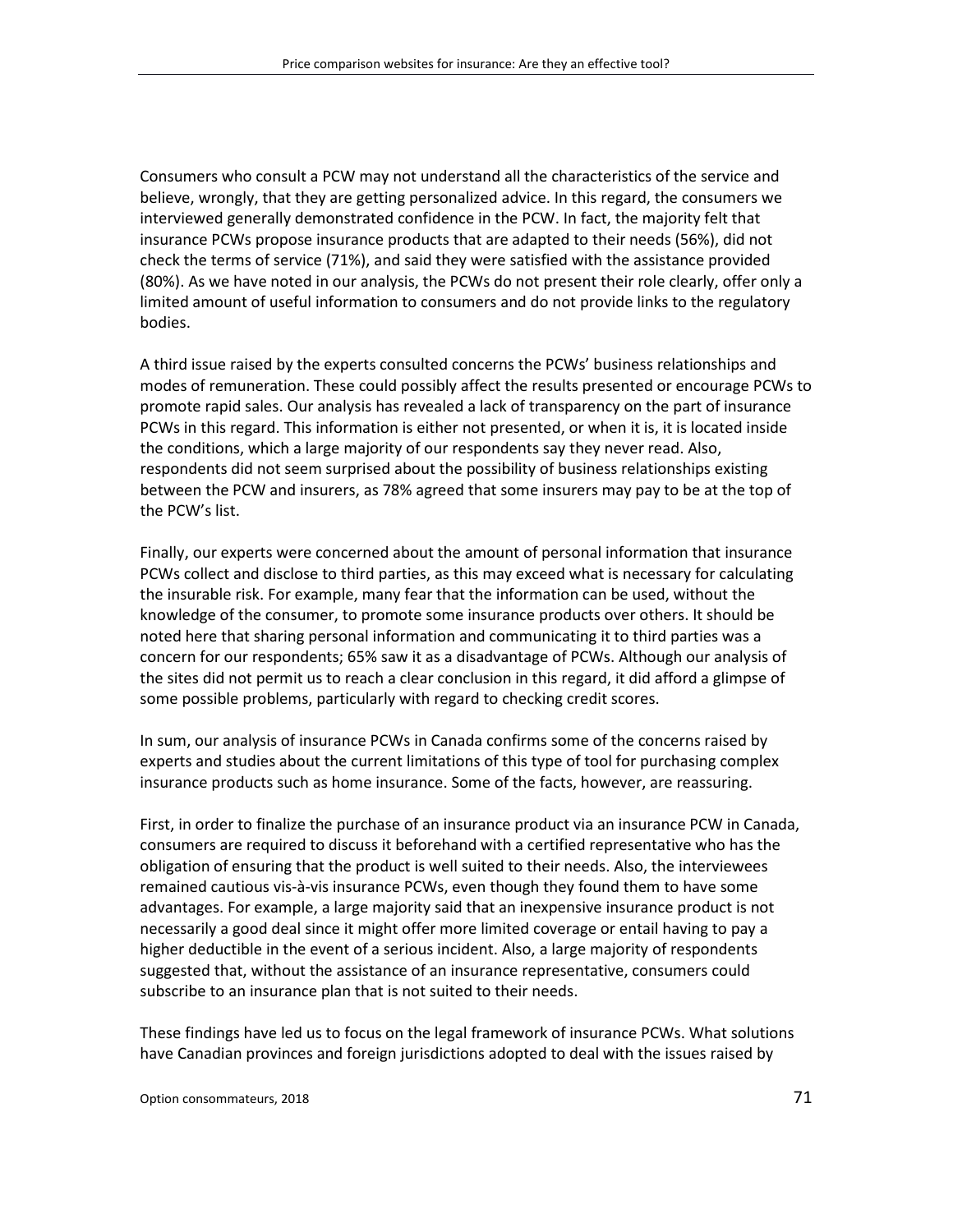insurance PCWs? There are three important factors at play here. First, Québec's Bill 141, tabled in the fall of 2017, modernizes the legal framework governing the distribution of online insurance products. A significant fact from our perspective, is that from now on, a PCW that "receives a commission or other remuneration based on the sale of financial products or the provision of financial services"<sup>[278](#page-71-0)</sup> will be obliged to register as a firm, which will force it to submit to a series of obligations that could result in heightened consumer protection. It should be not be overlooked, however, that this does not reduce the importance of the role of the certified representative as a consumer protection tool.

Then, in early 2018, the European Union incorporated into its legislation the Insurance Distribution Directive (IDD), which is an innovative solution aimed at protecting the consumer. Specifically, the Directive oversees price comparison sites by adopting a more flexible definition than that contained in Bill 141. This definition, which is not centered on remuneration modes but on the actions leading to the conclusion of a contract, explicitly excludes some comparison websites such as those of consumer associations and governments.

Finally, we note that France and the UK have both eliminated the requirement of "utmost good faith" on the part of the insured in the context of insurance. This is to remove the spontaneous declaration requirement from the insured, which was a heavy burden for consumers and in the past led to unfair, even disastrous consequences, especially when claims were denied.

The lessons learned from our legal analysis, combined with the results of our interviews and our analysis of insurance PCWs in Canada, permit us to draw a number of lessons that we consider pertinent to articulate in closing.

<span id="page-71-0"></span><sup>278</sup> S. 71 Bill 141.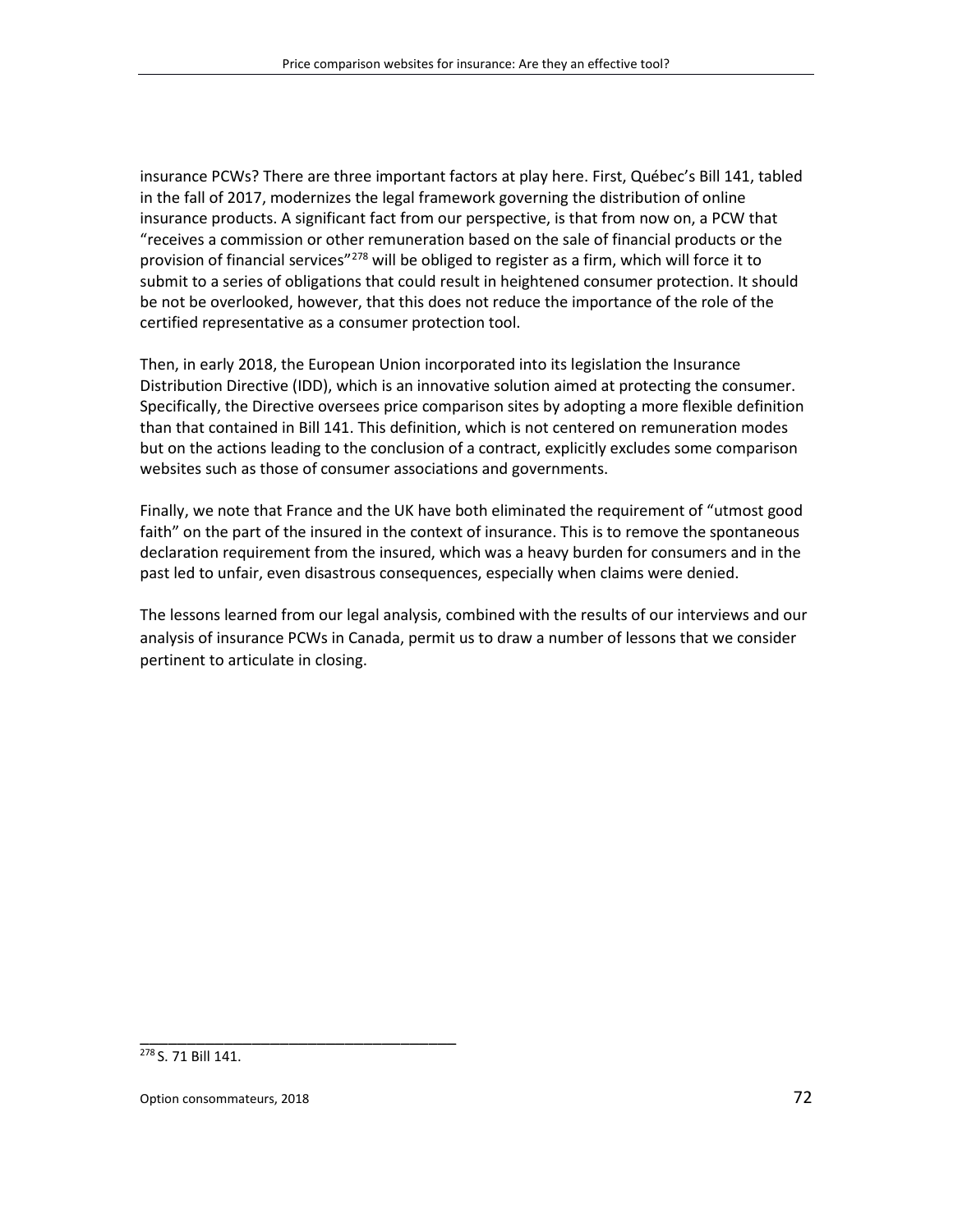## **Our recommendations**

## **Option consommateurs recommends**

**That Canadian provincial legislators:**

- **1. Oblige PCWs to be registered as a firm (if they are not already).**
- 2. **Use the definition of the Insurance Distribution Directive adopted by the European Union to determine whether an insurance PCW must register as a firm.**
- 3. **Eliminate the requirement of utmost good faith and the obligation of spontaneous declaration for the insured, as has been done in France and the UK.**
- 4. **Continue to promote awareness and education for consumers, devoting special attention to the challenges posed by insurance PCWs. This could be done in collaboration with consumer associations.**

## **That insurance PCWs:**

- **5. Clearly disclose:**
	- **a. all the business relationships they have with insurers and insurance firms;**
	- **b. their modes of remuneration;**
	- **c. an exhaustive list of all insurers compared.**
- **6. Improve the forms that consumers have to complete, in order to permit them a wider choice of answers to certain questions or even permit them to give open answers.**
- **7. Present all the quotes that might suit the consumer.**
- **8. Present several characteristics of the insurance products compared (not just the price and premium).**
- **9. Clearly present the resources available to consumers to enable them to file a complaint.**
- **10. Clearly state when they are registered as a firm.**
- **11. Provide links to insurance regulatory bodies.**

**That consumers:**

**12. Exercise vigilance when using an insurance PCW.**

\_\_\_\_\_\_\_\_\_\_\_\_\_\_\_\_\_\_\_\_\_\_\_\_\_\_\_\_\_\_\_\_\_\_

- **13. Consult a range of PCWs and confer with several representatives.**
- 14. **Do not hesitate to contact a certified representative.**

In closing, we believe that one idea discussed during Senate Committee consultations held in Australia,<sup>[279](#page-72-0)</sup> namely, the development of insurance PCWs by an independent body, merits

<span id="page-72-0"></span><sup>279</sup> Senate Economics References Committee*, Australia's general insurance industry: sapping consumers of the will to compare*, 2017